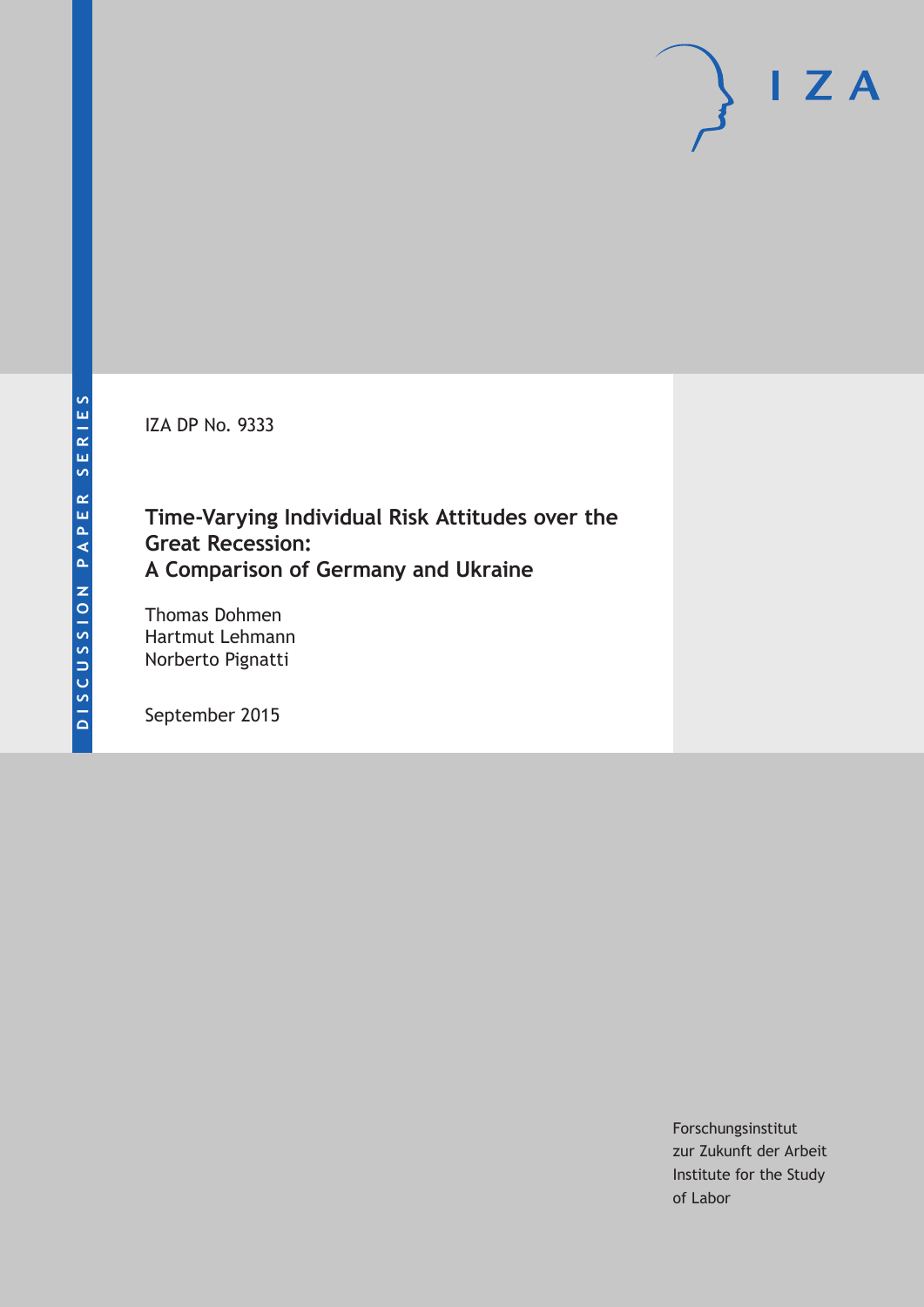# **Time-Varying Individual Risk Attitudes over the Great Recession: A Comparison of Germany and Ukraine**

# **Thomas Dohmen**

*University of Bonn, Maastricht University, IZA and DIW Berlin* 

## **Hartmut Lehmann**

*University of Bologna, IZA and DIW Berlin* 

# **Norberto Pignatti**

*ISET, Tbilisi State University*

Discussion Paper No. 9333 September 2015

IZA

P.O. Box 7240 53072 Bonn **Germany** 

Phone: +49-228-3894-0 Fax: +49-228-3894-180 E-mail: iza@iza.org

Any opinions expressed here are those of the author(s) and not those of IZA. Research published in this series may include views on policy, but the institute itself takes no institutional policy positions. The IZA research network is committed to the IZA Guiding Principles of Research Integrity.

The Institute for the Study of Labor (IZA) in Bonn is a local and virtual international research center and a place of communication between science, politics and business. IZA is an independent nonprofit organization supported by Deutsche Post Foundation. The center is associated with the University of Bonn and offers a stimulating research environment through its international network, workshops and conferences, data service, project support, research visits and doctoral program. IZA engages in (i) original and internationally competitive research in all fields of labor economics, (ii) development of policy concepts, and (iii) dissemination of research results and concepts to the interested public.

IZA Discussion Papers often represent preliminary work and are circulated to encourage discussion. Citation of such a paper should account for its provisional character. A revised version may be available directly from the author.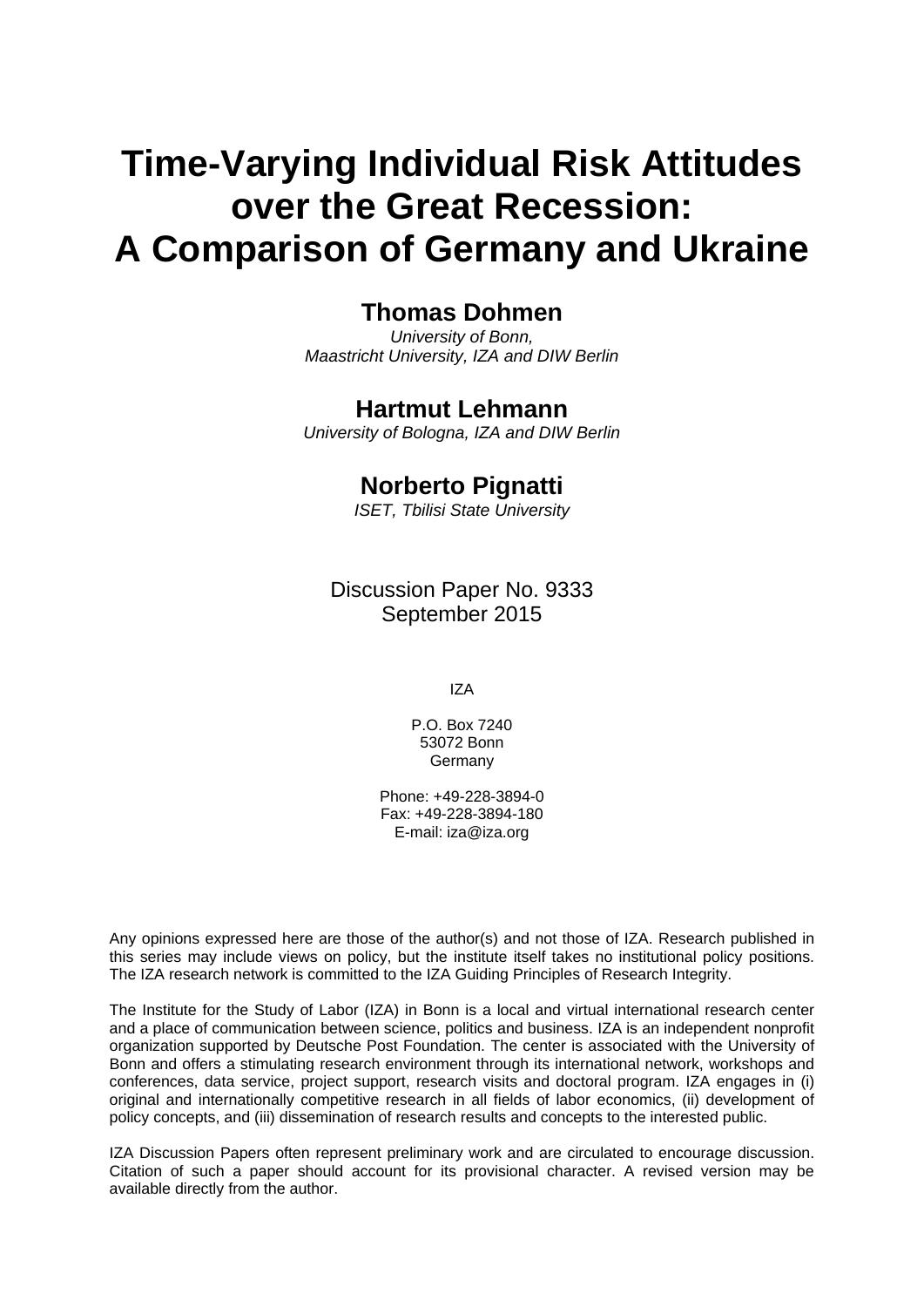IZA Discussion Paper No. 9333 September 2015

# **ABSTRACT**

# **Time-Varying Individual Risk Attitudes over the Great Recession: A Comparison of Germany and Ukraine\***

We use the panel data of the German Socio-Economic Panel (SOEP) and of the Ukrainian Longitudinal Monitoring Survey (ULMS) to investigate whether risk attitudes have primary (exogenous) determinants that are valid in different stages of economic development and in a different structural context, comparing a mature capitalist economy and a transition economy. We then analyze the stability of the risk measures over time. Between 2007 and 2012 we have the Great Recession, which had a mild impact in the German labor market while it had a more profound impact on the Ukrainian labor market. This enables us to investigate whether and how the crisis impacted on the risk attitudes in the two countries. By focusing on self-employment we also investigate whether the reduced willingness to take risks as a consequence of the Great Recession affects labor market dynamics and outcomes.

JEL Classification: J64, J65, P50

Keywords: risk attitudes, Great Recession, time variation, labor market outcomes, Germany, Ukraine

Corresponding author:

 $\overline{a}$ 

Hartmut Lehmann University of Bologna Strada Maggiore 45 40120 Bologna Italy E-mail: hartmut.lehmann@unibo.it

<sup>\*</sup> The authors are grateful to John Bennett, Elizabeth Brainerd, Nauro Campos, Yuriy Gorodnichenko, David Jaeger, Timofiy Mylovanov and seminar audiences in Kyiv, Bologna, Bonn, Rome and London for detailed and insightful comments.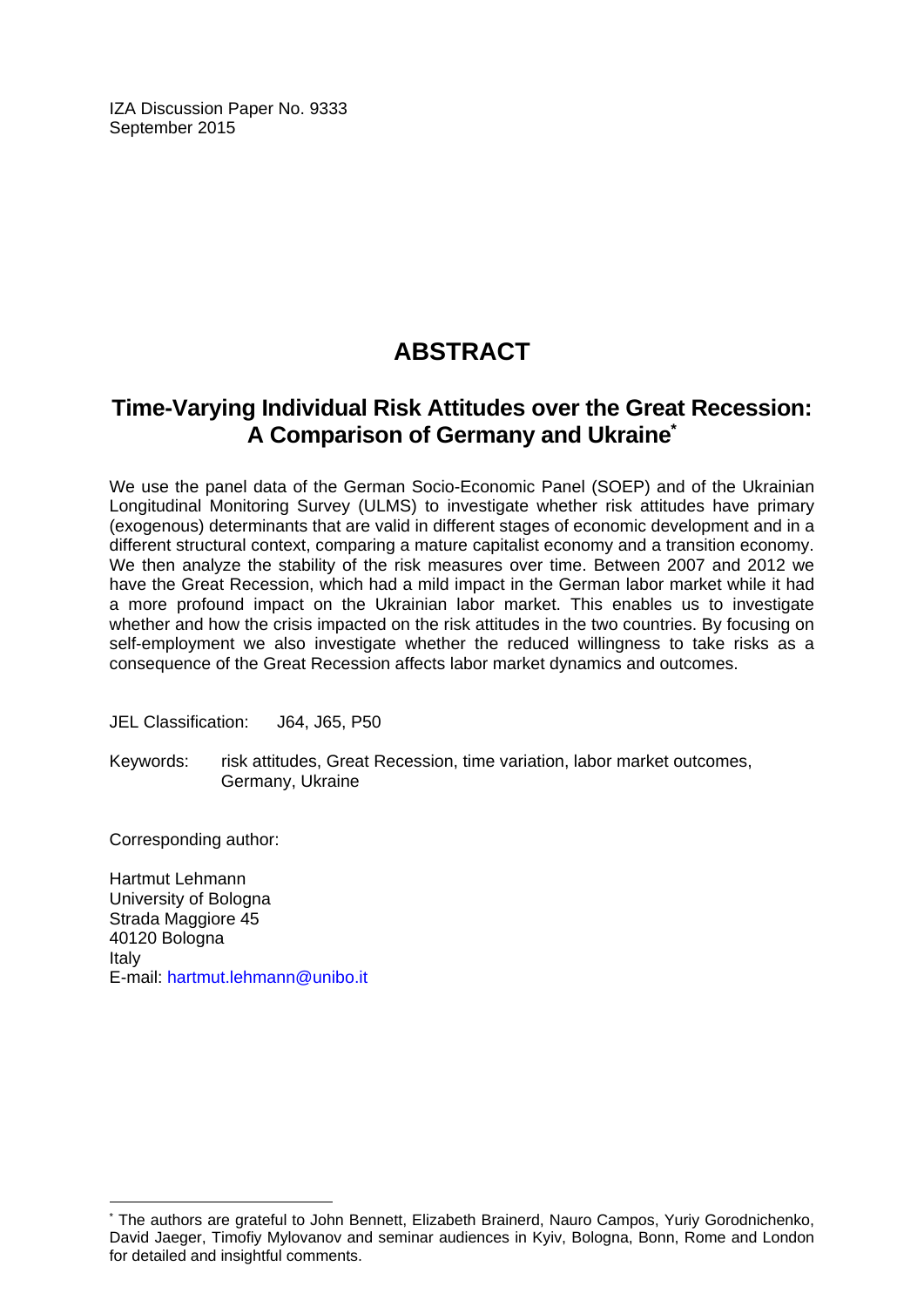# **Time-varying individual risk attitudes over the Great Recession: A Comparison of Germany and Ukraine**

### **1. Introduction**

Most economic models treat preferences as given and time-invariant. In an early influential paper, Stigler and Becker (1977) are adamant that persons do not change their preferences (for example their tastes) and that change in behavior is linked entirely to changes in their opportunity sets. In recent years, a small but growing empirical literature, which often complements survey data with experimental data, investigates whether economic actors' preferences are indeed time-invariant or whether idiosyncratic life events (e.g., health shocks, death of relatives and friends, financial losses or job loss) and general shocks (e.g., natural catastrophes, violent conflict, or large macroeconomic shocks) experienced by individuals trigger persistent changes in these preferences. The main focus of this literature is risk attitudes.

Of particular interest for our study are those papers that deal with the link between risk attitudes and economic shocks or the economic environment. Our overview of such papers is not meant to be exhaustive; we only consider papers that feed well into our own work as far as the posed research question is concerned. Guiso, Sapienza and Zingales (2014) survey the investing clients of an Italian bank before and after the 2008 financial crisis. They find that the financial crisis increases average risk aversion of these investors. It is very striking that even those investors who did not experience any losses during the crisis are more risk averse than before it occurred. Hence, the general experience of the financial crisis drives changes in risk attitudes and not individual outcomes in connection with it. With a complementary lab experiment the authors try to establish that it is fear brought on by the crisis that lowers the willingness to take risks. The study by Cohn et al. (2015) is very much in the same spirit. In a lab experiment the authors find evidence for countercyclical risk aversion, having financial

1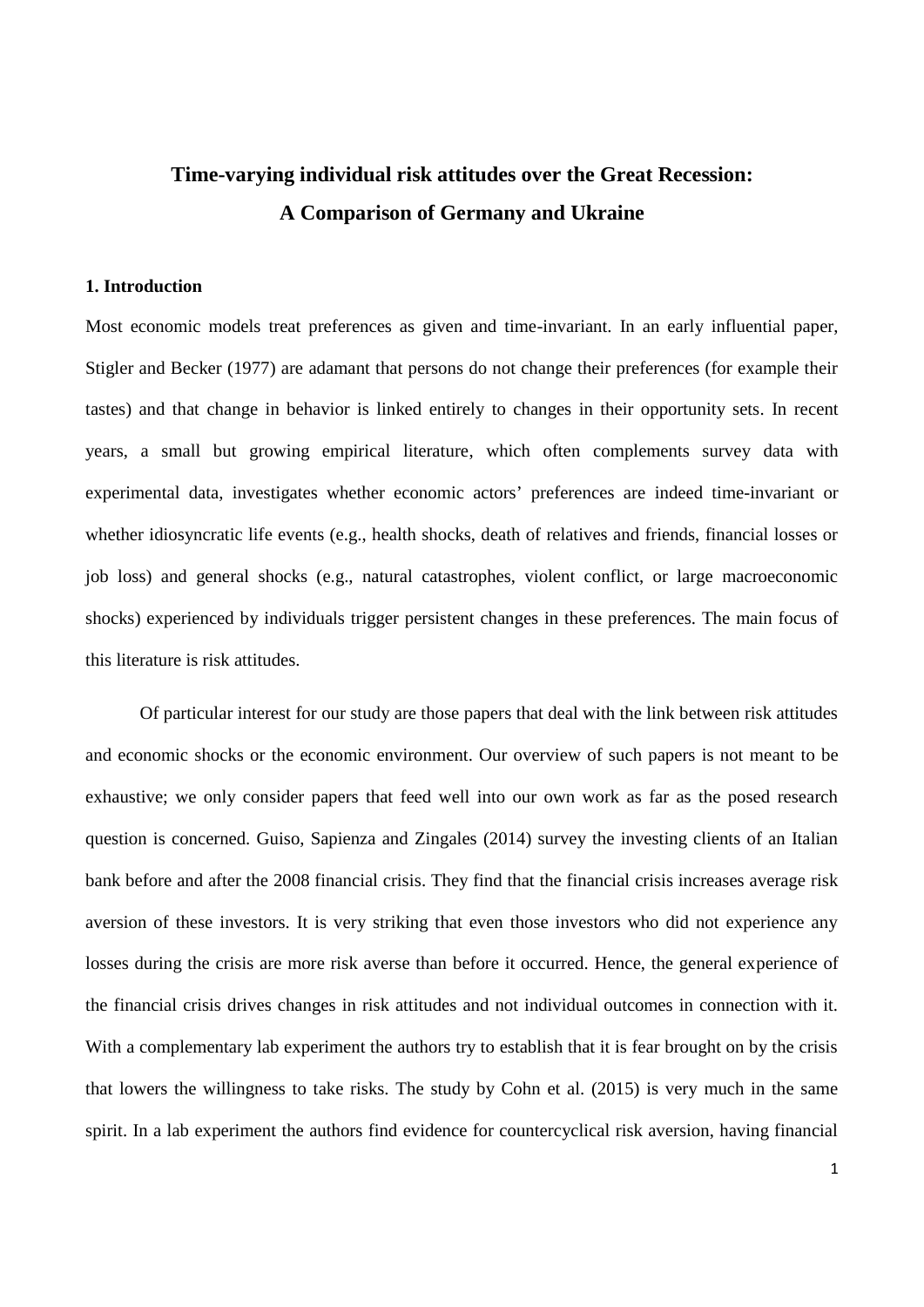professionals as participants in the experiment. Drawing on the priming method from psychology they prime participants of the experiment to be either in a boom or in a bust condition. According to the authors the priming method ensures that the psychological impact of booms and busts on risk preferences is isolated from confounding factors that are potentially many. Their main result says that financial professionals primed in the bust condition have a lower willingness to take financial risks than their counterparts who have been primed in the boom condition. Like Guiso et al. (2014) they also establish that it is fear that triggers more risk aversion. The study by Malmendier and Nagel (2011) takes a more long-term view of the impact of macroeconomic shocks on risk attitudes in the financial sphere. Using data from the U.S. Survey of Consumer Finances between 1960 and 2007 the authors show that individuals who in their lives have experienced low returns on their stock and bond investments are prone to exhibit more risk aversion when it comes to future investment decisions and are more pessimistic about future returns than those individuals who thus far had high returns. They also show that more recent experiences affect risk taking behavior and expectations more than experiences lying in a more distant past.

The last important study that we briefly discuss is by Sahm (2012). The author uses hypothetical gamble responses across the 1992 to 2002 waves of the Health and Retirement Study<sup>1</sup> to investigate whether risk tolerance is time-variant. Modelling risk tolerance with a time-varying and a time constant component and using the panel to separate within-person and between-person variation in risk attitudes, Sahm finds that nearly three quarters of the systematic variation is driven by persistent differences between individuals. The rest of the variation, which Sahm considers the time-variant part, is driven by age and macroeconomic conditions: older individuals are less willing to tolerate risk and an improvement in macroeconomic conditions is linked to increased risk tolerance. It is also striking that changes in income and wealth and major life events like job displacement and the diagnosis of a

 $<sup>1</sup>$  The Health and Retirement Study is a large biennial panel survey of U.S. residents over the age of 50 and their spouses.</sup>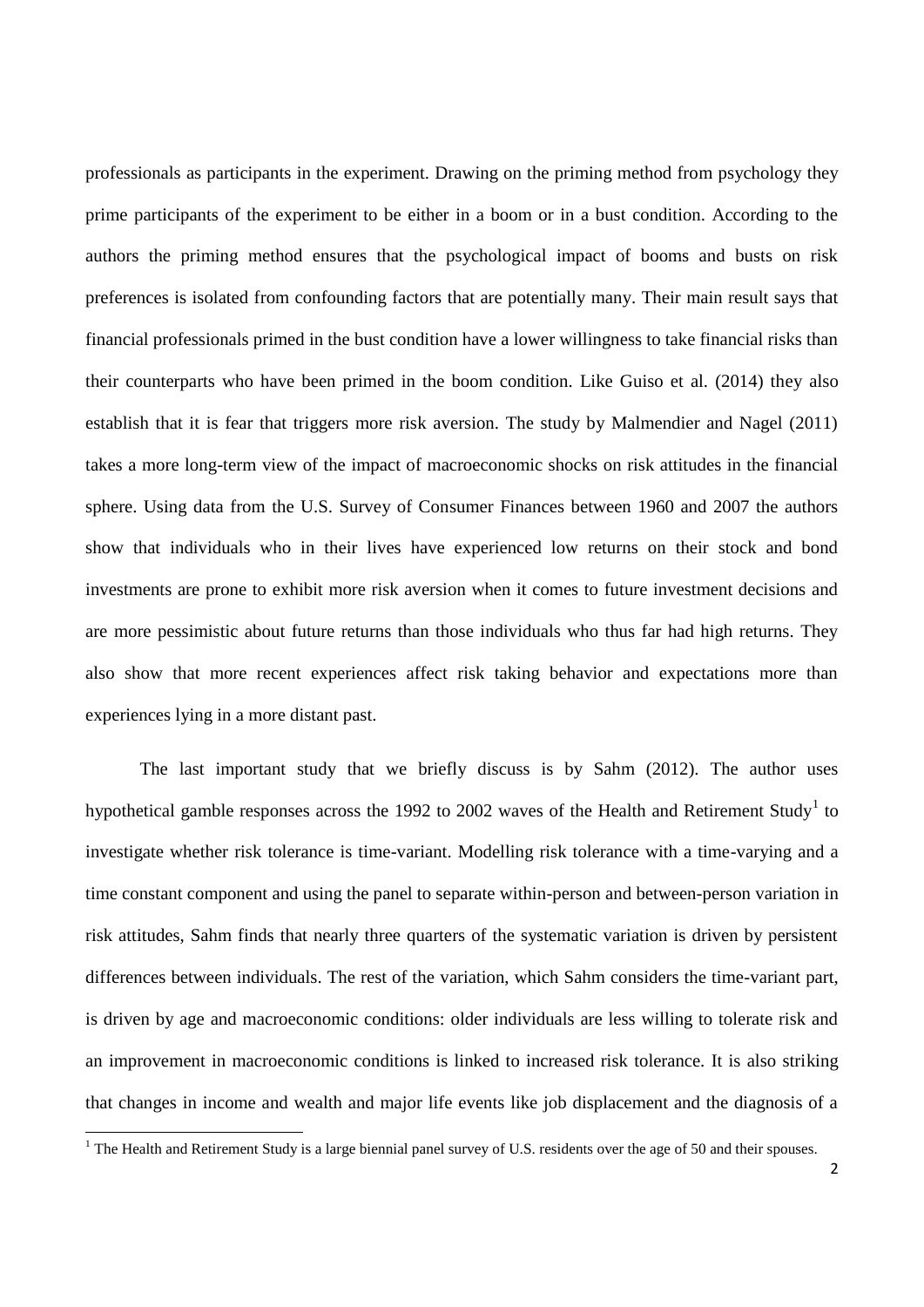serious health condition hardly affect risk tolerance. An additional important result is that the unexplained transitory variation is larger than the systematic variation by an order of magnitude.

We use data from the German Socio-Economic Panel (SOEP) and the Ukrainian Longitudinal Monitoring Survey (ULMS). These large and nationally representative household data sets ask identical questions soliciting risk attitudes of respondents across the two countries over a time span that includes the Great Recession. Our study thus contributes to the literature in at least three ways. It is to our knowledge the first paper that compares risk attitudes and their determination in representative samples of two countries that find themselves at very different stages of the development process.<sup>2</sup> While Germany is a mature capitalist economy we can characterize Ukraine as a "laggard" transition economy. As a first task we study whether primary determinants of risk attitudes are the same across the two countries and whether the link between these determinants and risk attitudes is stable over time. Second, we investigate how a large macroeconomic shock impacts on individual risk attitudes in the two countries, by analyzing data on risk attitudes before and after the Great Recession. In particular, since Ukraine had a more severe recession than Germany and a larger and more persistent increase in unemployment after the financial crisis we can see whether these differences translate into more systematic variation over time in the Ukrainian case. Third, we examine data on the entire working age populations, in contrast to those cited papers that discuss the impact of economic shocks on risk attitudes of particular sub-groups of the labor force.

We find that primary determinants are similar across the two countries, and that rank-order stability of risk attitudes is rather high. At the same time we observe transitory changes in stated risk attitudes, but only a tiny fraction of this variation over time is explained by idiosyncratic life events or changes in socioeconomic conditions. The bulk of the variation is due to measurement error, which is

<sup>&</sup>lt;sup>2</sup> Vieider et al. (2015) compare data on 2939 students who participated in experiments in 30 countries.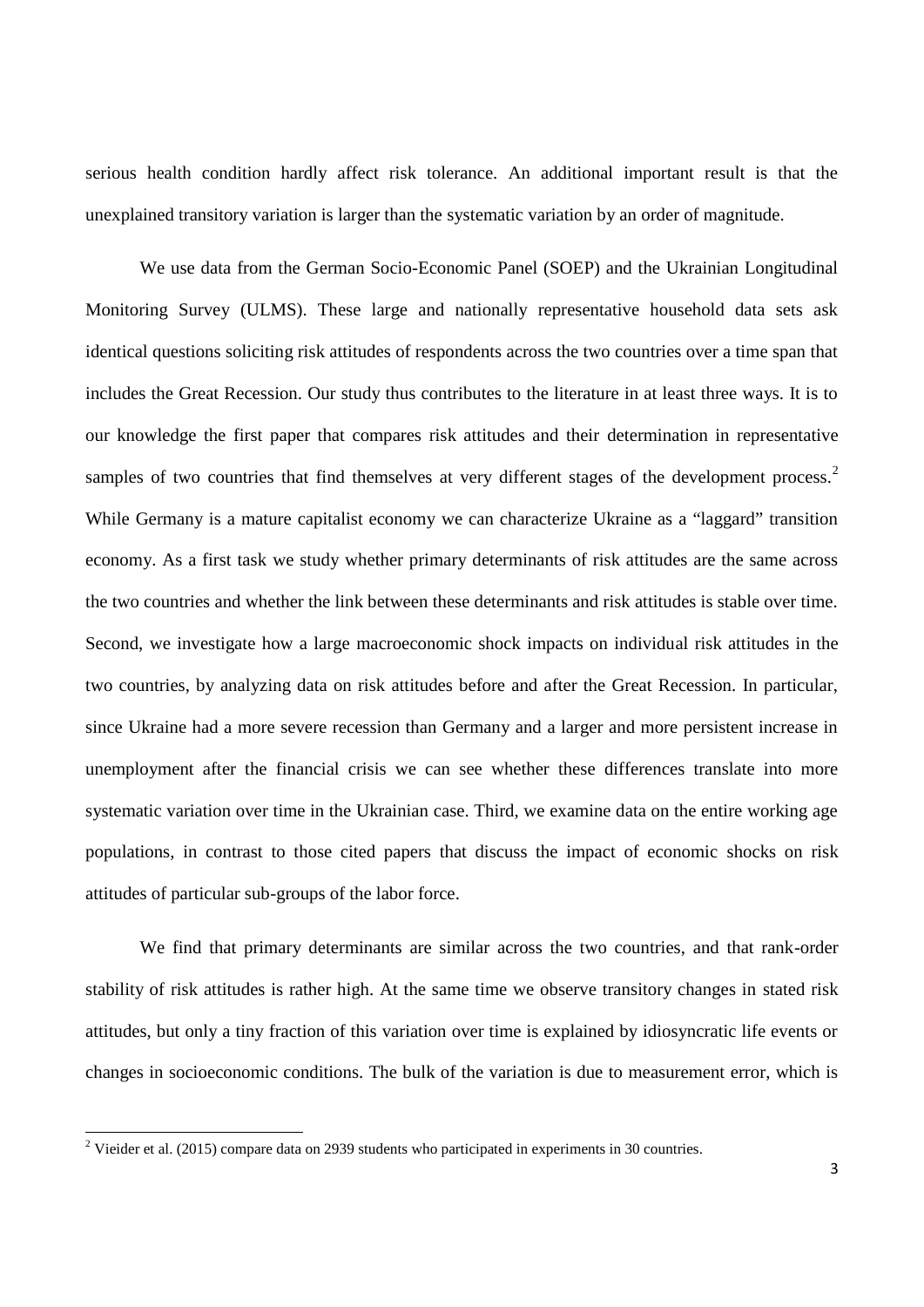sizable and larger in Ukraine than in Germany. Importantly, we observe shifts in the distribution of risk attitudes that are related to macroeconomic conditions. In particular, we observe that people's willingness to take risks falls during the Great Recession. We discuss a potential chain of causation that, triggered by the reduced willingness to take risks, affects labor market dynamics and outcomes. For example, since persons who are more willing to take risks are more likely to become self-employed or start their own business (see, e.g., Caliendo et al., 2014) or are more mobile (see, e.g., Jaeger et al., 2010) a general increase in risk aversion might lower take-up rates of self-employment, geographic mobility, and job mobility. Hence, the negative effects of the Great Recession on the economy might be prolonged via the channel of risk attitudes. In this paper, we demonstrate this chain of causation by concentrating on self-employment.

While our study predominantly contributes to basic research on the link between risk attitudes and economic shocks, the presented results also have relevant implications for the medium- to longterm modernization and development prospects of the Ukrainian economy. Our results clearly show that Ukrainians are on average far more risk averse than Germans who in turn also have a low average disposition to take risks when compared with the average U.S. citizen for example (Fehr et al., 2006; Falk et al., 2015). The literature finds willingness to take risks to be positively associated with workers' mobility across sectors, occupations and jobs, as well as workers' geographic mobility.<sup>3</sup> Since mobility across these dimensions is an important ingredient in the medium- and long-term development towards a fully-fledged market economy (Haltiwanger, Lehmann and Terrell, 1993), the very pronounced reluctance of Ukrainians to take risks will not completely impede but it will certainly slow down the post-Soviet modernization and development process of the Ukrainian economy. Our study also shows that the Great Recession has even further lowered the average willingness to take risks among

 $3$  We discuss this literature in section 5 of the paper.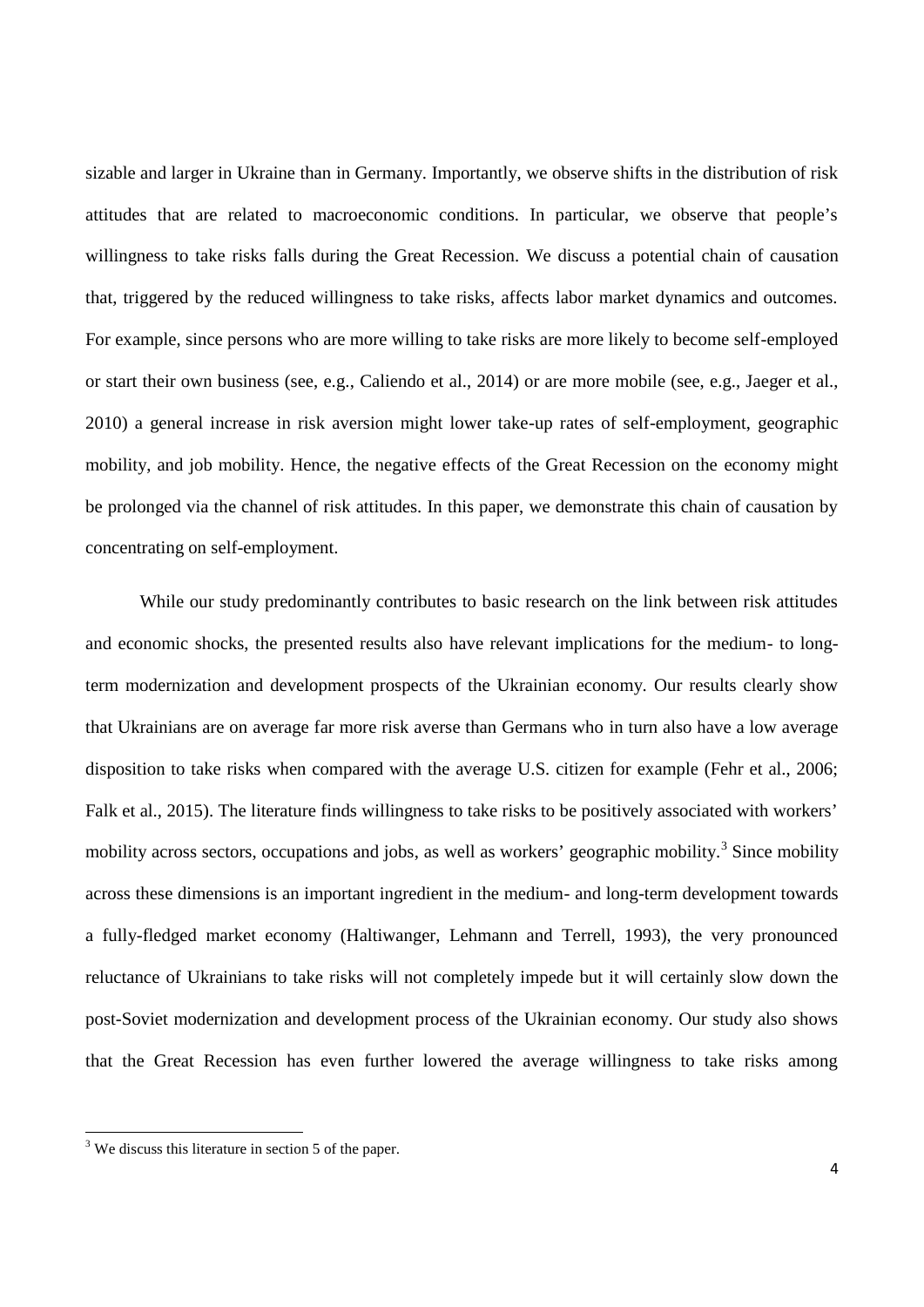Ukrainian workers independent of their individual labor market experience, thus making this modernization process even more arduous.

The rest of the paper has the following structure. The next section discusses the SOEP and ULMS data and the measures of risk attitudes that we employ. Section 3 provides a descriptive analysis of risk attitudes and their determinants in Germany and Ukraine and investigates how stable the determination process is across specific domains and over time. This is followed in section 4 by evidence on the time-variance of risk attitudes and on the factors driving the change in individual risk attitudes. Section 5 then discusses how reduced willingness to take risks influences labor market outcomes and self-employment in particular. A final section gives some conclusions.

### **2. Data and Risk Measures**

In the paper we use data from the German Socio-Economic Panel (SOEP) and the Ukrainian Longitudinal Monitoring Survey (ULMS), which are both household surveys representative of the adult populations living in the respective country.<sup>4</sup> The SOEP is an annual panel data set and was started in 1984 covering West Germany and extended to East Germany in 1990. A detailed general description of the structure of the SOEP can be found in Schupp and Wagner (2002) and Wagner et al. (2007).<sup>5</sup> The ULMS is also a panel data set, which has arguably the most comprehensive questionnaire on labor market issues of any transition economy. Thus far four waves have been collected (in 2003, 2004, 2007 and 2012). The structure of the panel and the contents of its household and individual questionnaires

<sup>&</sup>lt;sup>4</sup> Specifically, we use the soep.v30 data (doi:10.5684/soep.v30).<br><sup>5</sup> See http://www.diw.de/en/soep for detailed information about the SOEP and

http://www.diw.de/en/diw\_01.c.504352.en/soep\_v30.html for specific information about the data set soep.v30 that we use for analysis.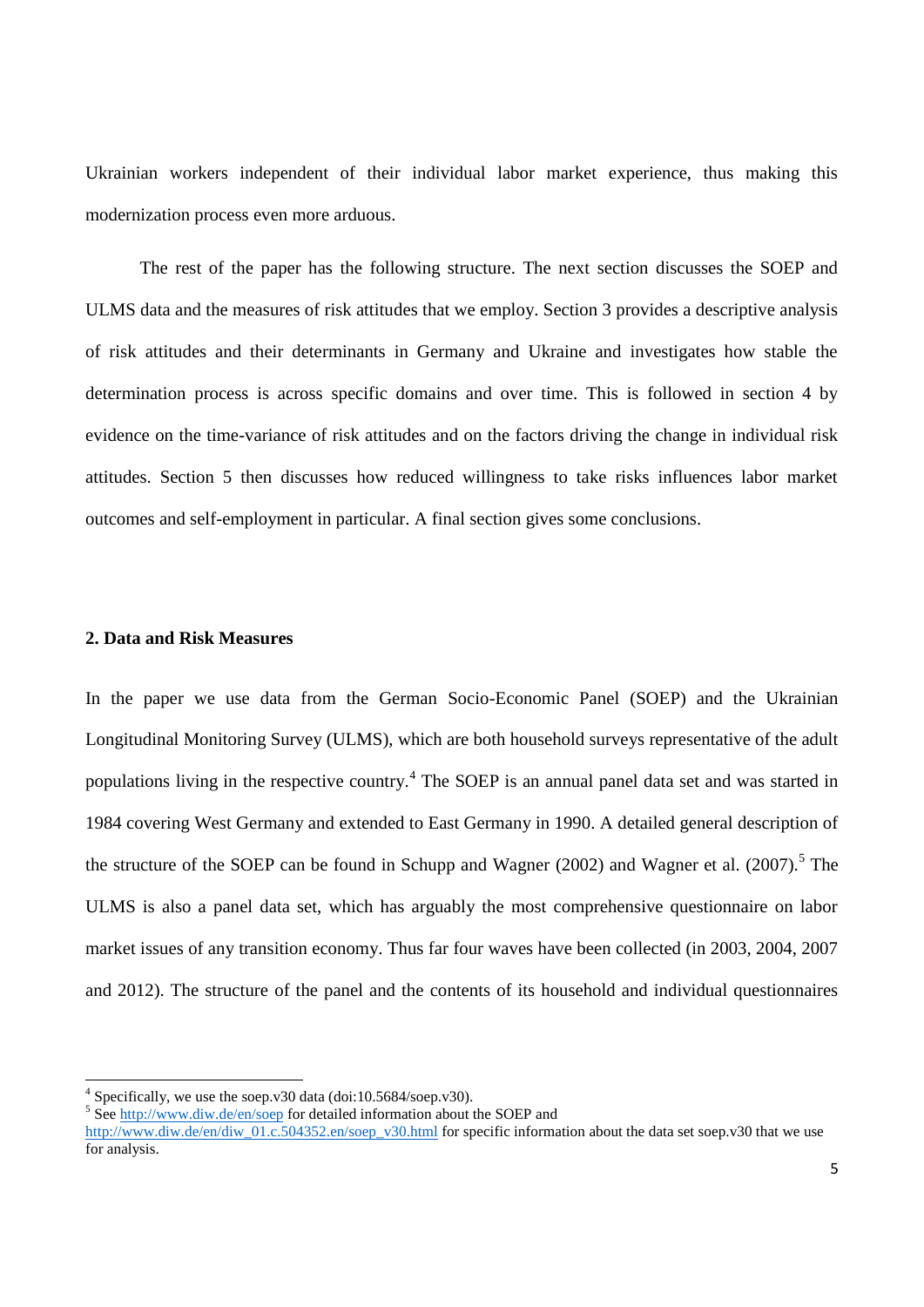are discussed in Lehmann, Muravyev and Zimmermann  $(2012)$  in a detailed fashion.<sup>6</sup> To make the two surveys as comparable as possible we restrict the surveyed individuals in both cases to persons between 17 and 72 years of age.

In both data sets we can draw on identical modules regarding risk attitudes of the adult populations. In 2004 and 2009 a module on risk attitudes was introduced into the SOEP, while the same module was added to the ULMS in 2007 and 2012. The module asks respondents about their willingness to take risks in general and in specific life domains (car driving, financial matters, sports and leisure, career and health). Regarding risk taking in general, the question asks: "How do you see yourself: are you generally a person who is fully prepared to take risks or do you try to avoid taking risks? Please tick a box on the scale, where the value 0 means: 'not at all willing to take risks' and the value 10 means: 'very willing to take risks'. You can use the values in between to make your estimate." The same scale was used for the domain-specific risk questions, which did not ask about respondents' willingness to take risks in general, but specified particular contexts: car driving, financial matters, sports and leisure, career and health. When we compare changes in domain-specific willingness to take risks in Germany and Ukraine, we hence consider five-year intervals in both countries, i.e. 2004-2009 in Germany and 2007-2012 in Ukraine. Clearly, the starting dates of these intervals differ. Fortunately, the general risk question was included in the SOEP in 2006, 2008 and all subsequent years. For the German case, we, therefore, also look at changes in answers to the general risk question between 2006 and 2011 in order to cover roughly the same period that we have when we analyze these changes in Ukraine (the years 2007 and 2012).<sup>7</sup>

<sup>&</sup>lt;sup>6</sup> We should mention that the oversight of the entire ULMS project from the development of the survey instruments to the quality control of the collected and processed data of the four waves was in the hands of one of us (Lehmann).<br><sup>7</sup> We should stress that the last Ukrainian survey was done before Yanukovich was overthrown and the conflict

Russia and Ukraine erupted.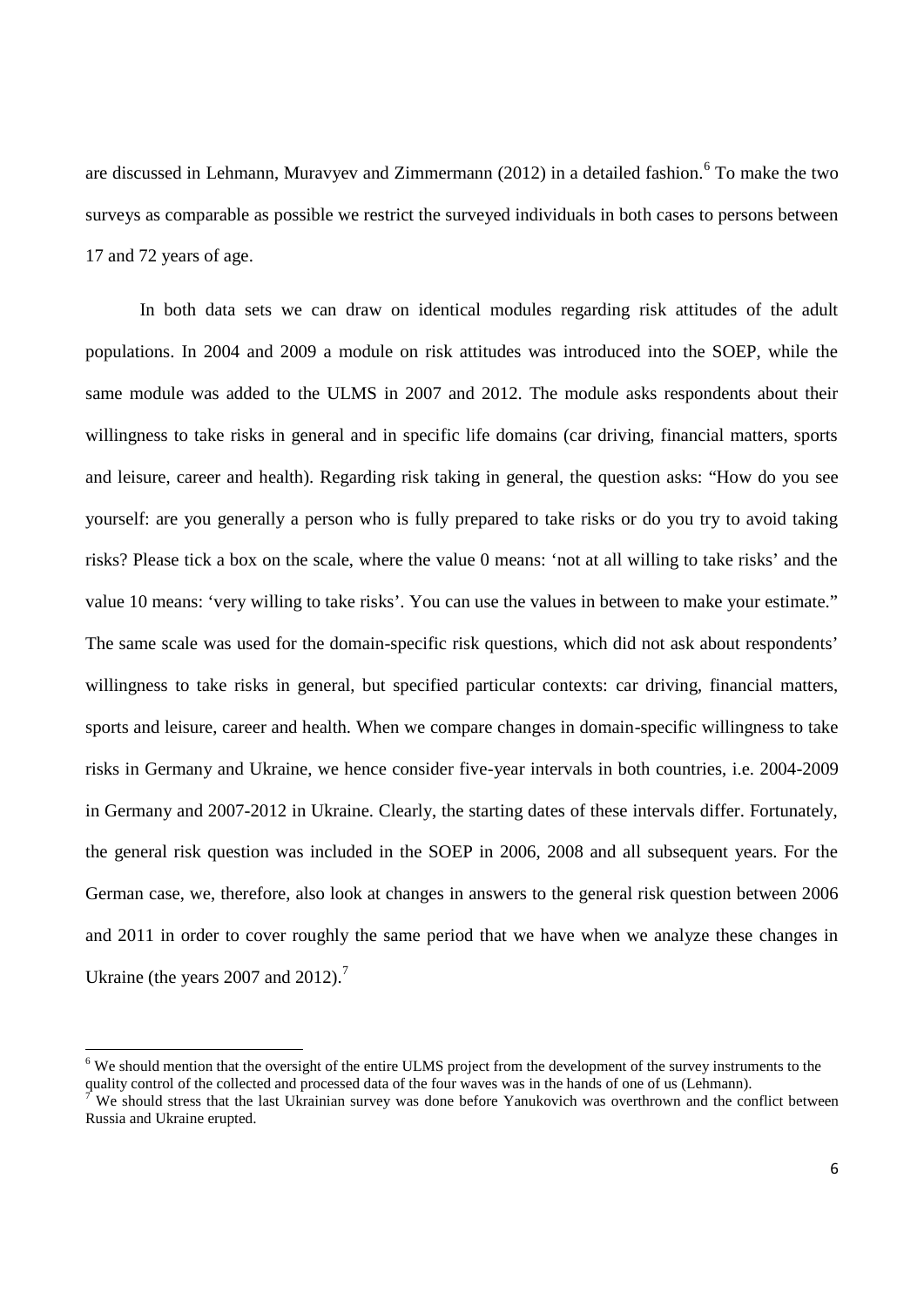Whether the answers to survey questions can be sensibly interpreted in terms of actual risktaking behavior is a concern that has been addressed by Dohmen et al. (2011). The authors employ an experimental set-up to validate the answers to the survey questions in a representative sample of 450 individuals, who are first asked the above cited general risk question and then make choices in a real stakes lottery experiment. The responses to the general risk question predict actual risk taking in the experimental lottery. The authors thus express confidence that the responses given in the large SOEP survey are a validated survey measure of risk taking, which predominantly reflects genuine risk attitudes and not heterogeneity in how individuals perceive the states of the world. Even though the responses of the Ukrainian subjects have not been directly validated in an analogous experiment, we are confident that the self-assessed survey measures of risk taking are also a valid reflection of the underlying risk attitudes of Ukrainian respondents.

#### **3. Descriptive evidence in comparative perspective**

#### **3.1 Individual risk measures**

We start off with a comparison of the distribution of the answers to the general risk question, taking responses from the years when the risk module was introduced for the first time in the two surveys, i.e. 2004 in Germany and 2007 in Ukraine (Figure 1). In the German case the mode is at five, with slightly more than a fifth of respondents saying that they are neither very cautious nor willing to take too many risks. The Ukrainian distribution is instead bimodal with a share of 20% of respondents saying that they are not willing to take any risk, while around 16% give a value of five. Inspection of Figure 1 also shows that in the Ukrainian distribution we have much more mass to the left of the value five than in the German distribution, where the mass is more symmetrically distributed around the value five. Consequently, on average the Ukrainian respondents are much less willing to take risks than their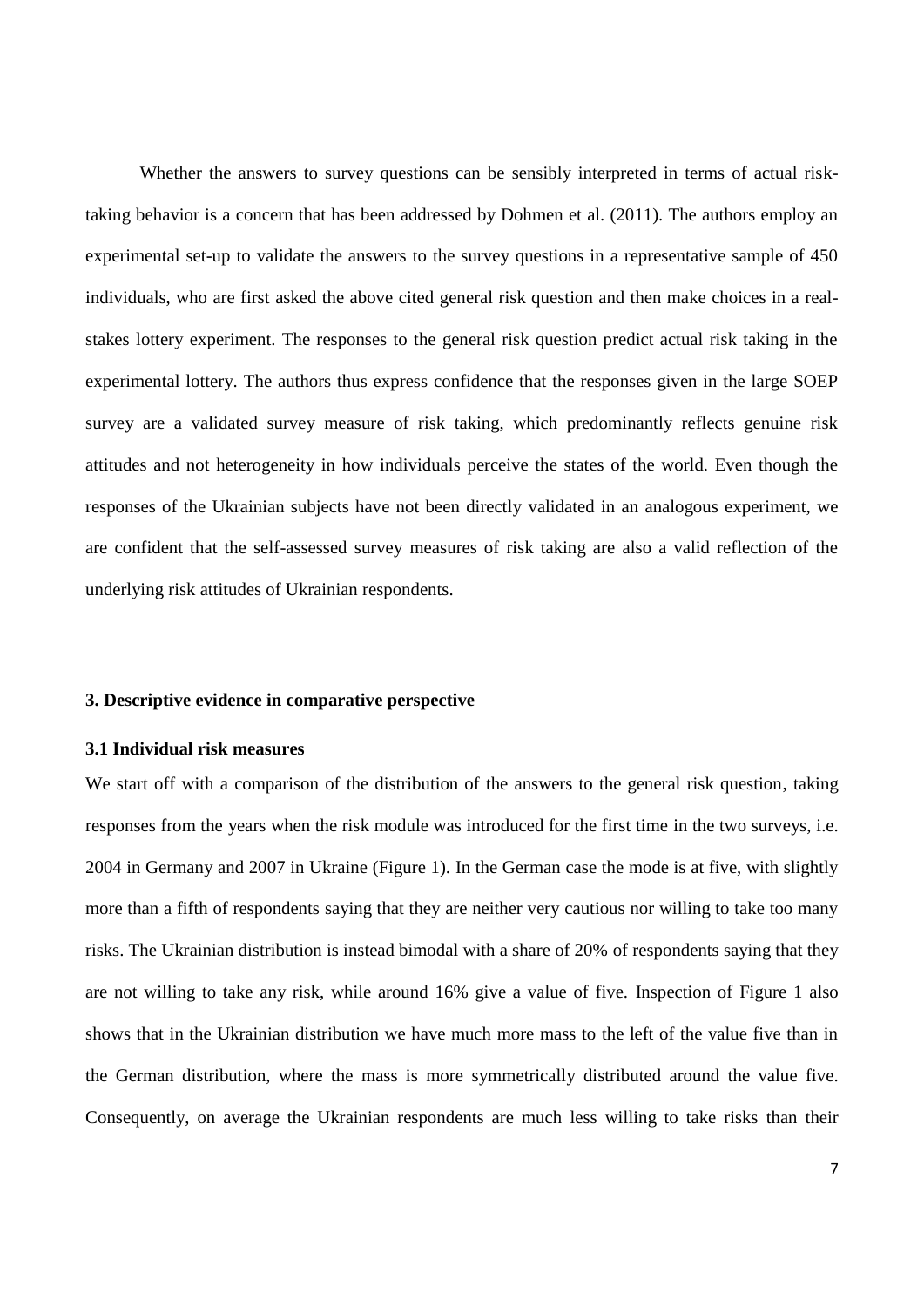German counterparts. It is, however, also noteworthy that the share of those very willing to take risks is about three times larger in Ukraine than in Germany (3% versus 1%).

The comparison of domain specific risk attitudes across the two countries leads to somewhat different patterns. When it comes to risk attitudes in career matters (the first panel of Figure A1 in the appendix) the distribution of German respondents shows the mode at the value zero with roughly 20%, while in the Ukrainian distribution the mode at value zero is more pronounced with roughly 27%. Inspection of this panel allows us to state that the willingness to take risks in career matters is lower among Ukrainians than among Germans. This is even more so when it comes to the domain of car driving, as the second panel of Figure A1 attests. Of particular interest is the third panel, which documents risk attitudes in financial matters. In both countries, a complete unwillingness to take any risk dominates the distributions, but what is striking and somewhat surprising is the larger share of Ukrainian respondents who are willing to take substantial risks when it comes to financial decisions. In health matters (panel four), on the other hand, Ukrainian individuals are much more reluctant to take any risk: a third of respondents indicate the value zero and the distribution is much more skewed to the left than in the German case, where only a fifth of respondents are completely unwilling to take any risk and where the shares are more equally distributed between values one and five. The last panel of Figure A1 deals with risk attitudes in the sphere of sport and leisure, where Ukrainians again are on average substantially more risk averse than Germans.

In summary, when it comes to risk taking in general, Ukrainian individuals are far more risk averse on average than respondents in Germany. However, in both countries respondents show less willingness to take risks in specific domains than in a general context. It is also very striking that on average Ukrainian respondents are more risk-loving than their German counterparts when it comes to financial decisions while in all other domains we observe the reverse.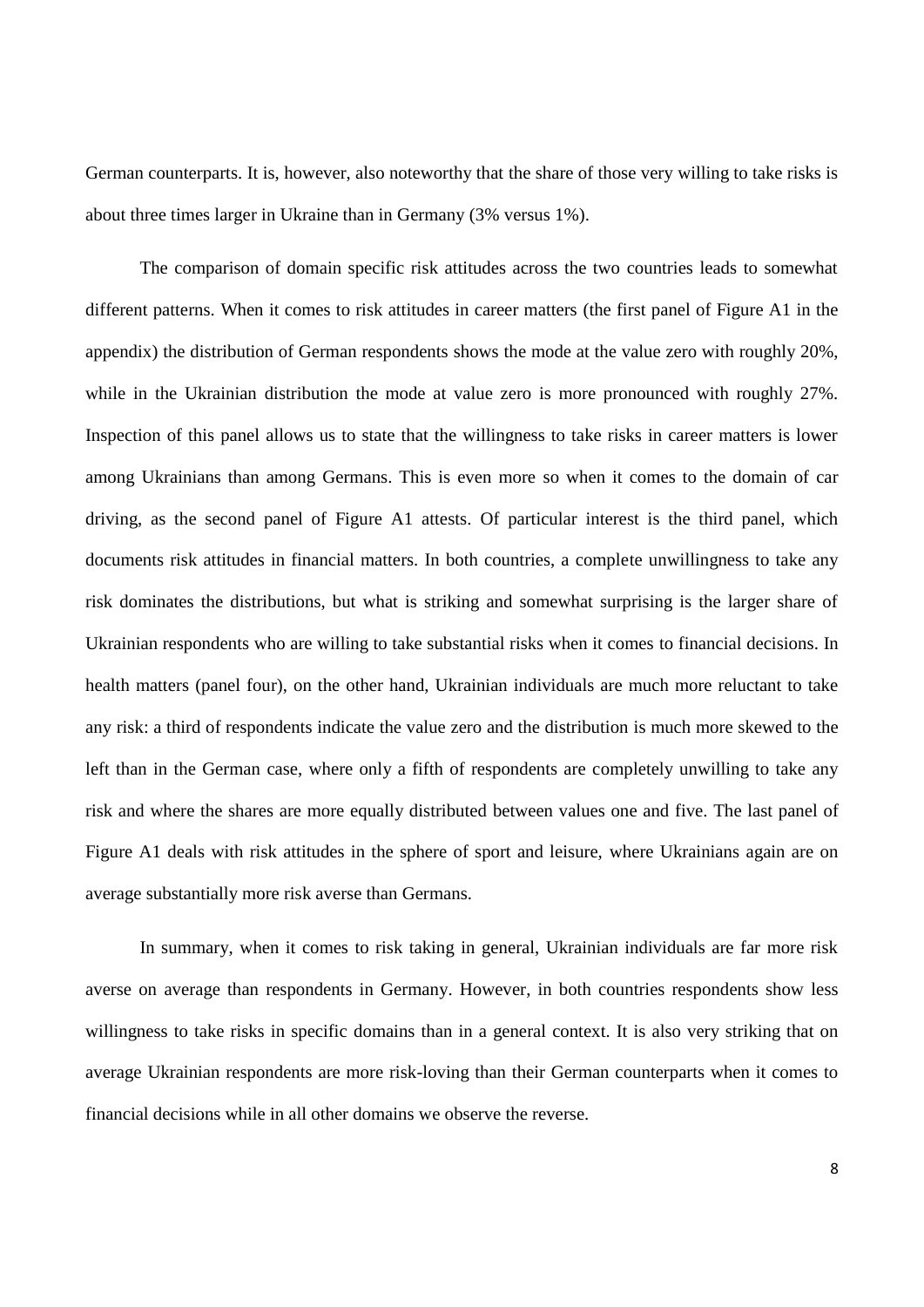#### **3.2 The determinants of individual risk measures**

The main exogenous factors determining individual risk attitudes are arguably gender, age, parents' education and height as was demonstrated by Dohmen et al. (2011) with the SOEP data of the 2004 wave. In this paper we present results that confirm these factors as simultaneous important determinants of risk attitudes. Our main purpose here consists in demonstrating how equally important these factors are across the two countries and how stable these determinants are over time.

Before turning to these results we take a brief comparative look at how age, gender differences and differences in parents' education impact on the distributions of the general risk measure. The distributions of risk attitudes by age and gender in the two countries are shown in Figure 2. Inspection of the four panels of the figure enables us to draw several conclusions. First, we find a positive monotonic relationship between age and risk aversion for men and women in both countries; as we move along the age axis the willingness to take risk declines markedly. Second, women are more risk averse than men, an observation widely confirmed in the literature. Third, Ukrainian women have a higher proclivity to avoid risk than their German counterparts. Inspection of Figure 3 enables us to compare the distributions of the general risk measure of German respondents with parents who have high or low education. A parent is classified as having high education if s/he has at least "Abitur" or "Fachabitur". Respondents whose fathers have high education are somewhat more willing to take risks than respondents whose fathers have low education. We get very similar patterns when we compare respondents' measures interacted with mother's education, although the changes are somewhat more pronounced as we compare respondents who have mothers with low education to respondents with mothers of high education. The picture in Ukraine is similar to that of Germany as Figure 4 shows. Note that in Ukraine we classify a parent as having high education if s/he has at least some university education. When we switch from individuals who have fathers with low education to individuals with fathers of high education we get a clear shift to more risk-loving behavior. The same holds if we look at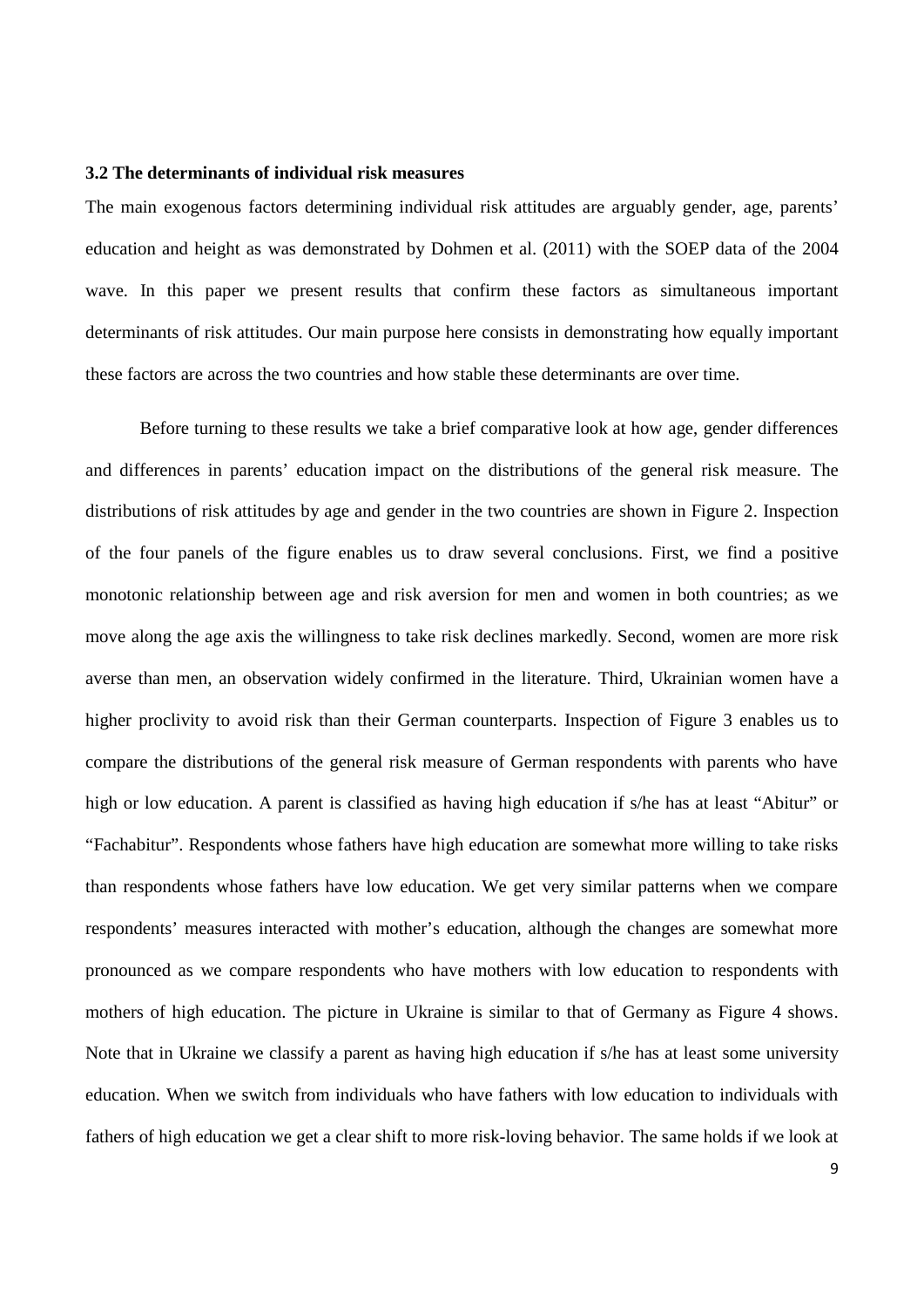mother's education. In contrast to the German case, a switch from low to high father's or mother's education roughly doubles the number of respondents willing to take large risks.

We now turn to regression analysis to assess whether the relationships between the above cited exogenous factors and risk attitudes are statistically significant in a multivariate model. Since the dependent variable, willingness to take risks, is measured in intervals on a scale from zero to ten, our preferred estimates are derived from interval regressions.<sup>8</sup> We also performed OLS and probit regressions, and show in data appendices B and C that the results are qualitatively very similar to the interval regression estimates presented in the text.<sup>9</sup> All regression results show robust standard errors that allow for clustering at the household level.

Columns 1 and 4 of Table 1 show the results of the most basic specification where we have only included exogenous characteristics of the individuals. Women are less willing to take risks as are older individuals, while taller persons have a higher propensity to take risks. The coefficients of these three variables are statistically significant at the 1% level. The negative impact of gender and age is larger in the Ukrainian sample than in the German sample; back-of-the-envelope calculations show that the confidence intervals of the coefficients on gender and age do not overlap in the two countries. Height, on the other hand, has roughly an equal impact on willingness to take risks in both Germany and Ukraine. Next, we add parents' education as regressors (columns 2 and 5). Both German and Ukrainian respondents with a parent who has high educational attainment express a greater willingness to take risks than respondents with a parent who is in the low education category. While the coefficient

 $8$  See footnote 10 of Dohmen et al. (2011) for a brief summary of interval regression techniques.<br><sup>9</sup> In the probit models, we collapse the eleven-point scale into a dichotomous variable: a response from zero to five on scale is assigned a value of zero, while a response of six or higher on the scale is classified as one.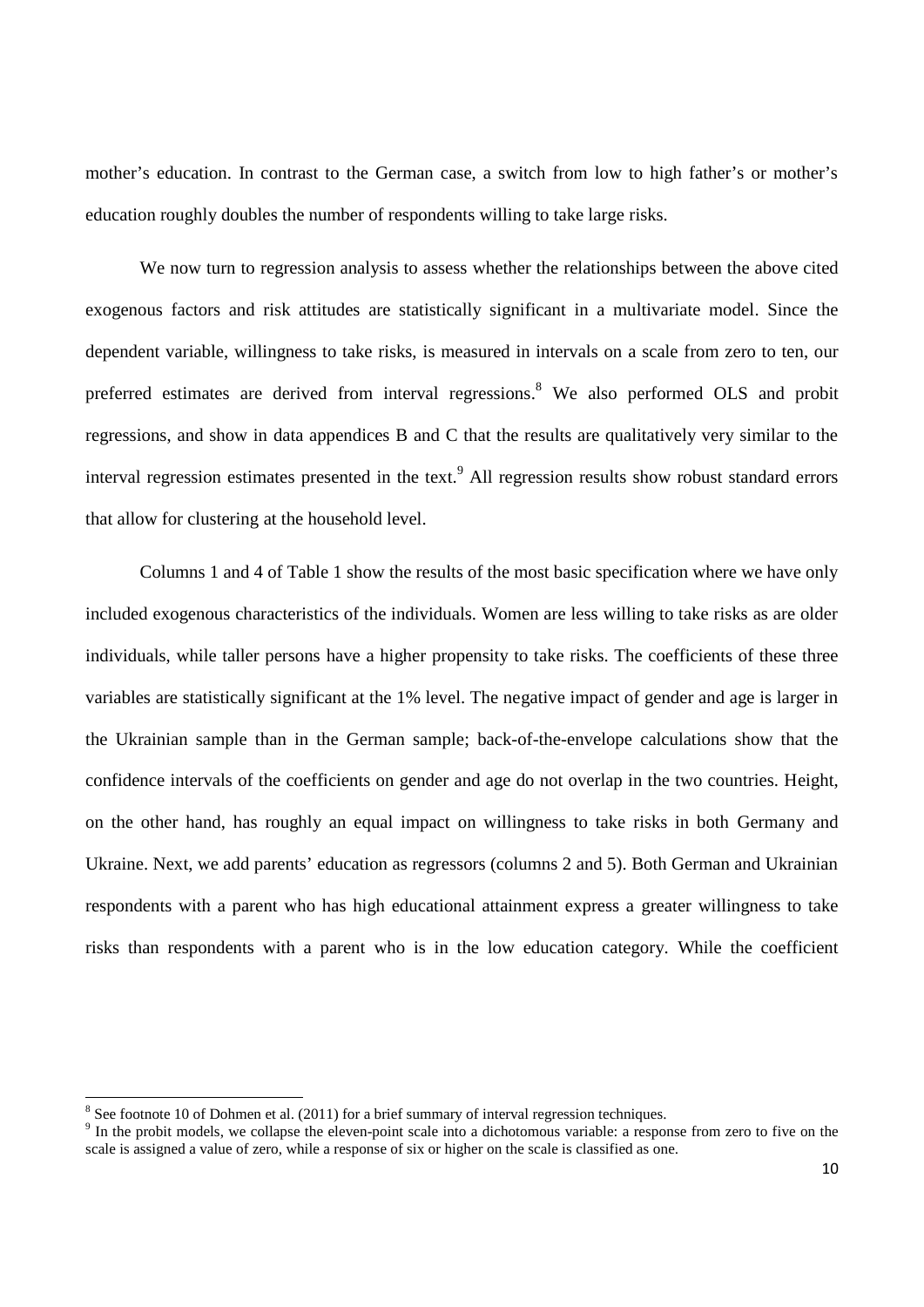estimates on the father's and mother's high education variables are slightly larger in the Ukrainian case they are less precisely estimated although statistically significant at conventional levels.<sup>10</sup>

Income and wealth variables are important controls when estimating the propensity to take risks, because income and wealth can cushion bad realizations when relatively risky behavior underpins individuals' decision making. Of course, these controls might be potentially endogenous since greater willingness to take risks can lead to more income and wealth. Nevertheless, we follow Dohmen et al. (2011) and condition on income and wealth in our regressions in order to see how robust the coefficient estimates are that we have presented thus far. In the German case household income and relative satisfaction with personal income are both positively correlated with willingness to take risks, while household net wealth is not significant (column 3). Household income and relative satisfaction with personal income are not statistically significant among Ukrainian respondents, while self-assessed financial position is positively correlated with the willingness to take risks. Most importantly, the coefficient estimates on the exogenous variables are clearly robust to the inclusion of income and wealth variables apart from the estimate on mother's high education in the Ukrainian case.

We have eight waves of the German survey and two years of the Ukrainian survey in which the question on general risk attitudes is asked. We use the responses to this question to check the stability of the determination process of general risk attitudes over time when we only include exogenous variables in the regressions. Inspection of Table 2 leads us to several conclusions. First, gender, age and height are in all eight years in Germany statistically significant predictors of risk attitudes, while in Ukraine gender and age maintain but height loses its significance in 2012. In the German case father's high education is significantly related to willingness to take risks in five out of eight years, the coefficient on mother's high education, on the other hand, shows significance only in three years. In

 $10$  Our coefficient estimates in columns 1 and 2 differ slightly from those in Table 1 of Dohmen et al. (2011) since we restrict our German sample to the age range of 17 to 72 and have thus fewer observations.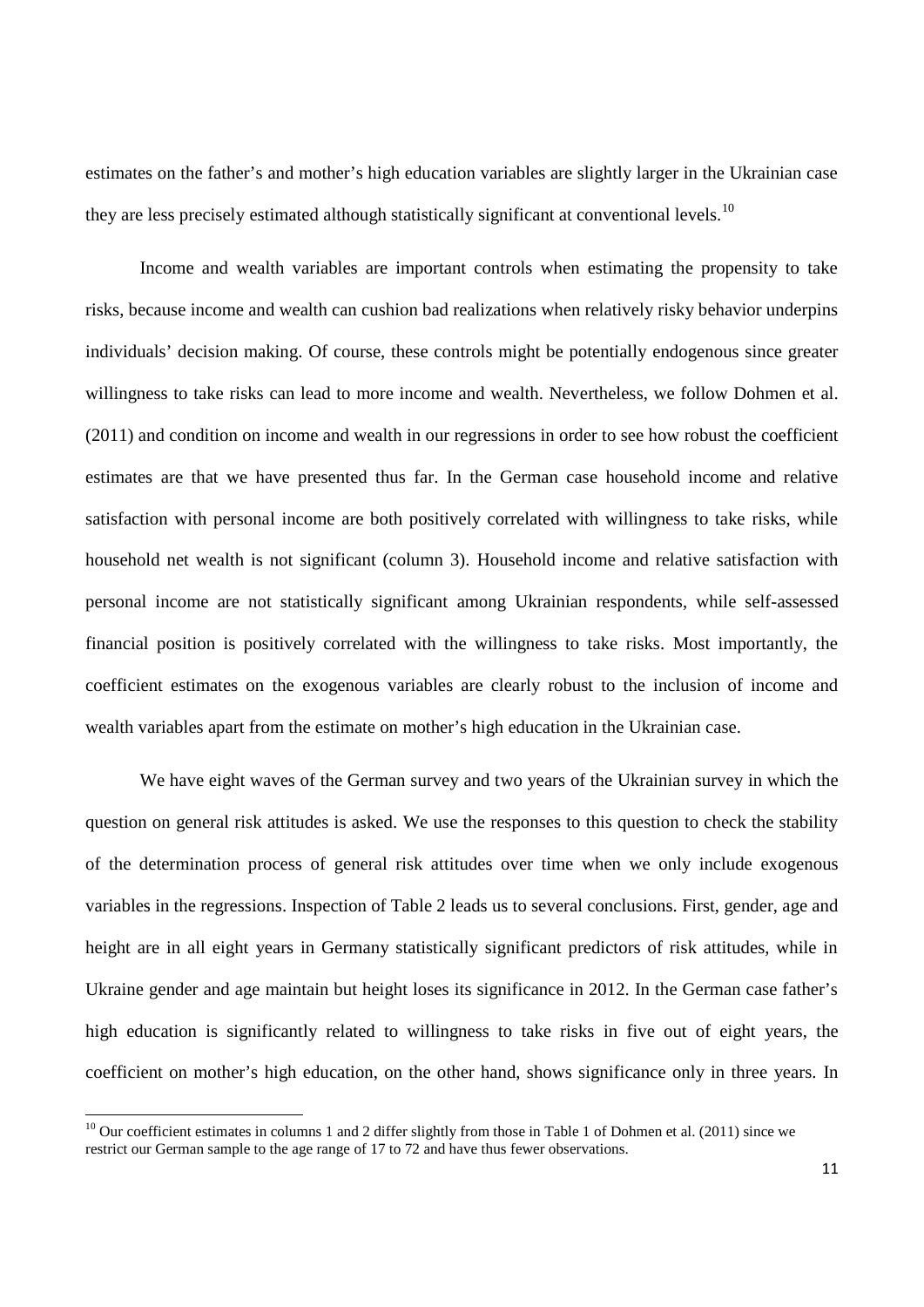Ukraine, father's high education is an important predictor in 2007 and 2012, while the coefficient on mother's high education is close to zero and not significant in 2012. Thus, the three factors related directly to the respondents and the variable "father's high education" appear as quite stable determinants over time. It is also noteworthy that significant estimates are of similar size across the years, both in Germany and Ukraine. Finally, adding a large number of controls does not change these assessments in a major way as Dohmen et al. (2011) showed for Germany and as Table A1 in the appendix attests for Ukraine.

We next explore determinants and stability across different domain-specific contexts for the years 2004 and 2009 in the German case and for the years 2007 and 2012 in the Ukrainian case. As we can see in the upper panel of Table 3a (the German case in 2004) gender, age, height and father's high education are significant predictors across all contexts while mother's high education has an impact only in the financial domain, in sports and leisure and in career matters. Women are especially risk averse when it comes to driving and financial matters; older individuals, on the other hand, are particularly reluctant to take risks when it comes to their career and sports. The impact of height is relatively uniform across all domains, while father's high education increases the willingness to take more risks, particularly in financial matters and sports.

Turning to the Ukrainian case in 2007 (the lower panel of Table 3a), gender and age are important determinants of risk attitudes in all domains. Taller Ukrainians, however, profess a larger willingness to take risks only in financial, career and health matters. Father's high education has no impact on risk attitudes when it comes to driving and health; while mother's high education is significant in all domains with the exception of health. Females express a much lower willingness to take risks than their male counterparts when it comes to driving and sports or leisure. The other determinants roughly have an equal impact on risk attitudes across all domains.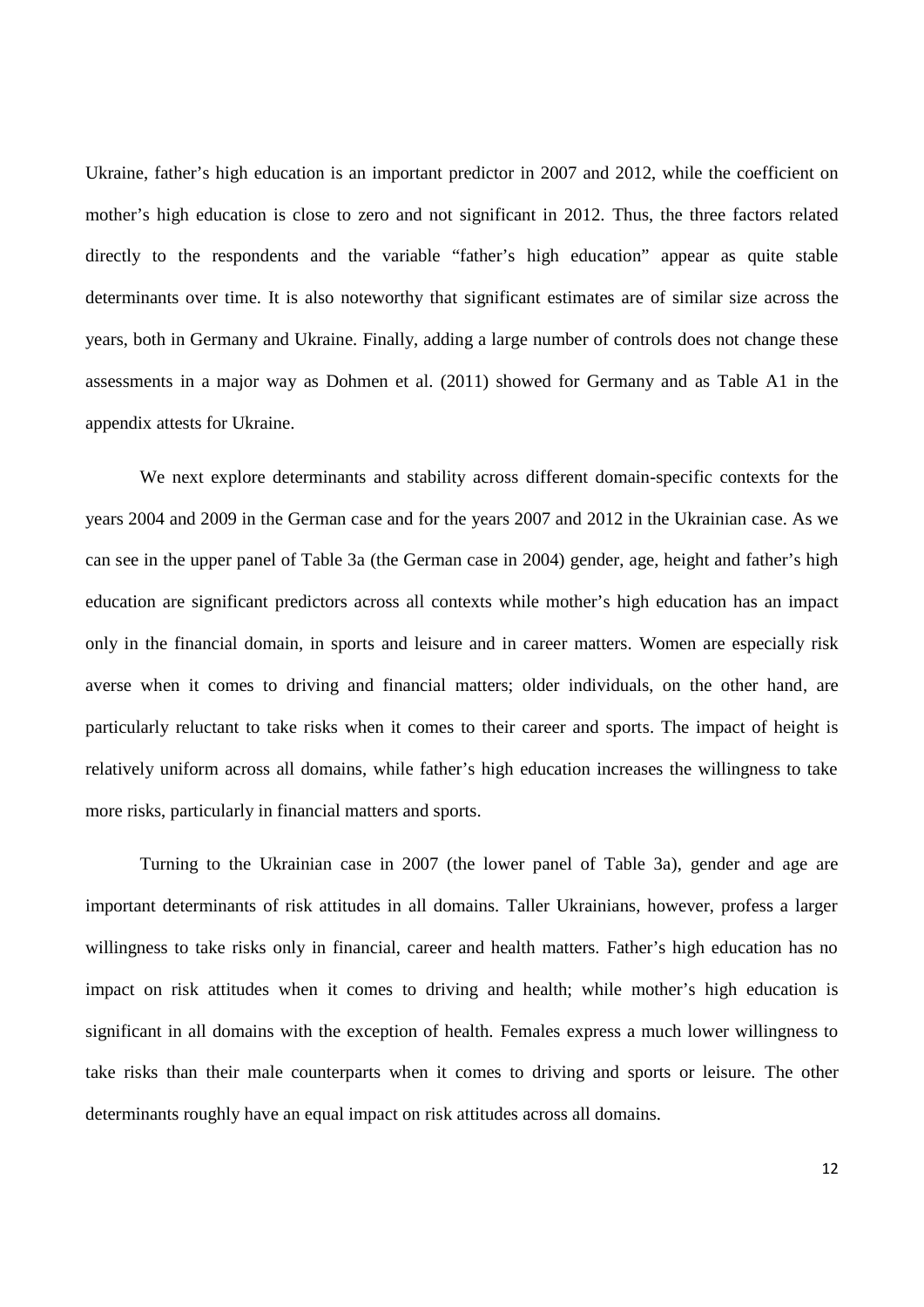For comparative purposes we have also added the estimates of the determinants of the general risk attitudes (column 1 in Table 3a). Comparing the coefficients on the determinants of risk attitudes of specific domains and of a general context we can establish that the impacts of these determinants are qualitatively similar. As this holds not only for the SOEP data of 2004 but also for the ULMS data of 2007 we can strengthen the evidence provided in Dohmen et al. (2011) for a common underlying risk attitude that straddles all contexts.

A stable link between the mentioned exogenous determinants and risk attitudes over time can be inferred from the German estimates for 2009 and the Ukrainian estimates in 2012 (Table 3b). This stable link is particularly strong in the SOEP data where the individual-specific determinants gender, age and height are virtually always significant. Father's high education is significant in all domains while mother's high education only has a positive impact on risk taking in sports and career matters. The Ukrainian estimates show a stable link over time in particular for gender, age and father's high education. Height and mother's high education, on the other hand, have no predictive power in the 2012 ULMS estimates. So, in the German case all three individual-specific determinants and father's high education underlie the determination of general and domain specific risk attitudes over time, while in the Ukrainian estimates this is restricted to gender, age and father's high education. Hence a common underlying risk attitude seems to not only straddle all contexts but also time.

### **4. Time-variance of risk attitudes**

#### **4.1 Correlations of risk measures over time**

How stable are risk measures over time in Germany and Ukraine? Since we have repeated responses on the general risk measure in both countries we can analyze the correlations between two points in time.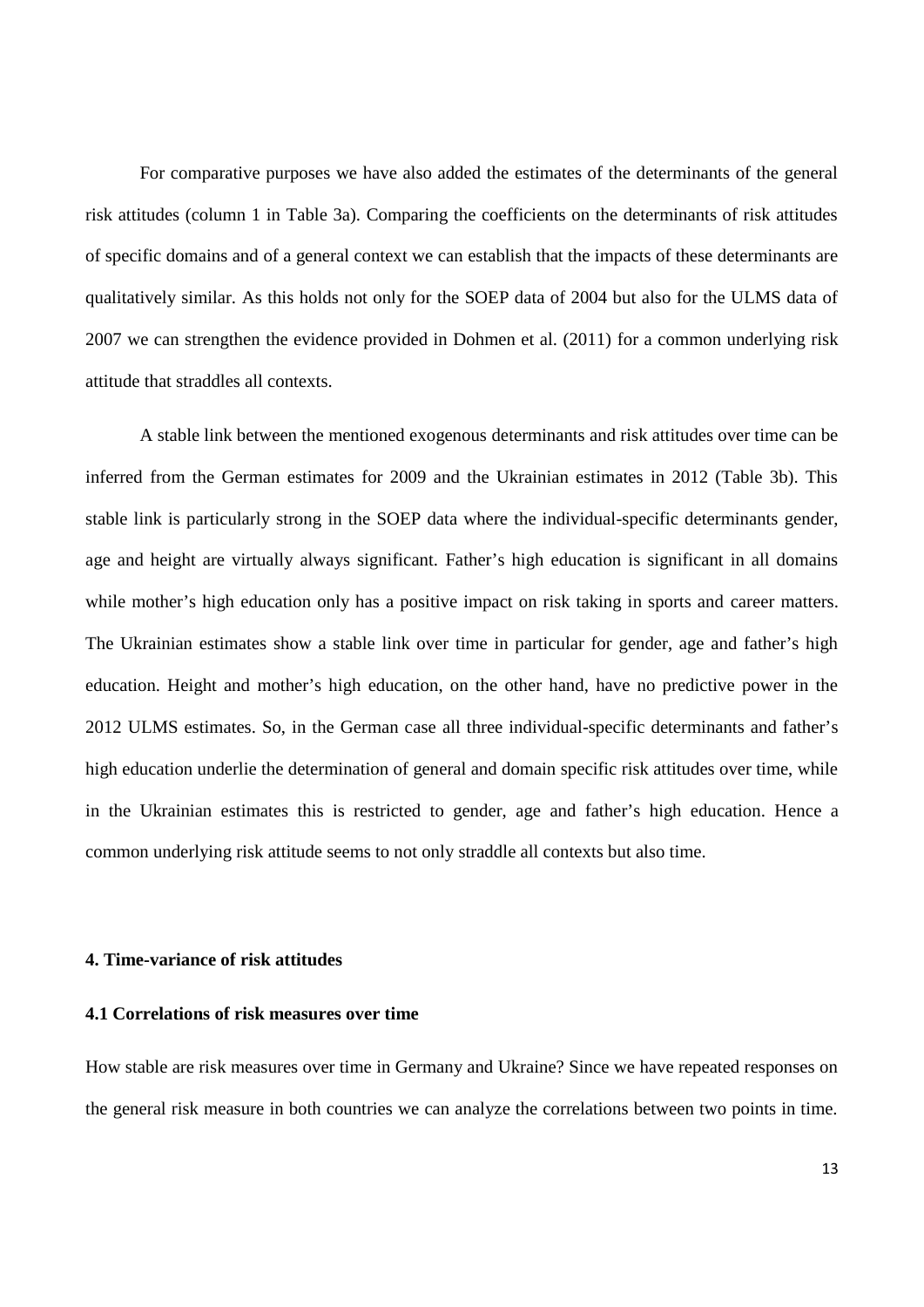Before we turn to these correlations, we briefly discuss the results of re-tests, in which respondents were asked the general risk question twice during intervals of four to six weeks. Dohmen et al. (2007) report on two re-tests. The first was conducted among 300 respondents to the 2006 wave of the SOEP between 28 and 53 days after the regular SOEP interview. The re-test consisted of a short questionnaire that included the question about general risk attitudes. Roughly 30 percent of the re-tested individuals gave the exact same answer as in the original 2006 survey and the raw correlation of responses in the 2006 survey and the re-test was 0.62 for the whole sample and 0.615 for the restricted sample of those respondents who did not report any significant events in the time interval between the two interviews. The second re-test provided repeated responses to the general risk questions of 192 participants in the SOEP pre-test fielded in 2005. Again, the correlation in answers is 0.62. Dohmen et al. (2007) conclude from these results that the observed changes in the given risk measures are not caused by changing risk attitudes of individuals but predominantly driven by measurement error. Beauchamp et al. (2015) conduct a re-test among 500 respondents to the Screening Across the Lifespan Twin Study (SALTY) in Sweden and find a test-retest correlation after a time lag of a few months of 0.63 for the general risk question and of 0.67 for the domain-specific question about willingness to take risks in financial matters.

We further investigate the hypothesized stability of risk attitudes over time by looking at the correlation of the risk measures over differing time spans. In Figures 5 and 6 we plot the correlation of risk measures against the days between interviews for five-year intervals (2004 – 2009 and 2006 – 2011 for Germany and 2007 – 2012 for Ukraine). One point in a cluster is the raw correlation of the risk measures of all individuals who have the same number of days between interviews. Since the relationship between the correlation and days between interviews might not be linear, we use a fractional polynomial regression to fit the data, and weigh an observation, i.e. a correlation at a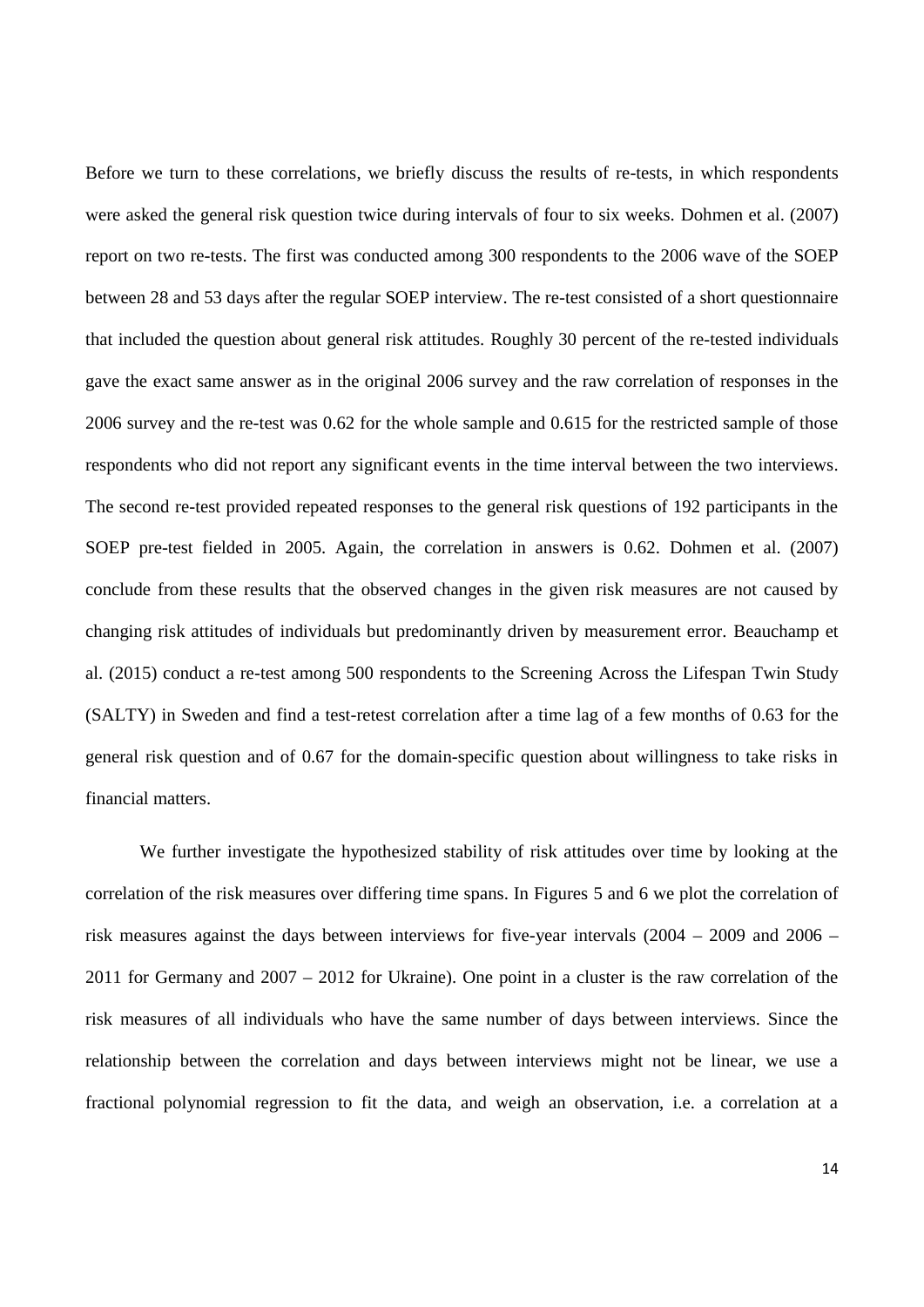particular interval length, by the number of responses on which the correlation is based.<sup>11</sup> The fitted line allows us to infer that on average the correlation decreases only slightly over time in the German case, hovering around 0.45 (ignoring estimates at the boundaries of the interval). <sup>12</sup> There are no glaring differences regarding the correlation values with respect to gender, as a comparison of the panels by gender of Figure 5 reveals.<sup>13</sup>

The Ukrainian plots show much lower correlations than in the case of Germany. Ignoring outliers (and estimates at the boundary of the observed range), the slightly concave fitted line reaches values between 0.3 and 0.2 if we use the whole sample (the upper left panel of Figure 6). What is striking is that we have a substantial number of negative correlations implying that individuals, in considerable numbers, give responses in 2012 that are very far from the responses given in 2007. Such extreme changes in the responses given are essentially absent among German individuals. A comparison by gender shows slightly lower correlation values for men with the fitted line giving a range between 0.17 and 0.2, while the fitted line for women ranges between 0.38 and 0.21. These comparative results are very similar when we look at domain-specific risk attitudes for the intervals  $2004 - 2009$  in Germany and  $2007 - 2012$  in Ukraine.<sup>14</sup>

These large differences in the correlation values of the German and Ukrainian data are confirmed when we calculate Spearman rank correlation coefficients for general and domain specific risk attitudes. The first panel of Table 4 presents the results for the whole German samples in periods  $2004 - 2009$  and  $2006 - 2012$  and for the whole Ukrainian sample in the period  $2007 - 2012$ . In the

 $11$  We regress the correlation variable on the number of days, which are modeled as a fractional polynomial. For a lucid exposition of fractional polynomial regression models, see Royston, Ambler and Sauerbrei (1999).<br><sup>12</sup> The correlation in answers is somewhat higher than 0.5 when about 12 months have elapsed. At an interval length of

about 9 years the correlation still exceeds 0.4. If we assume that the drop in the correlation over a 5-week interval to 0.62 can be ascribed to measurement error, we can conclude from the graph that risk attitudes are rather rank-order stable over relatively long time horizons. There are no discernible differences in the values of correlation for men and women when we look at the entire period between 2004 and 2013, for which we have information on the general risk measure.<br><sup>13</sup> Outliers at boundaries of intervals with particularly low correlation values are mainly driven by wo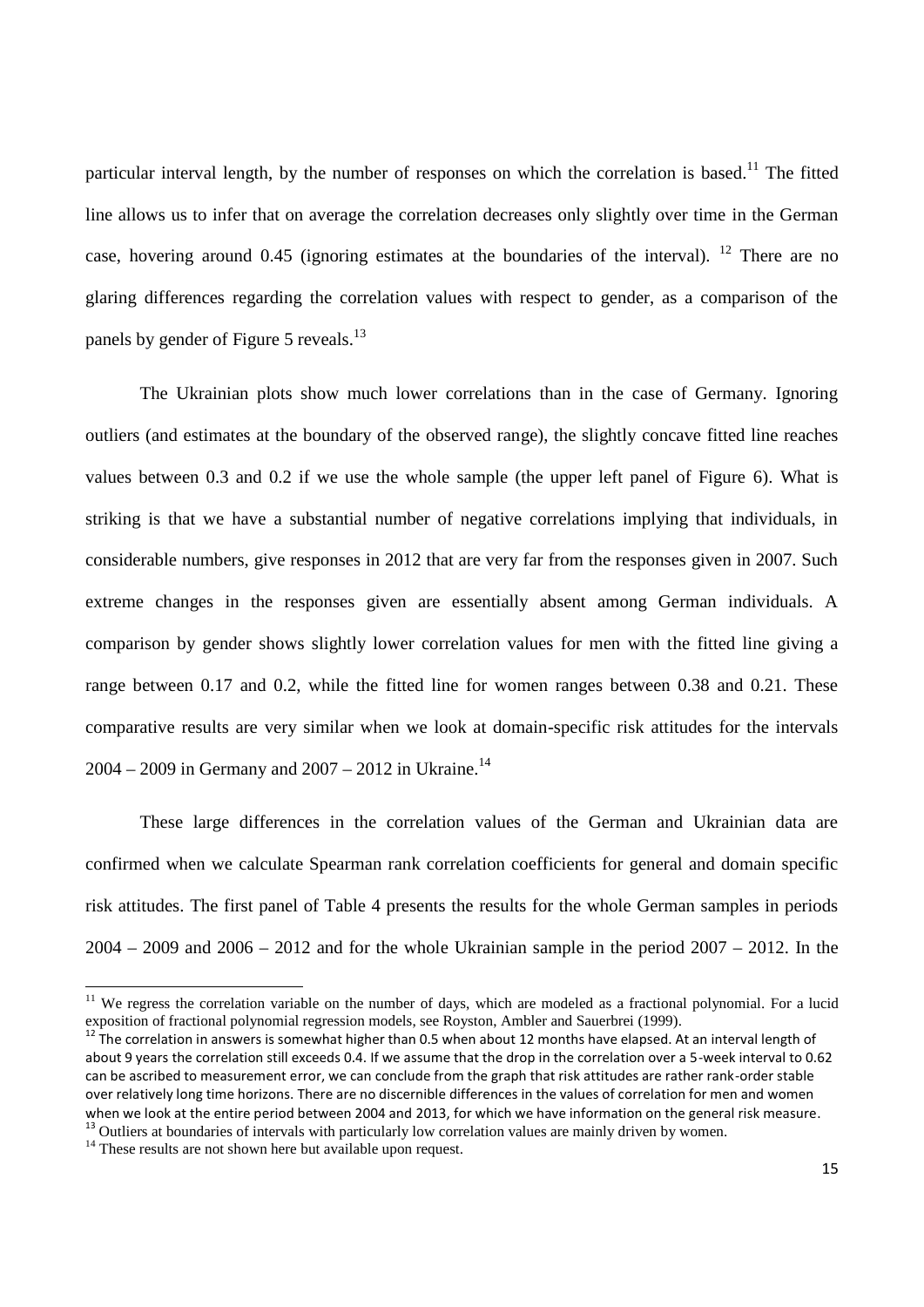years 2006 and 2012 individuals were only asked the general risk question in the SOEP survey. The Spearman rank correlations are at least 20 percentage points larger in the German case whether we inspect the general risk or the domain specific risk measures. For taking risks in health matters the correlation is particularly low in the Ukrainian case.

Slicing the data by gender, age and the existence or absence of an unemployment spell we capture potential heterogeneity in the stability of the recorded risk measures. While we find no differences in the Spearman rank correlations calculated for men and women (apart from taking risks in driving matters in the Ukrainian sample), individuals in the age range of 15 to 24 years in both the German and Ukrainian samples have lower correlations than their older counterparts in all risk measures but the measure related to health. Finally, only in the German case does the experience of an unemployment spell seem to lead to less stability of the risk measures over time as the last panel of Table 4 shows.<sup>15</sup>

### **4.2 Determinants of changes of individual risk attitudes over time**

The persistently lower correlations among Ukrainian respondents are clearly puzzling. Either measurement error is more pronounced in the Ukrainian data, or there are more heterogeneous changes in risk attitudes in Ukraine than in Germany. To better understand the causes of this difference, we regress the changes of the various risk measures on a multitude of covariates that differ across individuals. The small literature on the time-varying nature of risk attitudes suggests that various factors might trigger changes in these attitudes, including changes of household wealth and household income, the occurrence of major life events as well as macroeconomic changes and changes in the occupied labor market state (see, e.g. Sahm 2012). We group these factors in Table 5 in three broad domains: (i) idiosyncratic changes in economic conditions, (ii) changes in general economic conditions,

<sup>&</sup>lt;sup>15</sup> However, since these differences are not very large, our conjecture is that these differences are not statistically significant at conventional levels.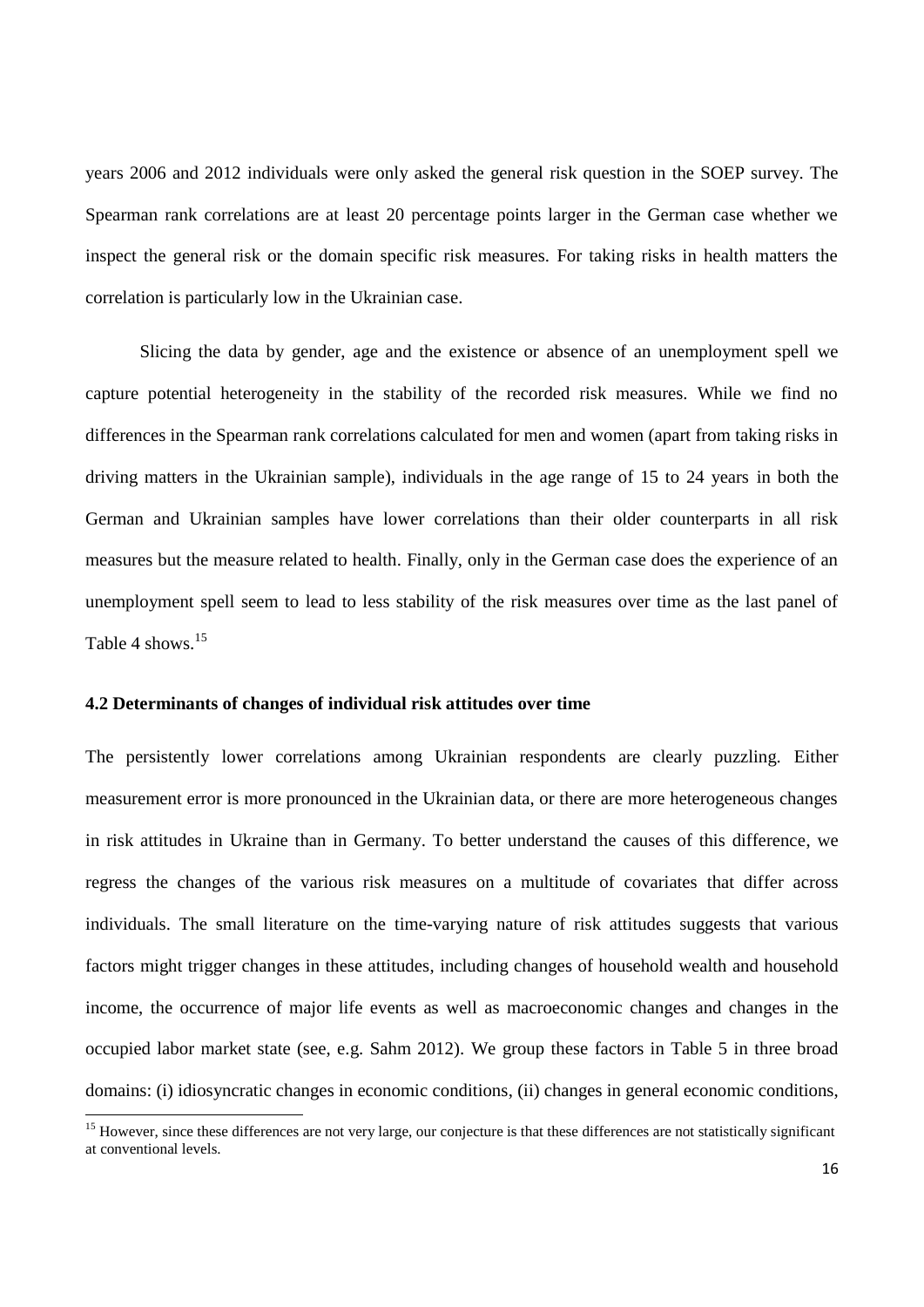and (iii) major life events and changes in sociodemographic conditions. Changes in individuals' economic conditions relate to income, wealth and employment status. For both the German and Ukrainian sample we can compute changes in household income, while changes in household wealth can only be inferred in the German data. For Ukraine we use "change in financial position of the household", which is a categorical variable taking values between -6 (i.e., a change from far above the average to far below the average) and +6 (i.e., the polar opposite change). Changes in economic conditions are proxied by changes in the regional unemployment rate and in regional GDP growth. Major life events and changes in sociodemographic conditions pertain to health, marital status and the number of non-adult children in the household. The self-assessed health variable can take on the values indicated in Table 5 plus a fifth value, "satisfactory health", which is the state between "poor health" and "good health". The variable "improving health" comprises all movements from a lower to a higher self-assessed health status, while "worsening health" implies a movement in the opposite direction. The other factors related to changing life circumstances are self-explanatory. A third block of covariates deals with the labor market, where we introduce dummies for each potential transition between the three labor market states: employment, unemployment and out of the labor force. In our regressions, we condition on initial conditions in health and labor market status at the start of the period. Since the dependent variable is given in intervals from -10 to +10, we again use interval regression techniques.<sup>16</sup>

The estimates in Table 5 indicate that changes in household income do not affect willingness to take risks in any of the analyzed samples and periods. For Germany, changes in household wealth do not predict changes in risk attitudes, while the small significant positive coefficient on the variable "changes in financial position" implies that improvements in the financial position of the household slightly raise the willingness of the surveyed Ukrainian individuals to take risks.

<sup>&</sup>lt;sup>16</sup> We also perform OLS regressions, which give very similar coefficient estimates. They are not shown here but available upon request.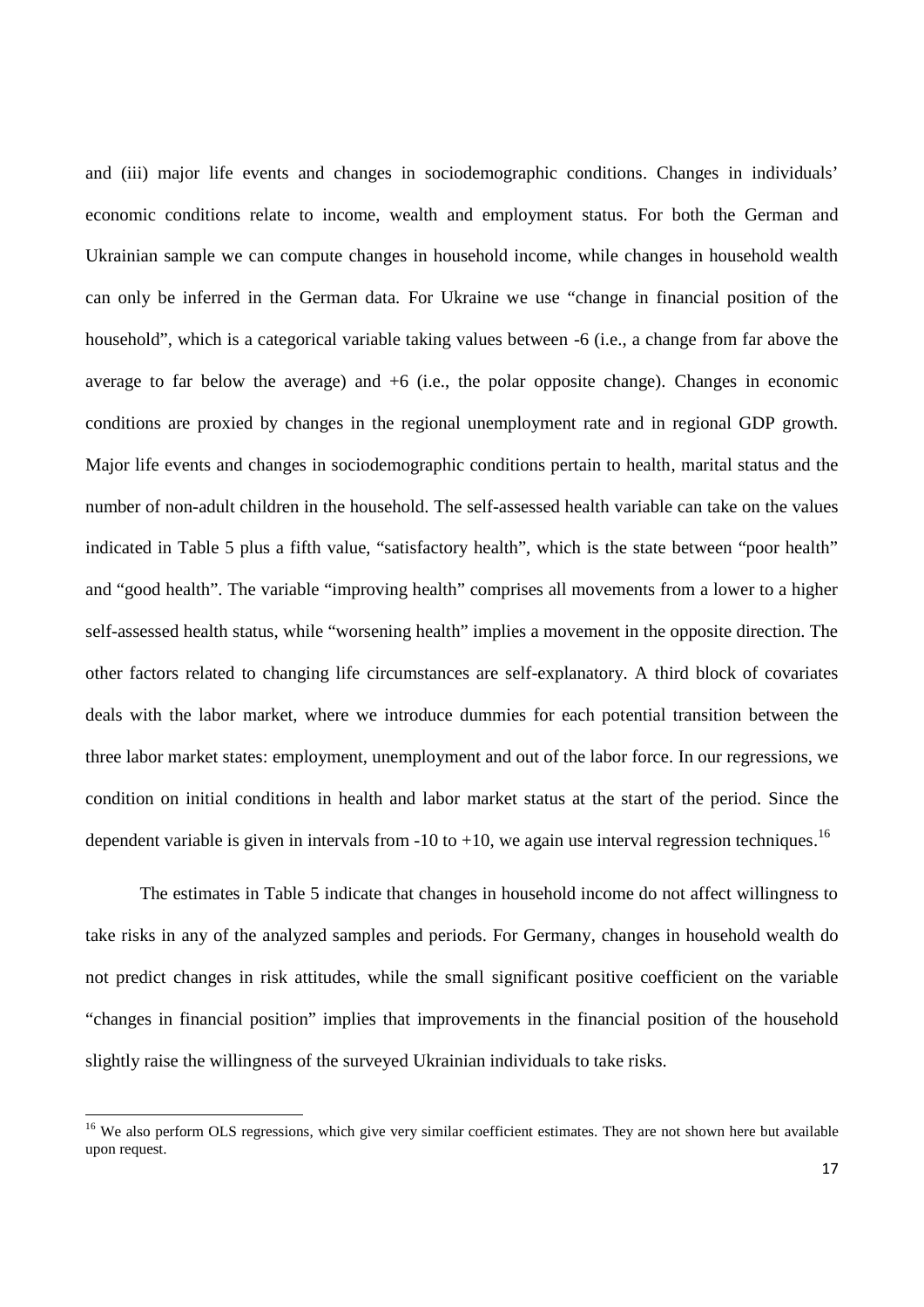The estimated impacts of labor market transitions do not provide a clear pattern, but indicate that individuals who become unemployed tend to become more willing to take risks. This effect is stronger in Ukraine and significant in the German case only in the period 2004 – 2009. There are several explanations for this result. For example, it is feasible to think about situations where individuals who lost their jobs are willing to take more risks to get back into employment. An alternative explanation might be that those who are still employed during times of an economic downturn (as is the case for Germany in 2004) might fear unemployment, but once the state of unemployment is realized they might perceive that their exposure to risk is lower. In the German case, transitions between employment and out of the labor force, going in both directions, lower the respondents' willingness to take risks.

The three periods over which we estimate changes in risk measures include the Great Recession, implying that respondents experience a strong deterioration of the macroeconomic environment. The literature that discusses the impact of a changing macroeconomic environment on risk attitudes finds convincing evidence of countercyclical risk aversion (Bucciol and Miniaci, 2013; Cohn et al., 2015; and Guiso et al., 2014). This finding is clearly confirmed in our analysis since the negative estimates of the constants in all three regressions are large in absolute value. When the onset of the Great Recession is a very recent event, i.e., in the period 2004 – 2009, the conditional average general risk measure falls by nearly 1.4 between these two years as we go from boom to bust. This is a very large effect, which is attenuated in the later periods for Germany and Ukraine when the Great Recession is no longer in its acute stage. However, regional changes in unemployment and GDP do not have a significant impact on individual risk attitudes beyond the effect of economy-wide changes that are captured by the constant term in Germany. In Ukraine, on the other hand, the effect of economy wide changes works through changes in regional unemployment.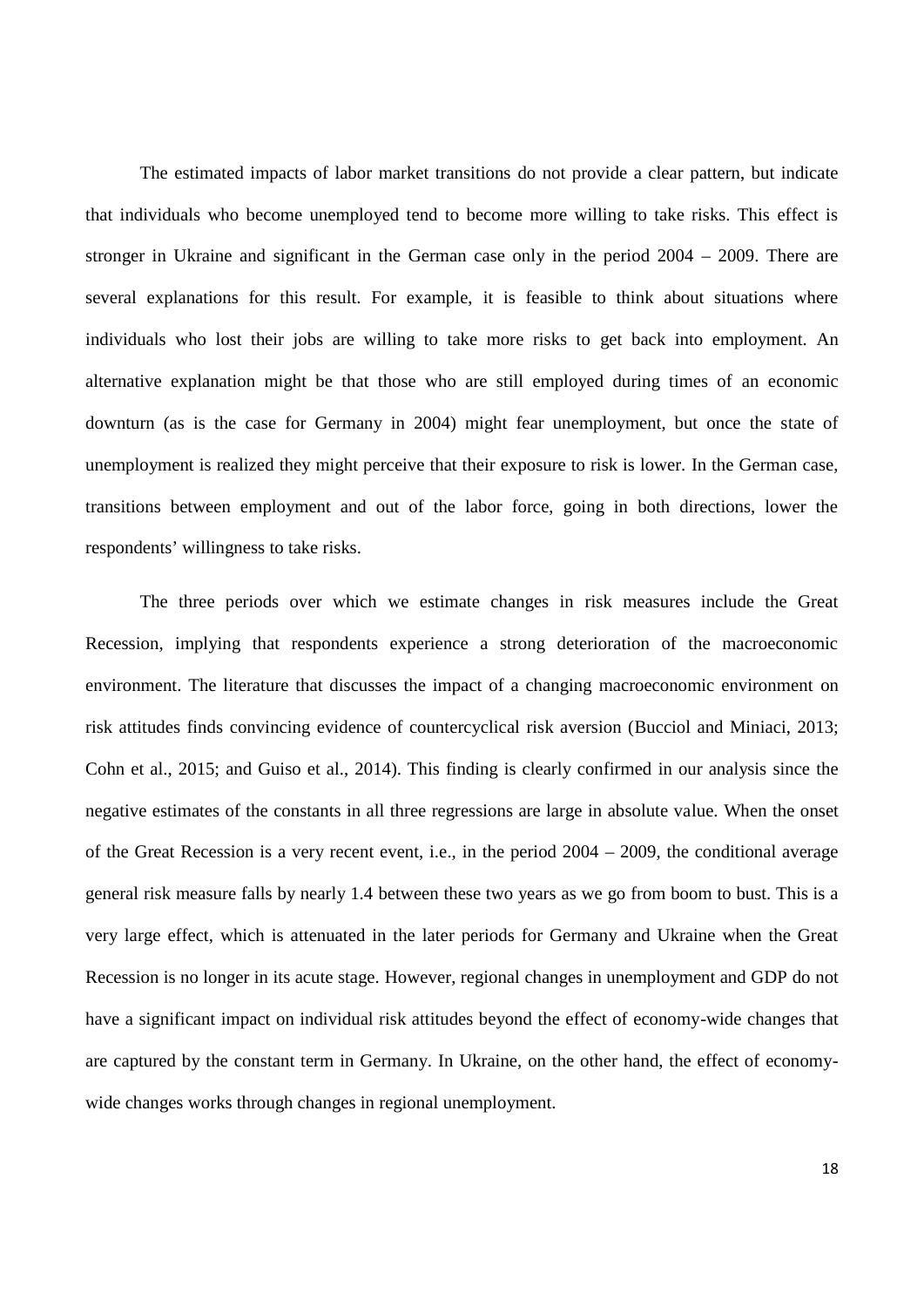As far as health is concerned we find that Germans whose health improves in the period 2004 – 2009 become slightly more risk-loving, while this effect is absent in the Ukrainian case. Ukrainians, in turn, whose health deteriorates, become more risk averse, while risk measures of German respondents do not change with worsening health. The change of life circumstances that is significant in one German and the two Ukrainian specifications is related to marital status. Respondents who become married between the two interview dates declare a lower willingness to take risks than those individuals whose marital status has not changed. This effect is particularly strong in the Ukrainian case. None of the other changes in life circumstances predict changes in the risk measures of German and Ukrainian respondents.

In the SOEP we have responses for the general risk question in eight waves, which allows us to estimate well-identified fixed effects regressions of the general risk measure on variables related to household income and wealth, as well as individuals' life events and labor market status. In column 1 of Table 6 changes in health and marital status and age drive changes in general risk attitudes, while changes in a person's labor market status have no predictive power. When we add year dummies, health and marital status retain their predictive power and the coefficient point estimates on these variables are hardly altered, while the labor market states variables remain completely irrelevant with the addition of year dummies. The coefficient estimates on the time dummies are particularly illuminating. In the year 2009, when German GDP fell by nearly six percent, the conditional average risk measure falls by nearly 0.8 points. This negative effect is common to all respondents and occurs in our opinion because of this precipitous worsening of macroeconomic conditions. This evidence and the results from the difference equations of Table 5 thus point to a scenario where an important determinant of changes in general risk attitudes besides life events is not the realization of changing labor market status of individuals but profound changes of the macroeconomic environment, and potentially the associated perception of increased labor market risk. In both countries, the Great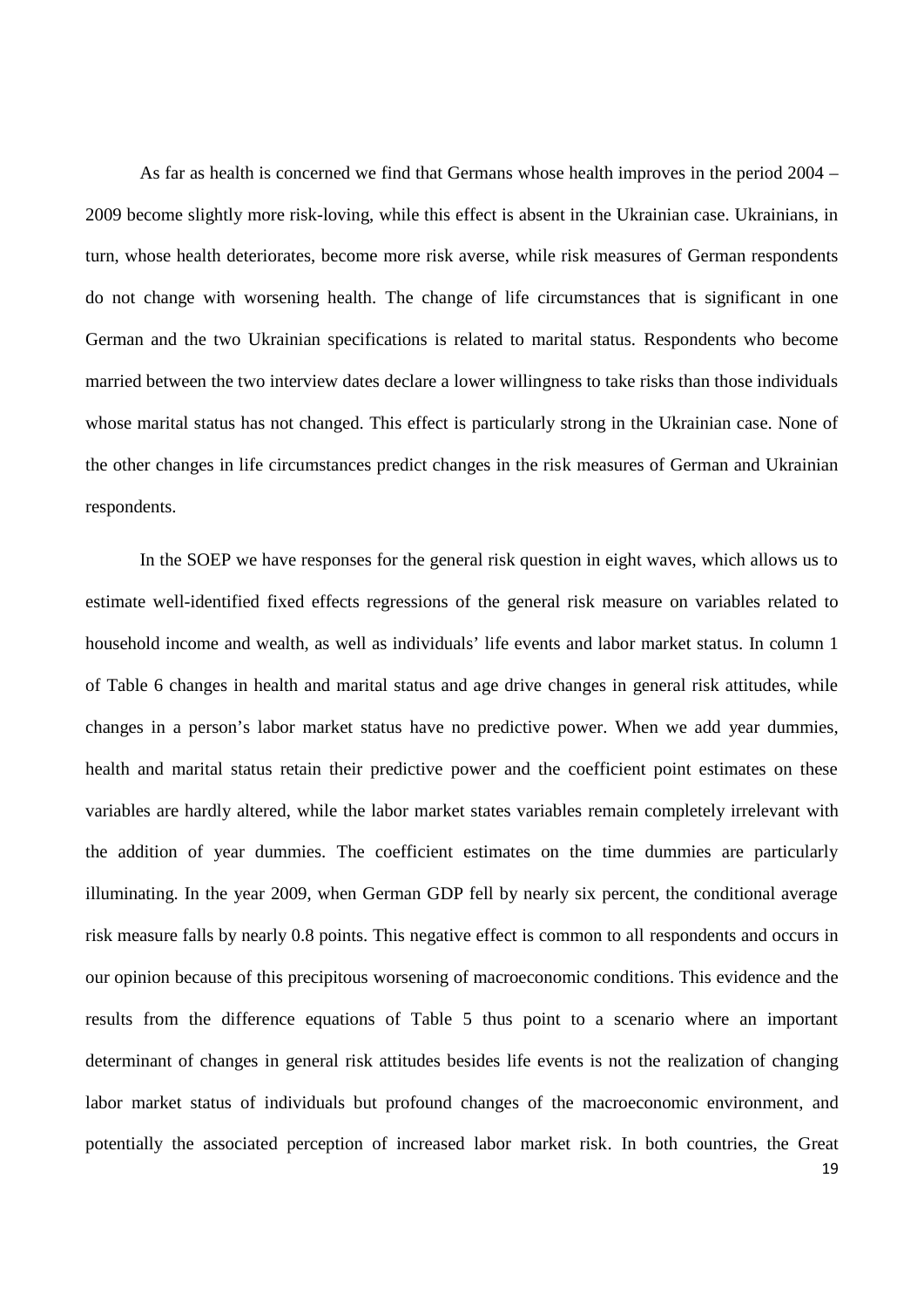Recession triggers a general decline of individuals' willingness to take risks. Whether this increase in risk aversion has implications for the behavior of individuals in the labor market will be the topic of the next section.

The determinants of changes in risk attitudes in the five specific domains are shown in Table A2a and A2b for Germany in the period  $2004 - 2009<sup>17</sup>$  and in Table A2c and A2d for Ukraine in the period 2007 – 2012. In these tables we have the same three broad domains of factors potentially impacting on the changes in risk attitudes as in Table 5.

The effects of labor market transitions on changes in domain-specific risk attitudes are not very clear cut in the German case. Our conjecture that persons flowing from employment into unemployment might exhibit more risk loving in general because they are willing to take risks in career matters is not really born out in the German case, since the coefficient regarding career matters, albeit positive, is not significant at conventional levels. In actual fact, changes in regional unemployment and regional GDP are not significant predictors of the change of any domain-specific risk attitude.

German respondents whose health improves become slightly more risk-loving in sports and leisure activities, while Germans with worsening health become more cautious in career matters. Exiting the state of disability makes respondents more willing to take financial risks, while individuals who lose their partner are more willing to engage in risky behavior in financial matters and in sports and leisure. The risk measures of those who became married in the period are significantly lower in the domains of driving, sports and leisure as well as health. One important life event that is a significant predictor of changes in the general risk measure is the arrival of young children into the household. Such an event significantly lowers respondents' risk-loving behavior in driving and financial matters in

<sup>&</sup>lt;sup>17</sup> As mentioned in the data section, questions about risk attitudes in specific contexts entered the SOEP survey only in 2004 and 2009.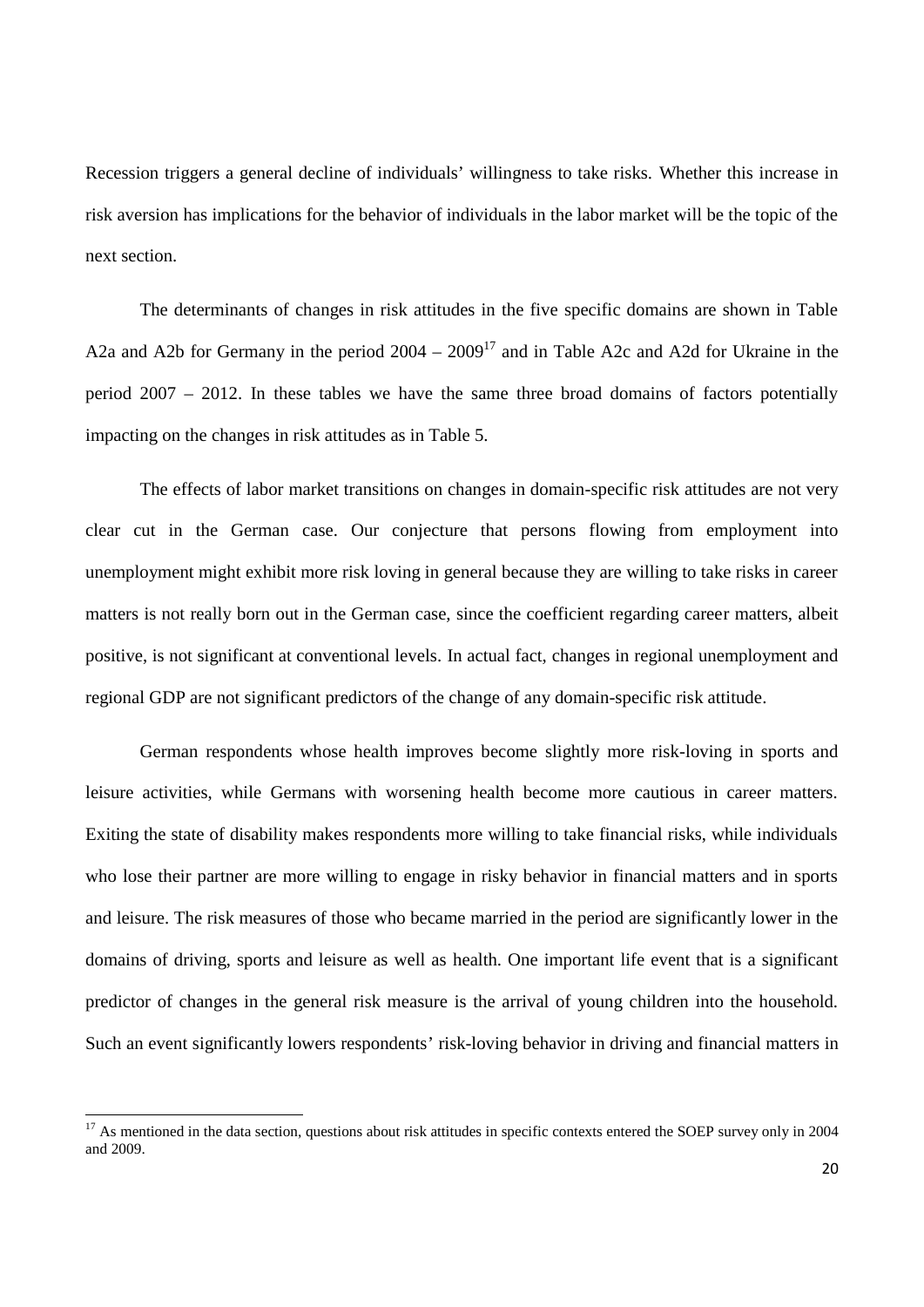the German case. The large (in absolute value) negative coefficients on the constant term in all domains are also very worth reporting.

Ukrainians separating from jobs and flowing into unemployment show a higher propensity to take risks only in the sphere of sports and leisure. On the other hand, like in the German case individuals flowing from employment into unemployment are not becoming more risk-loving in career matters although the coefficient is large and positive and the probability level of the estimate is close to 10%. In contrast, flows from employment to out of the labor lower persons' willingness to take risks as far as career issues are concerned. Finally Ukrainians who are unemployed at the beginning of the period become more risk averse over time in career matters. So, while in the Ukrainian case risk attitudes are slightly more affected by changes in labor market status than in the German case, labor market experience is also here not the main channel through which changes in risk attitudes are determined. One of the main drivers of the lowering of risk attitudes in all domains but driving is the change in the regional unemployment rate, while changes in regional GDP determine risk attitudes only in financial and career matters.

A positive change in the financial position of the household makes Ukrainian individuals slightly more risk-loving in financial matters, while worsening health lowers the willingness to take risks in this domain substantially. Individuals who become married exhibit more risk aversion in all domains, but statistical significance for this change in life circumstances is only obtained when it comes to sports and leisure. Similar to the German case the constant term drives most of the negative change of risk attitudes in all domains.

These results are very much in line with those when analyzing the determination of changes in risk attitudes in general. Individual risk attitudes in all life domains fall over the Great Recession not so much because of individual life events or the changing labor market status of individuals but because of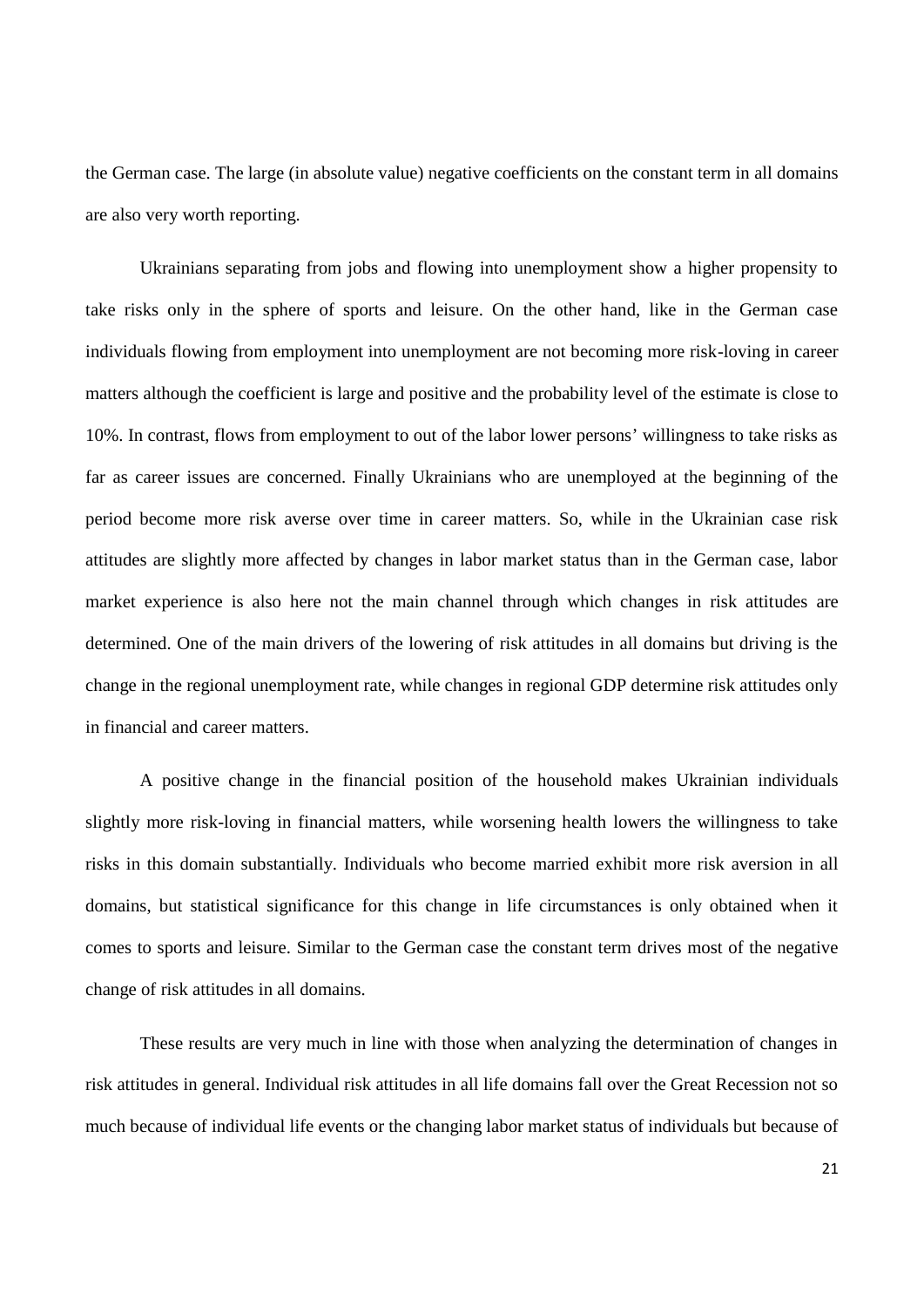large changes of the macroeconomic environment, which are potentially associated with the perception of increased labor market risk.

#### **5. The general increase in risk aversion and behavior impacting on labor market outcomes**

The analysis has so far uncovered that changes in individuals' labor market status during the period that spans the Great Recession are associated with relatively mild changes in risk attitudes. One might therefore be inclined to jump to the conclusion that interdependencies between changes in labor market outcomes and changes in risk attitudes are minor. However, the estimates in Table 5 and 6 revealed pronounced changes in average risk attitudes over time. Adding year dummies alone to the regression in Column 1 of Table 6 leads to a 10-fold increase in the explained within-person variation in risk attitudes. These changes in risk attitudes coincide with changes in aggregate economic conditions. This is also evident from Column 3 of Table 6, which shows that the regional GDP growth rate alone explains half of the within-variation in risk attitudes that is related to calendar time and captured by the year dummies. For Germany we have established that changes in risk attitudes are particularly marked in the year of the financial crisis; for Ukraine we lack data for 2009. The finding of strong changes in average risk attitudes in Germany, where the macroeconomic consequences of the crisis were less severe than in Ukraine, is remarkable.<sup>18</sup> It suggests that the shift in the distribution of willingness to take risks that accompanies the crisis is not only triggered by the realized decline in economic prosperity but also induces by changing expectations and the perception of increased uncertainty.

We conjecture – building on the large literature that documents relationships between risk attitudes and labor market choices, such as the choice of self-employment (e.g., Van Praag and Cramer, 2001; Cramer et al., 2002; Ekelund et al., 2005), sectoral choice (e.g. Fuchs-Schündeln and Schündeln,

<sup>&</sup>lt;sup>18</sup> Since we do not have data on risk attitudes measured in 2009 in Ukraine, we can only speculate about the size of the fall in average willingness to take risks, but extrapolating from the findings for Germany we conjecture that average risk attitudes dropped sharply in Ukraine in 2009.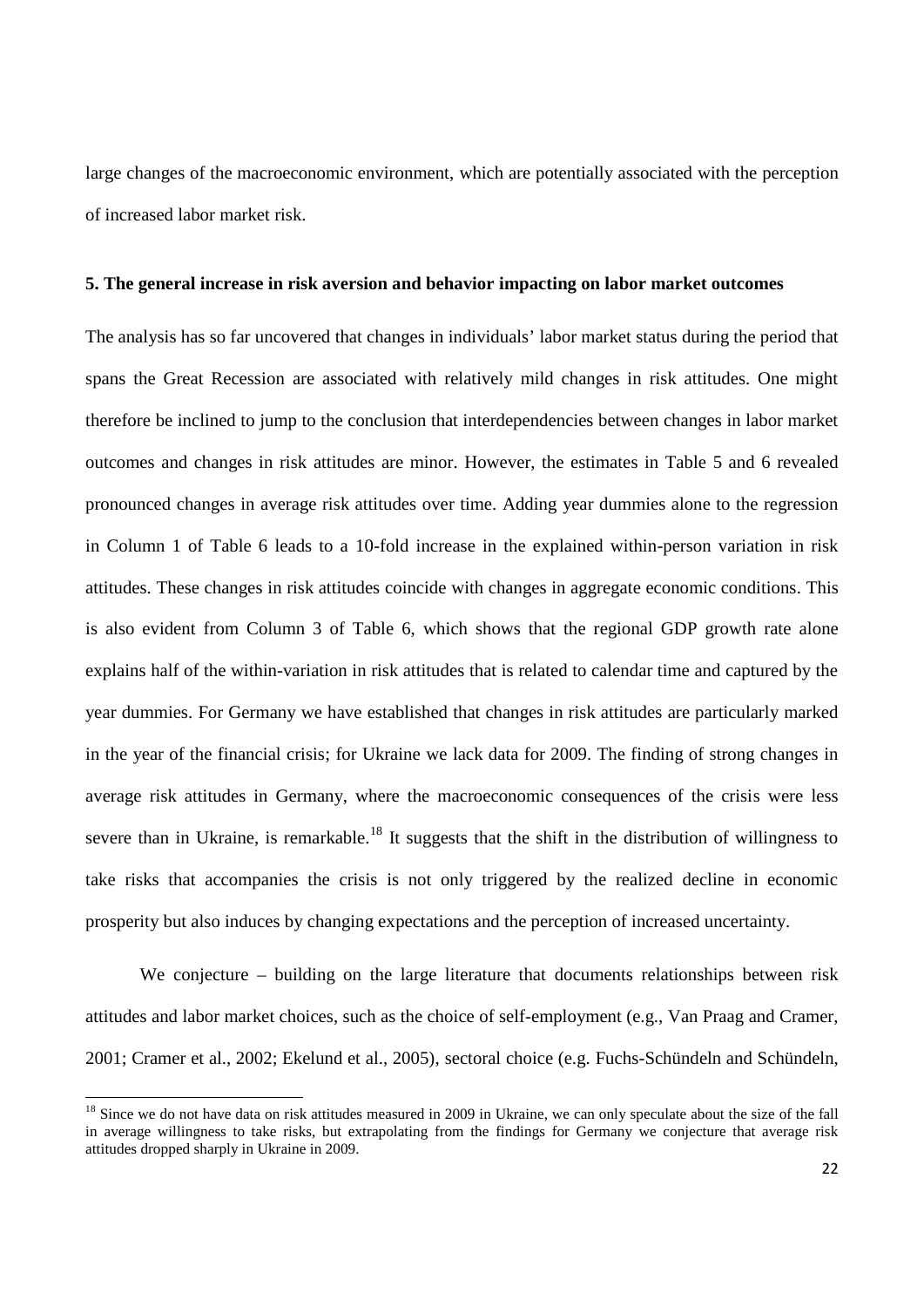2005), occupational choice (DeLeire and Levy, 2004; Bonin et al., 2007; Fouarge et al., 2014) and choice of employment contract (Guiso et al., 2006; Dohmen and Falk, 2011) – that the reduced willingness to take risks has sizable effects on labor market outcomes. In particular, we expect an adverse effect on sectoral, occupational and job mobility as well as on workers' geographic mobility (Jaeger et al., 2010). We illustrate this below by focusing on the decision to become self-employed since entrepreneurship has been argued to be an important driver of economic activity.

In Table 7a we report probit estimates for the probability of being self-employed in Germany. Risk attitudes are significantly associated with a higher probability of being self-employed. The size of this effect is large: an increase in willingness to take risks by one standard deviation is associated with a 2.444 percentage point higher probability of being self-employed in 2004 (see Column 1 of Table 7a), i.e. a 29 percent increase in the self-employment rate, which equals 8.5 percent in our German estimation sample for 2004.<sup>19</sup> Beta coefficients of linear probability models (see Appendix) indicate that risk attitudes explain a larger part of the self-employment probability than income, wealth, gender or parental education. Risk attitudes in career matters explain an even larger fraction of the variation in self-employment probabilities.

Table 7b indicates that risk attitudes are also strongly related to the probability of being self employed in Ukraine (see also Skriabikova et al., 2015). The estimated marginal effect reported in Column 1 of Table 7b implies that a one-standard deviation increase in willingness to take risks in 2007 (which roughly corresponds to an increase in 3 points on the 11-point risk scale) is associated with a 2.2 percentage-point increase in the probability of being self-employed, a large effect given that the self-employment probability in the 2007 Ukrainian sample is 6.9 percent. Since risk attitudes are a

<sup>&</sup>lt;sup>19</sup> .Given that risk attitudes are measured with considerable error, estimates of the effect of risk attitudes are likely attenuated towards zero. This is confirmed by regressions in which we use the modal answer to the general risk question as a measure of risk attitudes. Under the assumption that measurement error has a mode of zero, i.e., that individuals are most likely to assess their willingness to take risk correctly, the modal answer measures the true willingness to take risks with more precision.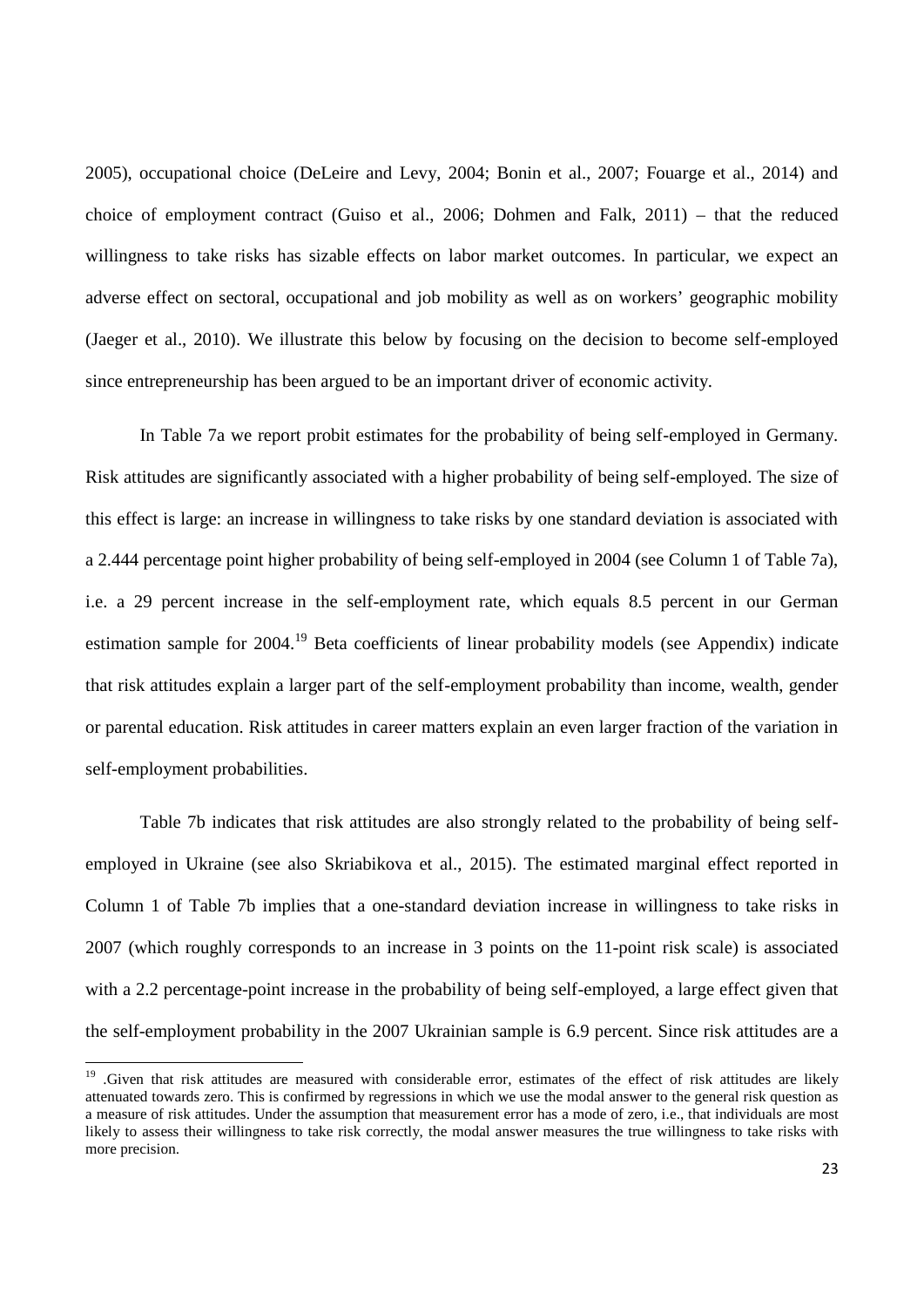key determinant of the decision to become self-employed, we expect that fewer Ukrainians become self-employed during the crisis when willingness to take risks declines, unless individuals are "pushed" into self-employment. This is in fact what we find when exploring data on the timing of the self employment decision in Ukraine, where we have retrospective data in 2007 and 2012 on the date when individuals became self-employed. Admittedly, our sample of self-employed Ukrainians is small, but it is obvious from the data that only half as many individuals become self-employed in the non agricultural sector in 2009 compared to 2006. On the other hand, between 2007 and 2012 we see a rise of self-employment entirely due to more self-employed in agriculture. We take this as evidence that some workers are pushed into subsistence agriculture in Ukraine in the aftermath of the crisis.<sup>20</sup>

Clearly, the reduction in entry into self-employment<sup>21</sup> is arguably not only driven by changes in risk attitudes. There are certainly other factors that affect the self-employment decision and its timing, such as aggregate demand conditions. But the direction of the effects of worsening economic conditions is ambiguous as some individuals might be pushed into self-employment as a last resort. However, it is clear that changes in risk attitudes will play an important role. The effect of changing risk attitudes on the inflow into self-employment is only the tip of an iceberg. In fact, since risk attitudes affect a myriad of labor market choices, in particular investment decisions and decisions that relate to changing status quo, we expect a fall in willingness to take risks to reduce mobility and workers' investments. Increased risk aversion during economic crises is therefore likely to decelerate worker adjustments and thereby to dampen the speed of economic recovery.

<sup>&</sup>lt;sup>20</sup> It is noteworthy that when we restrict the sample to self-employed in agriculture there is only very weak or an insignificant relationship between risk attitudes and this employment state (see columns 3 and 4 of Tabl

<sup>&</sup>lt;sup>21</sup> We can ignore agricultural self-employment in the case of Germany since the share of this group among all self-employed remains between 3 and 4 percent throughout the period. For Ukraine, we see a definite reduction in entry into non agricultural self-employment also between 2007 and 2012, while the share of the agricultural self-employed working for the most part in subsistence agriculture rises from 9 to 28 percent.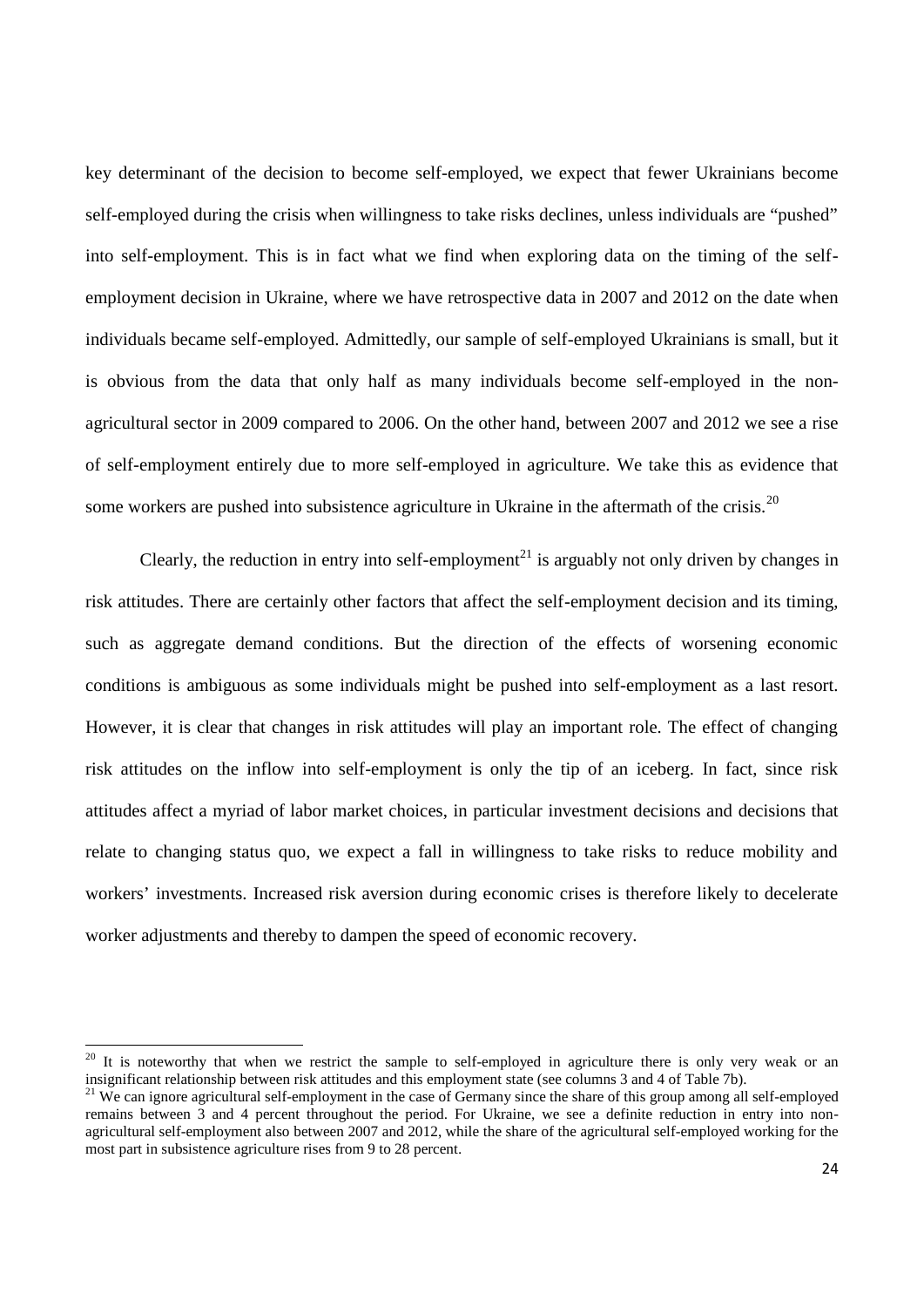#### **6. Conclusions**

Using national representative panel surveys for Germany and Ukraine we analyze risk attitudes in comparative perspective. We employ self-assessed risk measures, on a scale from 0 (completely unwilling to take risks) to 10 (fully prepared to take risks). This measure captures individuals' risk attitudes. Our descriptive analysis establishes that in general and in all but the financial domain Ukrainians are more risk averse than Germans. We also find that in both countries women are less prone to undertake risky decisions and that the gender difference is particularly strong in the Ukrainian case. In addition, risk aversion increases with age, which is in line with findings in the literature. We also show that individuals whose parents are well educated are more risk loving than individuals whose parents have relatively little education.

These three determinants plus height are often considered to be the main primary (exogenous) factors shaping risk attitudes in general and in specific life domains. In a multi-variate regression framework that uses interval regression techniques we find confirmation of this proposition: age, gender, parents' education and height are highly significant predictors of risk attitudes in general and in specific life domains in both countries. When we add covariates related to wealth and income, which are arguably endogenous, the significance of these primary (exogenous) determinants remains high. We also establish that the process of determination of risk attitudes is stable over time.

As a second focus our paper analyzes the time variation of individual risk attitudes, using panel data on risk attitudes. We cite several re-tests that show that even when the interval between interviews is very short the correlation of the answers given is roughly 0.6. Given the short time span between interviews we explain this seemingly low correlation with measurement error and not with changed individual risk attitudes. Since the correlations decline only mildly even when the interval between interviews becomes very long we conclude that risk attitudes are quite rank-order stable over relatively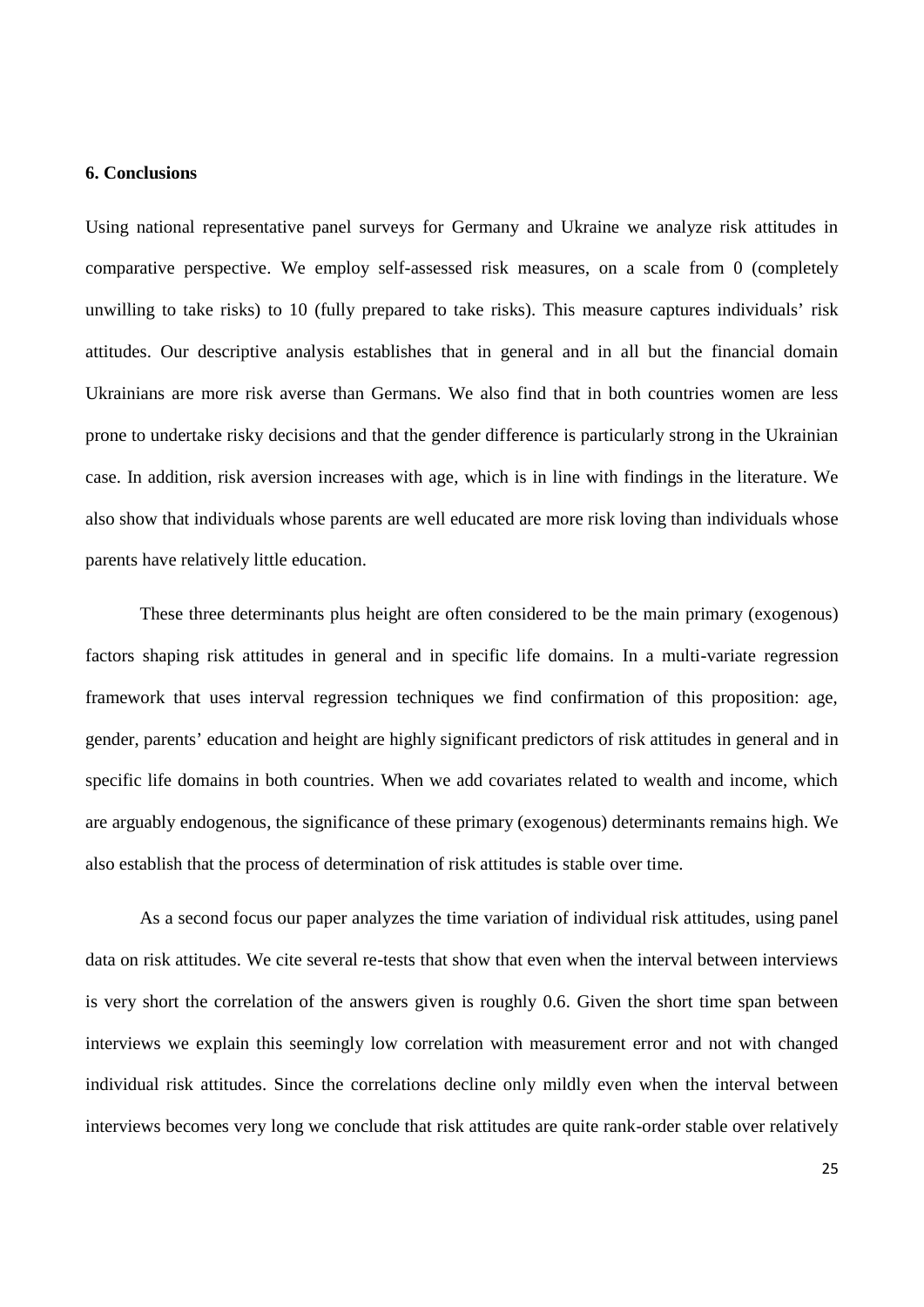long time horizons. A comparison of the correlations of German and Ukrainian respondents shows that these correlations are much lower in the Ukrainian case. In order to see whether this difference is due to larger measurement error or the more severe labor market situation in Ukraine we regress changes in individual risk attitudes on three blocks of determinants: idiosyncratic changes in economic conditions; changes in general economic conditions; and major life events and changes in sociodemographic conditions. The regressions dealing with risk attitudes in general or in specific life domains give us very similar results. Large changes in the macroeconomic environment are the main driver of changes in risk attitudes in both countries, while individual life events or the changing labor market status of individuals play a rather minor role. The impact of the macroeconomic environment is particularly strong in the Ukrainian case.

The observed increase in risk aversion over the Great Recession in both countries can influence individual labor market behavior with negative repercussions for the economy at large. For example, since risk attitudes are positively influencing take up rates of entrepreneurship a reduced willingness to take risks will translate into a lower birthrate of firms. We find evidence for this mechanism in Germany and Ukraine where as a consequence of the Great Recession entry rates into self-employment are lowered. Since our standardized risk measure positively impacts on entry rates into self employment both in Germany and Ukraine, risk attitudes strike us as an important channel through which a recovery from large negative economic shocks might be slowed down. In future work we intend to look at other labor market outcomes in the two countries that are affected by rising risk aversion and thus buttress our notion that risk attitudes are an important channel through which individual behavior affects the labor market and the economy at large after an economic downturn.

As highlighted in the paper, Ukrainians have a particularly low willingness to take risks, a willingness further lowered by the Great Recession. This very high average risk aversion among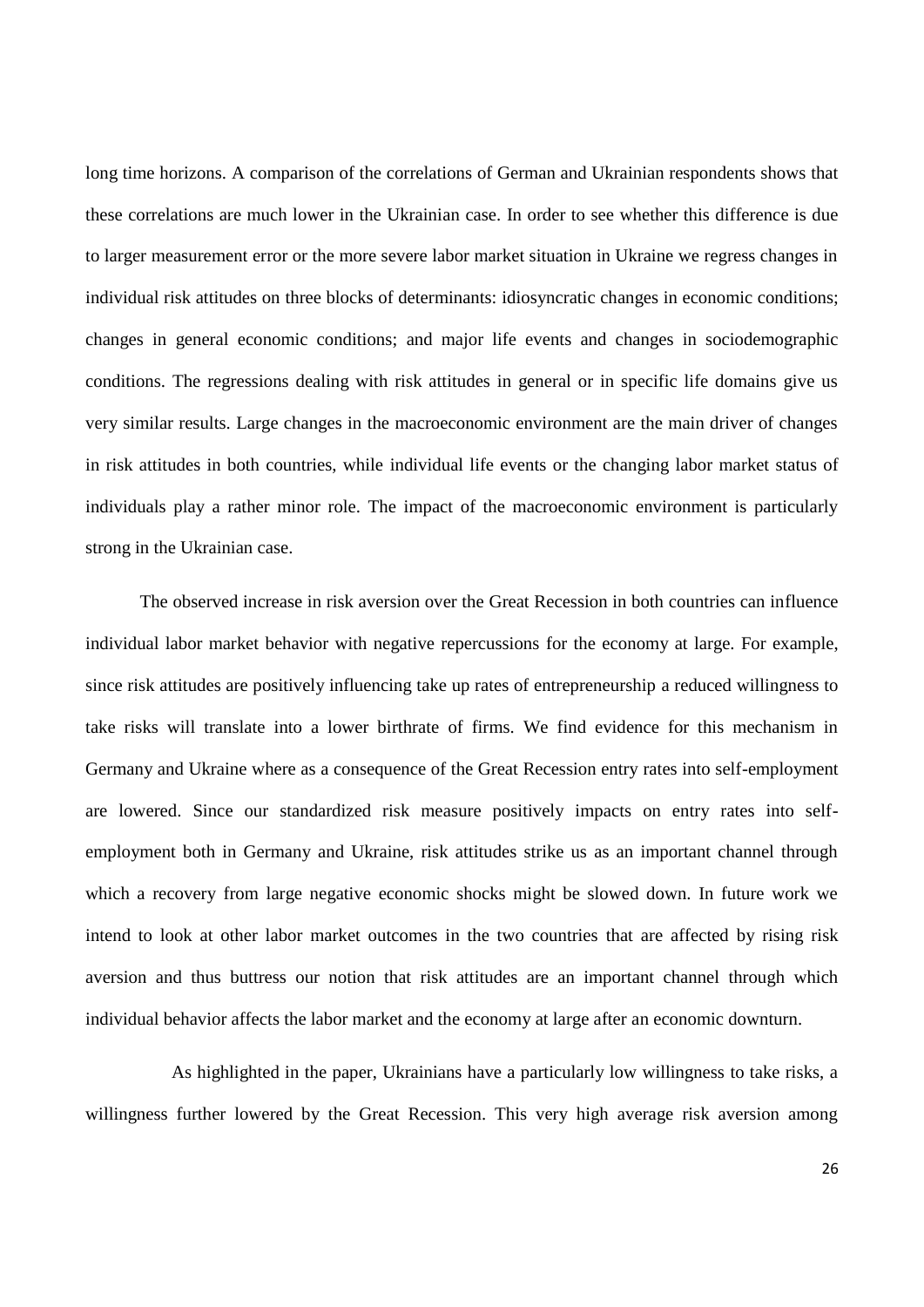Ukrainians may be not very surprising given the performance of the Ukrainian economy, of the political system and of the Ukrainian state during the first 25 years of transition. As stressed by Aslund (2015), the capture of the state and of the political system by oligarchs early on has led to wide-spread rent-seeking in the Ukrainian economy, to a dominance of oligarchic interests in parliament and to ubiquitous corruption at all levels of the state. We conjecture that these developments had an additional impact on the risk attitudes of Ukrainian citizens. Reforms need to be implemented in the short-term, which eliminate or at least attenuate these large distortions if Ukraine wants to escape for good from her post-Soviet legacy. The results of our study show one channel of human behavior, risk attitudes, that may make this escape more cumbersome and longer lasting than perhaps initially thought.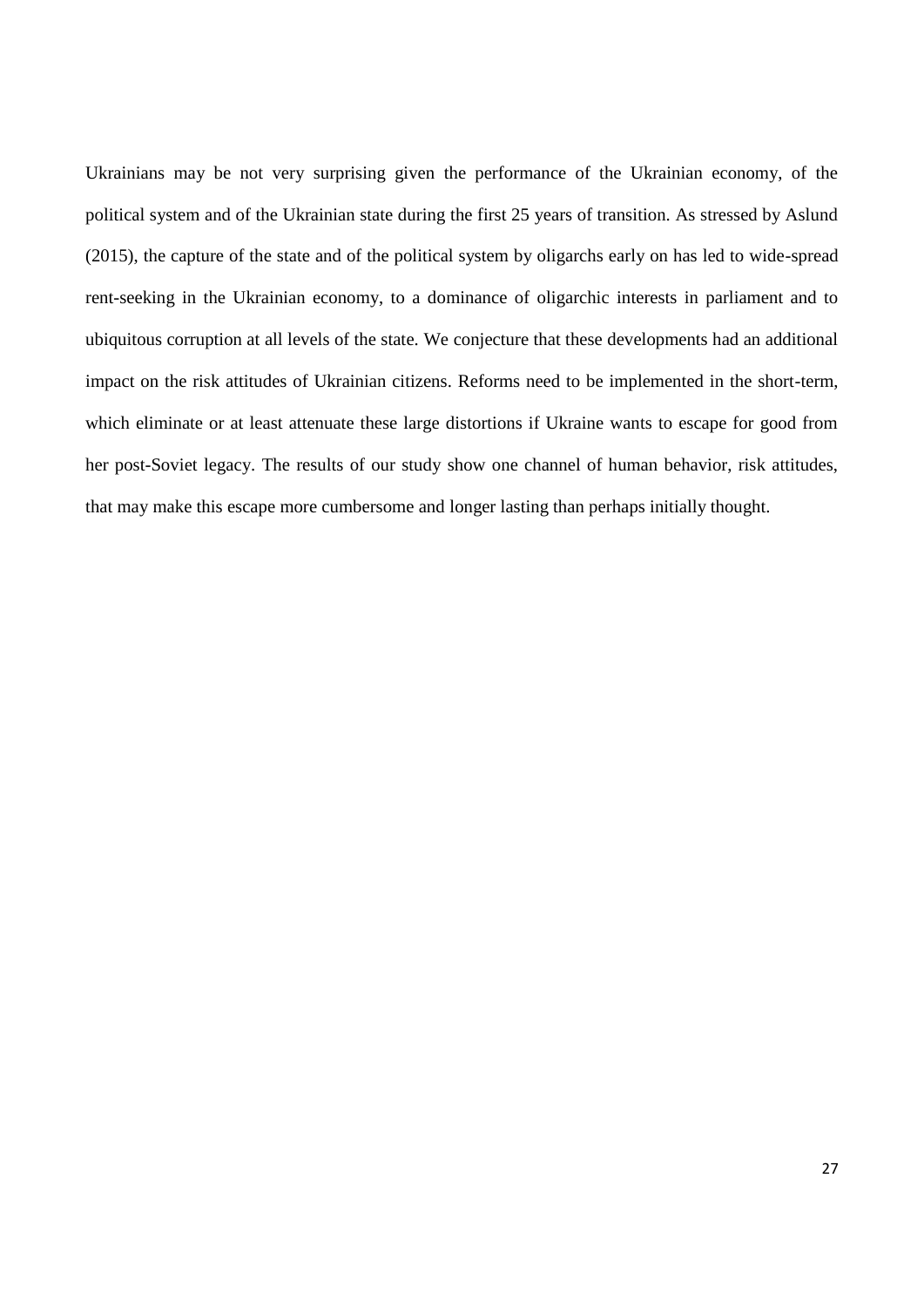### **References**

Aslund, A. (2015). *Ukraine: What Went Wrong and How to Fix it*,. Peterson Institute for International Economics, Washington, D.C.

Beauchamp J.P., Cesarini, D., Johannesson, M. (2015). The Psychometric Properties of Measures of Economic Risk Preferences. Working paper New York University. (available at: https://drive.google.com/file/d/0B0GDjI2eQPaqb3haZk5MRTRhOGs/view?pli=1 )

Bonin, H., Dohmen, T., Falk, A., Huffman, D., Sunde, U., (2007). Cross-sectional earnings risk and occupational sorting: the role of risk attitudes. *Labour Economics* 14(6), 926-937.

Brunnermeier, M. K., Nagel, S. (2008). Do wealth fluctuations generate time-varying risk aversion? *The American Economic Review*, 98 (3), 713 – 736.

Bucciol, A., Miniaci, R. (2013). Financial risk attitude, business cycles and perceived risk exposure, Netspar Discussion Paper 02/2013-050.

Cohn, A., Engelmann, J., Fehr, E., Maréchal, M.A. (2015). Evidence for countercyclical risk-aversion: An experiment with financial professionals. *The American Economic Review*, 105 (2), 860 – 885.

Cramer, J., Hartog, J., Jonker, N., Van Praag, C., (2002) Low risk aversion encourages the choice for entrepreneurship: an empirical test of a truism. *Journal of Economic Behavior & Organization* 48(1), 29–36.

DeLeire, T., Levy, H., (2004). Worker sorting and the risk of death on the job. *Journal of Labor Economics* 22(4), 925-953.

Dohmen, T. and Falk, A. (2011). Performance pay and multidimensional sorting: Productivity, preferences, and gender. *American Economic Review*, 101(2):556-590.

Dohmen, T., Falk, A., Huffman, D., Sunde, U., Schupp, J., Wagner, G.G. (2007). Risk as a personality trait: On the stability of risk attitudes, unpublished.

-------------------------- (2011). Individual risk attitudes: Measurement, determinants and behavioral consequences. *Journal of the European Economic Association*, 9 (3), 522 – 550.

Dohmen, T., Falk, A., Huffman, D., Sunde, U. (2012). The intergenerational transmission of risk and trust attitudes. *Review of Economic Studies*, 79, 645-677.

Dohmen, T., Lehmann, H., Pignatti, N. (2015). Time-varying individual risk attitudes over the Great Recession: A comparison of Germany and Ukraine. IZA Discussion Paper No. 9333, September (http://ftp.iza.org/dp9333.pdf).

Fuchs-Schündeln, N., Schündeln, M. (2005). Precautionary Savings and Self-Selection: Evidence from the German Reunication "Experiment". *Quarterly Journal of Economics*, 120(3), 1085-1120.

Ekelund, J., Johansson, E., Jarvelin, M., Lichtermann, D. (2005). Self-employment and risk aversion: Evidence from psychological test data. *Labour Economics*, 12(5), 649-659.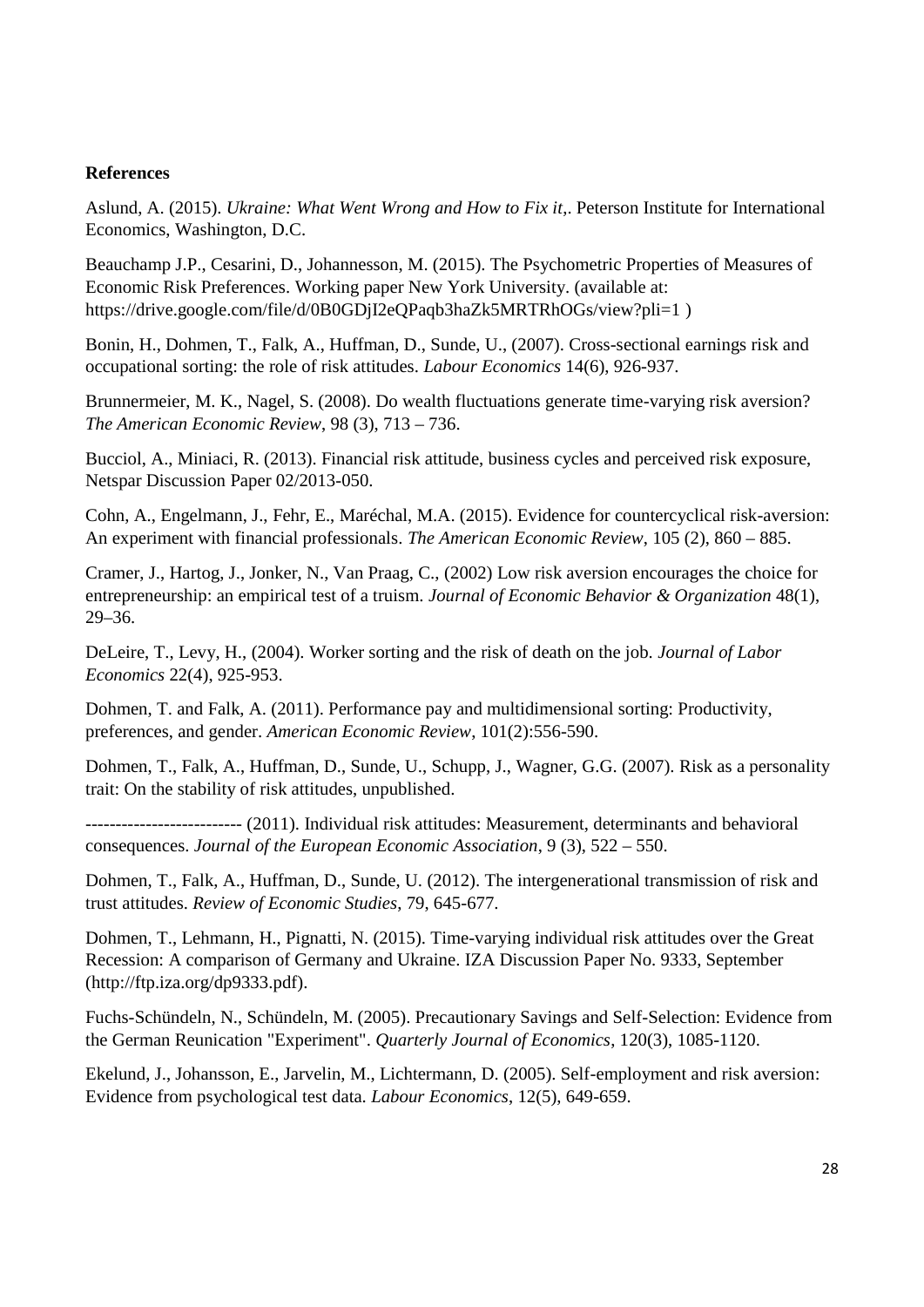Falk, A., Becker, A., Dohmen, T., Enke, B., Huffman, D., Sunde, U. (2015). Global Variation in Economic Preferences: Data and Initial Findings. University of Bonn, mimeograph.

Fehr, E., Fischbacher, U., Naef, M., Schupp, J., & Wagner, G. G. (2006). A Comparison of Risk Attitudes in Germany and the US. Institute for Empirical Research in Economics, University of Zurich mimeograph.

Fouarge, D., Kriechel, B., Dohmen, T. (2014). Occupational sorting of school leavers: The role of economic preferences. *Journal of Economic Behavior & Organization*, 106, 335-351.

Guiso, L., Sapienza, P., Zingales, L. (2014),.Time varying risk aversion, unpublished.

Haltiwanger, J., Lehmann, H., Terrell, K. (2003). Job Creation and Job Destruction in Transition Economies: Introduction to a Symposium. *Economics of Transition*, vol. 11, no. 2, 205-219.

Lehmann, H., Muravyev, A., Zimmermann, K. F. (2012), The Ukrainian Longitudinal Monitoring Survey: Towards a better understanding of labor markets in transition. *IZA Journal of Labor & Development*, 1 :9.

Malmendier, U., Nagel, S. (2011). Depression babies: Do macroeconomic experiences affect risk taking? *Quarterly Journal of Economics*, 126, 373 – 416.

Royston, P., Ambler, G., Sauerbrei, W. (1999). The use of fractional polynomials to model continuous risk variables in epidemiology. *International Journal of Epidemiology*, 28, 964 – 974.

Sahm, C. R. (2012). How much does risk tolerance change? *Quarterly Journal of Finance*, 2 (4).

Schupp, J., Wagner, G.G. (2002). Maintenance of and innovation in long-term panel studies. The case of the German Socio-economic Panel (GSOEP). *Allgemeines Statistisches Archiv*, 86, 163 – 175.

Skriabikova, O., Dohmen, T., Kriechel, B. (2014). New evidence on the relationship between risk attitudes and self-employment. *Labour Economics* 30, 176-184.

Vieider, F. M., Lefebvre, M., Bouchouicha, R., Chmura, T., Hakimov, R., Krawczyk, M. , Martinsson, P. (2015). Common components of risk and uncertainty attitudes across contexts and domains: Evidence from 30 countries. *Journal of the European Economic Association* 13(3), 421-452

Van Praag, C., Cramer, J. (2001). The roots of entrepreneurship and labour demand: Individual ability and low risk aversion. *Economica*, 68(269), 45-62.

Wagner, G. G., Frick, J. R., Schupp, J.. (2007). The German Socio-Economic Panel Study (SOEP) – Scope, Evolution, and Enhancements. *Schmollers Jahrbuch* 127(1), 139-169.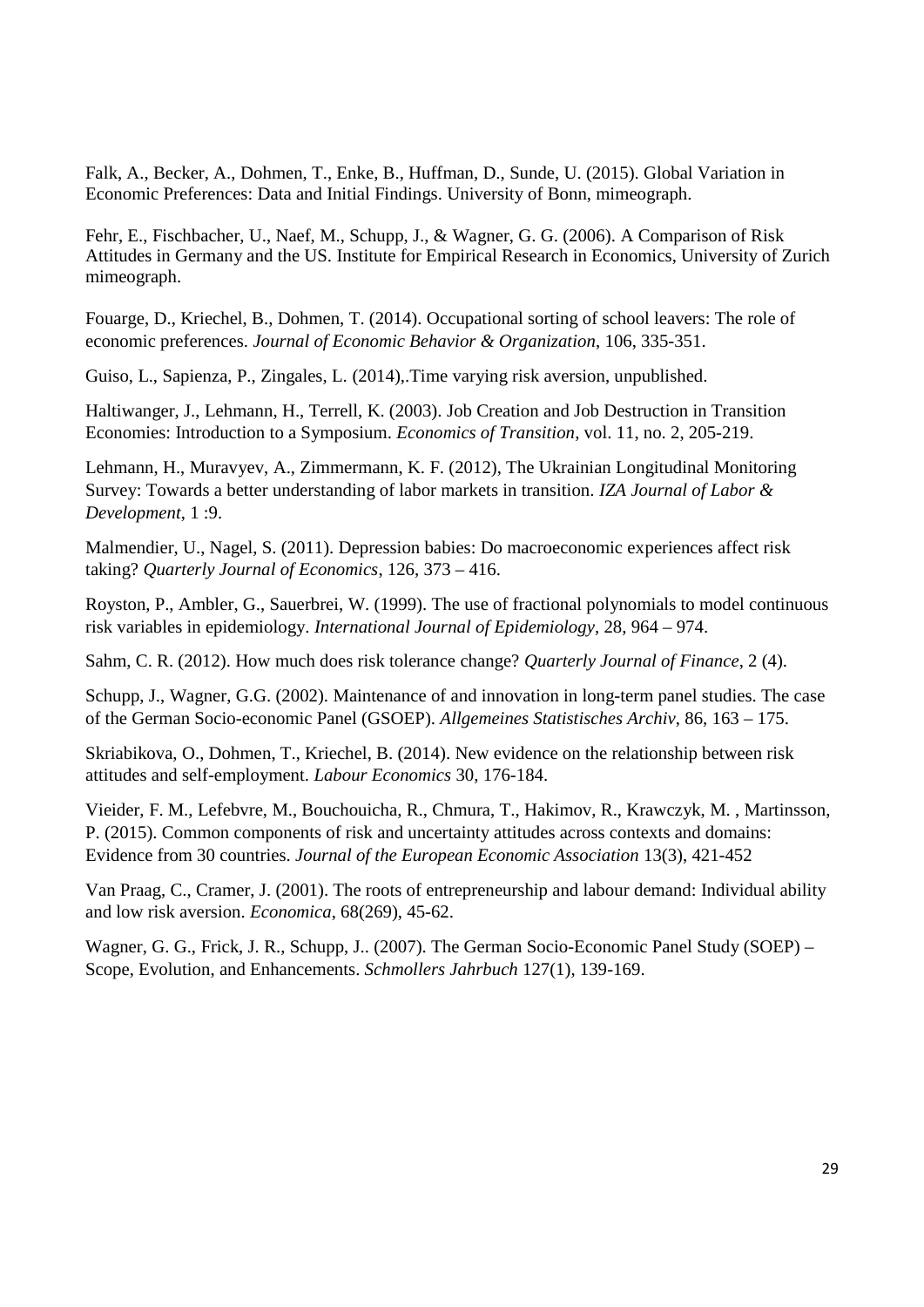### **Tables**

|                                     | Germany - 2004 |              |              |                                     | Ukraine - 2007 |              |              |
|-------------------------------------|----------------|--------------|--------------|-------------------------------------|----------------|--------------|--------------|
|                                     | (1)            | (2)          | (3)          |                                     | (4)            | (5)          | (6)          |
| Female                              | $-0.567***$    | $-0.584***$  | $-0.545***$  | Female                              | $-1.128***$    | $-1.155***$  | $-1.141***$  |
|                                     | (0.0448)       | (0.0473)     | (0.0507)     |                                     | (0.111)        | (0.117)      | (0.121)      |
| Age                                 | $-0.0308$ ***  | $-0.0290***$ | $-0.0305***$ | Age                                 | $-0.0535***$   | $-0.0496***$ | $-0.0491***$ |
|                                     | (0.00123)      | (0.00129)    | (0.00146)    |                                     | (0.00282)      | (0.00305)    | (0.00321)    |
| Height                              | $0.0293***$    | $0.0282***$  | $0.0251***$  | Height                              | $0.0216***$    | $0.0187**$   | $0.0164**$   |
|                                     | (0.00273)      | (0.00285)    | (0.00308)    |                                     | (0.00715)      | (0.00747)    | (0.00767)    |
| Father's high education             |                | $0.268***$   | $0.168***$   | Father's high education             |                | $0.392**$    | $0.447**$    |
|                                     |                | (0.0548)     | (0.0615)     |                                     |                | (0.181)      | (0.186)      |
| Mother's high education             |                | $0.267***$   | $0.282***$   | Mother's high education             |                | $0.416**$    | 0.264        |
|                                     |                | (0.0715)     | (0.0799)     |                                     |                | (0.193)      | (0.201)      |
| Ln(household net income)            |                |              | $0.227***$   | Ln(household income)                |                |              | 0.0967       |
|                                     |                |              | (0.0348)     |                                     |                |              | (0.0881)     |
| Household net wealth 2002           |                |              | 0.00232      | Financial position                  |                |              | $0.206***$   |
| (in 100.000 Euros)                  |                |              | (0.00269)    |                                     |                |              | (0.0548)     |
| <b>Satisfaction Personal Income</b> |                |              | $0.0512***$  | <b>Satisfaction Personal Income</b> |                |              | 0.0738       |
|                                     |                |              | (0.00874)    |                                     |                |              | (0.0535)     |
| Constant                            | 0.642          | 0.722        | 0.289        | Constant                            | $2.123*$       | $2.381*$     | 1.259        |
|                                     | (0.504)        | (0.526)      | (0.567)      |                                     | (1.276)        | (1.334)      | (1.482)      |
| Observations                        | 19,929         | 17,775       | 15,081       | Observations                        | 6,127          | 5,579        | 5,215        |

**Table 1**: Primary determinants of General Risk Attitudes

Interval regression coefficient estimates. The dependent variables for Germany and Ukraine are measured on a scale from 0 to 10, where 0 indicates "not at all willing to take risks" and 10 indicates "very willing to take risks". Parent's high education for Germany corresponds to *Abitur* and *Fachabitur* or higher, while for Ukraine it includes those with incomplete higher education and higher. The net wealth variable for Germany is taken from the 2002 wave of the SOEP (in constant 2011 prices, as all the monetary variables) and is expressed in hundreds of thousands of Euros. Being net wealth, this variable can take both positive and negative values. Household wealth is constructed by summing the wealth information of all individuals in the household and subtracting the liabilities, calculated in the same way. The explanatory variable financial position for Ukraine is a categorical variable measured on a scale from 1 to 7, where 1 indicates "far below the average", 4 indicates "about the average" and 7 indicates "far above the average". The levels of satisfaction for current personal income for Germany and Ukraine are two different categorical variables. For Germany the variable takes the values 0 to 10, where 0 indicates a Low level of satisfaction while 10 indicates a High level of satisfaction. For Ukraine the variable takes values 1 to 5 where 1 indicates "Very dissatisfied" and 5 indicates "Very satisfied".

Robust standard errors in brackets allow for clustering at the household level; \*\*\*, \*\*, \*indicate significance at the 1%, 5%, and 10% level, respectively. *Sources:* ULMS and SOEP [based on Version 30, full sample]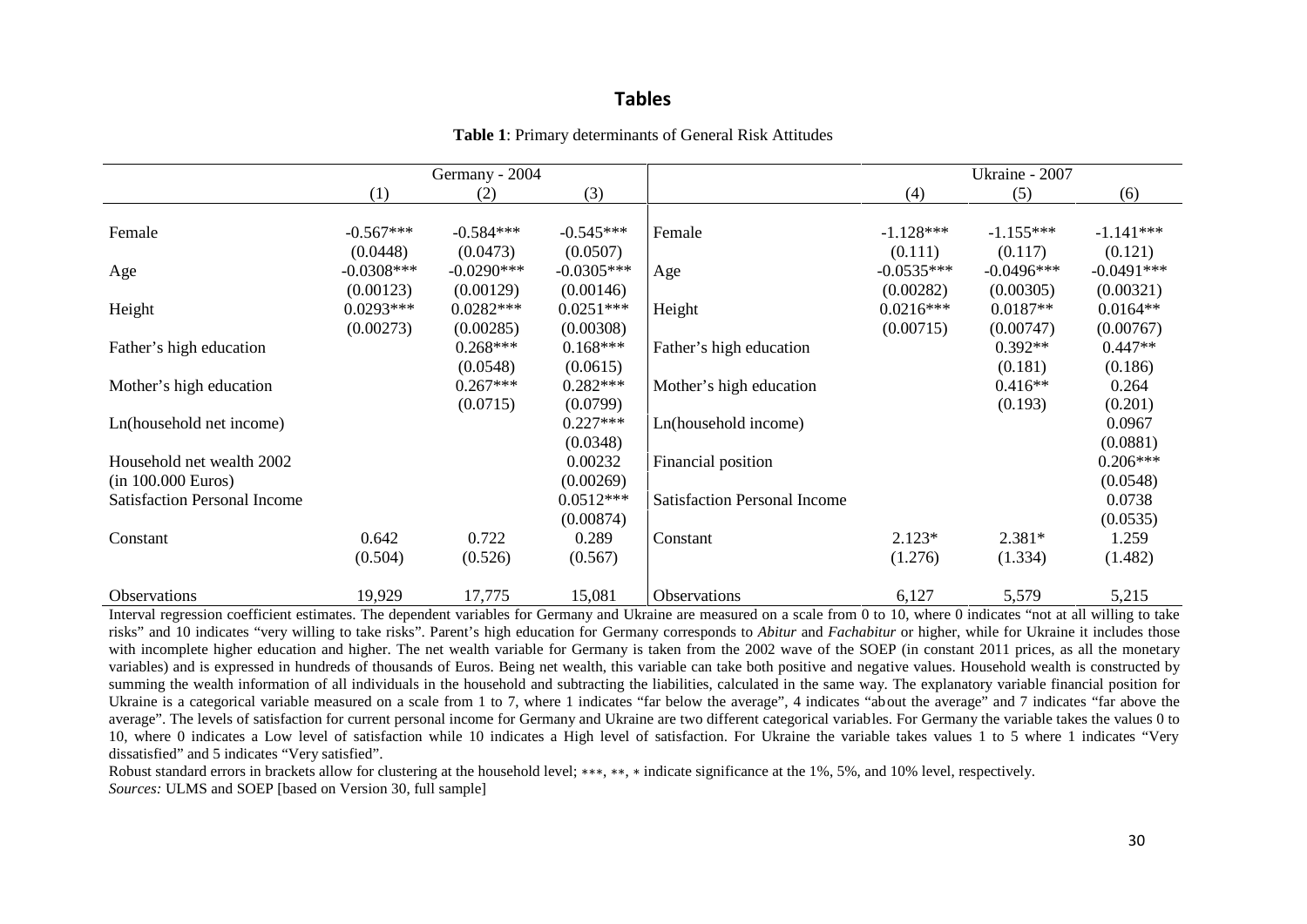|               |              |              | Germany      |              |              |
|---------------|--------------|--------------|--------------|--------------|--------------|
|               | 2004         | 2006         | 2008         | 2009         | 2010         |
| Female        | $-0.584***$  | $-0.507***$  | $-0.706***$  | $-0.636***$  | $-0.828***$  |
|               | (0.0473)     | (0.0452)     | (0.0495)     | (0.0482)     | (0.0524)     |
| Age           | $-0.0290***$ | $-0.0226***$ | $-0.0193***$ | $-0.0287***$ | $-0.0238***$ |
|               | (0.00129)    | (0.00122)    | (0.00128)    | (0.00128)    | (0.00135)    |
| Height        | $0.0282***$  | $0.0237***$  | $0.0149***$  | $0.0162***$  | $0.0119***$  |
|               | (0.00285)    | (0.00266)    | (0.00276)    | (0.00286)    | (0.00301)    |
| Father's high | $0.268***$   | $0.149***$   | $0.141**$    | $0.179***$   | 0.0676       |
| education     | (0.0548)     | (0.0537)     | (0.0573)     | (0.0561)     | (0.0567)     |
| Mother's high | $0.267***$   | $0.174**$    | $0.125*$     | 0.0833       | $0.126*$     |
| education     | (0.0715)     | (0.0688)     | (0.0726)     | (0.0708)     | (0.0714)     |
| Constant      | 0.722        | $1.577***$   | $2.725***$   | $2.174***$   | 3.393***     |
|               | (0.526)      | (0.492)      | (0.512)      | (0.529)      | (0.559)      |
| Observations  | 17,775       | 17,494       | 15,619       | 15,595       | 14,641       |
|               |              | Germany      |              |              | Ukraine      |
|               | 2011         | 2012         | 2013         | 2007         | 2012         |
| Female        | $-0.682***$  | $-0.676***$  | $-0.883***$  | $-1.155***$  | $-1.158***$  |
|               | (0.0499)     | (0.0477)     | (0.0568)     | (0.117)      | (0.100)      |
| Age           | $-0.0231***$ | $-0.0217***$ | $-0.0136***$ | $-0.0496***$ | $-0.0460***$ |
|               | (0.00130)    | (0.00128)    | (0.00149)    | (0.00305)    | (0.00261)    |
| Height        | $0.0160***$  | $0.0121***$  | 0.00438      | $0.0187**$   | $-0.00414$   |
|               | (0.00289)    | (0.00275)    | (0.00316)    | (0.00747)    | (0.00626)    |
| Father's high | $0.131**$    | $-0.00232$   | 0.0933       | $0.392**$    | $0.359**$    |
| education     | (0.0574)     | (0.0545)     | (0.0625)     | (0.181)      | (0.145)      |
| Mother's high | $-0.0525$    | 0.00219      | 0.0187       | $0.416**$    | 0.0401       |
| education     | (0.0695)     | (0.0674)     | (0.0751)     | (0.193)      | (0.143)      |
|               |              |              |              |              |              |
|               |              |              |              |              |              |
| Constant      | 2.848***     | $3.693***$   | $4.421***$   | $2.381*$     | $6.150***$   |
|               | (0.536)      | (0.509)      | (0.586)      | (1.334)      | (1.135)      |

**Table 2**: Primary determinants of General Risk Attitudes

Interval regression coefficient estimates. The dependent variables for Germany and Ukraine are measured on a scale from 0 to 10, where 0 indicates "not at all willing to take risks" and 10 indicates "very willing to take risks". Parent's high education for Germany corresponds to *Abitur* and *Fachabitur* or higher, while for Ukraine it includes those with incomplete higher education and higher.

Robust standard errors in brackets allow for clustering at the household level; \*\*\*, \*\*, \* indicate significance at the 1%, 5%, and 10% level, respectively.

*Sources:* ULMS and SOEP [based on Version 30, full sample]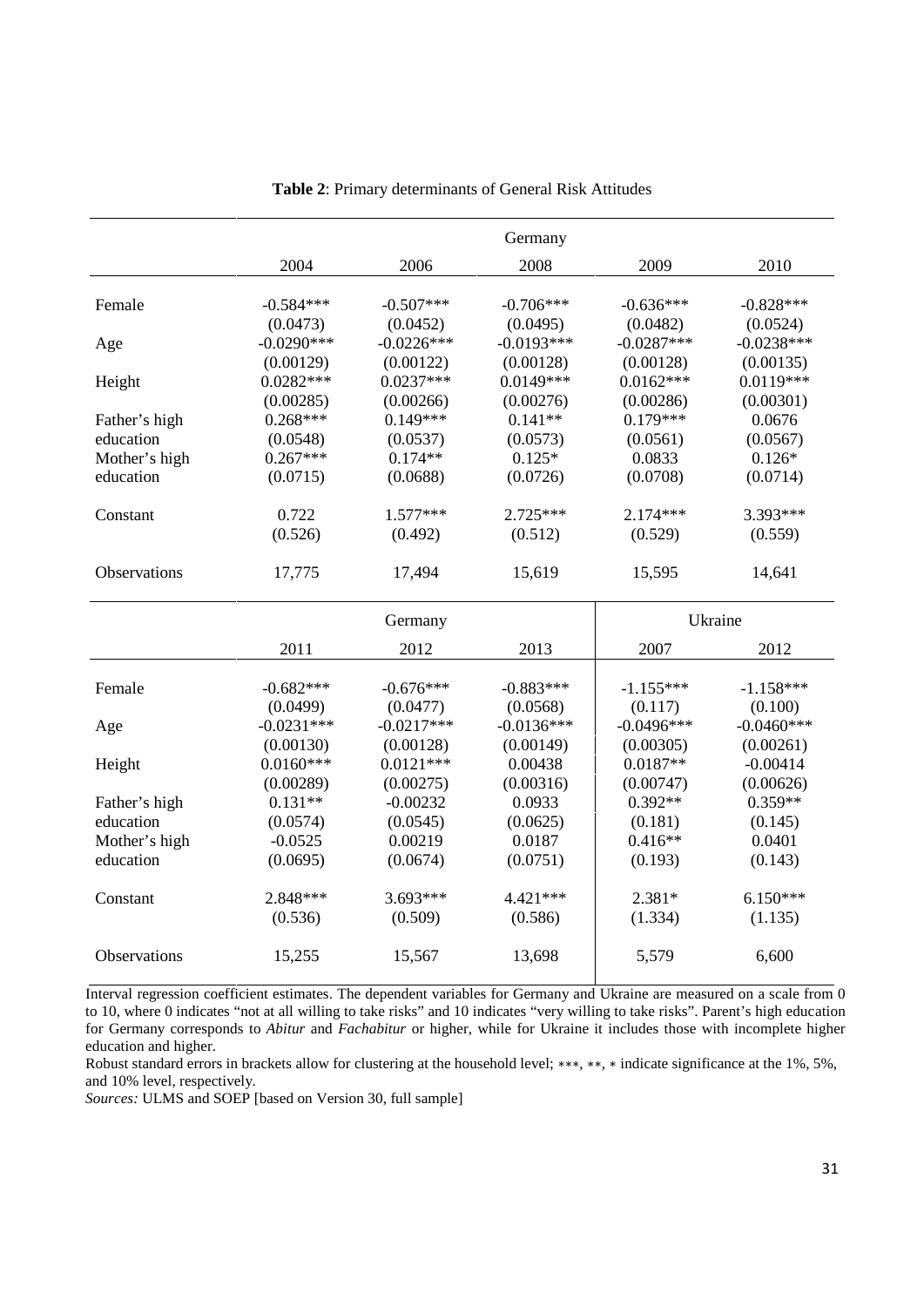|               | Germany - 2004 |              |              |               |              |              |  |  |
|---------------|----------------|--------------|--------------|---------------|--------------|--------------|--|--|
|               | General        | Driving      | Financial    | Sport/leisure | Career       | Health       |  |  |
| Female        | $-0.584***$    | $-1.024***$  | $-0.766***$  | $-0.612***$   | $-0.508***$  | $-0.676***$  |  |  |
|               | (0.0473)       | (0.0604)     | (0.0544)     | (0.0555)      | (0.0609)     | (0.0574)     |  |  |
| Age           | $-0.0290***$   | $-0.0418***$ | $-0.0182***$ | $-0.0576***$  | $-0.0503***$ | $-0.0306***$ |  |  |
|               | (0.00129)      | (0.00171)    | (0.00153)    | (0.00155)     | (0.00185)    | (0.00159)    |  |  |
| Height        | $0.0282***$    | $0.0323***$  | $0.0278***$  | $0.0327***$   | $0.0364***$  | $0.0171***$  |  |  |
|               | (0.00285)      | (0.00359)    | (0.00327)    | (0.00331)     | (0.00367)    | (0.00341)    |  |  |
| Father's high | $0.268***$     | $0.128*$     | $0.406***$   | $0.548***$    | $0.330***$   | $0.215***$   |  |  |
| education     | (0.0548)       | (0.0703)     | (0.0637)     | (0.0644)      | (0.0737)     | (0.0708)     |  |  |
| Mother's high | $0.267***$     | 0.0886       | $0.173**$    | $0.310***$    | $0.336***$   | 0.118        |  |  |
| education     | (0.0715)       | (0.0958)     | (0.0867)     | (0.0853)      | (0.0925)     | (0.0923)     |  |  |
| Constant      | 0.722          | $-0.922$     | $-1.919***$  | 0.175         | $-0.831$     | 1.047*       |  |  |
|               | (0.526)        | (0.665)      | (0.604)      | (0.612)       | (0.678)      | (0.629)      |  |  |
| Observations  | 17,775         | 16,956       | 17,625       | 17,630        | 16,502       | 17,769       |  |  |
|               | Ukraine - 2007 |              |              |               |              |              |  |  |
|               | General        | Driving      | Financial    | Sport/leisure | Career       | Health       |  |  |
| Female        | $-1.155***$    | $-2.477***$  | $-0.750***$  | $-1.401***$   | $-0.792***$  | $-0.838***$  |  |  |
|               | (0.117)        | (0.201)      | (0.131)      | (0.141)       | (0.158)      | (0.130)      |  |  |
| Age           | $-0.0496***$   | $-0.0632***$ | $-0.0535***$ | $-0.0670***$  | $-0.0704***$ | $-0.0327***$ |  |  |
|               | (0.00305)      | (0.00484)    | (0.00327)    | (0.00359)     | (0.00420)    | (0.00337)    |  |  |
| Height        | $0.0187**$     | $-0.000792$  | $0.0167*$    | 0.0142        | $0.0222**$   | $0.0181**$   |  |  |
|               | (0.00747)      | (0.0120)     | (0.00855)    | (0.00895)     | (0.0101)     | (0.00857)    |  |  |
| Father's high | $0.392**$      | $-0.125$     | $0.355*$     | $0.438**$     | $0.642***$   | 0.344        |  |  |
| education     | (0.181)        | (0.306)      | (0.191)      | (0.212)       | (0.218)      | (0.211)      |  |  |
| Mother's high | $0.416**$      | 0.415        | 0.303        | $0.363*$      | $0.398*$     | 0.209        |  |  |
| education     | (0.193)        | (0.307)      | (0.205)      | (0.219)       | (0.232)      | (0.215)      |  |  |
| Constant      | 2.381*         | 4.949**      | 1.993        | 3.280**       | 1.802        | 0.117        |  |  |
|               | (1.334)        | (2.142)      | (1.528)      | (1.593)       | (1.814)      | (1.539)      |  |  |
| Observations  | 5,579          | 3,068        | 5,189        | 4,465         | 4,157        | 5,452        |  |  |

**Table 3a:** Primary determinants of Domain Specific Risk Attitudes

Interval regression coefficient estimates. The dependent variables for Germany and Ukraine are measured on a scale from 0 to 10, where 0 indicates "not at all willing to take risks" and 10 indicates "very willing to take risks". Parent's high education for Germany corresponds to *Abitur* and *Fachabitur* or higher, while for Ukraine it includes those with incomplete higher education and higher.

Robust standard errors in brackets allow for clustering at the household level; \*\*\*, \*\*, \* indicate significance at the 1%, 5%, and 10% level, respectively.

*Sources:* ULMS and SOEP [based on Version 30, full sample]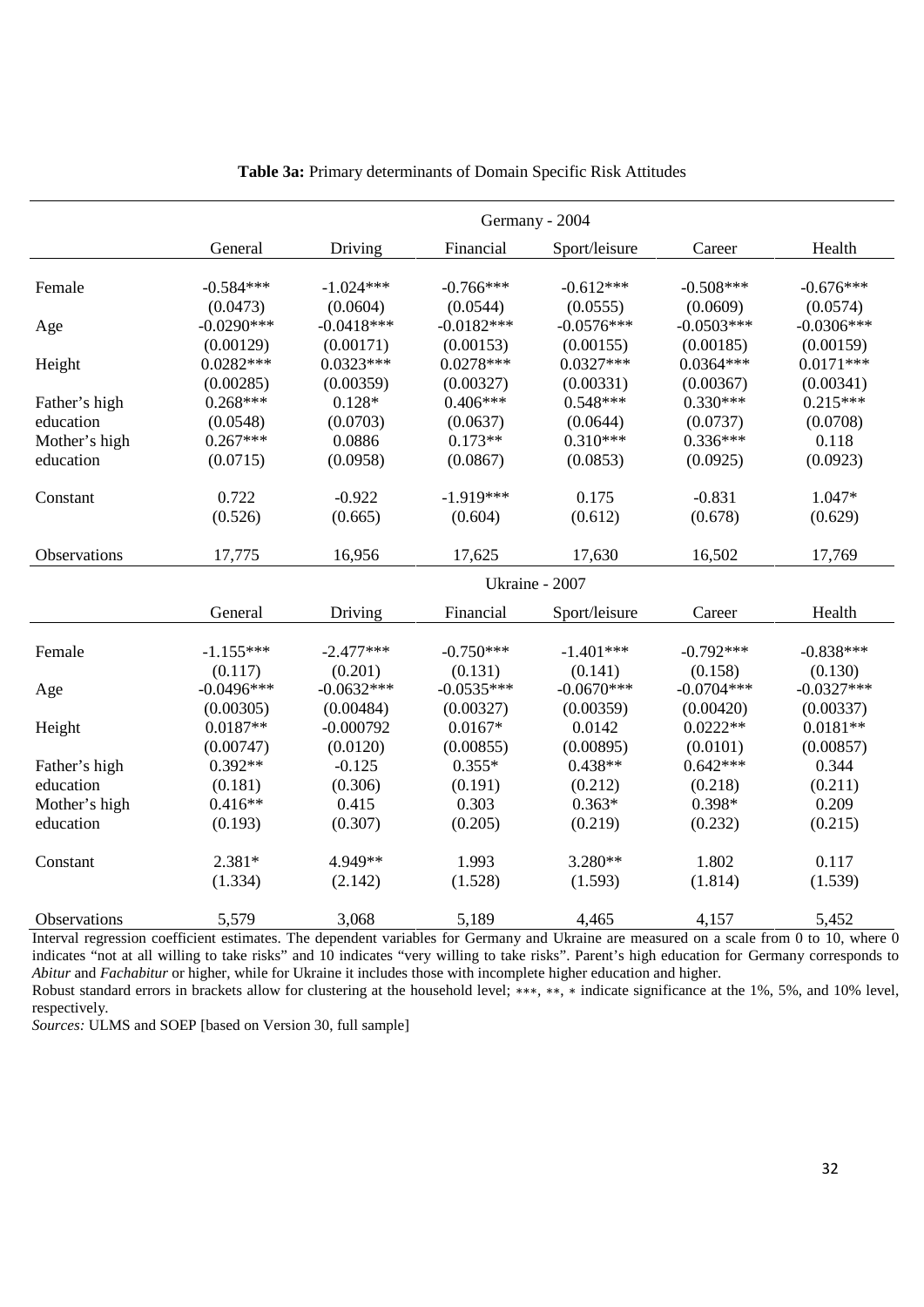|               | Germany - 2009 |              |              |               |              |              |  |  |
|---------------|----------------|--------------|--------------|---------------|--------------|--------------|--|--|
|               | General        | Driving      | Financial    | Sport/leisure | Career       | Health       |  |  |
| Female        | $-0.636***$    | $-0.897***$  | $-0.918***$  | $-0.779***$   | $-0.584***$  | $-0.801***$  |  |  |
|               | (0.0482)       | (0.0669)     | (0.0654)     | (0.0630)      | (0.0715)     | (0.0645)     |  |  |
| Age           | $-0.0287***$   | $-0.0401***$ | $-0.0152***$ | $-0.0617***$  | $-0.0576***$ | $-0.0306***$ |  |  |
|               | (0.00128)      | (0.00177)    | (0.00174)    | (0.00173)     | (0.00208)    | (0.00170)    |  |  |
| Height        | $0.0162***$    | $0.0294***$  | $0.0129***$  | $0.0189***$   | $0.0267***$  | $0.00845**$  |  |  |
|               | (0.00286)      | (0.00388)    | (0.00389)    | (0.00378)     | (0.00422)    | (0.00374)    |  |  |
| Father's high | $0.179***$     | $0.138*$     | $0.465***$   | $0.441***$    | $0.332***$   | $0.279***$   |  |  |
| education     | (0.0561)       | (0.0739)     | (0.0741)     | (0.0718)      | (0.0805)     | (0.0722)     |  |  |
| Mother's high | 0.0833         | $-0.143$     | 0.143        | $0.152*$      | $0.269***$   | $0.155*$     |  |  |
| education     | (0.0708)       | (0.0917)     | (0.0920)     | (0.0877)      | (0.0998)     | (0.0907)     |  |  |
| Constant      | $2.174***$     | $-0.365$     | $-0.0961$    | $2.609***$    | 0.789        | 2.389***     |  |  |
|               | (0.529)        | (0.720)      | (0.719)      | (0.701)       | (0.782)      | (0.693)      |  |  |
| Observations  | 15,595         | 14,955       | 15,456       | 15,428        | 14,131       | 15,586       |  |  |
|               | Ukraine - 2012 |              |              |               |              |              |  |  |
|               | General        | Driving      | Financial    | Sport/leisure | Career       | Health       |  |  |
| Female        | $-1.158***$    | $-1.926***$  | $-0.564***$  | $-0.848***$   | $-0.601***$  | $-0.681***$  |  |  |
|               | (0.100)        | (0.197)      | (0.101)      | (0.111)       | (0.121)      | (0.110)      |  |  |
| Age           | $-0.0460***$   | $-0.0420***$ | $-0.0377***$ | $-0.0534***$  | $-0.0529***$ | $-0.0164***$ |  |  |
|               | (0.00261)      | (0.00519)    | (0.00264)    | (0.00292)     | (0.00335)    | (0.00294)    |  |  |
| Height        | $-0.00414$     | 0.00739      | 0.00636      | 0.00826       | 0.00898      | 0.00417      |  |  |
|               | (0.00626)      | (0.0111)     | (0.00643)    | (0.00705)     | (0.00747)    | (0.00725)    |  |  |
| Father's high | $0.359**$      | 0.298        | $0.341**$    | $0.371**$     | $0.500***$   | $0.386**$    |  |  |
| education     | (0.145)        | (0.250)      | (0.144)      | (0.151)       | (0.161)      | (0.157)      |  |  |
| Mother's high | 0.0401         | $-0.286$     | 0.0689       | 0.134         | $-0.0163$    | $-0.00630$   |  |  |
| education     | (0.143)        | (0.255)      | (0.145)      | (0.153)       | (0.161)      | (0.158)      |  |  |
| Constant      | $6.150***$     | 2.209        | $2.752**$    | $3.277**$     | $3.231**$    | 1.689        |  |  |
|               | (1.135)        | (2.020)      | (1.167)      | (1.275)       | (1.353)      | (1.312)      |  |  |
| Observations  | 6,600          | 3,040        | 6,589        | 5,911         | 5,022        | 6,614        |  |  |

**Table 3b:** Primary determinants of Domain Specific Risk Attitudes

Interval regression coefficient estimates. The dependent variables for Germany and Ukraine are measured on a scale from 0 to 10, where 0 indicates "not at all willing to take risks" and 10 indicates "very willing to take risks". Parent's high education for Germany corresponds to *Abitur* and *Fachabitur* or higher, while for Ukraine it includes those with incomplete higher education and higher. Robust standard errors in brackets allow for clustering at the household level; \*\*\*, \*\*, \* indicate significance at the 1%, 5%, and 10% level, respectively.

*Sources:* ULMS and SOEP [based on Version 30, full sample]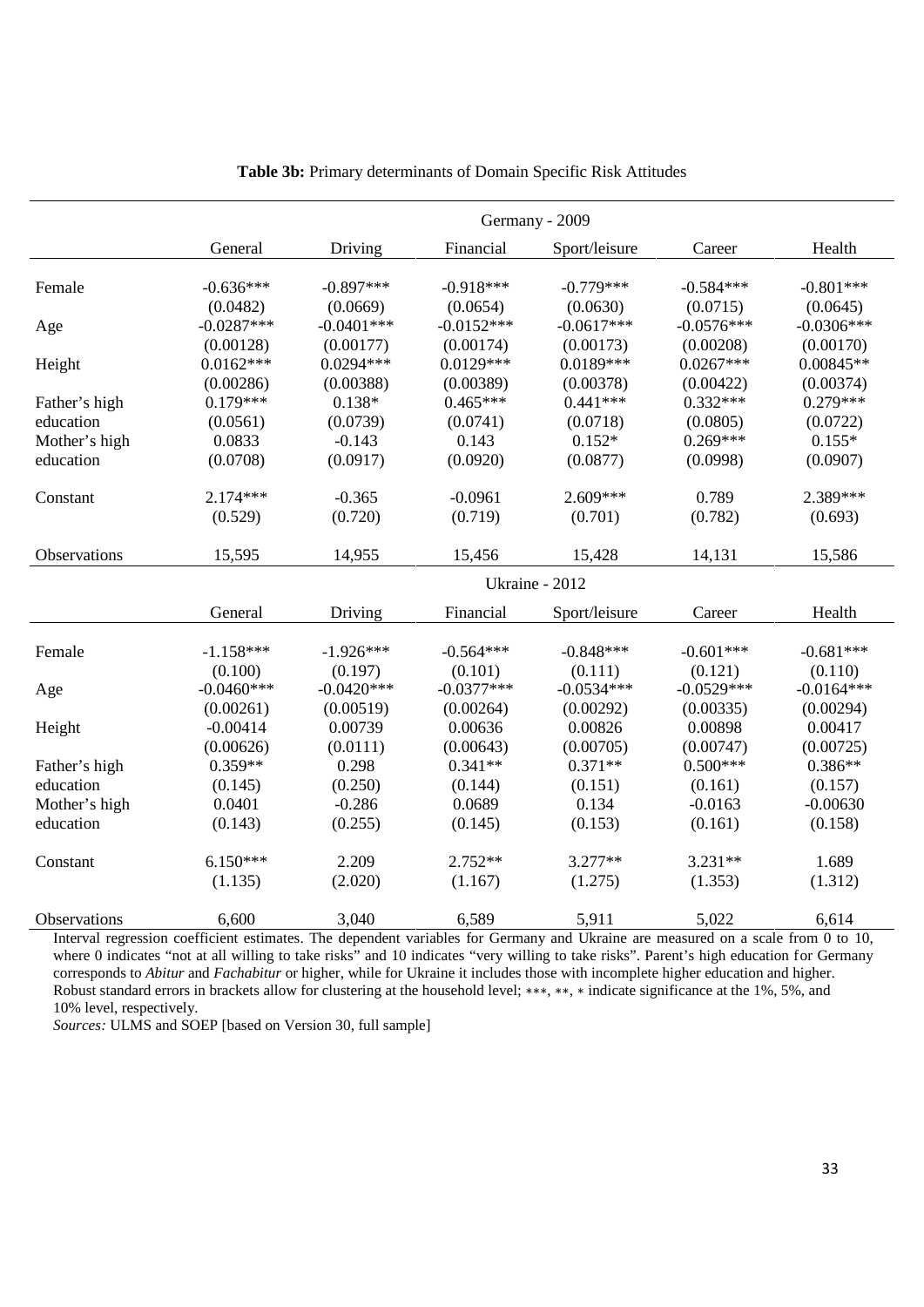|       |                      |       | Germany   | Ukraine |           |       |           |
|-------|----------------------|-------|-----------|---------|-----------|-------|-----------|
|       |                      |       | 2004-2009 |         | 2006-2012 |       | 2007-2012 |
|       | <b>Risk question</b> | Corr  | P-value   | Corr    | P-value   | Corr  | P-value   |
| All   | General              | 0.437 | 0.000     | 0.446   | 0.000     | 0.244 | 0.000     |
|       | Driving              | 0.508 | 0.000     |         |           | 0.203 | 0.000     |
|       | Financial            | 0.46  | 0.000     |         |           | 0.181 | 0.000     |
|       | Sport/Leisure        | 0.508 | 0.000     |         |           | 0.271 | 0.000     |
|       | Career               | 0.444 | 0.000     |         |           | 0.224 | 0.000     |
|       | Health               | 0.413 | 0.000     |         |           | 0.096 | 0.000     |
| Men   | General              | 0.429 | 0.000     | 0.443   | 0.000     | 0.212 | 0.000     |
|       | Driving              | 0.479 | 0.000     |         |           | 0.163 | 0.000     |
|       | Financial            | 0.476 | 0.000     |         |           | 0.167 | 0.000     |
|       | Sport/Leisure        | 0.521 | 0.000     |         |           | 0.243 | 0.000     |
|       | Career               | 0.432 | 0.000     |         |           | 0.229 | 0.000     |
|       | Health               | 0.416 | 0.000     |         |           | 0.087 | 0.000     |
| Women | General              | 0.408 | 0.000     | 0.413   | 0.000     | 0.2   | 0.000     |
|       | Driving              | 0.489 | 0.000     |         |           | 0.08  | 0.093     |
|       | Financial            | 0.404 | 0.000     |         |           | 0.161 | 0.000     |
|       | Sport/Leisure        | 0.466 | 0.000     |         |           | 0.229 | 0.000     |
|       | Career               | 0.434 | 0.000     |         |           | 0.191 | 0.000     |
|       | Health               | 0.385 | 0.000     |         |           | 0.073 | 0.000     |
| 15-24 | General              | 0.381 | 0.000     | 0.286   | 0.000     | 0.251 | 0.000     |
|       | Driving              | 0.407 | 0.000     |         |           | 0.174 | 0.011     |
|       | Financial            | 0.361 | 0.000     |         |           | 0.084 | 0.054     |
|       | Sport/Leisure        | 0.465 | 0.000     |         |           | 0.22  | 0.000     |
|       | Career               | 0.31  | 0.000     |         |           | 0.118 | 0.014     |
|       | Health               | 0.372 | $0.000\,$ |         |           | 0.079 | 0.052     |
| 25-49 | General              | 0.424 | 0.000     | 0.449   | 0.000     | 0.228 | 0.000     |
|       | Driving              | 0.504 | 0.000     |         |           | 0.127 | 0.001     |
|       | Financial            | 0.47  | 0.000     |         |           | 0.163 | 0.000     |
|       | Sport/Leisure        | 0.472 | 0.000     |         |           | 0.226 | 0.000     |
|       | Career               | 0.43  | 0.000     |         |           | 0.22  | 0.000     |
|       | Health               | 0.4   | 0.000     |         |           | 0.116 | 0.000     |
| $50+$ | General              | 0.433 | 0.000     | 0.463   | 0.000     | 0.17  | 0.000     |
|       | Driving              | 0.51  | 0.000     |         |           | 0.272 | 0.000     |
|       | Financial            | 0.466 | 0.000     |         |           | 0.139 | 0.000     |
|       | Sport/Leisure        | 0.482 | 0.000     |         |           | 0.242 | 0.000     |
|       | Career               | 0.441 | 0.000     |         |           | 0.174 | 0.000     |
|       | Health               | 0.415 | 0.000     |         |           | 0.065 | 0.014     |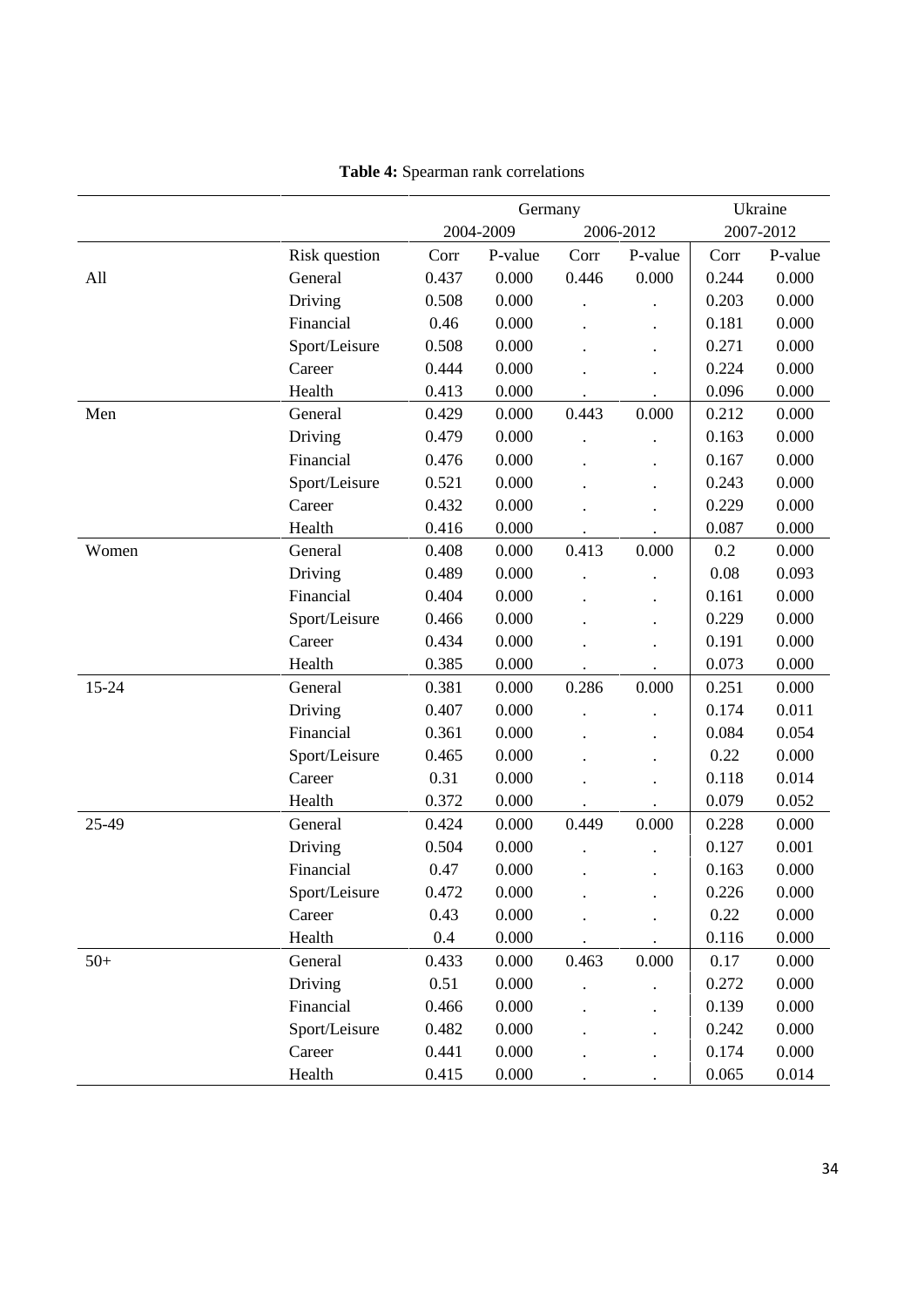|                       |               |       | Germany   | Ukraine              |           |           |       |
|-----------------------|---------------|-------|-----------|----------------------|-----------|-----------|-------|
|                       |               |       | 2004-2009 |                      | 2006-2012 | 2007-2012 |       |
| No unemployment spell | General       | 0.444 | 0.000     | 0.449                | 0.000     | 0.236     | 0.000 |
|                       | Driving       | 0.527 | 0.000     | $\ddot{\phantom{0}}$ | $\cdot$   | 0.216     | 0.000 |
|                       | Financial     | 0.472 | 0.000     | $\bullet$            | $\cdot$   | 0.178     | 0.000 |
|                       | Sport/Leisure | 0.522 | 0.000     | $\ddot{\phantom{1}}$ | $\cdot$   | 0.264     | 0.000 |
|                       | Career        | 0.46  | 0.000     | $\ddot{\phantom{0}}$ | $\cdot$   | 0.217     | 0.000 |
|                       | Health        | 0.424 | 0.000     |                      |           | 0.092     | 0.000 |
| Unemployment spell    | General       | 0.403 | 0.000     | 0.43                 | 0.000     | 0.236     | 0.000 |
|                       | Driving       | 0.436 | 0.000     | $\ddot{\phantom{0}}$ | $\cdot$   | 0.143     | 0.017 |
|                       | Financial     | 0.405 | 0.000     | $\bullet$            | $\cdot$   | 0.186     | 0.000 |
|                       | Sport/Leisure | 0.455 | 0.000     | $\ddot{\phantom{0}}$ | $\cdot$   | 0.284     | 0.000 |
|                       | Career        | 0.378 | 0.000     | $\bullet$            | $\cdot$   | 0.243     | 0.000 |
|                       | Health        | 0.368 | 0.000     | $\bullet$            | $\bullet$ | 0.115     | 0.002 |

**Table 4, continued:** Spearman rank correlations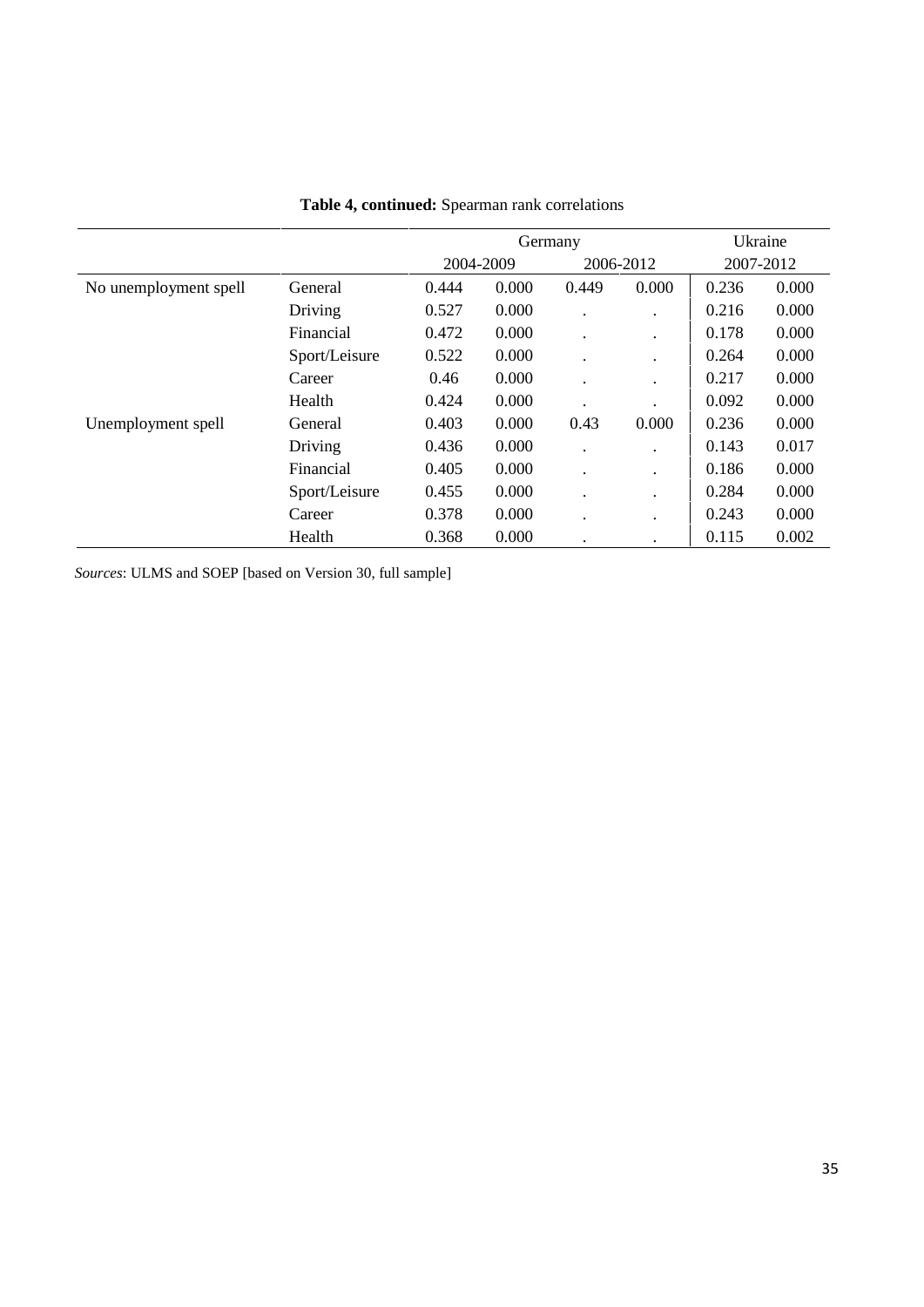|                                                     |                | Germany        |                |                | Ukraine        |                |  |
|-----------------------------------------------------|----------------|----------------|----------------|----------------|----------------|----------------|--|
|                                                     | (1)<br>2004-09 | (2)<br>2004-09 | (3)<br>2006-12 | (4)<br>2006-12 | (5)<br>2007-12 | (6)<br>2007-12 |  |
|                                                     |                |                |                |                |                |                |  |
| Change in HH income (%)                             | $-0.00175$     | $-0.00155$     | $-0.0191$      | $-0.0191$      | 0.0323         | 0.0307         |  |
|                                                     | (0.0149)       | (0.0150)       | (0.0188)       | (0.0188)       | (0.0609)       | (0.0615)       |  |
| Change in HH wealth(%)/Change in financial position | $-0.000143$    | $-0.000140$    | $-0.000600$    | $-0.000606$    | $0.104**$      | $0.0981**$     |  |
|                                                     | $(9.70e-05)$   | $(9.65e-05)$   | (0.000454)     | (0.000452)     | (0.0474)       | (0.0474)       |  |
| Olf-Employment                                      | $-0.289**$     | $-0.284**$     | $-0.305**$     | $-0.305**$     | 0.242          | 0.235          |  |
|                                                     | (0.137)        | (0.137)        | (0.147)        | (0.147)        | (0.251)        | (0.250)        |  |
| Unemployment-Employment                             | $-0.0857$      | $-0.0838$      | $-0.197$       | $-0.198$       | $-0.368$       | $-0.371$       |  |
|                                                     | (0.208)        | (0.208)        | (0.234)        | (0.234)        | (0.536)        | (0.541)        |  |
| Employment-Olf                                      | $-0.163*$      | $-0.163*$      | $-0.174*$      | $-0.176*$      | 0.0336         | 0.0816         |  |
|                                                     | (0.0902)       | (0.0902)       | (0.0924)       | (0.0926)       | (0.198)        | (0.199)        |  |
| Employment-Unemployment                             | $0.529***$     | $0.521***$     | $-0.0996$      | $-0.108$       | $0.592*$       | $0.608*$       |  |
|                                                     | (0.177)        | (0.177)        | (0.195)        | (0.195)        | (0.332)        | (0.335)        |  |
| Unemployed                                          | $-0.0776$      | $-0.0941$      | 0.0342         | 0.0291         | 0.267          | 0.316          |  |
|                                                     | (0.155)        | (0.154)        | (0.178)        | (0.177)        | (0.375)        | (0.377)        |  |
| Olf                                                 | $0.197***$     | $0.195***$     | $-0.0101$      | $-0.00975$     | 0.183          | 0.198          |  |
|                                                     | (0.0707)       | (0.0707)       | (0.0797)       | (0.0797)       | (0.158)        | (0.158)        |  |
| Change in regional unemployment rate 2004-09        | 0.0162         |                | 0.00815        |                | $-0.247***$    |                |  |
|                                                     | (0.0141)       |                | (0.0155)       |                | (0.0729)       |                |  |
| Regional GDP growth rate 2004-09                    |                | 0.00118        |                | 0.0139         |                | $-0.00282$     |  |
|                                                     |                | (0.00985)      |                | (0.00924)      |                | (0.00713)      |  |
| Bad health                                          | 0.0149         | 0.0146         | 0.342          | 0.337          | 0.498          | 0.535          |  |
|                                                     | (0.203)        | (0.203)        | (0.211)        | (0.212)        | (0.407)        | (0.407)        |  |
| Poor health                                         | $-0.0698$      | $-0.0688$      | $-0.123$       | $-0.122$       | 0.0615         | 0.0635         |  |
|                                                     | (0.0860)       | (0.0860)       | (0.0880)       | (0.0880)       | (0.185)        | (0.185)        |  |
| Good health                                         | 0.0220         | 0.0240         | $-0.110*$      | $-0.109*$      | $-0.344**$     | $-0.335**$     |  |
|                                                     | (0.0572)       | (0.0572)       | (0.0633)       | (0.0633)       | (0.154)        | (0.154)        |  |
| Very good health                                    | $-0.136$       | $-0.130$       | 0.0480         | 0.0479         | $-0.596$       | $-0.555$       |  |
|                                                     | (0.0995)       | (0.0994)       | (0.110)        | (0.110)        | (0.384)        | (0.389)        |  |
| Improving health                                    | $0.187***$     | $0.191***$     | 0.0160         | 0.0166         | $-0.200$       | $-0.208$       |  |
|                                                     | (0.0692)       | (0.0691)       | (0.0728)       | (0.0728)       | (0.172)        | (0.172)        |  |
| Worsening health                                    | $-0.0161$      | $-0.0144$      | $-0.102$       | $-0.102$       | $-0.408**$     | $-0.402**$     |  |
|                                                     | (0.0574)       | (0.0573)       | (0.0629)       | (0.0629)       | (0.162)        | (0.163)        |  |
| Became disabled                                     | $-0.0601$      | $-0.0566$      | $-0.110$       | $-0.110$       | 0.161          | 0.181          |  |

|  |  | <b>Table 5.</b> Determinants of changes in general risk attitudes in Germany and Ukraine |
|--|--|------------------------------------------------------------------------------------------|
|--|--|------------------------------------------------------------------------------------------|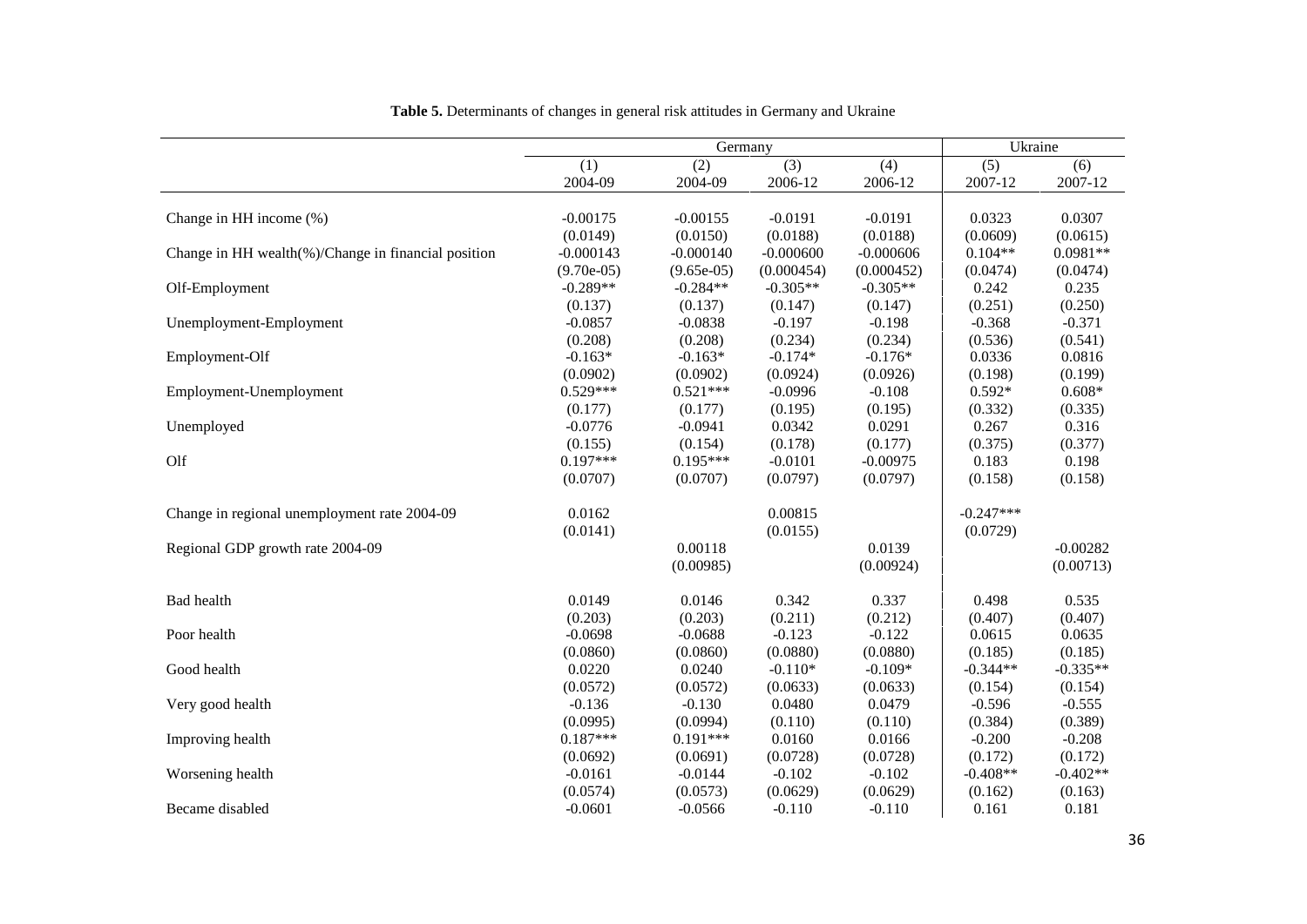|                               | (0.124)     | (0.125)     | (0.118)     | (0.118)     | (0.197)     | (0.199)     |
|-------------------------------|-------------|-------------|-------------|-------------|-------------|-------------|
| No more disabled              | $-0.00914$  | $-0.00671$  | $-0.101$    | $-0.0941$   | $-0.0731$   | $-0.0904$   |
|                               | (0.218)     | (0.218)     | (0.241)     | (0.242)     | (0.168)     | (0.169)     |
| Became widowed                | 0.0209      | 0.0203      | $-0.116$    | $-0.118$    | $-0.343$    | $-0.328$    |
|                               | (0.205)     | (0.206)     | (0.213)     | (0.213)     | (0.254)     | (0.255)     |
| Became married                | $-0.175$    | $-0.174$    | $-0.260**$  | $-0.258**$  | $-0.555***$ | $-0.572***$ |
|                               | (0.119)     | (0.120)     | (0.104)     | (0.104)     | (0.173)     | (0.173)     |
| Became separated              | 0.166       | 0.168       | 0.117       | 0.124       | 0.0392      | 0.0355      |
|                               | (0.159)     | (0.159)     | (0.148)     | (0.147)     | (0.272)     | (0.272)     |
| New children $<$ 16 in HH     | 0.0404      | 0.0418      | $-0.177$    | $-0.179$    | 0.0551      | 0.0795      |
|                               | (0.132)     | (0.132)     | (0.130)     | (0.130)     | (0.220)     | (0.222)     |
| No more children $<$ 16 in HH | $-0.00570$  | $-0.00725$  | 0.0199      | 0.0216      | $-0.231$    | $-0.223$    |
|                               | (0.0849)    | (0.0850)    | (0.0874)    | (0.0873)    | (0.197)     | (0.200)     |
| Constant                      | $-1.320***$ | $-1.368***$ | $-0.550***$ | $-0.677***$ | $-0.243$    | $-0.540***$ |
|                               | (0.0670)    | (0.0624)    | (0.0900)    | (0.0832)    | (0.148)     | (0.132)     |
| Observations                  | 10,022      | 10,022      | 7,809       | 7,809       | 3,456       | 3,456       |

Interval regression coefficient estimates. The dependent variables for Germany and Ukraine are measured on a scale from -10 to 10, where -10 indicates a complete reversal from "very willing to take risks" to "not at all willing to take risks" and 10 indicates the opposite. Change in financial position (for Ukraine) can take values from -6 to +6, where -6 indicates a complete reversal from far above the average to far below the average and +6 indicates the opposite. Default categories are: satisfactory health, no change in health, no change in disability condition, no change in marital status, no change in the presence (or lack of) children with age<16 in the household, stayer in employment.

Robust standard errors in brackets allow for clustering at the household level; \*\*\*, \*\*, \* indicate significance at the 1%, 5%, and 10% level, respectively. *Sources:* ULMS and SOEP [based on Version 30, full sample]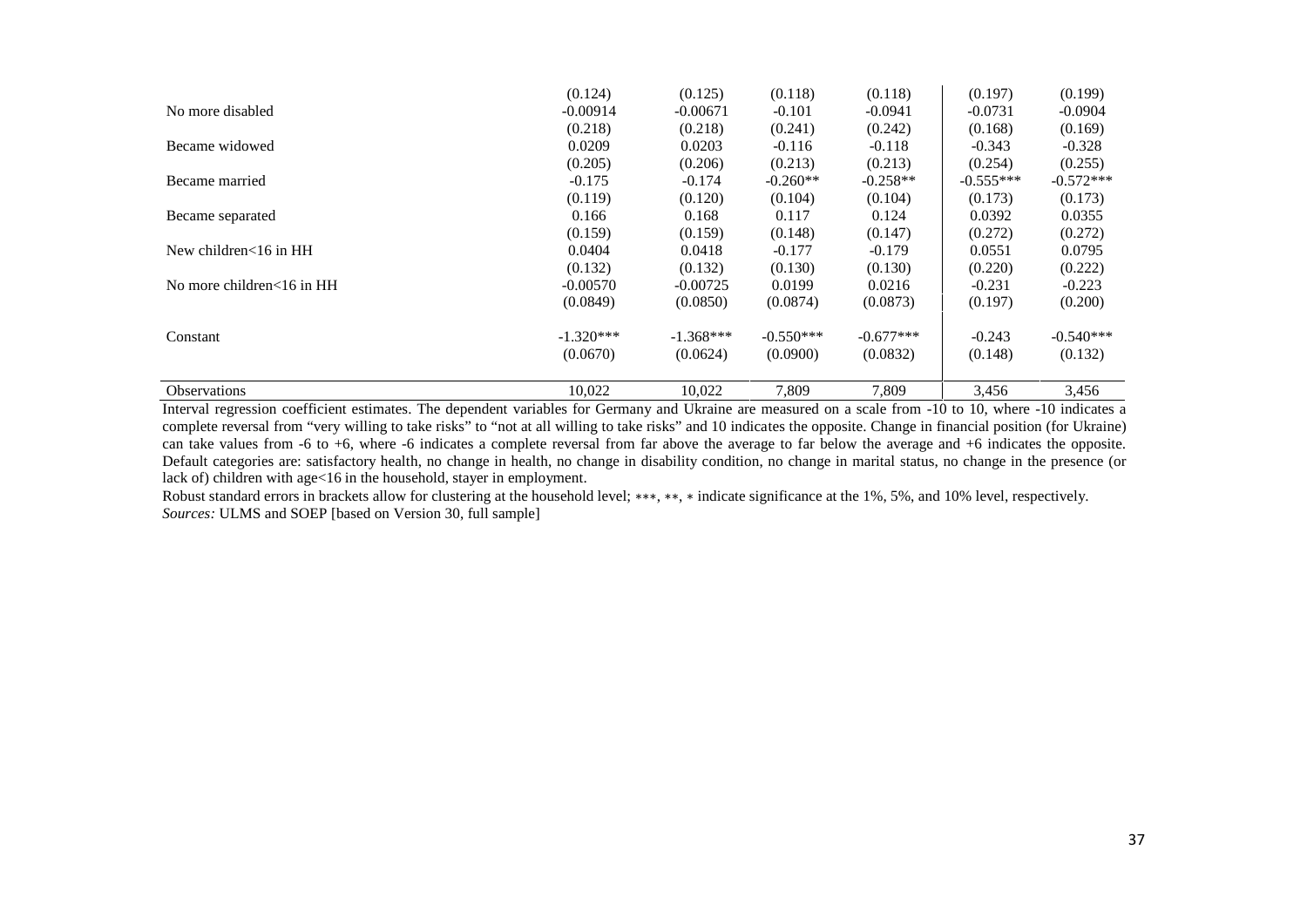|                          | (1)                   | (2)                     | (3)                     |
|--------------------------|-----------------------|-------------------------|-------------------------|
| Age                      | $-0.0255***$          |                         | $-0.0197***$            |
|                          | (0.00245)             |                         | (0.00245)               |
| Log(HH income)           | 0.0204                | 0.00989                 | 0.0160                  |
|                          | (0.0160)              | (0.0157)                | (0.0158)                |
| HH wealth/100000         | 0.000977              | 0.000913                | 0.000673                |
|                          | (0.00175)             | (0.00176)               | (0.00178)               |
| Unemployed               | 0.0245                | 0.0258                  | 0.0212                  |
|                          | (0.0410)              | (0.0403)                | (0.0408)                |
| Out of labor force       | 0.0123                | 2.13e-05                | 0.00848                 |
|                          | (0.0281)              | (0.0276)                | (0.0279)                |
| Health                   | $0.0809***$           | $0.0809***$             | $0.0829***$             |
|                          | (0.0103)              | (0.0102)                | (0.0103)                |
| Disabled                 | $-0.0337$<br>(0.0413) | $-0.0366$               | $-0.0279$               |
| Widowed                  | $-0.330***$           | (0.0406)<br>$-0.335***$ | (0.0410)<br>$-0.348***$ |
|                          | (0.106)               | (0.105)                 | (0.105)                 |
| Married                  | $-0.254***$           | $-0.275***$             | $-0.267***$             |
|                          | (0.0498)              | (0.0494)                | (0.0495)                |
| Separated/divorced       | $-0.0499$             | $-0.0723$               | $-0.0672$               |
|                          | (0.0678)              | (0.0669)                | (0.0675)                |
| Children<16 in HH        | $-0.0287$             | $-0.0369$               | $-0.0316$               |
|                          | (0.0286)              | (0.0282)                | (0.0285)                |
| 2006                     |                       | $0.314***$              |                         |
|                          |                       | (0.0193)                |                         |
| 2008                     |                       | $-0.0729***$            |                         |
|                          |                       | (0.0211)                |                         |
| 2009                     |                       | $-0.783***$             |                         |
| 2010                     |                       | (0.0213)<br>$-0.263***$ |                         |
|                          |                       | (0.0223)                |                         |
| 2011                     |                       | $-0.0314$               |                         |
|                          |                       | (0.0224)                |                         |
| 2012                     |                       | $0.129***$              |                         |
|                          |                       | (0.0230)                |                         |
| 2013                     |                       | $-0.192***$             |                         |
|                          |                       | (0.0251)                |                         |
| Regional GDP growth rate |                       |                         | $0.0670***$             |
|                          |                       |                         | (0.00163)               |
| Constant                 | 5.560***              | 4.490***                | 5.234***                |
|                          | (0.136)               | (0.0738)                | (0.135)                 |
| Observations             | 109,194               | 109,194                 | 109,194                 |
| R-squared                | 0.004                 | 0.044                   | 0.023                   |
| Number of persons        | 25,402                | 25,402                  | 25,402                  |
|                          |                       |                         |                         |

**Table 6.** Fixed effects general risk attitudes for Germany: 2004-2013

The dependent variables are measured on a scale from 0 to 10, where 10 indicates "very willing to take risks" and 0 "not at all willing to take risks". Health variable ranges from 1 (very bad) to 5 (very good). Default categories are: not disabled, employed, single, no children with age<16 in the household and – in the regressions year dummies, year 2004.

Robust standard errors in brackets allow for clustering at the individual level; \*\*\*, \*\*, \* indicate significance at the 1%, 5%, and 10% level, respectively.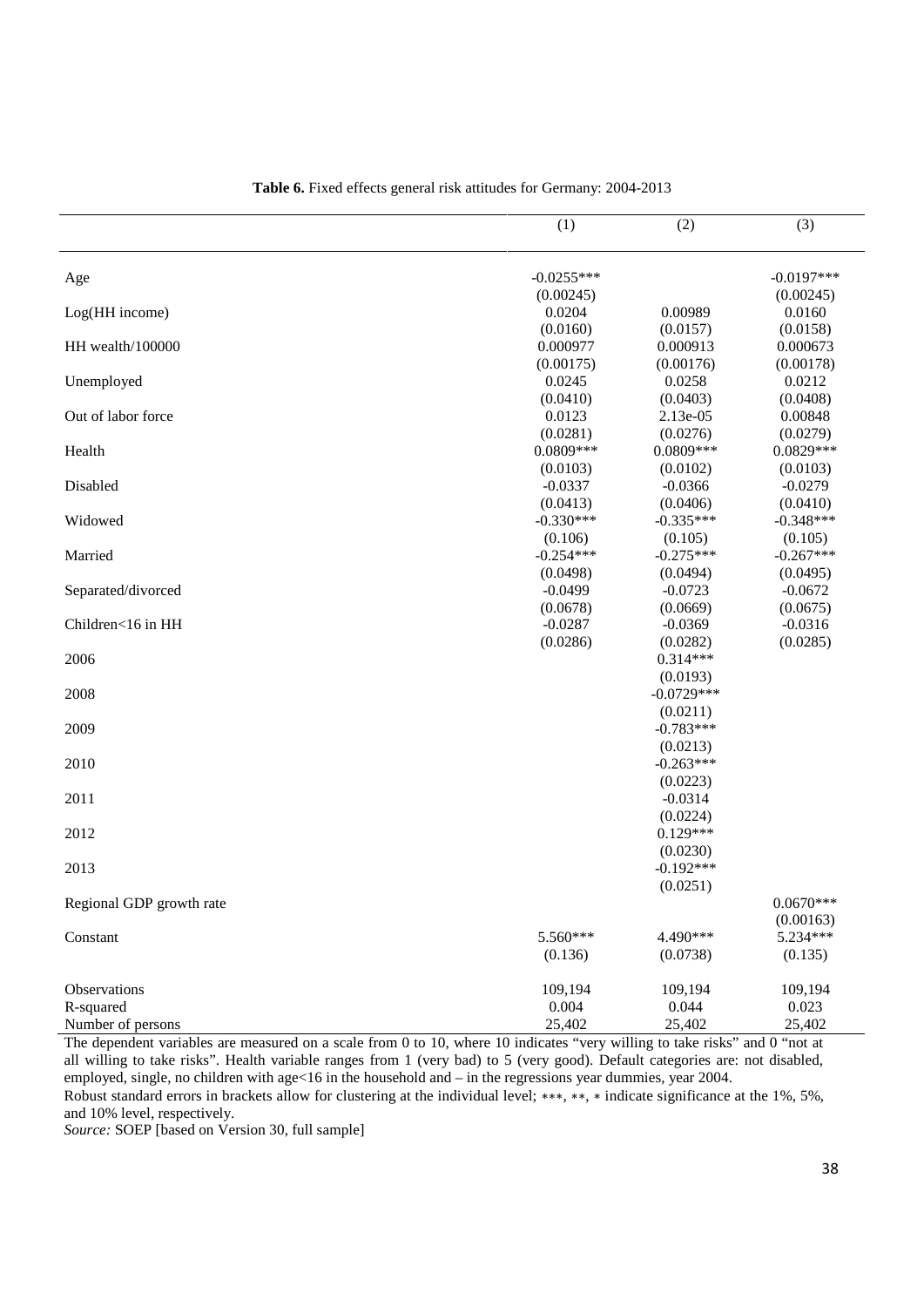| <b>Table 7a.</b> Probit regressions all self-employed Germany: 2004-2013 |                                                   |                                                  |                                                                |                                                              |                                                 |                                                             |                                                  |  |
|--------------------------------------------------------------------------|---------------------------------------------------|--------------------------------------------------|----------------------------------------------------------------|--------------------------------------------------------------|-------------------------------------------------|-------------------------------------------------------------|--------------------------------------------------|--|
| (1)                                                                      | (2)                                               | (3)                                              | (4)                                                            | (5)                                                          | (6)                                             | (7)                                                         | (8)                                              |  |
| 2004                                                                     | 2006                                              | 2008                                             | 2009                                                           | 2010                                                         | 2011                                            | 2012                                                        | 2013                                             |  |
|                                                                          |                                                   |                                                  |                                                                |                                                              |                                                 |                                                             | $0.0312***$                                      |  |
|                                                                          |                                                   |                                                  |                                                                |                                                              |                                                 |                                                             | (0.00296)                                        |  |
|                                                                          |                                                   |                                                  |                                                                |                                                              |                                                 |                                                             | $-0.0151*$                                       |  |
| (0.00651)                                                                | (0.00789)                                         | (0.00748)                                        | (0.00784)                                                      | (0.00840)                                                    |                                                 | (0.00723)                                                   | (0.00778)                                        |  |
| $0.0428***$                                                              | $0.0460***$                                       | $0.0480***$                                      | $0.0490***$                                                    | $0.0426***$                                                  | $0.0505***$                                     | $0.0352***$                                                 | $0.0261***$                                      |  |
| (0.00959)                                                                | (0.0110)                                          | (0.0100)                                         | (0.0106)                                                       | (0.0111)                                                     | (0.0120)                                        | (0.00958)                                                   | (0.00985)                                        |  |
| $0.0432***$                                                              | $0.0594***$                                       | $0.0520***$                                      | $0.0577***$                                                    | $0.0519***$                                                  | $0.0448***$                                     | $0.0354***$                                                 | $0.0352***$                                      |  |
| (0.0131)                                                                 | (0.0152)                                          | (0.0132)                                         | (0.0143)                                                       | (0.0147)                                                     | (0.0148)                                        | (0.0119)                                                    | (0.0129)                                         |  |
| 0.00102                                                                  | 0.000952                                          | $0.00191***$                                     | $0.00189***$                                                   | $0.00171***$                                                 | $0.00177***$                                    | $0.00492***$                                                | $0.00519***$                                     |  |
| (0.000642)                                                               | (0.000632)                                        | (0.000692)                                       | (0.000677)                                                     | (0.000642)                                                   | (0.000668)                                      | (0.000861)                                                  | (0.000856)                                       |  |
| $0.00965**$                                                              | 0.000144                                          | 0.00352                                          | 0.00264                                                        | 0.00340                                                      | 0.000793                                        | $-0.00589$                                                  | $-0.00205$                                       |  |
| (0.00444)                                                                | (0.00451)                                         | (0.00413)                                        | (0.00428)                                                      | (0.00468)                                                    | (0.00490)                                       | (0.00412)                                                   | (0.00453)                                        |  |
| $0.00284***$                                                             | $0.00297***$                                      | $0.00303***$                                     | $0.00333***$                                                   | $0.00322***$                                                 | $0.00293***$                                    | $0.00296***$                                                | $0.00314***$                                     |  |
| (0.000207)                                                               | (0.000245)                                        |                                                  |                                                                | (0.000242)                                                   | (0.000269)                                      | (0.000207)                                                  | (0.000228)                                       |  |
| $0.00129***$                                                             | $0.00141***$                                      | $0.00110***$                                     | $0.00161***$                                                   | $0.00171***$                                                 | $0.00152***$                                    | $0.00115***$                                                | 0.000994**                                       |  |
| (0.000352)                                                               | (0.000423)                                        | (0.000424)                                       | (0.000433)                                                     | (0.000468)                                                   | (0.000495)                                      | (0.000381)                                                  | (0.000403)                                       |  |
| 11,351                                                                   | 9,434                                             | 10,168                                           | 9,321                                                          | 8,361                                                        | 7,639                                           | 9,583                                                       | 8,542                                            |  |
|                                                                          |                                                   |                                                  |                                                                |                                                              |                                                 |                                                             | 0.090                                            |  |
|                                                                          | $0.0240***$<br>(0.00257)<br>$-0.0228***$<br>0.085 | $0.0311***$<br>(0.00301)<br>$-0.0201**$<br>0.096 | $0.0266***$<br>(0.00259)<br>$-0.0147**$<br>(0.000208)<br>0.088 | $0.0175***$<br>(0.00285)<br>$-0.0111$<br>(0.000235)<br>0.091 | $0.0257***$<br>(0.00303)<br>$-0.00606$<br>0.090 | $0.0267***$<br>(0.00336)<br>$-0.0107$<br>(0.00905)<br>0.093 | $0.0261***$<br>(0.00275)<br>$-0.0164**$<br>0.086 |  |

**Table 7a.** Probit regressions all self-employed Germany: 2004-2013

Dependent variables in all columns are binary variables. Willingness to take risks is measured on a scale from 0 to 10, where 0 indicates "not at all willing to take risks" and 10 indicates "very willing to take risks". All risk measures are standardized. Parent's high education for Germany corresponds to *Abitur* and *Fachabitur* or higher.

Reported coefficients are Probit marginal effects estimates, evaluated at the means of independent variables. All specifications include a constant. Robust standard errors that allow for clustering at the household level are reported in brackets below the coefficient estimates.

∗∗∗, ∗∗, indicate significance at the 1%, 5%, and 10% level, respectively.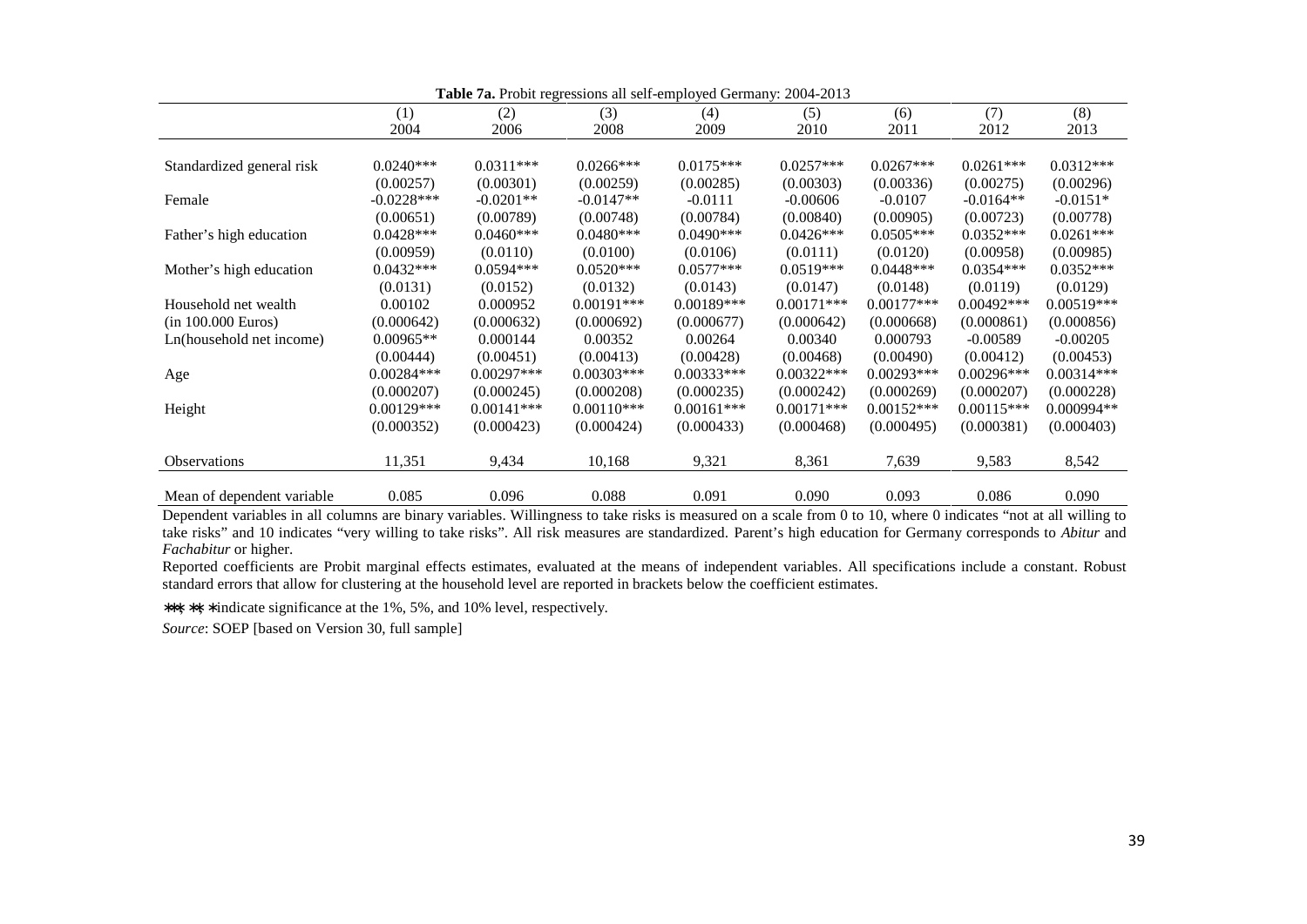|                            | (1)          | (2)          | (3)          | (4)            |
|----------------------------|--------------|--------------|--------------|----------------|
|                            | All 2007     | All 2012     | Agr 2007     | Agr 2012       |
|                            |              |              |              |                |
| Standardized general risk  | $0.0216***$  | $0.00972**$  | $0.00221*$   | $-0.000759$    |
|                            | (0.00430)    | (0.00391)    | (0.00122)    | (0.00134)      |
| Female                     | $-0.0218*$   | $-0.0490***$ | $-0.00506$   | 0.00119        |
|                            | (0.0116)     | (0.0115)     | (0.00332)    | (0.00397)      |
| Father's high education    | 0.00946      | 0.00613      | #            | $-0.0117***$   |
|                            | (0.0182)     | (0.0143)     |              | (0.00331)      |
| Mother's high education    | $-0.0234$    | $-0.0159$    | #            | $-0.00406$     |
|                            | (0.0149)     | (0.0122)     |              | (0.00596)      |
| <b>Financial Position</b>  | 0.00198      | $-0.00436$   | 0.00171      | $-0.00401$ *** |
|                            | (0.00429)    | (0.00370)    | (0.00112)    | (0.00149)      |
| Ln(household net income)   | $-0.0197**$  | $-0.0244***$ | $-0.00113$   | $-0.0125***$   |
|                            | (0.00815)    | (0.00649)    | (0.00243)    | (0.00267)      |
| Age                        | $0.000816**$ | $0.00122***$ | 5.46e-05     | $0.000690***$  |
|                            | (0.000348)   | (0.000352)   | $(6.89e-05)$ | (0.000164)     |
| Height                     | $-0.00126*$  | $-0.000164$  | $-0.000212*$ | $-1.84e-05$    |
|                            | (0.000728)   | (0.000683)   | (0.000111)   | (0.000265)     |
| <b>Observations</b>        | 3,252        | 3,848        | 2,653        | 3,661          |
| Mean of dependent variable | 0.069        | 0.071        | 0.006        | 0.023          |

**Table 7b.** Probit regressions self-employed for Ukraine: 2007-2012

Dependent variables in all columns are binary variables. Willingness to take risks is measured on a scale from 0 to 10, where 0 indicates "not at all willing to take risks" and 10 indicates "very willing to take risks". All risk measures are standardized. Parent's high education for Ukraine includes those with incomplete higher education and higher.

Reported coefficients are Probit marginal effects estimates, evaluated at the means of independent variables. All specifications include a constant. Robust standard errors that allow for clustering at the household level are reported in brackets below the coefficient estimates.

• • indicate significance at the 1%, 5%, and 10% level, respectively. *Source*: ULMS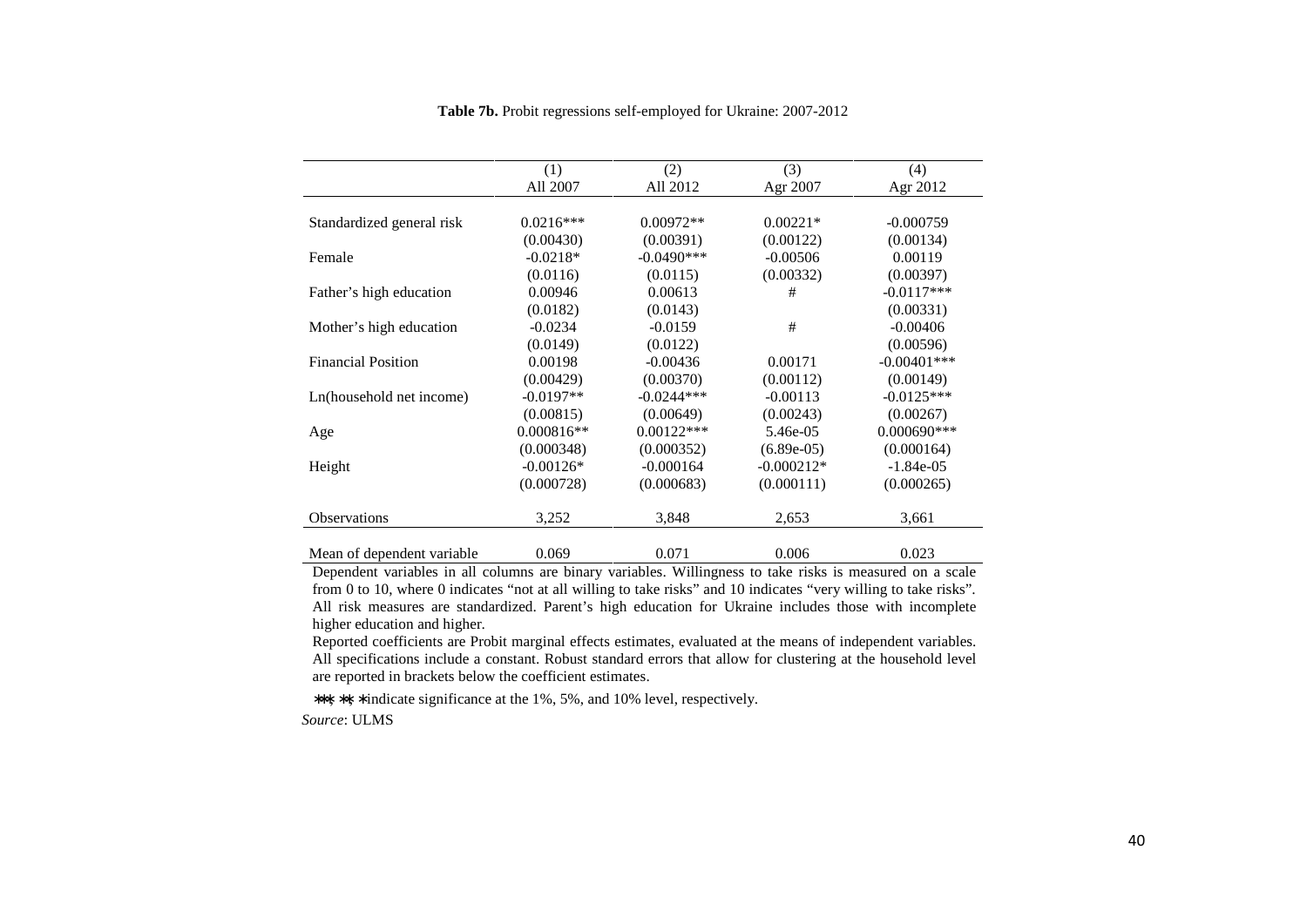**Figures Figure 1**: Distribution of willingness to take risks in Germany and Ukraine

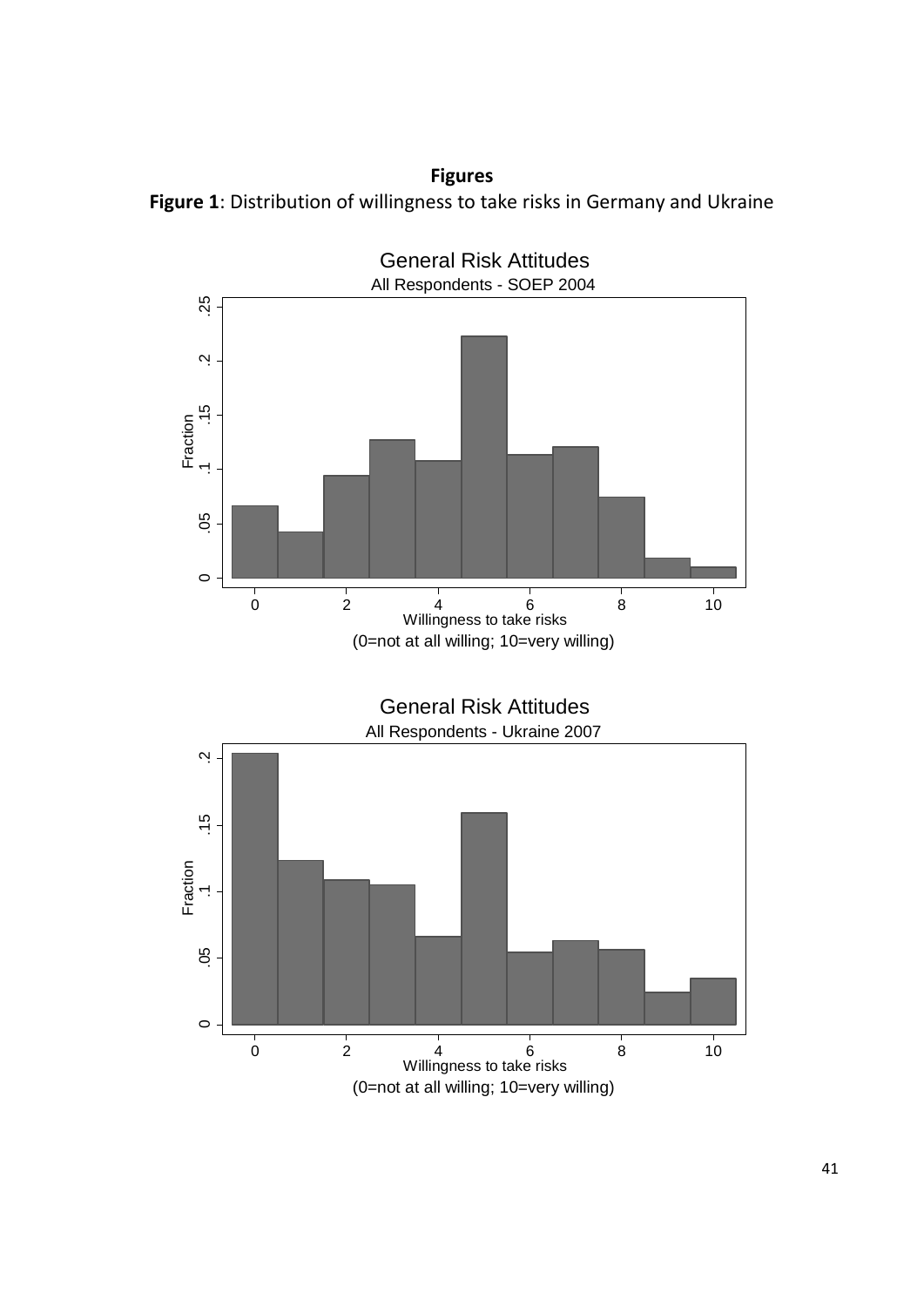

### **Figure 2**: Gender differences in willingness to take risks in Germany and Ukraine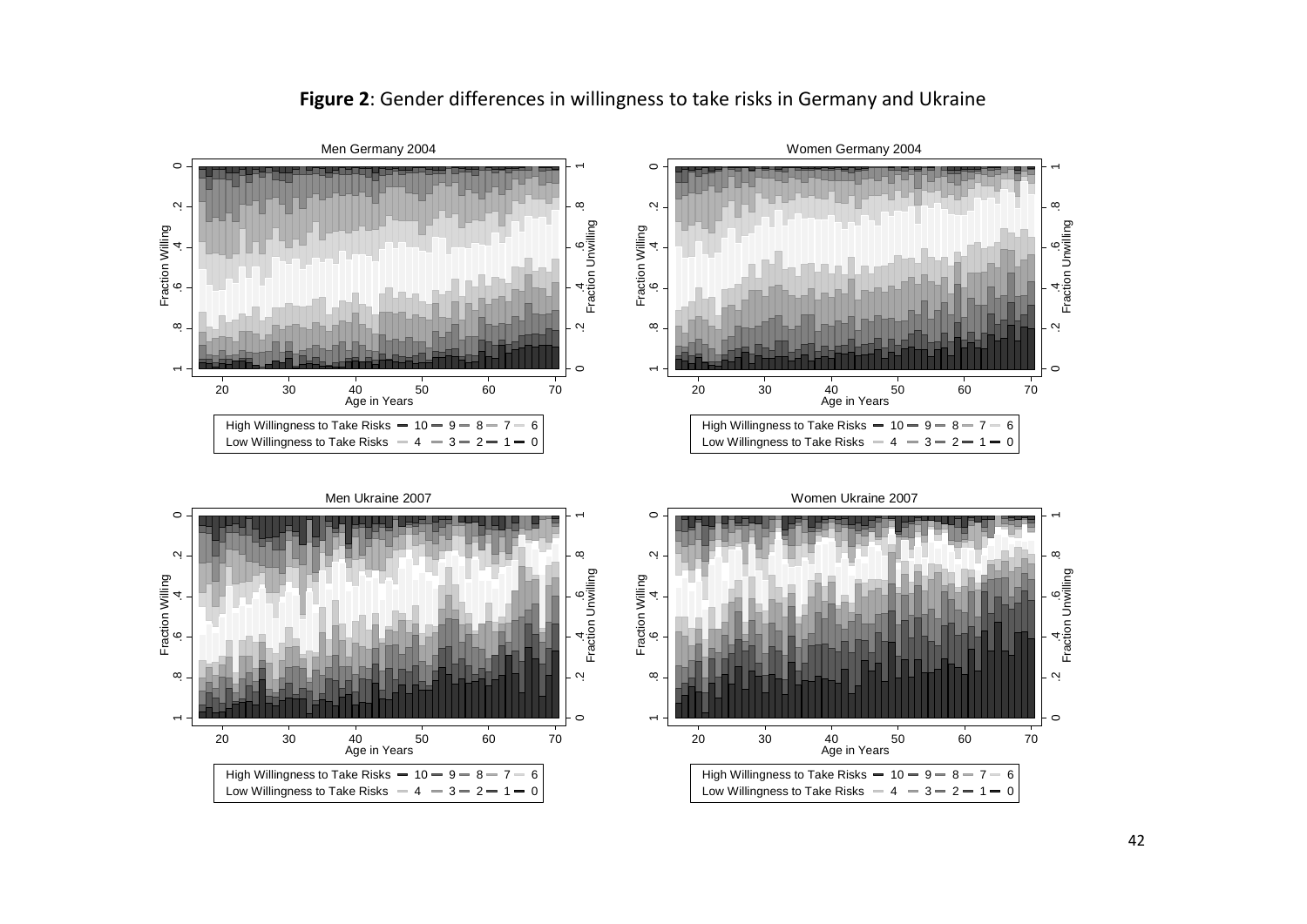

## General Risk Attitudes

**Figure 3**: Willingness to take risks in Germany by parental education

Source: SOEP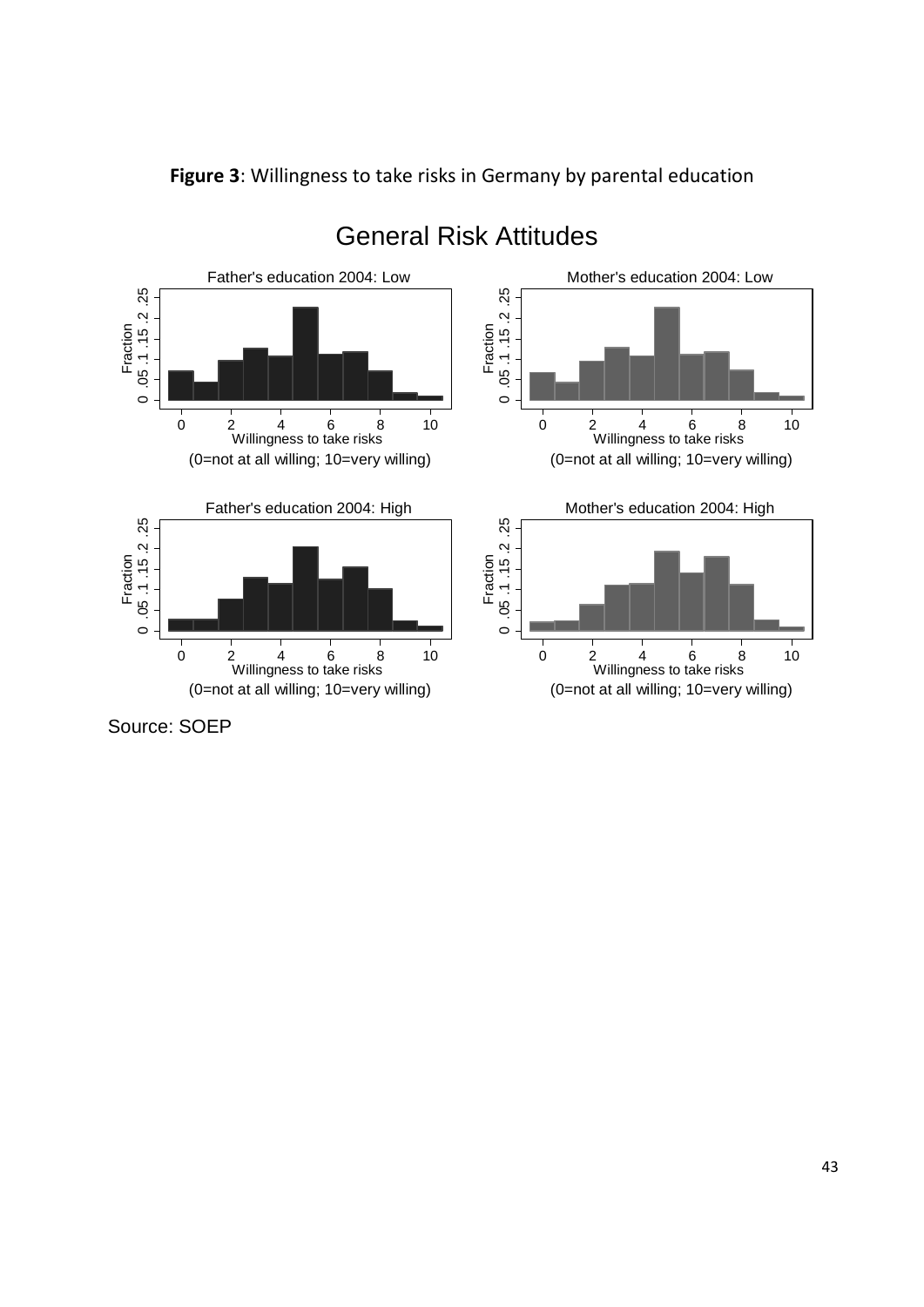

# General Risk Attitudes

**Figure 4**: Willingness to take risks in Ukraine by parental education

Source: ULMS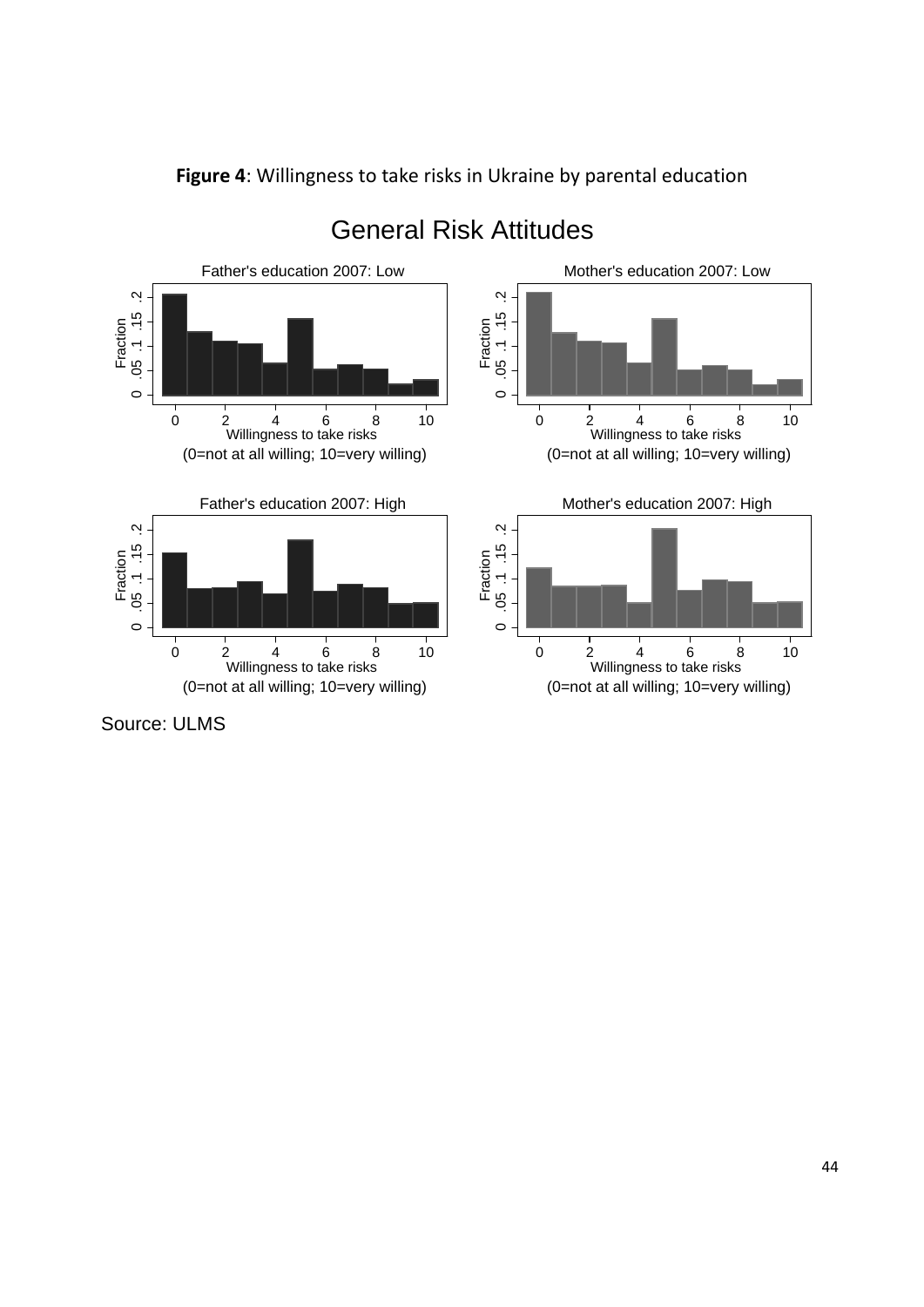

**Figure 5:** Correlations between general risk measures conditioned on specific time intervals – Germany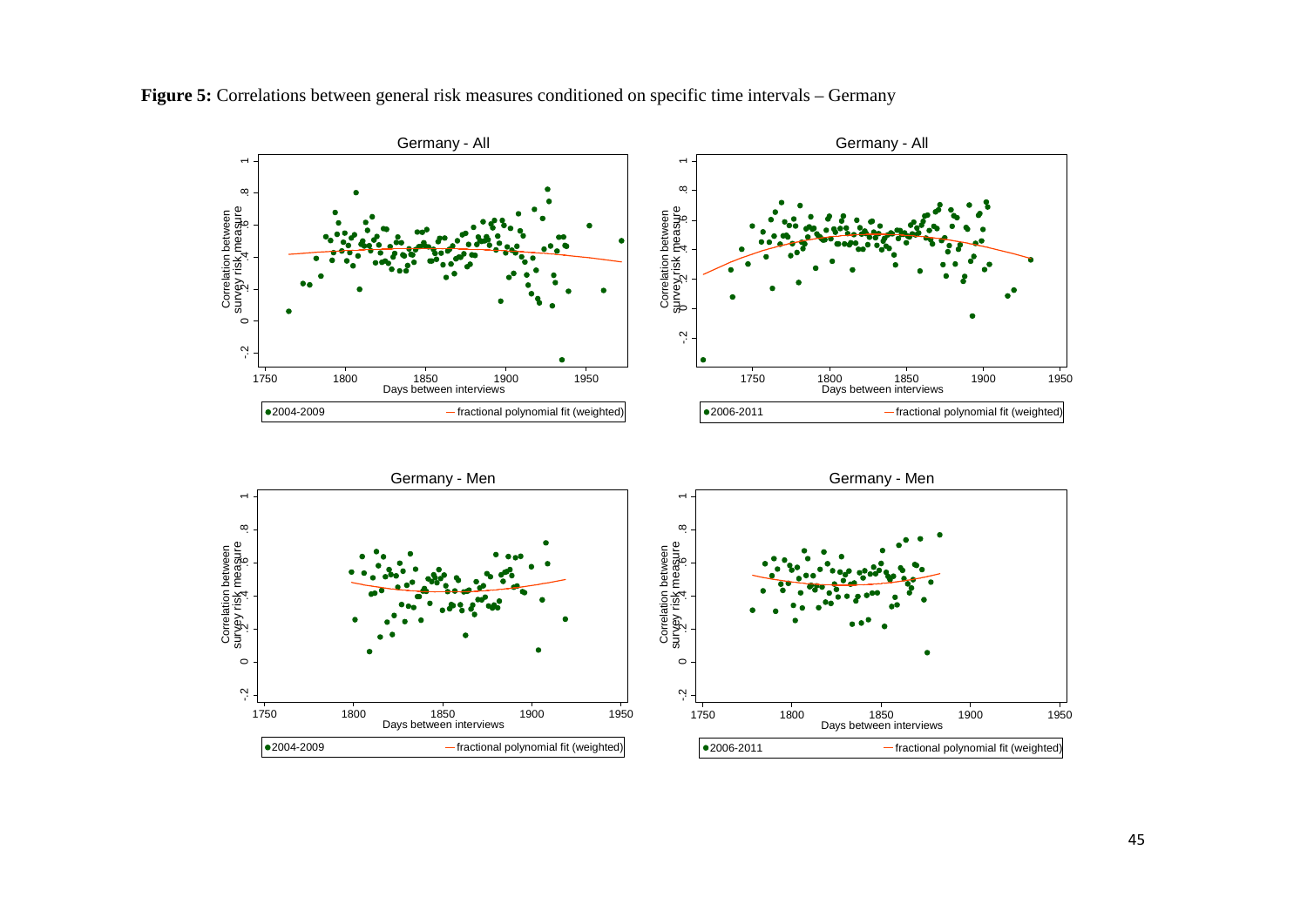**Figure 5 continued:** Correlations between general risk measures conditioned on specific time intervals – Germany

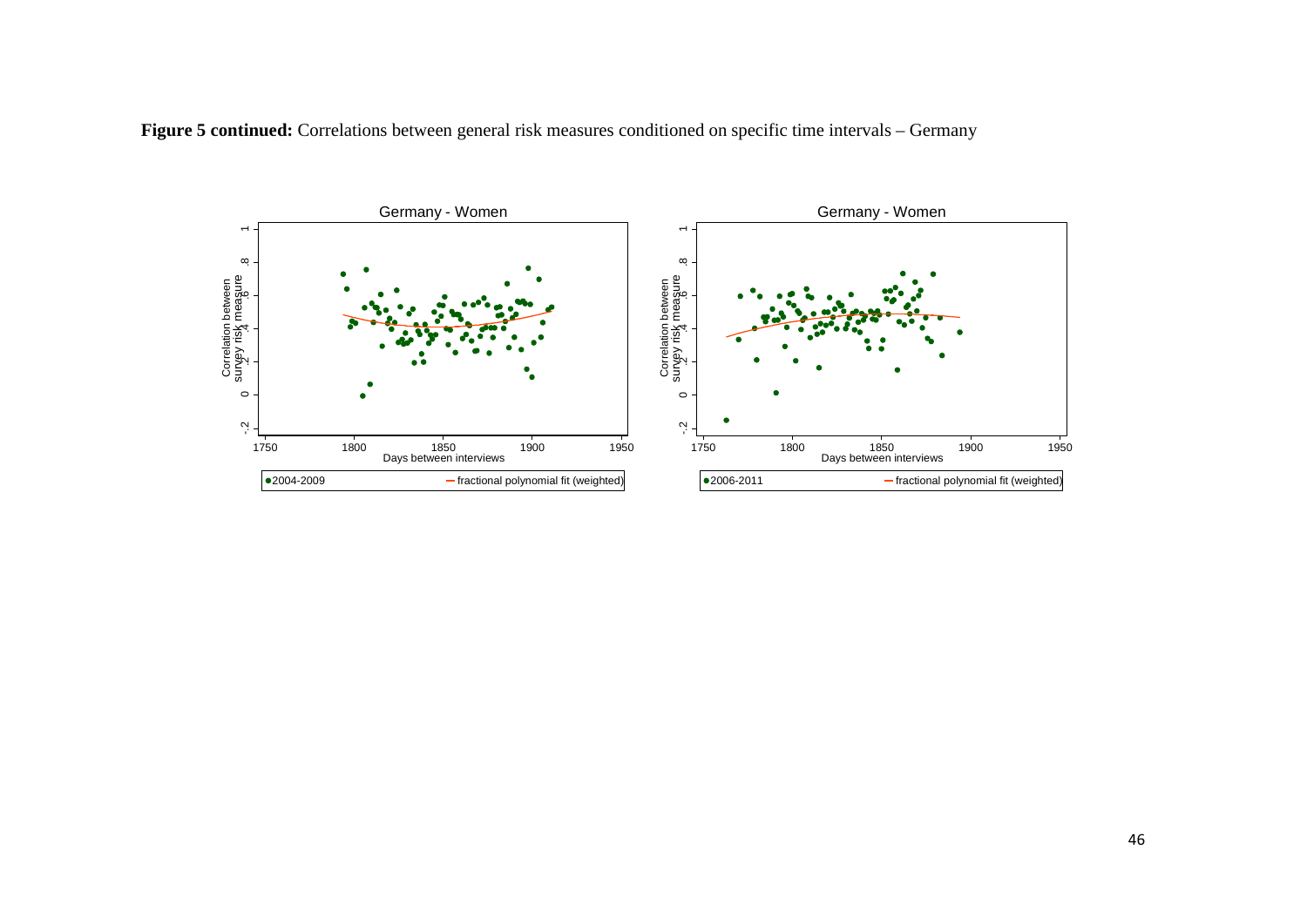

**Figure 6:** Correlations between general risk measures conditioned on specific time intervals – Ukraine

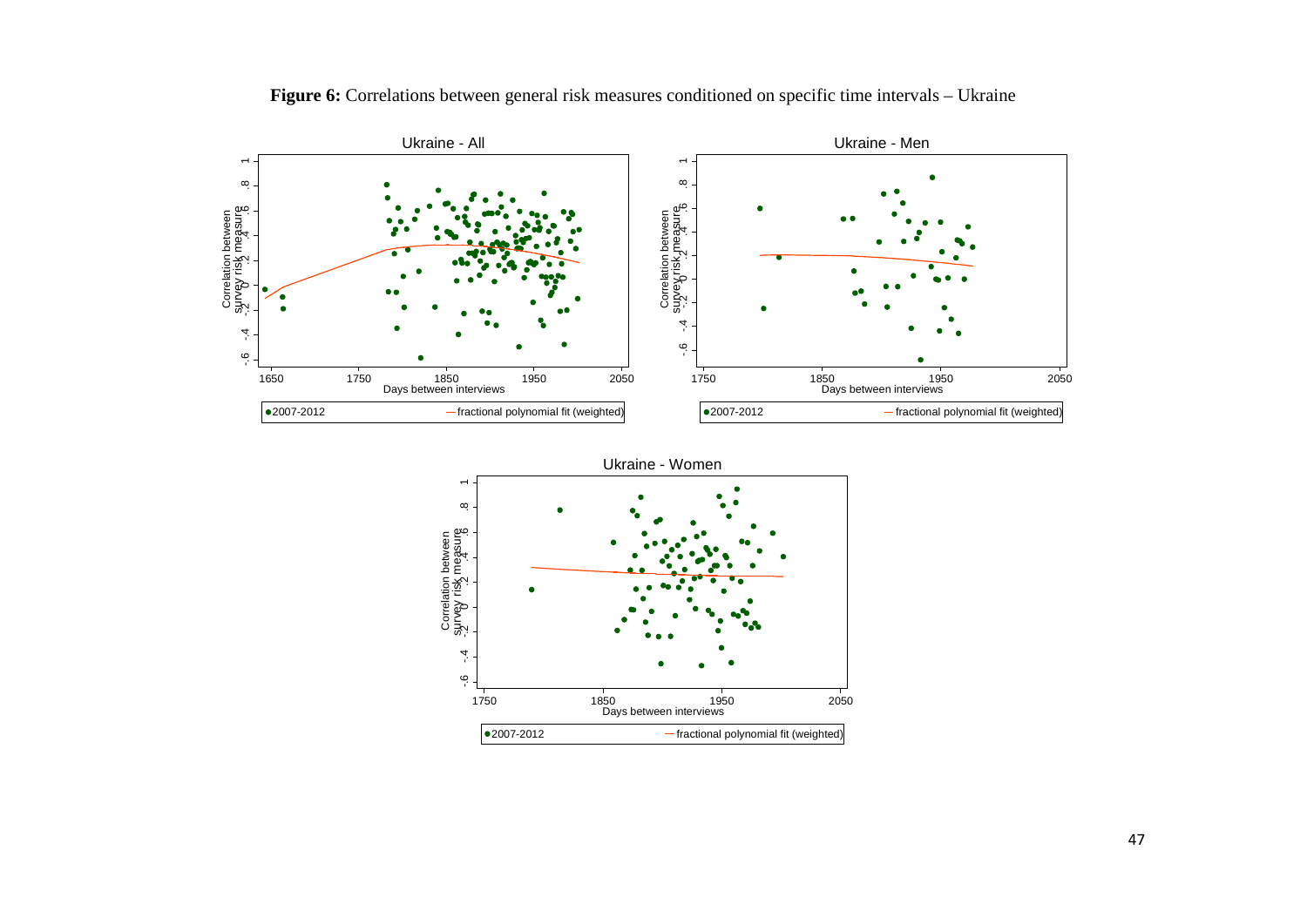|                                     | (1)          | (3)         | (5)               | (7)            | (9)          | (11)         |
|-------------------------------------|--------------|-------------|-------------------|----------------|--------------|--------------|
|                                     | General      | Car driving | Financial matters | Sports/leisure | Career       | Health       |
|                                     |              |             |                   |                |              |              |
| Female                              | $-1.264***$  | $-2.042***$ | $-0.826***$       | $-1.329***$    | $-1.154***$  | $-0.968***$  |
|                                     | (0.164)      | (0.286)     | (0.187)           | (0.195)        | (0.217)      | (0.187)      |
| Age                                 | $-0.0338***$ | $-0.0267**$ | $-0.0411***$      | $-0.0452***$   | $-0.0523***$ | $-0.0243***$ |
|                                     | (0.00720)    | (0.0119)    | (0.00779)         | (0.00864)      | (0.00915)    | (0.00831)    |
| Height                              | 0.00124      | $-0.00350$  | 0.00243           | 0.00709        | $-0.00593$   | 0.0119       |
|                                     | (0.00971)    | (0.0166)    | (0.0113)          | (0.0116)       | (0.0128)     | (0.0114)     |
| Father's high education             | 0.326        | $-0.0271$   | 0.339             | 0.341          | $0.659**$    | 0.417        |
|                                     | (0.229)      | (0.406)     | (0.245)           | (0.273)        | (0.289)      | (0.268)      |
| Mother's high education             | 0.290        | 0.112       | $-0.153$          | 0.0552         | $-0.237$     | $-0.318$     |
|                                     | (0.226)      | (0.391)     | (0.248)           | (0.269)        | (0.285)      | (0.265)      |
| Married                             | $-0.563**$   | $-1.244***$ | $-0.632**$        | $-1.043***$    | $-0.775***$  | $-0.520*$    |
|                                     | (0.238)      | (0.413)     | (0.255)           | (0.283)        | (0.289)      | (0.283)      |
| Separated/Divorced                  | $-0.0642$    | $-1.377**$  | $-0.132$          | $-0.562$       | $-0.119$     | $-0.302$     |
|                                     | (0.310)      | (0.537)     | (0.340)           | (0.360)        | (0.381)      | (0.358)      |
| Widowed                             | $-0.368$     | $-1.350**$  | $-0.576$          | $-1.175***$    | $-0.634$     | $-0.733*$    |
|                                     | (0.354)      | (0.641)     | (0.371)           | (0.449)        | (0.470)      | (0.396)      |
| Health                              | $0.297***$   | 0.214       | 0.0887            | $0.329***$     | 0.0878       | 0.180        |
|                                     | (0.0972)     | (0.165)     | (0.109)           | (0.122)        | (0.132)      | (0.116)      |
| Disabled                            | $-0.114$     | $0.604**$   | $-0.147$          | 0.0539         | 0.0754       | 0.129        |
|                                     | (0.157)      | (0.269)     | (0.176)           | (0.190)        | (0.208)      | (0.187)      |
| 1 dependent child                   | 0.0910       | 0.419       | $0.373**$         | 0.171          | $0.468**$    | 0.253        |
|                                     | (0.162)      | (0.273)     | (0.183)           | (0.207)        | (0.207)      | (0.192)      |
| 2 dependent children                | $-0.0890$    | 0.260       | 0.218             | $-0.0405$      | 0.126        | 0.261        |
|                                     | (0.197)      | (0.357)     | (0.231)           | (0.257)        | (0.261)      | (0.249)      |
| 3 dependent children                | $-0.523$     | 0.152       | 0.147             | $-0.0449$      | 0.0629       | $-0.557$     |
|                                     | (0.613)      | (0.933)     | (0.593)           | (0.644)        | (0.804)      | (0.572)      |
| >3 dependent children               | 2.039**      | $3.675**$   | 1.915**           | 1.916**        | 0.775        | 2.369**      |
|                                     | (0.807)      | (1.595)     | (0.817)           | (0.835)        | (0.860)      | (0.953)      |
| Catholic                            | 0.634        | 0.271       | $-0.255$          | 0.163          | $-0.204$     | 0.0444       |
|                                     | (0.477)      | (0.659)     | (0.554)           | (0.585)        | (0.612)      | (0.585)      |
| Other Christian                     | $-0.196$     | $-0.226$    | $-0.276$          | 0.0746         | $-0.174$     | $-0.0597$    |
|                                     |              |             |                   |                |              |              |
|                                     | (0.429)      | (0.566)     | (0.490)           | (0.508)        | (0.539)      | (0.520)      |
| Other Non-Christian                 | 0.183        | $-0.339$    | 0.149             | 0.453          | 0.0902       | 0.192        |
|                                     | (0.445)      | (0.606)     | (0.516)           | (0.529)        | (0.557)      | (0.544)      |
| No religion                         | $-0.0496$    | $-0.232$    | $-0.0127$         | 0.764          | 0.287        | $-0.0102$    |
|                                     | (0.461)      | (0.631)     | (0.524)           | (0.545)        | (0.585)      | (0.571)      |
| Ukrainian                           | $-0.355**$   | 0.126       | $-0.151$          | $-0.303$       | $-0.0875$    | 0.189        |
|                                     | (0.161)      | (0.256)     | (0.186)           | (0.193)        | (0.207)      | (0.181)      |
| <b>Higher Education</b>             | 0.186        | $-0.00801$  | $0.453**$         | 0.257          | $0.641**$    | $0.553**$    |
|                                     | (0.196)      | (0.301)     | (0.224)           | (0.236)        | (0.277)      | (0.227)      |
| High School Diploma                 | 0.0414       | 0.305       | $0.430**$         | 0.346          | $0.460*$     | $0.405**$    |
|                                     | (0.182)      | (0.277)     | (0.209)           | (0.216)        | (0.256)      | (0.204)      |
| Enrolled higher education           | 0.0533       | 0.170       | $-0.137$          | $-0.281$       | 0.279        | 0.00879      |
|                                     | (0.272)      | (0.448)     | (0.309)           | (0.310)        | (0.326)      | (0.325)      |
| Enrolled other education/training   | 0.111        | $-1.398$    | $-0.441$          | $-0.410$       | $-1.068$     | 0.220        |
|                                     | (0.483)      | (0.980)     | (0.663)           | (0.714)        | (0.783)      | (0.740)      |
| Technicians/Associate professionals | $-0.300$     | $-0.259$    | $-0.239$          | $-0.162$       | $-0.510*$    | 0.0743       |
|                                     | (0.252)      | (0.422)     | (0.263)           | (0.297)        | (0.293)      | (0.285)      |
| Clerks                              | $-0.319$     | 0.0166      | $-0.0562$         | $-0.0950$      | $-0.433$     | $-0.0121$    |
|                                     | (0.344)      | (0.628)     | (0.389)           | (0.414)        | (0.421)      | (0.404)      |
| Service workers and salesmen        | $-0.235$     | $-0.0430$   | $-0.431$          | $-0.534$       | $-0.640*$    | 0.0517       |
|                                     | (0.300)      | (0.541)     | (0.314)           | (0.350)        | (0.356)      | (0.345)      |

**APPENDIX** - **Table A1**: Primary determinants of Risk Attitudes in Different Domains of Life 2007 - extended - Ukraine

48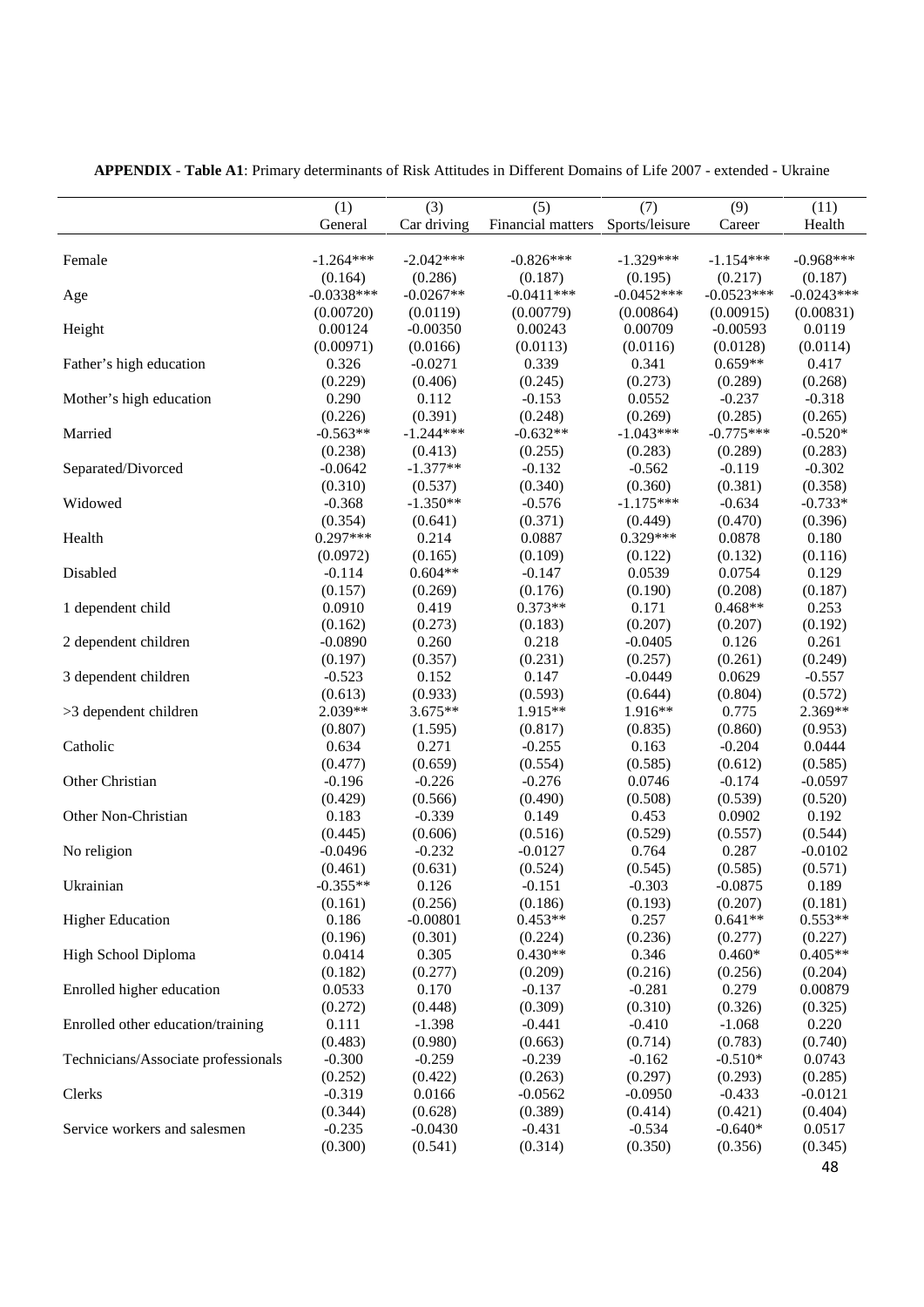| Skilled agriculture, forestry and | 0.0119      | $-0.569$   | 0.0231     | 0.163      | $-0.345$    | $-0.117$   |  |
|-----------------------------------|-------------|------------|------------|------------|-------------|------------|--|
| fishing                           | (1.032)     | (1.221)    | (0.925)    | (1.218)    | (0.969)     | (0.948)    |  |
| Skilled manual workers            | $-0.272$    | 0.104      | $-0.0214$  | $-0.148$   | $-0.726**$  | $-0.140$   |  |
|                                   | (0.242)     | (0.371)    | (0.264)    | (0.288)    | (0.287)     | (0.279)    |  |
| Plant and machine operators       | 0.106       | 0.0861     | $-0.603*$  | $-0.422$   | $-0.936**$  | $-0.380$   |  |
|                                   | (0.313)     | (0.464)    | (0.335)    | (0.392)    | (0.393)     | (0.359)    |  |
| Unskilled occupations             | $-0.426$    | 0.0230     | $-0.519*$  | $-0.407$   | $-0.887***$ | $-0.388$   |  |
|                                   | (0.259)     | (0.400)    | (0.285)    | (0.307)    | (0.324)     | (0.300)    |  |
| Armed forces                      | 0.998       | 0.948      | 0.645      | $-0.0122$  | $-0.248$    | $-0.747$   |  |
|                                   | (0.737)     | (0.965)    | (0.738)    | (0.624)    | (0.775)     | (0.685)    |  |
| Entrepreneurs/Employers           | $0.834*$    | 0.610      | 0.838*     | $-0.133$   | 0.370       | 0.117      |  |
|                                   | (0.485)     | (0.585)    | (0.485)    | (0.520)    | (0.541)     | (0.546)    |  |
| Self-Employed agriculture         | $-0.753$    | $-0.640$   | $-0.544$   | $-1.225$   | $-1.736**$  | $-0.809$   |  |
|                                   | (0.923)     | (2.808)    | (0.923)    | (1.038)    | (0.776)     | (1.245)    |  |
| Self-Employed not-agriculture     | $-0.698$    | $-0.645$   | $-0.967$   | $-1.306$   | $-2.830***$ | 0.455      |  |
|                                   | (0.952)     | (2.823)    | (0.984)    | (1.082)    | (0.915)     | (1.299)    |  |
| Unpaid workers                    | $1.624*$    | 0.423      | 1.409*     | $1.732*$   | 2.383***    | 0.809      |  |
|                                   | (0.866)     | (2.738)    | (0.848)    | (0.918)    | (0.594)     | (1.183)    |  |
| Retired                           | 0.143       | 0.331      | 0.0724     | 0.104      | 0.296       | 0.0312     |  |
|                                   | (0.230)     | (0.409)    | (0.252)    | (0.291)    | (0.350)     | (0.264)    |  |
| Unemployed                        | 0.0405      | 0.396      | 0.102      | $-0.123$   | $-0.388$    | $-0.178$   |  |
|                                   | (0.310)     | (0.498)    | (0.370)    | (0.375)    | (0.432)     | (0.359)    |  |
| Out of labor force                | $-0.531**$  | $-0.406$   | $-0.333$   | $-0.400$   | $-0.905***$ | $-0.144$   |  |
|                                   | (0.231)     | (0.377)    | (0.246)    | (0.274)    | (0.303)     | (0.260)    |  |
| Log HH income                     | 0.122       | $-0.0633$  | 0.0712     | $-0.00277$ | 0.212       | $-0.0947$  |  |
|                                   | (0.108)     | (0.172)    | (0.119)    | (0.129)    | (0.134)     | (0.129)    |  |
| Satisfaction life                 | $0.149**$   | 0.105      | $0.287***$ | $0.242***$ | $0.281***$  | $-0.146$   |  |
|                                   |             |            |            |            |             |            |  |
|                                   | (0.0761)    | (0.129)    | (0.0871)   | (0.0929)   | (0.0973)    | (0.0907)   |  |
| March                             | $-1.960$    |            | $-0.201$   | 0.429      | 0.409       | 0.130      |  |
|                                   | (2.792)     |            | (1.422)    | (1.120)    | (0.560)     | (2.625)    |  |
| April                             | $-1.658***$ | $-3.673**$ | 1.490      | 0.843      | 1.390       | 0.800      |  |
|                                   | (0.410)     | (1.519)    | (1.953)    | (1.472)    | (1.932)     | (0.587)    |  |
| May                               | $-0.0715$   | $-3.260*$  | $-0.689$   | $-1.070$   | $-0.818$    | $-1.514**$ |  |
|                                   | (0.607)     | (1.671)    | (0.823)    | (0.809)    | (0.659)     | (0.734)    |  |
| June                              | $-0.0233$   | 0.00602    | $-0.263$   | $-0.315$   | $-0.229$    | $-0.0628$  |  |
|                                   | (0.190)     | (0.301)    | (0.203)    | (0.224)    | (0.232)     | (0.236)    |  |
| August                            | $0.519***$  | 0.314      | $0.574***$ | 0.365      | 0.280       | 0.206      |  |
|                                   | (0.184)     | (0.291)    | (0.216)    | (0.232)    | (0.239)     | (0.228)    |  |
| September                         | 0.180       | 0.113      | 0.399      | 0.118      | $-0.113$    | 0.0859     |  |
|                                   | (0.242)     | (0.420)    | (0.268)    | (0.319)    | (0.336)     | (0.287)    |  |
| October                           | 0.261       | 0.0231     | 0.391      | $-0.0940$  | 0.346       | $-0.146$   |  |
|                                   | (0.276)     | (0.409)    | (0.301)    | (0.319)    | (0.350)     | (0.284)    |  |
| November                          | 0.275       | $-0.557$   | 0.263      | $-0.385$   | 0.0504      | 0.487      |  |
|                                   | (0.261)     | (0.423)    | (0.297)    | (0.318)    | (0.327)     | (0.311)    |  |
| December                          | 0.0643      | 0.614      | 0.146      | $-0.202$   | $-0.0281$   | 0.327      |  |
|                                   | (0.310)     | (0.503)    | (0.342)    | (0.391)    | (0.389)     | (0.372)    |  |
| Constant                          | $3.446*$    | 2.985      | 3.085      | 2.792      | 4.083       | 0.864      |  |
|                                   | (1.998)     | (3.357)    | (2.323)    | (2.377)    | (2.648)     | (2.413)    |  |
| Observations                      | 3,390       | 1,862      | 3,143      | 2,727      | 2,580       | 3,320      |  |
|                                   |             |            |            |            |             |            |  |

Interval regression coefficient estimates. The dependent variables are measured on a scale from 0 to 10, where 0 indicates "not at all willing to take risks" and 10 indicates "very willing to take risks". Parent's high education includes those with incomplete higher education and higher. ". Health variable ranges from 1 (very bad) to 5 (very good). Default categories are: Single, no dependent children, missing answer to religion question, non-Ukrainian, no high school diploma, Managers and professionals, employees, month of interview: July. Robust standard errors in brackets allow for clustering at the household level; ∗∗∗, ∗∗, ∗ indicate significance at the 1%, 5%, and 10% level, respectively. *Source:* ULMS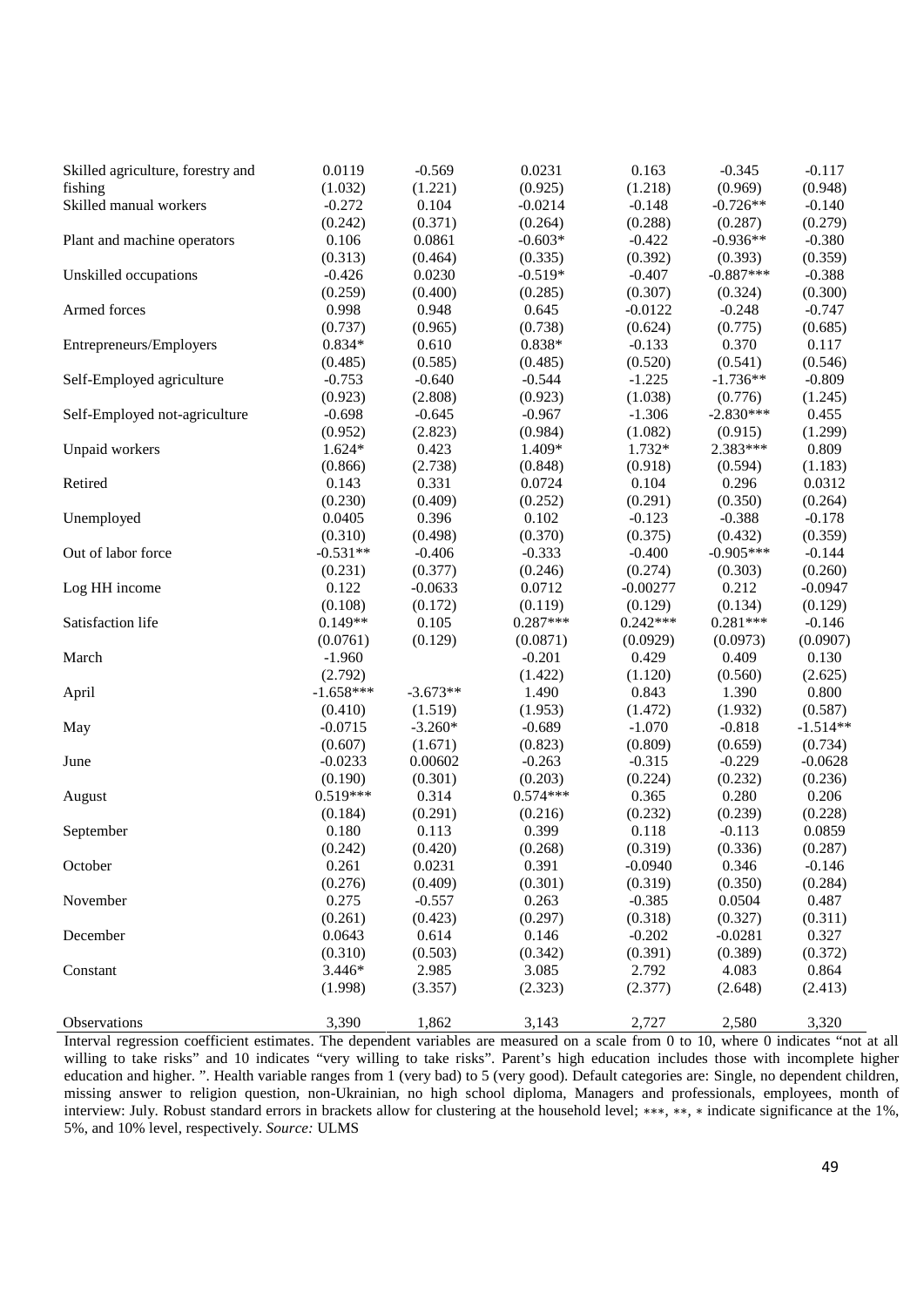

**Figure A1:** : Primary determinants of Risk Attitudes in Different Domains of Life in Germany and Ukraine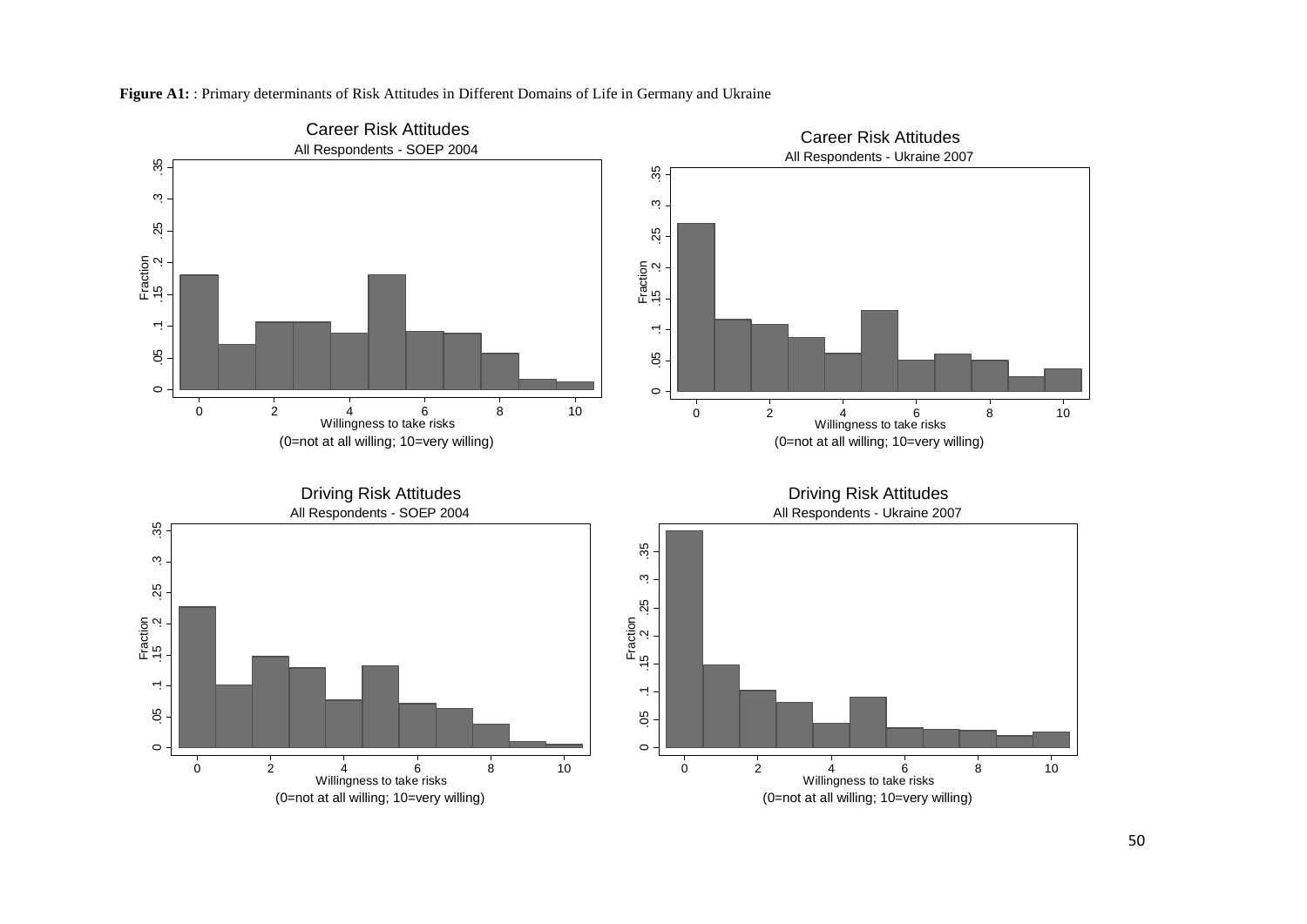

51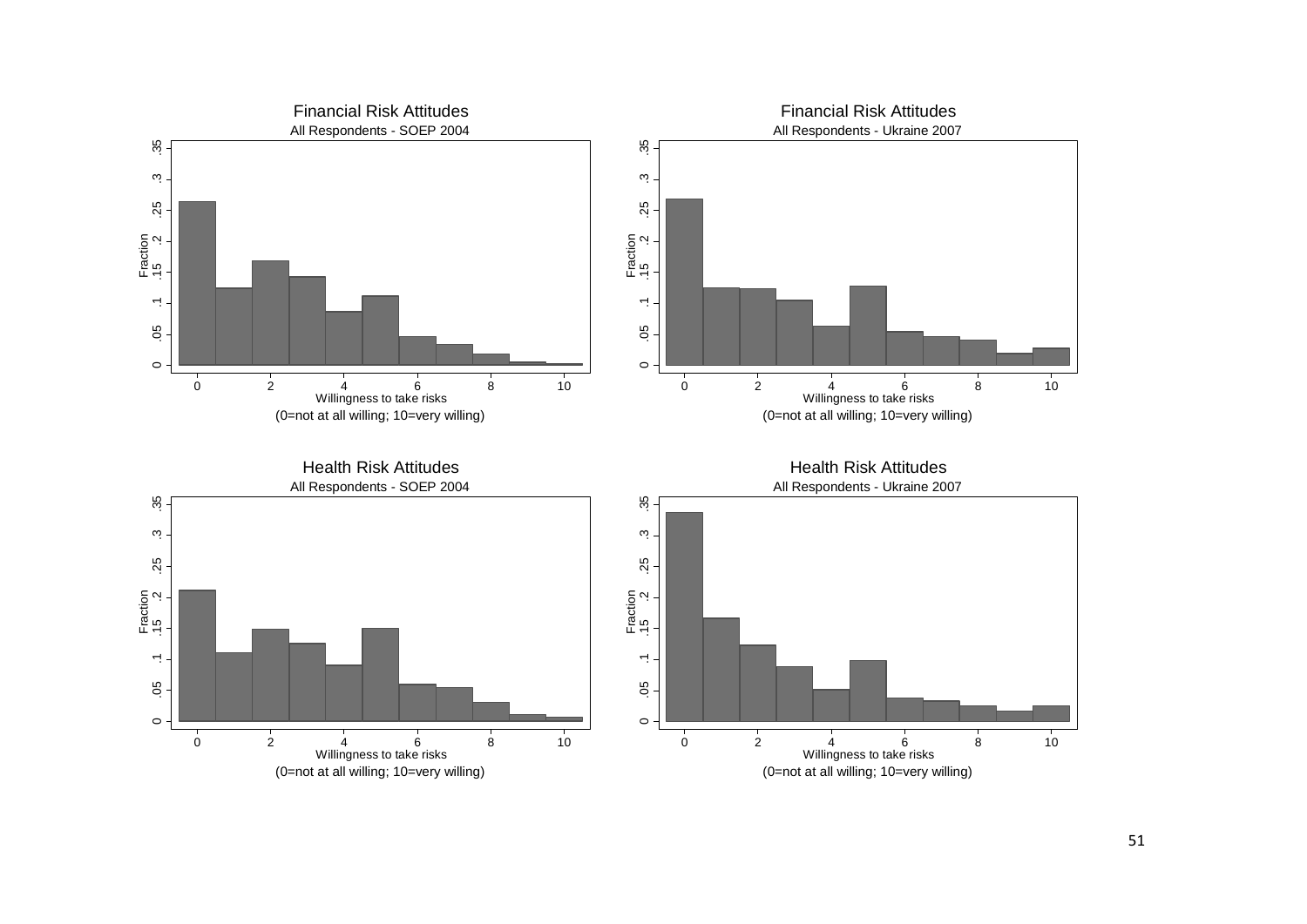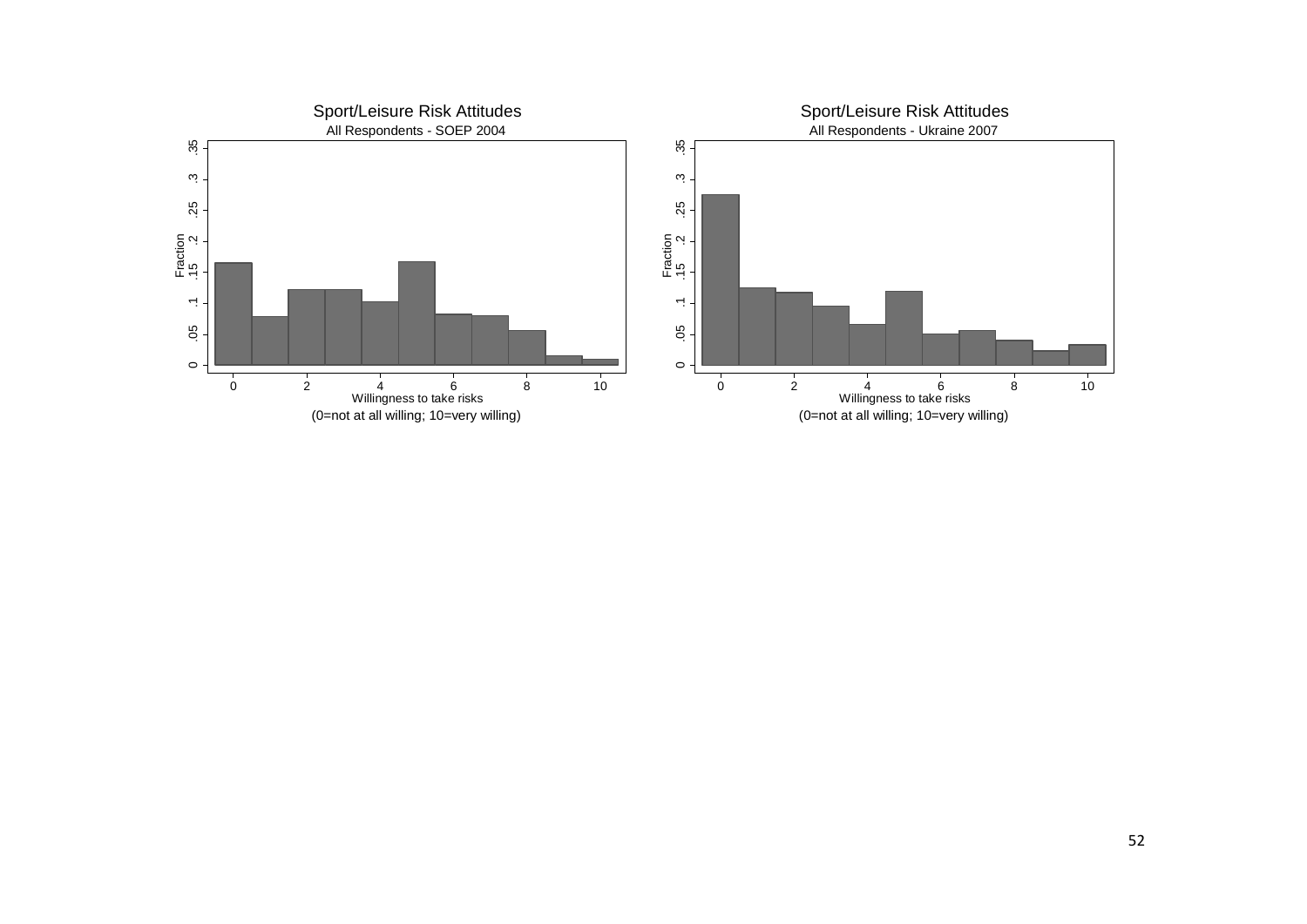| <b>THOIC THE DUCTRIMANS</b> OF CHANGES IN HISK AUTOROS IN OTHER TISK GOINGINS | (1)         | (2)         | (3)        | $\sigma$<br>(4) | (5)           | (6)           |
|-------------------------------------------------------------------------------|-------------|-------------|------------|-----------------|---------------|---------------|
|                                                                               |             |             |            |                 |               |               |
|                                                                               | Driving     | Driving     | Financial  | Financial       | Leisure/Sport | Leisure/Sport |
| Change in HH income (%)                                                       | 0.00680     | 0.00685     | 0.00938    | 0.00922         | 0.000470      | 0.000281      |
|                                                                               | (0.0156)    | (0.0157)    | (0.0135)   | (0.0135)        | (0.0209)      | (0.0209)      |
| Change in HH wealth $(\%)$                                                    | $-0.000140$ | $-0.000140$ | 0.000375   | 0.000372        | 0.000174      | 0.000170      |
|                                                                               | (0.000179)  | (0.000180)  | (0.000257) | (0.000257)      | (0.000110)    | (0.000109)    |
| Olf-Employment                                                                | $0.298**$   | $0.301**$   | 0.0604     | 0.0583          | 0.0309        | 0.0286        |
|                                                                               | (0.140)     | (0.140)     | (0.125)    | (0.126)         | (0.133)       | (0.133)       |
| Unemployment-Employment                                                       | $-0.00489$  | $-0.00489$  | $-0.211$   | $-0.212$        | $-0.295$      | $-0.298$      |
|                                                                               | (0.221)     | (0.221)     | (0.205)    | (0.204)         | (0.213)       | (0.213)       |
| Employment-Olf                                                                | $-0.110$    | $-0.110$    | 0.123      | 0.123           | 0.0238        | 0.0226        |
|                                                                               | (0.0997)    | (0.0997)    | (0.0901)   | (0.0901)        | (0.102)       | (0.102)       |
| Employment-Unemployment                                                       | 0.103       | 0.0982      | 0.120      | 0.123           | 0.0694        | 0.0737        |
|                                                                               | (0.210)     | (0.209)     | (0.165)    | (0.165)         | (0.197)       | (0.196)       |
| Unemployed                                                                    | $-0.163$    | $-0.175$    | 0.189      | 0.196           | $0.301**$     | $0.309**$     |
|                                                                               | (0.148)     | (0.148)     | (0.154)    | (0.153)         | (0.150)       | (0.149)       |
| Olf                                                                           | 0.0615      | 0.0607      | $0.143**$  | $0.144**$       | 0.0493        | 0.0499        |
|                                                                               | (0.0701)    | (0.0701)    | (0.0645)   | (0.0645)        | (0.0708)      | (0.0708)      |
|                                                                               |             |             |            |                 |               |               |
| Change in regional unemployment rate 2004-09                                  | 0.0101      |             | $-0.00792$ |                 | $-0.00932$    |               |
|                                                                               | (0.0146)    |             | (0.0132)   |                 | (0.0149)      |               |
| Regional GDP growth rate 2004-09                                              |             | 0.00939     |            | 0.00597         |               | 0.00841       |
|                                                                               |             | (0.0108)    |            | (0.00985)       |               | (0.0104)      |
|                                                                               |             |             |            |                 |               |               |
| Bad health                                                                    | 0.0780      | 0.0776      | $-0.0650$  | $-0.0650$       | $-0.120$      | $-0.120$      |
|                                                                               | (0.204)     | (0.205)     | (0.198)    | (0.199)         | (0.194)       | (0.194)       |
| Poor health                                                                   | $-0.0224$   | $-0.0228$   | 0.0596     | 0.0587          | $-0.108$      | $-0.109$      |
|                                                                               | (0.0878)    | (0.0878)    | (0.0814)   | (0.0814)        | (0.0896)      | (0.0896)      |
| Good health                                                                   | $-0.0763$   | $-0.0740$   | $-0.0570$  | $-0.0572$       | $-0.110*$     | $-0.110*$     |
|                                                                               | (0.0610)    | (0.0610)    | (0.0547)   | (0.0546)        | (0.0609)      | (0.0609)      |
| Very good health                                                              | $-0.000463$ | 0.00444     | 0.000387   | $-0.00196$      | $-0.0832$     | $-0.0859$     |
|                                                                               | (0.103)     | (0.102)     | (0.0913)   | (0.0910)        | (0.108)       | (0.108)       |
| Improving health                                                              | 0.0430      | 0.0471      | 0.0742     | 0.0735          | $0.159**$     | $0.159**$     |
|                                                                               | (0.0738)    | (0.0737)    | (0.0693)   | (0.0692)        | (0.0749)      | (0.0749)      |
| Worsening health                                                              | 0.0870      | 0.0877      | $0.0976*$  | $0.0966*$       | 0.00975       | 0.00867       |
|                                                                               | (0.0609)    | (0.0609)    | (0.0535)   | (0.0534)        | (0.0613)      | (0.0613)      |
| Became disabled                                                               | $-0.0277$   | $-0.0237$   | 0.0634     | 0.0633          | $-0.101$      | $-0.101$      |
|                                                                               | (0.121)     | (0.121)     | (0.112)    | (0.112)         | (0.127)       | (0.127)       |
| No more disabled                                                              | 0.129       | 0.131       | 0.366      | 0.364           | 0.0700        | 0.0672        |
|                                                                               | (0.245)     | (0.246)     | (0.223)    | (0.222)         | (0.225)       | (0.225)       |

**Table A2a**: Determinants of changes in risk attitudes in other risk domains - Germany 2004-09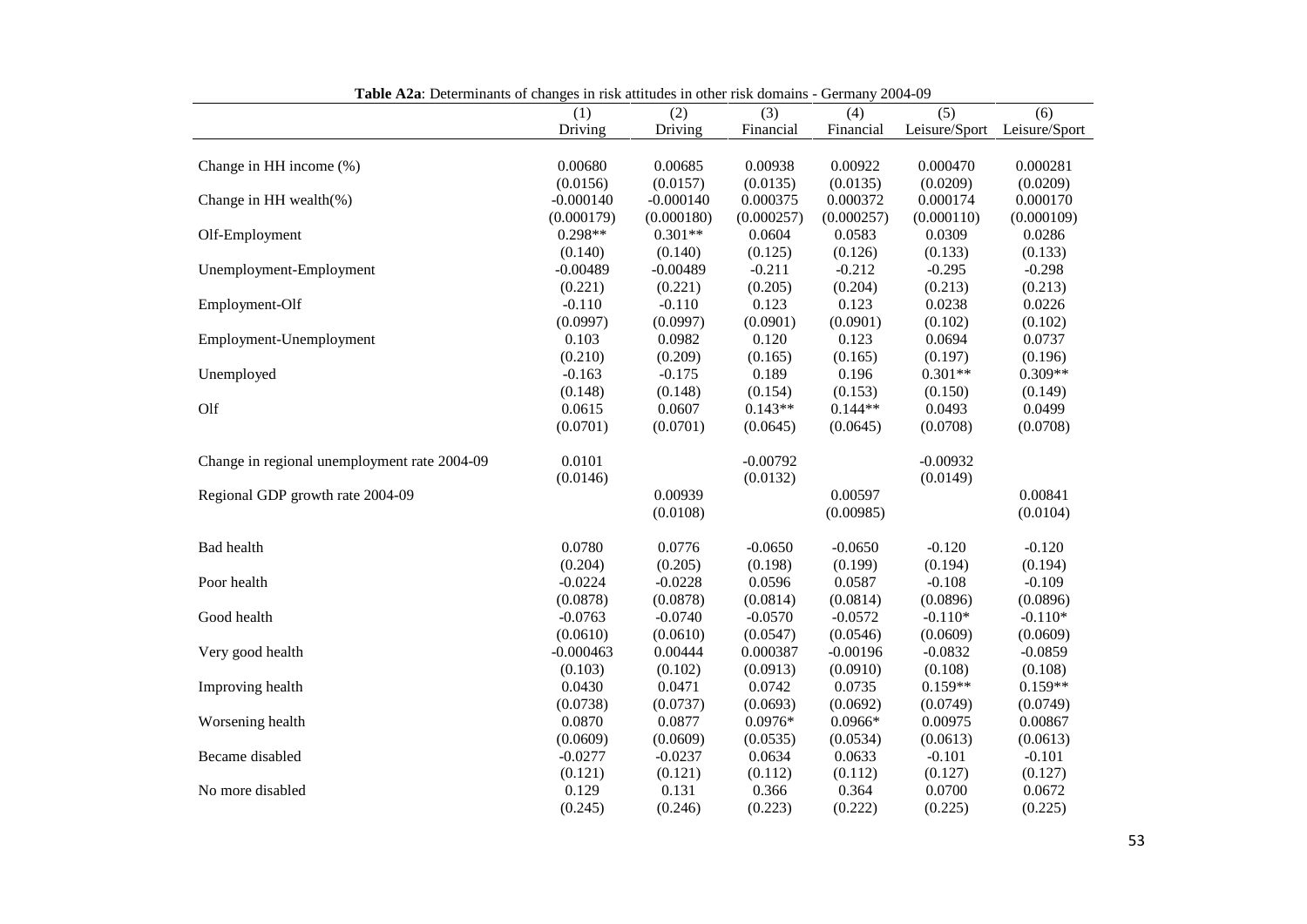| Became widowed                | 0.121       | 0.119       | $0.377*$    | $0.376*$    | $0.516**$   | $0.514**$   |
|-------------------------------|-------------|-------------|-------------|-------------|-------------|-------------|
|                               | (0.179)     | (0.179)     | (0.212)     | (0.212)     | (0.214)     | (0.214)     |
| Became married                | $-0.234*$   | $-0.233*$   | 0.00261     | 0.00216     | $-0.157$    | $-0.158$    |
|                               | (0.129)     | (0.129)     | (0.113)     | (0.113)     | (0.124)     | (0.124)     |
| Became separated              | 0.230       | 0.232       | $-0.0400$   | $-0.0403$   | 0.290       | 0.290       |
|                               | (0.172)     | (0.172)     | (0.149)     | (0.149)     | (0.189)     | (0.189)     |
| New children $<$ 16 in HH     | $-0.283**$  | $-0.284**$  | $-0.275*$   | $-0.277*$   | $-0.255*$   | $-0.257*$   |
|                               | (0.140)     | (0.140)     | (0.148)     | (0.148)     | (0.151)     | (0.151)     |
| No more children $<$ 16 in HH | $-0.0710$   | $-0.0732$   | $-0.0413$   | $-0.0411$   | $-0.0620$   | $-0.0619$   |
|                               | (0.0865)    | (0.0865)    | (0.0741)    | (0.0741)    | (0.0874)    | (0.0874)    |
| Constant                      | $-0.510***$ | $-0.566***$ | $-1.135***$ | $-1.132***$ | $-0.984***$ | $-0.984***$ |
|                               | (0.0730)    | (0.0684)    | (0.0639)    | (0.0589)    | (0.0724)    | (0.0679)    |
| <b>Observations</b>           | 9,560       | 9,560       | 9,962       | 9,962       | 9,858       | 9,858       |

Interval regression coefficient estimates. The dependent variables are measured on a scale from -10 to 10, where -10 indicates a complete reversal from "very willing to take risks" to "not at all willing to take risks" and 10 indicates the opposite. Default categories are: satisfactory health, no change in health, no change in disability condition, no change in marital status, no change in the presence (or lack of) children with age<16 in the household, stayer in employment.

Robust standard errors in brackets allow for clustering at the household level; \*\*\*, \*\*, \* indicate significance at the 1%, 5%, and 10% level, respectively.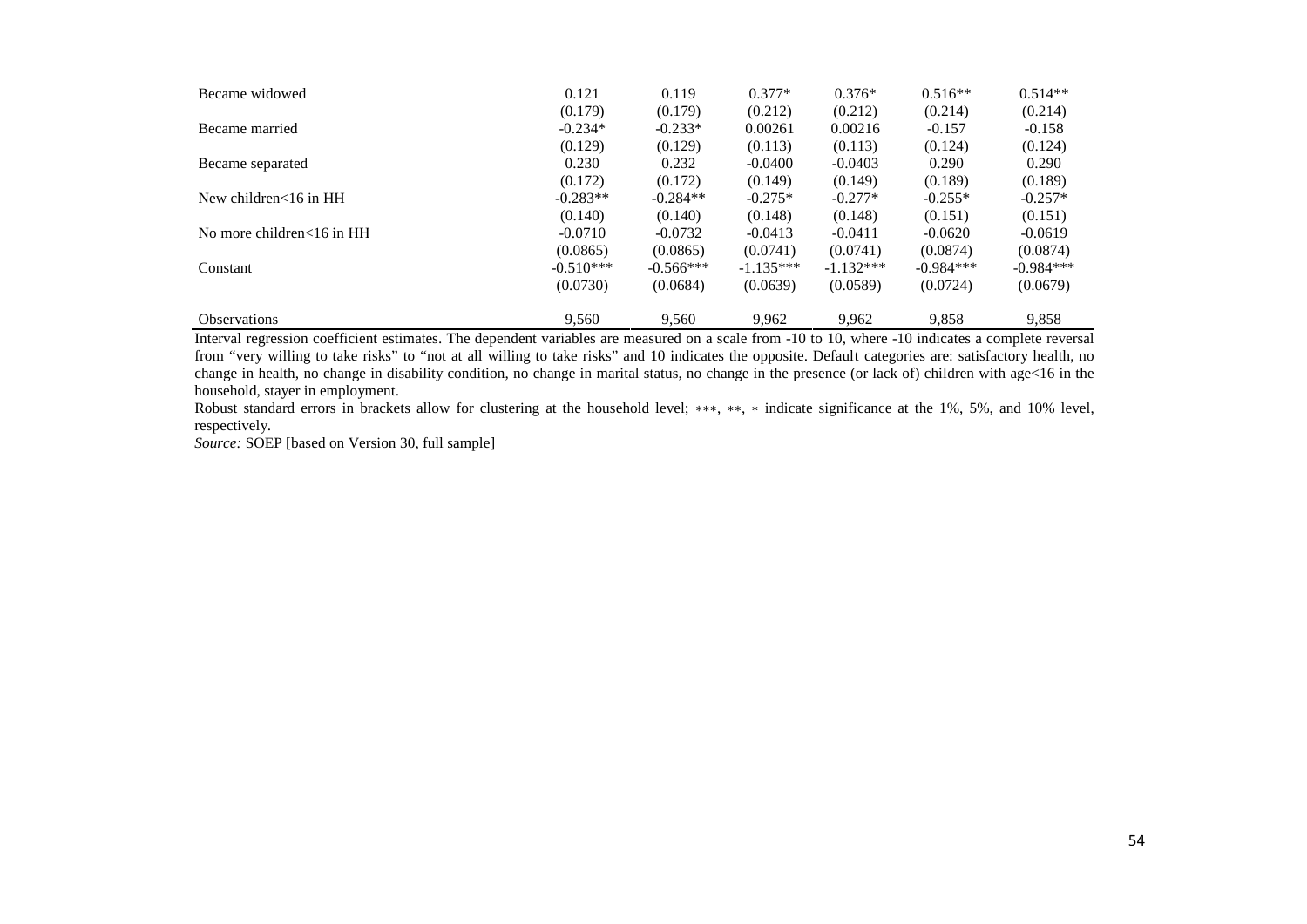| <b>Table A20.</b> Determinants of enanges in risk attitudes in other risk domains - Octinary 2004-02 | (1)            | (2)            | (3)           | (4)           |
|------------------------------------------------------------------------------------------------------|----------------|----------------|---------------|---------------|
|                                                                                                      | Career         | Career         | Health        | Health        |
|                                                                                                      |                |                |               |               |
| Change in HH income (%)                                                                              | $-0.000523$    | $-0.000323$    | 0.00597       | 0.00573       |
|                                                                                                      | (0.0163)       | (0.0164)       | (0.0159)      | (0.0157)      |
| Change in HH wealth $(\%)$                                                                           | $-0.000830***$ | $-0.000826***$ | $0.000514***$ | $0.000510***$ |
|                                                                                                      | (0.000203)     | (0.000202)     | (0.000196)    | (0.000194)    |
| Olf-Employment                                                                                       | 0.199          | 0.202          | 0.156         | 0.149         |
|                                                                                                      | (0.171)        | (0.171)        | (0.146)       | (0.146)       |
| Unemployment-Employment                                                                              | 0.250          | 0.251          | $-0.464*$     | $-0.465*$     |
|                                                                                                      | (0.274)        | (0.275)        | (0.238)       | (0.237)       |
| Employment-Olf                                                                                       | $-0.293**$     | $-0.291**$     | 0.0683        | 0.0683        |
|                                                                                                      | (0.134)        | (0.134)        | (0.103)       | (0.103)       |
| Employment-Unemployment                                                                              | 0.248          | 0.241          | $-0.0396$     | $-0.0290$     |
|                                                                                                      | (0.245)        | (0.244)        | (0.210)       | (0.210)       |
| Unemployed                                                                                           | $-0.239$       | $-0.252$       | $0.289*$      | $0.311*$      |
|                                                                                                      | (0.212)        | (0.212)        | (0.171)       | (0.171)       |
| Olf                                                                                                  | 0.0850         | 0.0838         | $0.194***$    | $0.196***$    |
|                                                                                                      | (0.0987)       | (0.0987)       | (0.0735)      | (0.0736)      |
| Change in regional unemployment rate 2004-09                                                         | 0.0142         |                | $-0.0208$     |               |
|                                                                                                      | (0.0176)       |                | (0.0154)      |               |
| Regional GDP growth rate 2004-09                                                                     |                | $-0.00440$     |               | $-0.00398$    |
|                                                                                                      |                | (0.0124)       |               | (0.0113)      |
| Bad health                                                                                           | $-0.517*$      | $-0.517*$      | 0.205         | 0.206         |
|                                                                                                      | (0.283)        | (0.283)        | (0.194)       | (0.193)       |
| Poor health                                                                                          | $-0.230**$     | $-0.227**$     | $-0.0952$     | $-0.0961$     |
|                                                                                                      | (0.112)        | (0.112)        | (0.0962)      | (0.0961)      |
| Good health                                                                                          | 0.0426         | 0.0439         | $-0.0792$     | $-0.0821$     |
|                                                                                                      | (0.0721)       | (0.0721)       | (0.0643)      | (0.0643)      |
| Very good health                                                                                     | 0.0949         | 0.0997         | 0.0857        | 0.0776        |
|                                                                                                      | (0.126)        | (0.126)        | (0.110)       | (0.110)       |
| Improving health                                                                                     | 0.110          | 0.112          | $-0.0746$     | $-0.0800$     |
|                                                                                                      | (0.0886)       | (0.0886)       | (0.0800)      | (0.0800)      |
| Worsening health                                                                                     | $-0.103$       | $-0.101$       | $-0.0264$     | $-0.0284$     |
|                                                                                                      | (0.0724)       | (0.0723)       | (0.0641)      | (0.0640)      |
| Became disabled                                                                                      | $-0.0907$      | $-0.0900$      | $-0.265**$    | $-0.270**$    |
|                                                                                                      | (0.160)        | (0.160)        | (0.129)       | (0.129)       |
| No more disabled                                                                                     | $-0.177$       | $-0.171$       | 0.140         | 0.136         |
|                                                                                                      | (0.287)        | (0.287)        | (0.292)       | (0.291)       |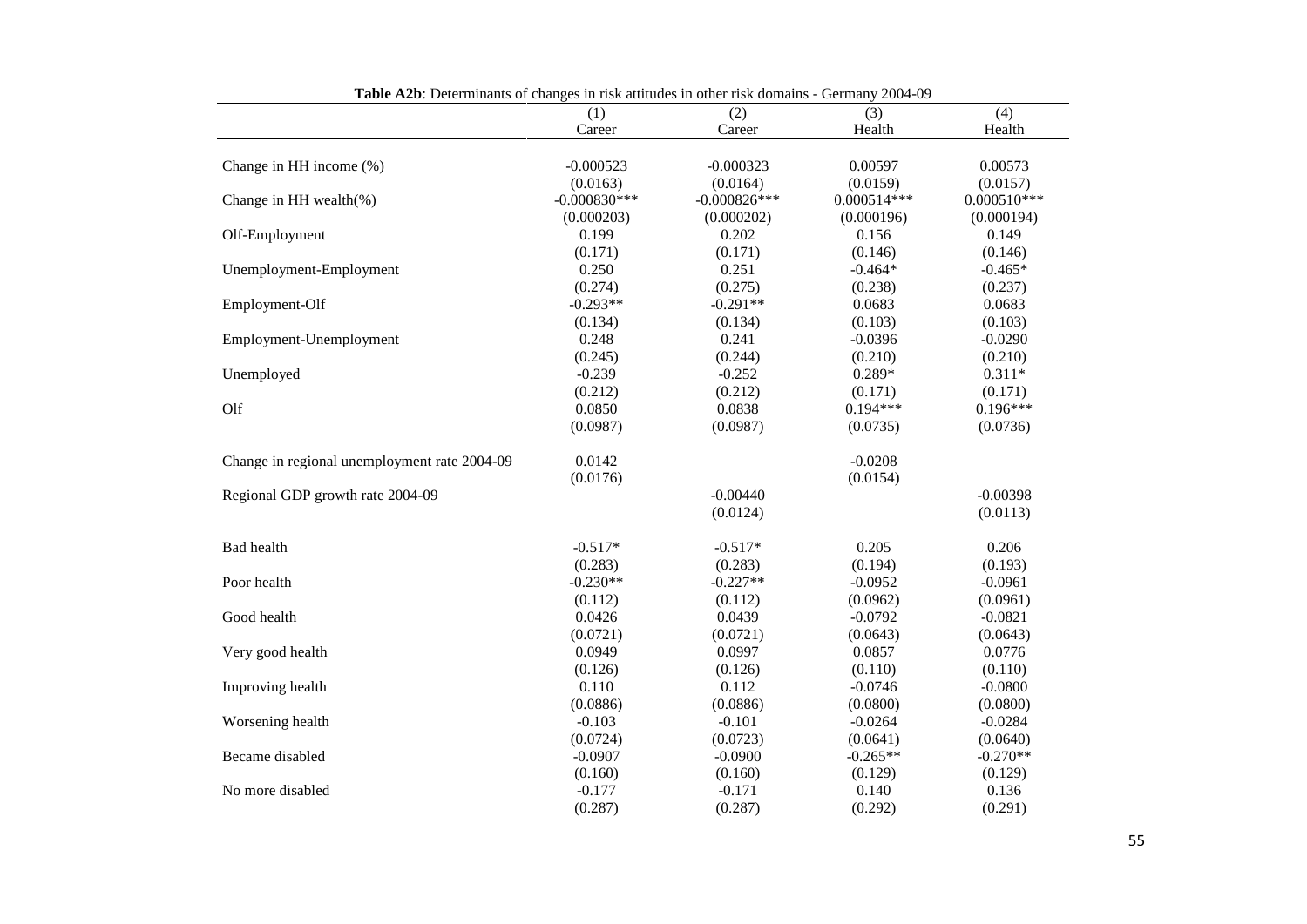| Became widowed                | 0.277       | 0.276       | 0.329       | 0.331       |
|-------------------------------|-------------|-------------|-------------|-------------|
|                               | (0.246)     | (0.246)     | (0.222)     | (0.222)     |
| Became married                | $-0.00532$  | $-0.00466$  | $-0.157$    | $-0.159$    |
|                               | (0.147)     | (0.147)     | (0.131)     | (0.131)     |
| Became separated              | 0.188       | 0.189       | $0.344*$    | $0.341*$    |
|                               | (0.182)     | (0.183)     | (0.176)     | (0.176)     |
| New children $<$ 16 in HH     | $-0.112$    | $-0.109$    | $-0.204$    | $-0.206$    |
|                               | (0.150)     | (0.150)     | (0.146)     | (0.147)     |
| No more children $<$ 16 in HH | $-0.0579$   | $-0.0591$   | 0.0211      | 0.0234      |
|                               | (0.0988)    | (0.0988)    | (0.0915)    | (0.0915)    |
| Constant                      | $-1.022***$ | $-1.048***$ | $-0.838***$ | $-0.769***$ |
|                               | (0.0843)    | (0.0788)    | (0.0767)    | (0.0708)    |
| <b>Observations</b>           | 8.741       | 8.741       | 10.005      | 10.005      |

Interval regression coefficient estimates. The dependent variables are measured on a scale from -10 to 10, where -10 indicates a complete reversal from "very willing to take risks" to "not at all willing to take risks" and 10 indicates the opposite. Default categories are: satisfactory health, no change in health, no change in disability condition, no change in marital status, no change in the presence (or lack of) children with age<16 in the household, stayer in employment.

Robust standard errors in brackets allow for clustering at the household level; \*\*\*, \*\*, \* indicate significance at the 1%, 5%, and 10% level, respectively.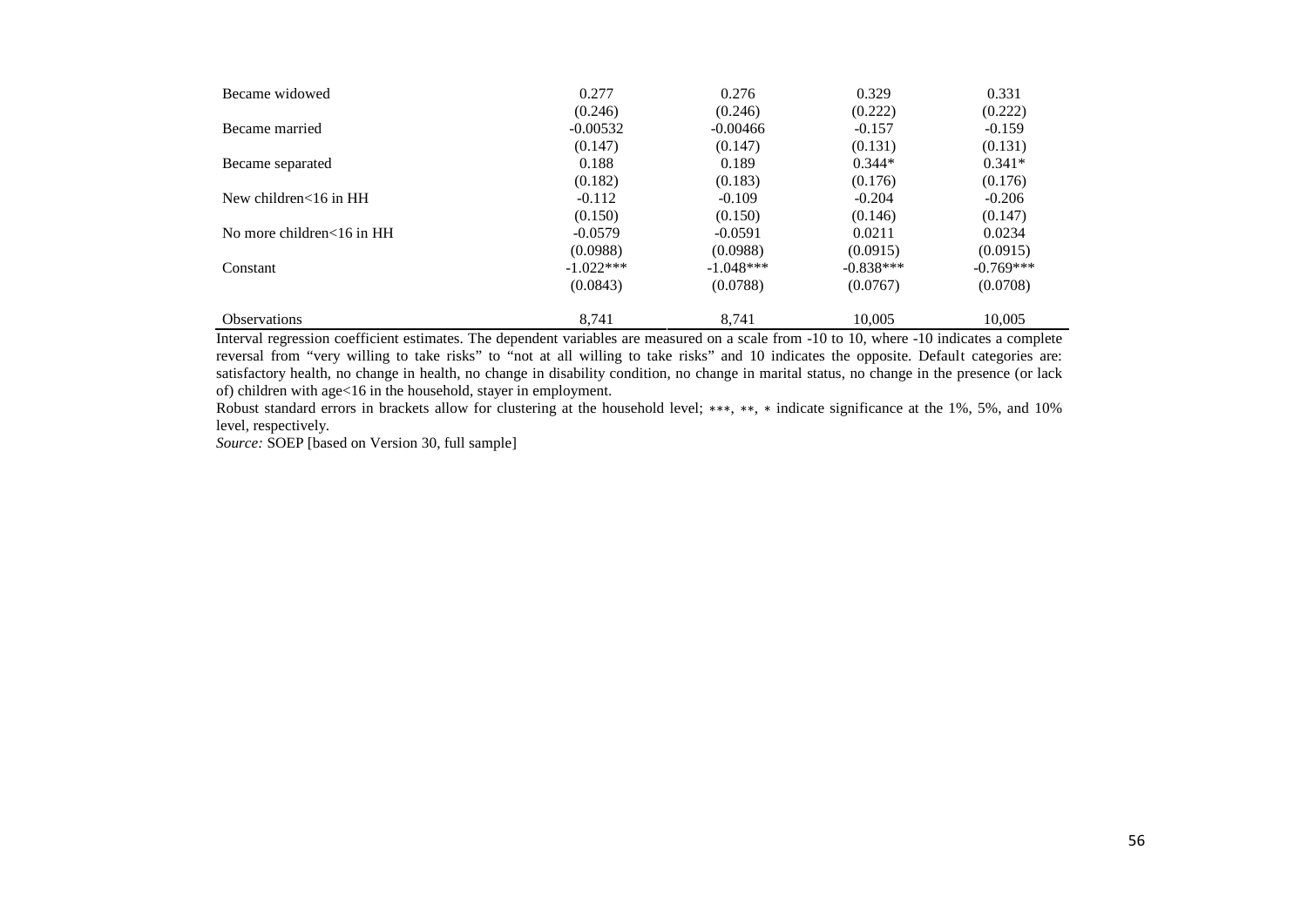|                                                 | <b>THOIC THEO</b> DUCTRIBUTED OF CHAIRS OF HISTS AUTOMOBILE THIS COMMUNIS<br>(1) | (3)        | (5)         | $V$ <sup>1</sup><br>(7) | $\sim$ $\sim$<br>(9) | (11)          |
|-------------------------------------------------|----------------------------------------------------------------------------------|------------|-------------|-------------------------|----------------------|---------------|
|                                                 | Driving                                                                          | Driving    | Financial   | Financial               | Leisure/Sport        | Leisure/Sport |
|                                                 |                                                                                  |            |             |                         |                      |               |
| Change in HH income (%)                         | 0.0465                                                                           | 0.0475     | 0.0735      | 0.0654                  | 0.0770               | 0.0774        |
|                                                 | (0.104)                                                                          | (0.104)    | (0.0648)    | (0.0654)                | (0.0809)             | (0.0818)      |
| Change in financial position                    | 0.105                                                                            | 0.103      | $0.0842*$   | $0.0833*$               | 0.0609               | 0.0542        |
|                                                 | (0.0775)                                                                         | (0.0771)   | (0.0483)    | (0.0483)                | (0.0556)             | (0.0556)      |
| Olf-Employment                                  | 0.325                                                                            | 0.317      | 0.159       | 0.180                   | 0.00929              | 0.0101        |
|                                                 | (0.486)                                                                          | (0.485)    | (0.281)     | (0.281)                 | (0.295)              | (0.295)       |
| Unemployment-Employment                         | $-1.392$                                                                         | $-1.409$   | 0.400       | 0.466                   | $-0.114$             | $-0.116$      |
|                                                 | (1.320)                                                                          | (1.317)    | (0.588)     | (0.595)                 | (0.573)              | (0.574)       |
| Employment-Olf                                  | 0.0427                                                                           | 0.0513     | 0.226       | 0.257                   | $-0.0919$            | $-0.0661$     |
|                                                 | (0.330)                                                                          | (0.331)    | (0.191)     | (0.192)                 | (0.226)              | (0.227)       |
| Employment-Unemployment                         | $-0.762$                                                                         | $-0.748$   | 0.0617      | 0.0261                  | $0.746*$             | $0.761**$     |
|                                                 | (0.605)                                                                          | (0.607)    | (0.320)     | (0.323)                 | (0.381)              | (0.383)       |
| Unemployed                                      | 0.201                                                                            | 0.219      | $-0.464$    | $-0.498$                | $-0.242$             | $-0.221$      |
|                                                 | (0.749)                                                                          | (0.748)    | (0.402)     | (0.407)                 | (0.421)              | (0.422)       |
| Olf                                             | 0.147                                                                            | 0.151      | 0.0496      | 0.0541                  | 0.201                | 0.206         |
|                                                 | (0.285)                                                                          | (0.285)    | (0.162)     | (0.162)                 | (0.186)              | (0.186)       |
|                                                 |                                                                                  |            |             |                         |                      |               |
| Change in regional unemployment rate<br>2004-09 | $-0.0240$                                                                        |            | $-0.241***$ |                         | $-0.146*$            |               |
|                                                 | (0.121)                                                                          |            | (0.0709)    |                         | (0.0848)             |               |
| Regional GDP growth rate 2004-09                |                                                                                  | $-0.00274$ |             | $0.0131*$               |                      | 0.000226      |
|                                                 |                                                                                  | (0.0124)   |             | (0.00728)               |                      | (0.00828)     |
|                                                 |                                                                                  |            |             |                         |                      |               |
| Bad health                                      | 0.347                                                                            | 0.341      | $0.840*$    | $0.876*$                | 0.346                | 0.338         |
|                                                 | (1.050)                                                                          | (1.044)    | (0.447)     | (0.448)                 | (0.522)              | (0.522)       |
| Poor health                                     | 0.372                                                                            | 0.361      | $-0.0532$   | $-0.0458$               | 0.00998              | 0.00663       |
|                                                 | (0.363)                                                                          | (0.361)    | (0.191)     | (0.192)                 | (0.228)              | (0.228)       |
| Good health                                     | $-0.509*$                                                                        | $-0.506*$  | $-0.215$    | $-0.196$                | $-0.346*$            | $-0.333*$     |
|                                                 | (0.278)                                                                          | (0.277)    | (0.161)     | (0.161)                 | (0.181)              | (0.181)       |
| Very good health                                | $-1.519**$                                                                       | $-1.514*$  | $-0.562$    | $-0.535$                | $-1.220***$          | $-1.202**$    |
|                                                 | (0.772)                                                                          | (0.774)    | (0.415)     | (0.420)                 | (0.472)              | (0.477)       |
| Improving health                                | $-0.449$                                                                         | $-0.445$   | $-0.0337$   | $-0.0441$               | 0.135                | 0.138         |
|                                                 | (0.328)                                                                          | (0.329)    | (0.167)     | (0.168)                 | (0.199)              | (0.200)       |
| Worsening health                                | $-0.488$                                                                         | $-0.488$   | $-0.449***$ | $-0.438***$             | $-0.216$             | $-0.214$      |
|                                                 | (0.300)                                                                          | (0.300)    | (0.164)     | (0.165)                 | (0.191)              | (0.191)       |
| Became disabled                                 | $-0.275$                                                                         | $-0.273$   | 0.187       | 0.220                   | $-0.0216$            | $-0.00816$    |
|                                                 | (0.408)                                                                          | (0.408)    | (0.197)     | (0.198)                 | (0.226)              | (0.226)       |

**Table A2c:** Determinants of changes in risk attitudes in other risk domains - Ukraine 2007-2012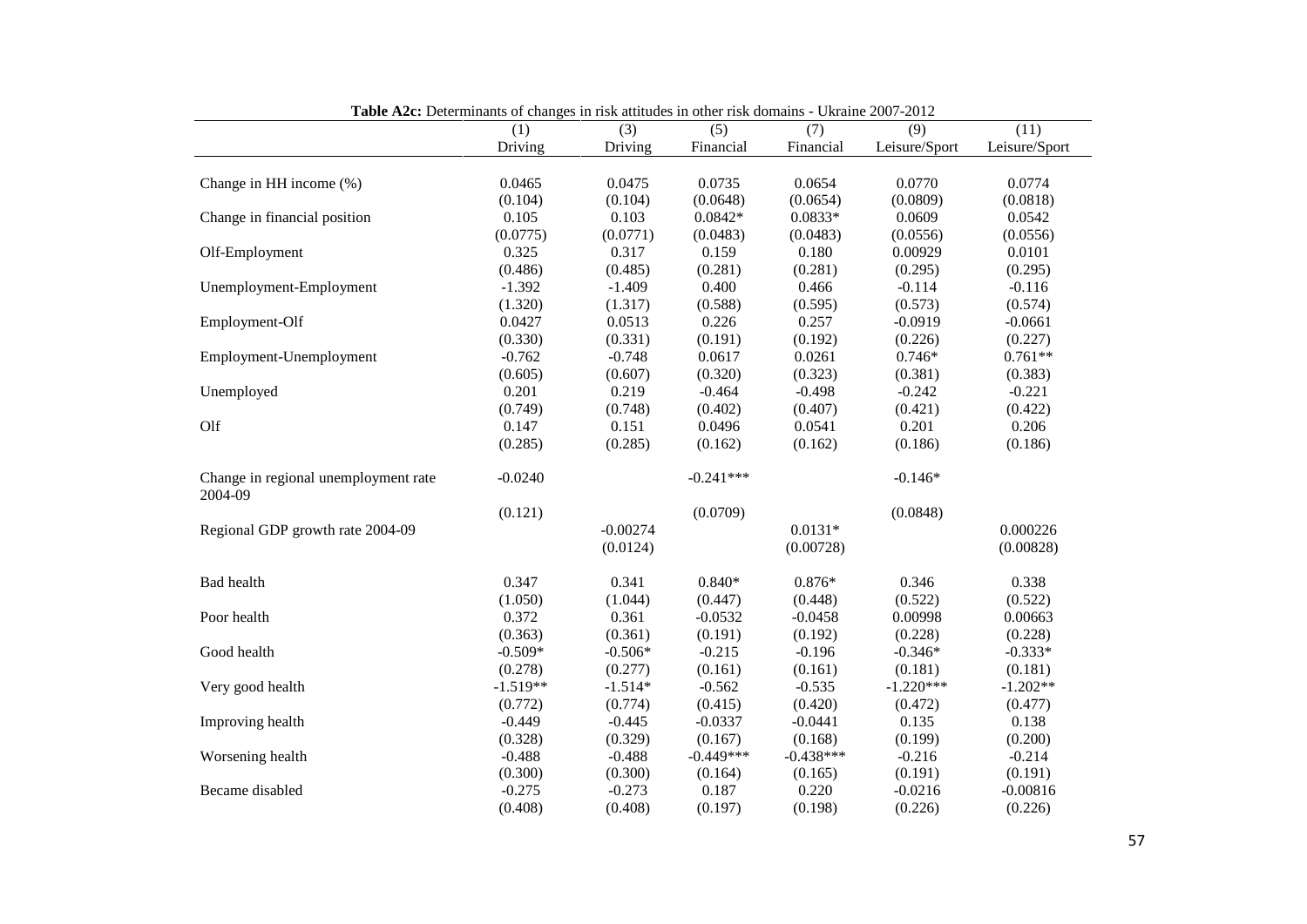| No more disabled              | $-0.188$  | $-0.183$   | $-0.396**$  | $-0.420**$  | $-0.333*$   | $-0.339*$   |
|-------------------------------|-----------|------------|-------------|-------------|-------------|-------------|
|                               | (0.310)   | (0.310)    | (0.175)     | (0.175)     | (0.198)     | (0.197)     |
| Became widowed                | 0.325     | 0.317      | $-0.230$    | $-0.200$    | $-0.332$    | $-0.337$    |
|                               | (0.467)   | (0.466)    | (0.273)     | (0.274)     | (0.335)     | (0.334)     |
| Became married                | $-0.208$  | $-0.214$   | $-0.176$    | $-0.181$    | $-0.452**$  | $-0.461**$  |
|                               | (0.339)   | (0.341)    | (0.185)     | (0.185)     | (0.205)     | (0.205)     |
| Became separated              | $-0.102$  | $-0.105$   | 0.152       | 0.151       | $-0.218$    | $-0.223$    |
|                               | (0.537)   | (0.538)    | (0.271)     | (0.269)     | (0.317)     | (0.318)     |
| New children $<$ 16 in HH     | $-0.0243$ | $-0.0276$  | 0.149       | 0.181       | $-0.0358$   | $-0.0245$   |
|                               | (0.410)   | (0.409)    | (0.228)     | (0.229)     | (0.233)     | (0.234)     |
| No more children $<$ 16 in HH | $-0.0212$ | $-0.0230$  | $-0.127$    | $-0.106$    | $-0.237$    | $-0.239$    |
|                               | (0.368)   | (0.368)    | (0.201)     | (0.203)     | (0.236)     | (0.238)     |
| Constant                      | $-0.471*$ | $-0.506**$ | $-0.568***$ | $-0.843***$ | $-0.540***$ | $-0.715***$ |
|                               | (0.262)   | (0.221)    | (0.154)     | (0.138)     | (0.186)     | (0.163)     |
| <b>Observations</b>           | 1,112     | 1,112      | 3,192       | 3,192       | 2,469       | 2,469       |

Interval regression coefficient estimates. The dependent variables are measured on a scale from -10 to 10, where -10 indicates a complete reversal from "very willing to take risks" to "not at all willing to take risks" and 10 indicates the opposite. Change in financial position can take values from -6 to +6, where -6 indicates a complete reversal from far above the average to far below the average and +6 indicates the opposite. Default categories are: satisfactory health, no change in health, no change in disability condition, no change in marital status, no change in the presence (or lack of) children with age<16 in the household, stayer in employment.

Robust standard errors in brackets allow for clustering at the household level; \*\*\*, \*\*, \* indicate significance at the 1%, 5%, and 10% level, respectively.

*Sources:* ULMS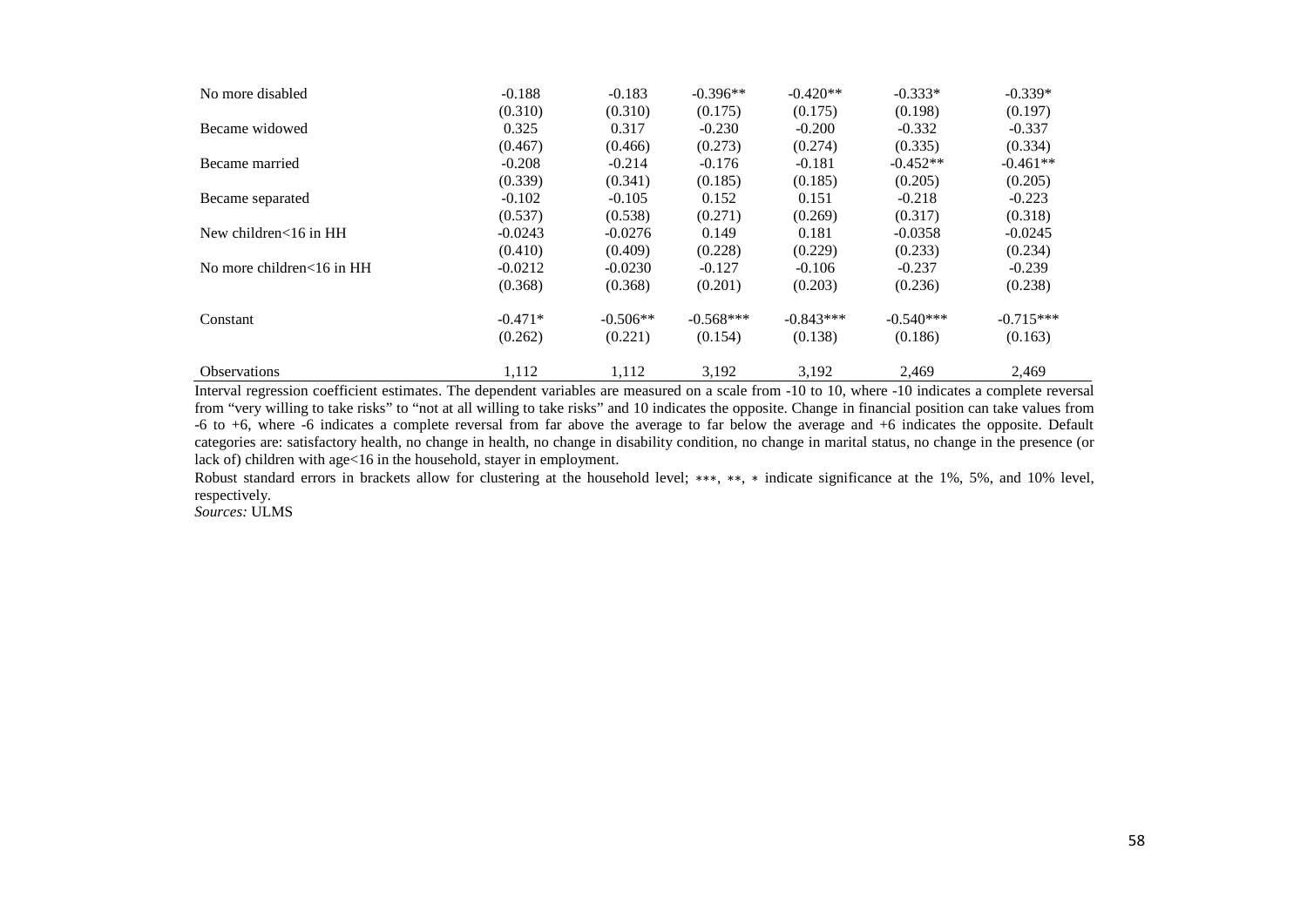| <b>Table Azu</b> . Determinants of changes in fisk attitudes in other fisk domains - Oktaine | (1)        | (2)        | $2001 - 2012$<br>(3) | (4)         |
|----------------------------------------------------------------------------------------------|------------|------------|----------------------|-------------|
|                                                                                              | Career     | Career     | Health               | Health      |
|                                                                                              |            |            |                      |             |
| Change in HH income (%)                                                                      | 0.0609     | 0.0537     | 0.0811               | 0.0783      |
|                                                                                              | (0.0736)   | (0.0735)   | (0.0692)             | (0.0698)    |
| Change in financial position                                                                 | 0.0118     | 0.0103     | 0.0396               | 0.0323      |
|                                                                                              | (0.0604)   | (0.0601)   | (0.0484)             | (0.0485)    |
| Olf-Employment                                                                               | 0.0535     | 0.0524     | 0.0993               | 0.0958      |
|                                                                                              | (0.372)    | (0.373)    | (0.259)              | (0.259)     |
| Unemployment-Employment                                                                      | 0.717      | 0.789      | $-0.347$             | $-0.313$    |
|                                                                                              | (0.723)    | (0.717)    | (0.530)              | (0.536)     |
| Employment-Olf                                                                               | $-0.509*$  | $-0.486*$  | 0.0880               | 0.143       |
|                                                                                              | (0.274)    | (0.274)    | (0.199)              | (0.199)     |
| Employment-Unemployment                                                                      | 0.610      | 0.569      | 0.297                | 0.320       |
|                                                                                              | (0.412)    | (0.419)    | (0.367)              | (0.368)     |
| Unemployed                                                                                   | $-0.867*$  | $-0.908*$  | $-0.0272$            | 0.00862     |
|                                                                                              | (0.503)    | (0.497)    | (0.385)              | (0.390)     |
| Olf                                                                                          | 0.323      | 0.344      | 0.0423               | 0.0596      |
|                                                                                              | (0.237)    | (0.237)    | (0.167)              | (0.167)     |
| Change in regional unemployment rate 2004-09                                                 | $-0.158*$  |            | $-0.279***$          |             |
|                                                                                              | (0.0909)   |            | (0.0762)             |             |
| Regional GDP growth rate 2004-09                                                             |            | $0.0205**$ |                      | $-0.000257$ |
|                                                                                              |            | (0.00943)  |                      | (0.00800)   |
| <b>Bad</b> health                                                                            | 0.278      | 0.304      | $0.792*$             | $0.824*$    |
|                                                                                              | (0.723)    | (0.727)    | (0.439)              | (0.437)     |
| Poor health                                                                                  | $-0.00982$ | 0.00518    | 0.283                | 0.279       |
|                                                                                              | (0.284)    | (0.283)    | (0.195)              | (0.195)     |
| Good health                                                                                  | $-0.376*$  | $-0.347*$  | $-0.461***$          | $-0.438***$ |
|                                                                                              | (0.199)    | (0.199)    | (0.170)              | (0.170)     |
| Very good health                                                                             | $-0.736$   | $-0.714$   | $-0.536$             | $-0.485$    |
|                                                                                              | (0.477)    | (0.482)    | (0.485)              | (0.489)     |
| Improving health                                                                             | 0.0568     | 0.0470     | $-0.525***$          | $-0.528***$ |
|                                                                                              | (0.220)    | (0.220)    | (0.174)              | (0.175)     |
| Worsening health                                                                             | $-0.107$   | $-0.0946$  | 0.0645               | 0.0636      |
|                                                                                              | (0.221)    | (0.222)    | (0.168)              | (0.169)     |
| Became disabled                                                                              | $-0.179$   | $-0.139$   | 0.231                | 0.265       |
|                                                                                              | (0.285)    | (0.288)    | (0.209)              | (0.210)     |
| No more disabled                                                                             | $-0.179$   | $-0.181$   | $-0.235$             | $-0.256$    |
|                                                                                              | (0.230)    | (0.228)    | (0.177)              | (0.178)     |

**Table A2d**: Determinants of changes in risk attitudes in other risk domains - Ukraine 2007-2012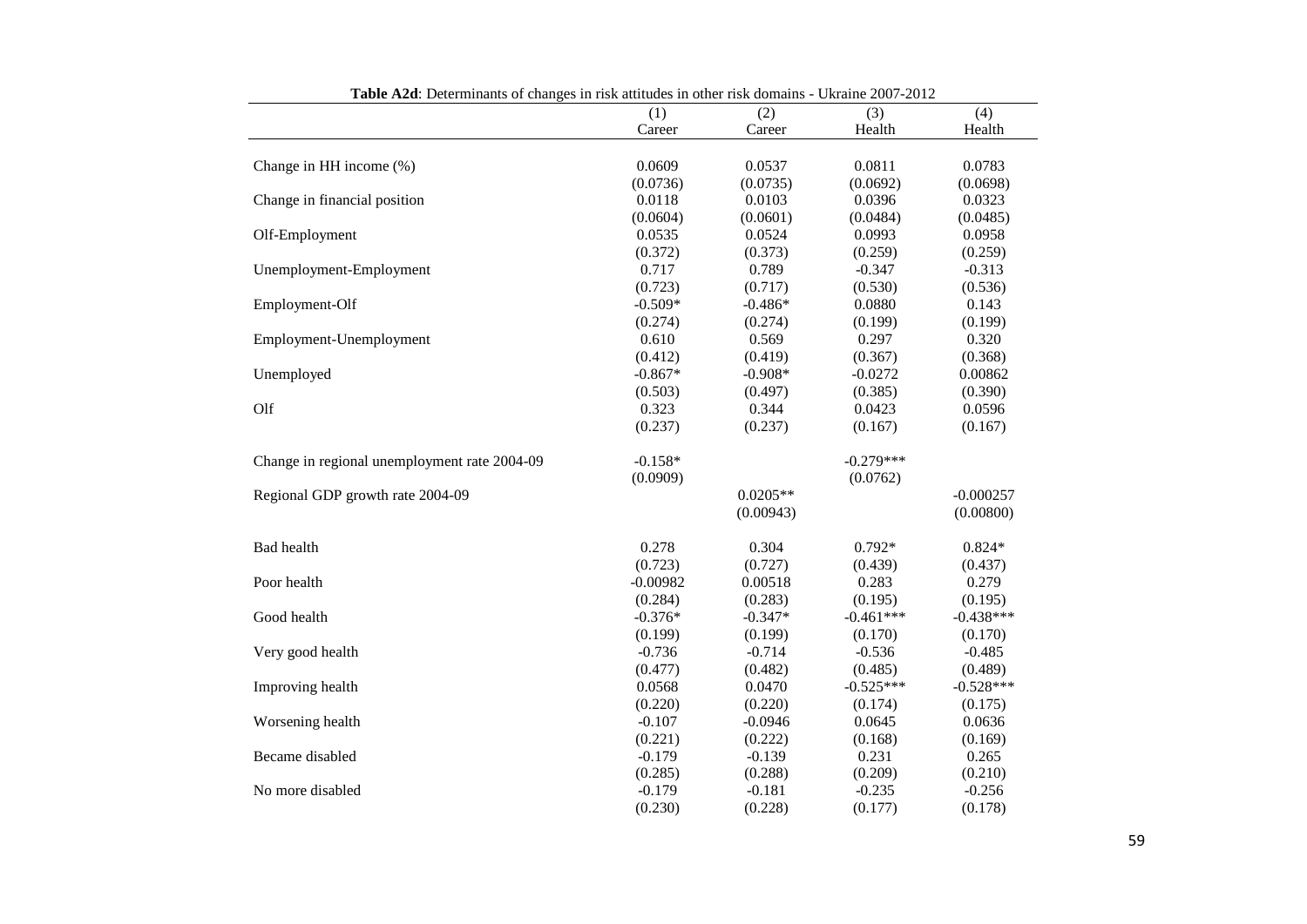| Became widowed            | 0.0380      | 0.0583      | $-0.532*$ | $-0.521*$   |  |
|---------------------------|-------------|-------------|-----------|-------------|--|
|                           | (0.409)     | (0.408)     | (0.276)   | (0.277)     |  |
| Became married            | $-0.345$    | $-0.329$    | $-0.235$  | $-0.253$    |  |
|                           | (0.232)     | (0.230)     | (0.190)   | (0.190)     |  |
| Became separated          | $-0.406$    | $-0.404$    | $-0.512*$ | $-0.521*$   |  |
|                           | (0.310)     | (0.308)     | (0.290)   | (0.290)     |  |
| New children $<$ 16 in HH | 0.258       | 0.285       | $-0.204$  | $-0.175$    |  |
|                           | (0.267)     | (0.269)     | (0.232)   | (0.233)     |  |
| No more children<16 in HH | 0.0155      | 0.0372      | $-0.375*$ | $-0.375*$   |  |
|                           | (0.251)     | (0.251)     | (0.223)   | (0.226)     |  |
| Constant                  | $-0.616***$ | $-0.798***$ | $-0.0629$ | $-0.395***$ |  |
|                           | (0.189)     | (0.167)     | (0.166)   | (0.145)     |  |
| <b>Observations</b>       | 2.109       | 2.109       | 3,359     | 3,359       |  |

Interval regression coefficient estimates. The dependent variables are measured on a scale from -10 to 10, where -10 indicates a complete reversal from "very willing to take risks" to "not at all willing to take risks" and 10 indicates the opposite. Change in financial position can take values from -6 to +6, where -6 indicates a complete reversal from far above the average to far below the average and +6 indicates the opposite. Default categories are: satisfactory health, no change in health, no change in disability condition, no change in marital status, no change in the presence (or lack of) children with age<16 in the household, stayer in employment.

Robust standard errors in brackets allow for clustering at the household level; \*\*\*, \*\*, \* indicate significance at the 1%, 5%, and 10% level, respectively.

*Sources:* ULMS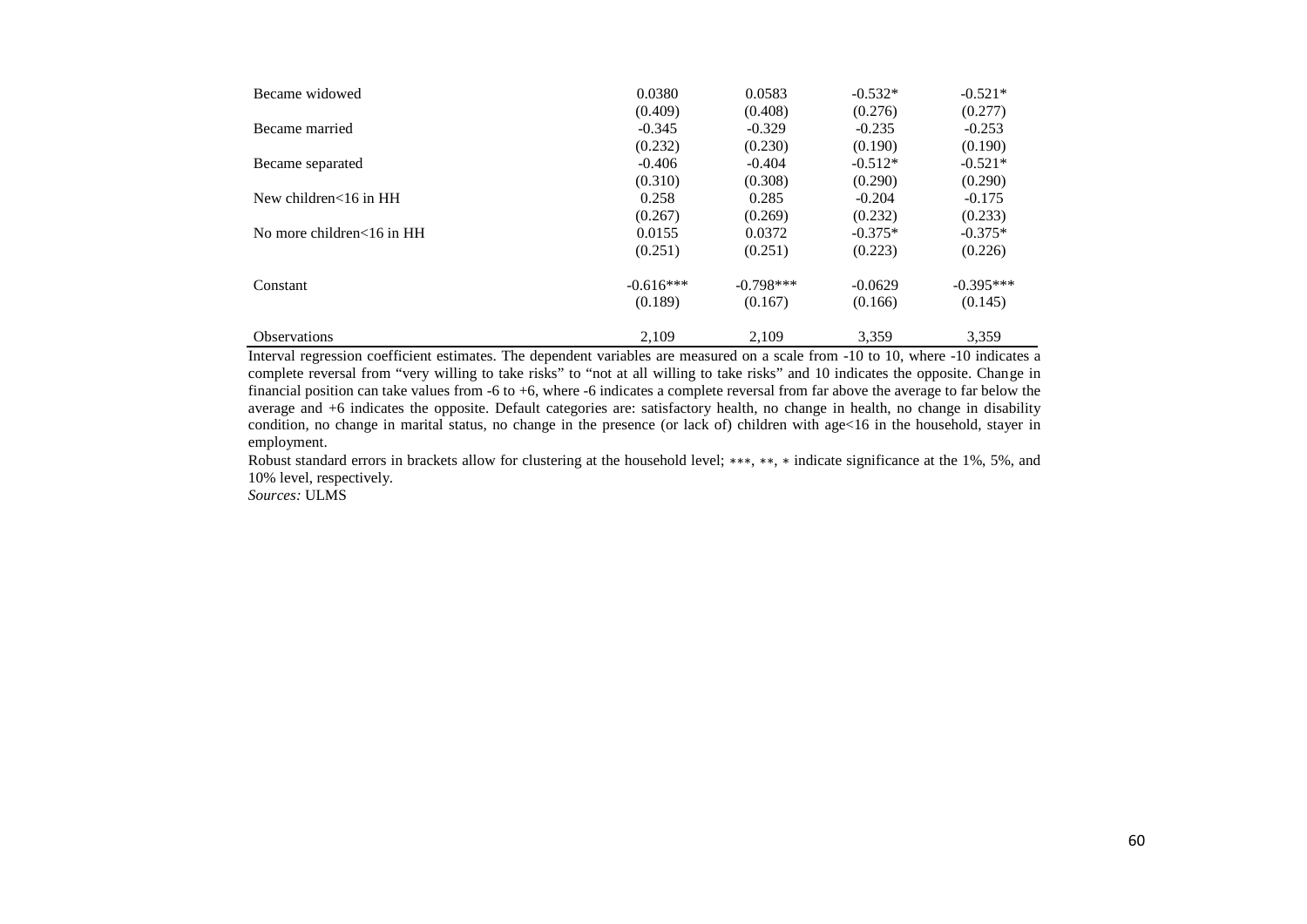|                                  | <b>Table AJ.</b> Frout regressions - modal risk measure - an sen-employed Octinary. 2004-2013 |              |              |              |              |               |              |              |
|----------------------------------|-----------------------------------------------------------------------------------------------|--------------|--------------|--------------|--------------|---------------|--------------|--------------|
|                                  | (1)                                                                                           | (2)          | (3)          | (4)          | (5)          | (6)           | (7)          | (8)          |
|                                  | 2004                                                                                          | 2006         | 2008         | 2009         | 2010         | 2011          | 2012         | 2013         |
|                                  |                                                                                               |              |              |              |              |               |              |              |
| Standardized general risk (mode) | $0.0219***$                                                                                   | $0.0268***$  | $0.0264***$  | $0.0258***$  | $0.0270***$  | $0.0305***$   | $0.0318***$  | $-0.00302$   |
|                                  | (0.00314)                                                                                     | (0.00379)    | (0.00333)    | (0.00349)    | (0.00365)    | (0.00391)     | (0.00342)    | (0.00546)    |
| Female                           | $-0.0269***$                                                                                  | $-0.0205**$  | $-0.0140$    | $-0.00601$   | $-0.00177$   | $-0.00664$    | $-0.00696$   | $-0.0146$    |
|                                  | (0.00785)                                                                                     | (0.00962)    | (0.00919)    | (0.00934)    | (0.01000)    | (0.0103)      | (0.00894)    | (0.00943)    |
| Father's high education          | $0.0512***$                                                                                   | $0.0478***$  | $0.0460***$  | $0.0412***$  | $0.0382***$  | $0.0411***$   | $0.0265**$   | $0.0246**$   |
|                                  | (0.0118)                                                                                      | (0.0132)     | (0.0117)     | (0.0120)     | (0.0126)     | (0.0133)      | (0.0113)     | (0.0116)     |
| Mother's high education          | $0.0416***$                                                                                   | $0.0557***$  | $0.0481***$  | $0.0563***$  | $0.0494***$  | $0.0389**$    | $0.0394***$  | $0.0345**$   |
|                                  | (0.0156)                                                                                      | (0.0185)     | (0.0155)     | (0.0168)     | (0.0168)     | (0.0169)      | (0.0150)     | (0.0156)     |
| Household net wealth             | 0.000807                                                                                      | 0.000749     | $0.00188**$  | $0.00190**$  | $0.00172**$  | $0.00180**$   | $0.00541***$ | $0.00608***$ |
| (in 100.000 Euros)               | (0.000527)                                                                                    | (0.000488)   | (0.000812)   | (0.000809)   | (0.000774)   | (0.000805)    | (0.000994)   | (0.000944)   |
| Ln(household net income)         | 0.00658                                                                                       | 0.000797     | 0.00266      | 0.00420      | 0.00698      | 0.00319       | $-0.00793$   | $0.0337***$  |
|                                  | (0.00533)                                                                                     | (0.00551)    | (0.00494)    | (0.00506)    | (0.00559)    | (0.00552)     | (0.00503)    | (0.00365)    |
| Age                              | $0.00293***$                                                                                  | $0.00301***$ | $0.00311***$ | $0.00318***$ | $0.00319***$ | $0.00296***$  | $0.00314***$ | $0.00335***$ |
|                                  | (0.000241)                                                                                    | (0.000304)   | (0.000256)   | (0.000273)   | (0.000285)   | (0.000305)    | (0.000257)   | (0.000285)   |
| Height                           | $0.00129***$                                                                                  | $0.00135***$ | $0.00129**$  | $0.00168***$ | $0.00181***$ | $0.00148$ *** | $0.00140***$ | $0.00103**$  |
|                                  | (0.000418)                                                                                    | (0.000507)   | (0.000524)   | (0.000514)   | (0.000553)   | (0.000560)    | (0.000469)   | (0.000492)   |
|                                  |                                                                                               |              |              |              |              |               |              |              |
| <b>Observations</b>              | 8,005                                                                                         | 6,288        | 7,212        | 6,786        | 6,154        | 5,650         | 6,602        | 5,954        |

**Table A3.** Probit regressions - modal risk measure - all self-employed Germany: 2004-2013

Dependent variables in all columns are binary variables. Willingness to take risks is measured on a scale from 0 to 10, where 0 indicates "not at all willing to take risks" and 10 indicates "very willing to take risks". All risk measures are standardized. Parent's high education for Germany corresponds to *Abitur* and *Fachabitur* or higher.

Reported coefficients are Probit marginal effects estimates, evaluated at the means of independent variables. Sample excludes individuals who are older than 73 years or non-participating in the labor market. All specifications include a constant. Robust standard errors that allow for clustering at the household level are reported in brackets below the coefficient estimates.

∗∗∗, ∗∗, indicate significance at the 1%, 5%, and 10% level, respectively.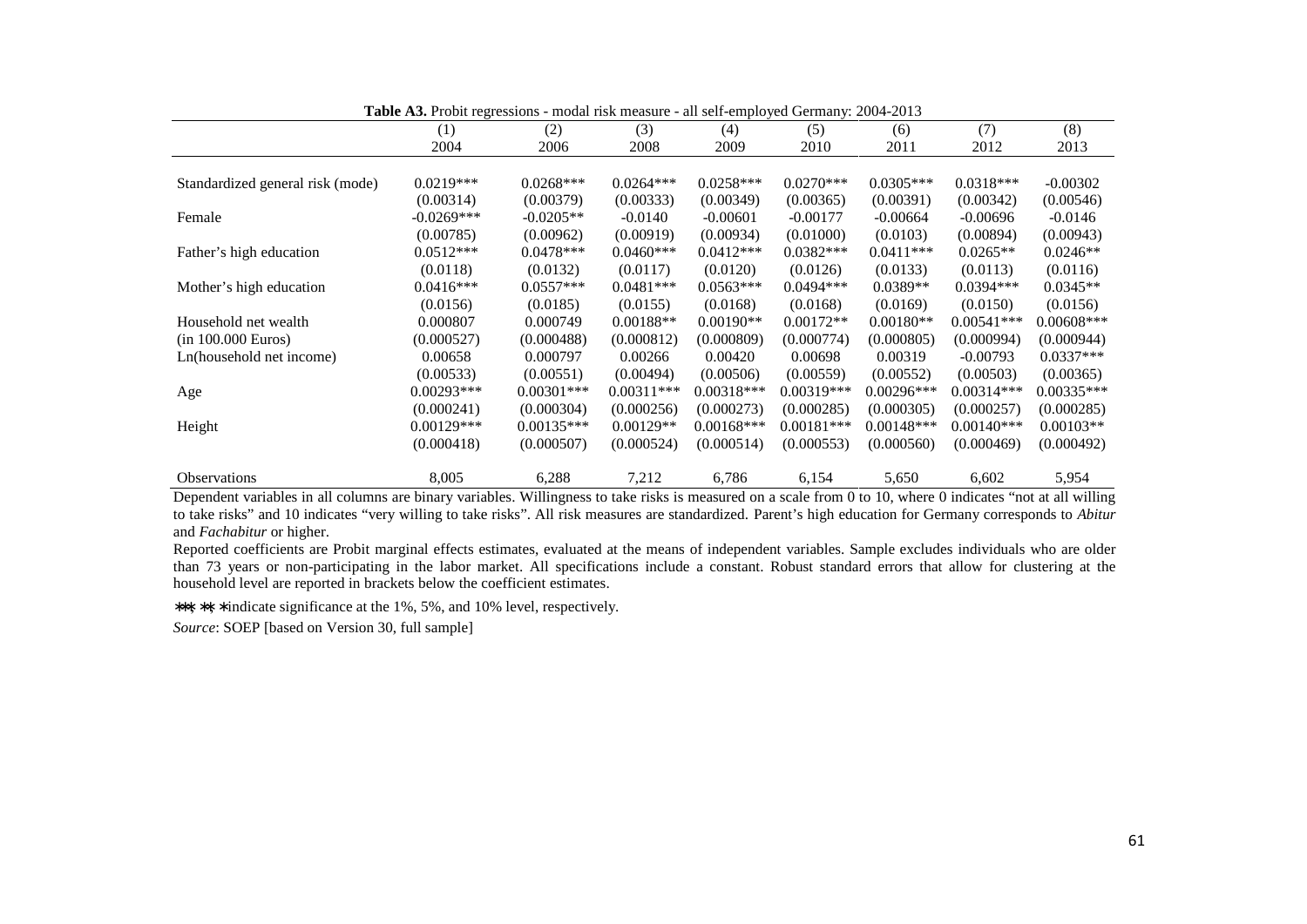| Table A4a. Beta regressions all self-employed Germany: 2004-2013 |              |              |              |              |              |               |              |              |  |
|------------------------------------------------------------------|--------------|--------------|--------------|--------------|--------------|---------------|--------------|--------------|--|
|                                                                  | (1)          | (2)          | (3)          | (4)          | (5)          | (6)           | (7)          | (8)          |  |
|                                                                  | 2004         | 2006         | 2008         | 2009         | 2010         | 2011          | 2012         | 2013         |  |
| General risk measure                                             | $0.0115***$  | $0.0156***$  | $0.0135***$  | $0.00911***$ | $0.0128***$  | $0.0137***$   | $0.0132***$  | $0.0152***$  |  |
|                                                                  | (0.0927)     | (0.113)      | (0.106)      | (0.0671)     | (0.0980)     | (0.1000)      | (0.101)      | (0.123)      |  |
| Female                                                           | $-0.0242***$ | $-0.0209**$  | $-0.0152*$   | $-0.0129$    | $-0.00736$   | $-0.0112$     | $-0.0206***$ | $-0.0194**$  |  |
|                                                                  | $(-0.0433)$  | $(-0.0354)$  | $(-0.0269)$  | $(-0.0225)$  | $(-0.0128)$  | $(-0.0193)$   | $(-0.0368)$  | $(-0.0339)$  |  |
| Father's high education                                          | $0.0502***$  | $0.0530***$  | $0.0553***$  | $0.0553***$  | $0.0483***$  | $0.0565***$   | $0.0370***$  | $0.0271***$  |  |
|                                                                  | (0.0610)     | (0.0615)     | (0.0686)     | (0.0684)     | (0.0596)     | (0.0697)      | (0.0485)     | (0.0349)     |  |
| Mother's high education                                          | $0.0493***$  | $0.0655***$  | $0.0558***$  | $0.0603***$  | $0.0534***$  | $0.0464***$   | $0.0379***$  | $0.0386***$  |  |
|                                                                  | (0.0439)     | (0.0568)     | (0.0542)     | (0.0586)     | (0.0521)     | (0.0455)      | (0.0413)     | (0.0411)     |  |
| Household net wealth                                             | $0.00214**$  | $0.00177**$  | $0.00429***$ | $0.00397***$ | $0.00362***$ | $0.00366$ *** | $0.00976***$ | $0.0101***$  |  |
| (in 100.000 Euros)                                               | (0.0830)     | (0.0694)     | (0.109)      | (0.104)      | (0.0986)     | (0.102)       | (0.138)      | (0.144)      |  |
| Ln(household net income)                                         | $0.0111**$   | 0.000376     | 0.00205      | 0.00107      | 0.00274      | $-1.78e-0.5$  | $-0.00988**$ | $-0.00483$   |  |
|                                                                  | (0.0261)     | (0.000931)   | (0.00515)    | (0.00270)    | (0.00683)    | $(-4.42e-05)$ | $(-0.0257)$  | $(-0.0123)$  |  |
| Age                                                              | $0.00306***$ | $0.00320***$ | $0.00324***$ | $0.00348***$ | $0.00334***$ | $0.00307***$  | $0.00305***$ | $0.00327***$ |  |
|                                                                  | (0.131)      | (0.125)      | (0.140)      | (0.147)      | (0.139)      | (0.123)       | (0.140)      | (0.144)      |  |
| Height                                                           | $0.00135***$ | $0.00148***$ | $0.00121***$ | $0.00162***$ | $0.00172***$ | $0.00153***$  | $0.00105**$  | $0.000873**$ |  |
|                                                                  | (0.0445)     | (0.0467)     | (0.0401)     | (0.0524)     | (0.0559)     | (0.0491)      | (0.0355)     | (0.0290)     |  |
| Constant                                                         | $-0.371***$  | $-0.383***$  | $-0.343***$  | $-0.396***$  | $-0.437***$  | $-0.390***$   | $-0.282***$  | $-0.280***$  |  |
| <b>Observations</b>                                              | 11,351       | 9,434        | 10,168       | 9,321        | 8,361        | 7,639         | 9,583        | 8,542        |  |
| R-squared                                                        | 0.054        | 0.052        | 0.063        | 0.054        | 0.054        | 0.051         | 0.060        | 0.069        |  |

Dependent variables in all columns are binary variables. Willingness to take risks is measured on a scale from 0 to 10, where 0 indicates "not at all willing to take risks" and 10 indicates "very willing to take risks". Sample excludes individuals who are older than 73 years or non-participating in the labor market. Parent's high education for Germany corresponds to *Abitur* and *Fachabitur* or higher.

∗∗∗, ∗∗, indicate significance at the 1%, 5%, and 10% level, respectively. Normalized beta coefficients in parentheses. Robust standard errors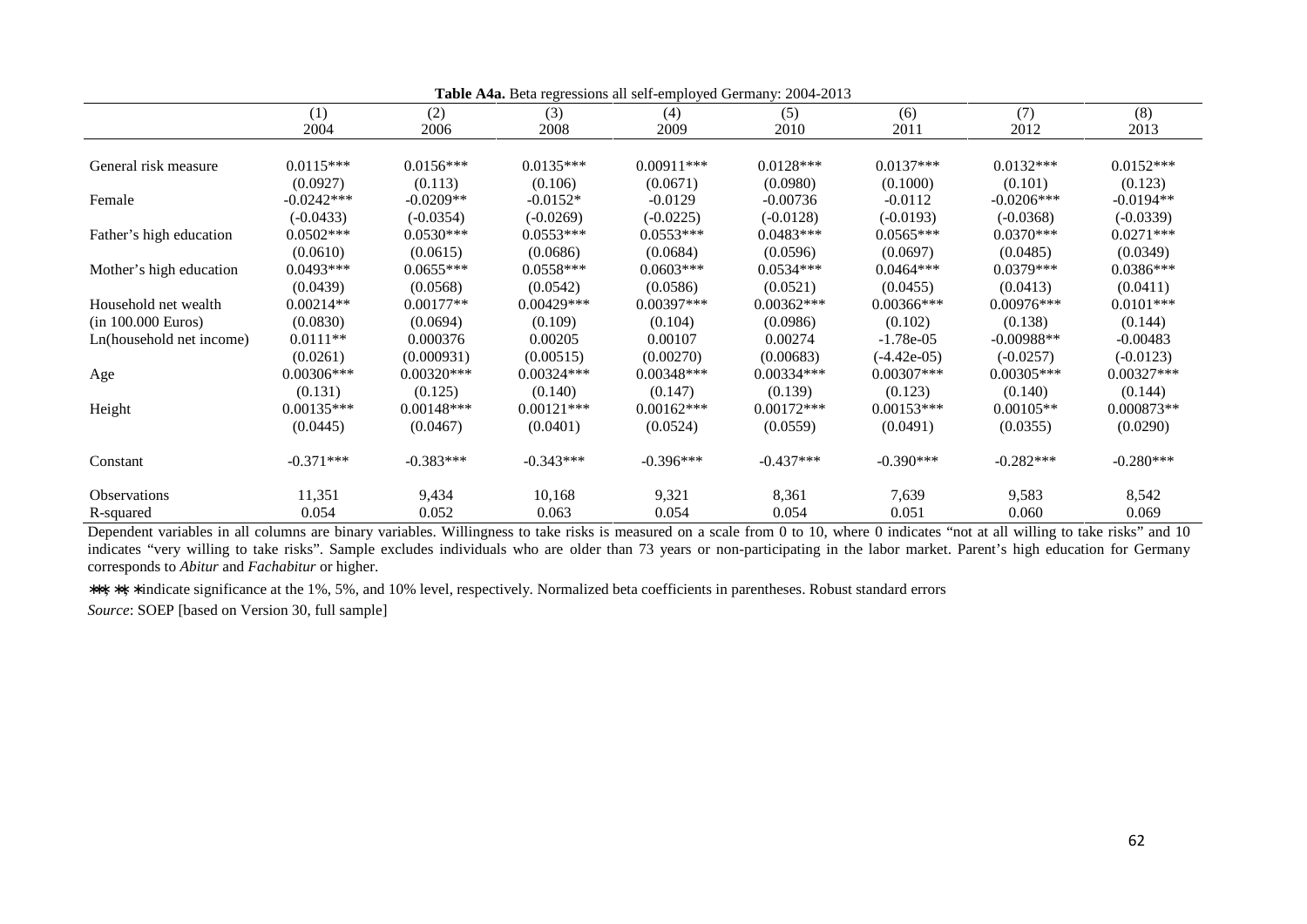|                             | <b>Table A40.</b> Beta regressions - modal risk measure - an sen-employed Germany: 2004-2015 |              |              |               |              |              |              |              |  |
|-----------------------------|----------------------------------------------------------------------------------------------|--------------|--------------|---------------|--------------|--------------|--------------|--------------|--|
|                             | (1)                                                                                          | (2)          | (3)          | (4)           | (5)          | (6)          | (7)          | (8)          |  |
|                             | 2004                                                                                         | 2006         | 2008         | 2009          | 2010         | 2011         | 2012         | 2013         |  |
|                             |                                                                                              |              |              |               |              |              |              |              |  |
| General risk measure (mode) | $0.0115***$                                                                                  | $0.0140***$  | $0.0140***$  | $0.0139***$   | $0.0144***$  | $0.0161***$  | $0.0169***$  | $0.0178***$  |  |
|                             | (0.0877)                                                                                     | (0.0999)     | (0.103)      | (0.100)       | (0.104)      | (0.116)      | (0.125)      | (0.129)      |  |
| Female                      | $-0.0277***$                                                                                 | $-0.0208**$  | $-0.0148$    | $-0.00722$    | $-0.00329$   | $-0.00732$   | $-0.0102$    | $-0.0197*$   |  |
|                             | $(-0.0491)$                                                                                  | $(-0.0352)$  | $(-0.0258)$  | $(-0.0124)$   | $(-0.00570)$ | $(-0.0127)$  | $(-0.0179)$  | $(-0.0338)$  |  |
| Father's high education     | $0.0581***$                                                                                  | $0.0540***$  | $0.0524***$  | $0.0472***$   | $0.0431***$  | $0.0467***$  | $0.0276**$   | $0.0249**$   |  |
|                             | (0.0702)                                                                                     | (0.0630)     | (0.0647)     | (0.0581)      | (0.0532)     | (0.0583)     | (0.0356)     | (0.0318)     |  |
| Mother's high education     | $0.0463***$                                                                                  | $0.0604***$  | $0.0495***$  | $0.0572***$   | $0.0496***$  | $0.0397**$   | $0.0413***$  | $0.0367**$   |  |
|                             | (0.0412)                                                                                     | (0.0524)     | (0.0479)     | (0.0555)      | (0.0484)     | (0.0393)     | (0.0438)     | (0.0385)     |  |
| Household net wealth        | $0.00166**$                                                                                  | $0.00140**$  | $0.00411***$ | $0.00399$ *** | $0.00373***$ | $0.00379***$ | $0.0106***$  | $0.0113***$  |  |
| (in 100.000 Euros)          | (0.0724)                                                                                     | (0.0650)     | (0.112)      | (0.112)       | (0.108)      | (0.114)      | (0.149)      | (0.159)      |  |
| Ln(household net)           | 0.00800                                                                                      | 0.000511     | 0.000898     | 0.00296       | 0.00580      | 0.00231      | $-0.0124**$  | $-0.00554$   |  |
| income                      | (0.0188)                                                                                     | (0.00127)    | (0.00222)    | (0.00744)     | (0.0144)     | (0.00575)    | $(-0.0312)$  | $(-0.0138)$  |  |
| Age                         | $0.00317***$                                                                                 | $0.00321***$ | $0.00328***$ | $0.00335***$  | $0.00331***$ | $0.00309***$ | $0.00322***$ | $0.00348***$ |  |
|                             | (0.134)                                                                                      | (0.125)      | (0.140)      | (0.139)       | (0.136)      | (0.125)      | (0.142)      | (0.147)      |  |
| Height                      | $0.00136***$                                                                                 | $0.00137***$ | $0.00134**$  | $0.00169$ *** | $0.00175***$ | $0.00143**$  | $0.00127**$  | 0.000819     |  |
|                             | (0.0446)                                                                                     | (0.0434)     | (0.0440)     | (0.0542)      | (0.0568)     | (0.0462)     | (0.0421)     | (0.0268)     |  |
| Constant                    | $-0.363***$                                                                                  | $-0.353***$  | $-0.365***$  | $-0.439***$   | $-0.463***$  | $-0.395***$  | $-0.338***$  | $-0.294***$  |  |
| <b>Observations</b>         | 8,005                                                                                        | 6,288        | 7,212        | 6,786         | 6,154        | 5,650        | 6,602        | 5,954        |  |
| R-squared                   | 0.053                                                                                        | 0.047        | 0.061        | 0.059         | 0.057        | 0.056        | 0.067        | 0.075        |  |

**Table A4b.** Beta regressions - modal risk measure - all self-employed Germany: 2004-2013

Dependent variables in all columns are binary variables. Willingness to take risks is measured on a scale from 0 to 10, where 0 indicates "not at all willing to take risks" and 10 indicates "very willing to take risks". Sample excludes individuals who are older than 73 years or non-participating in the labor market. Parent's high education for Germany corresponds to *Abitur* and *Fachabitur* or higher.

∗∗∗, ∗∗, indicate significance at the 1%, 5%, and 10% level, respectively. Normalized beta coefficients in parentheses. Robust standard errors *Source*: SOEP [based on Version 30, full sample]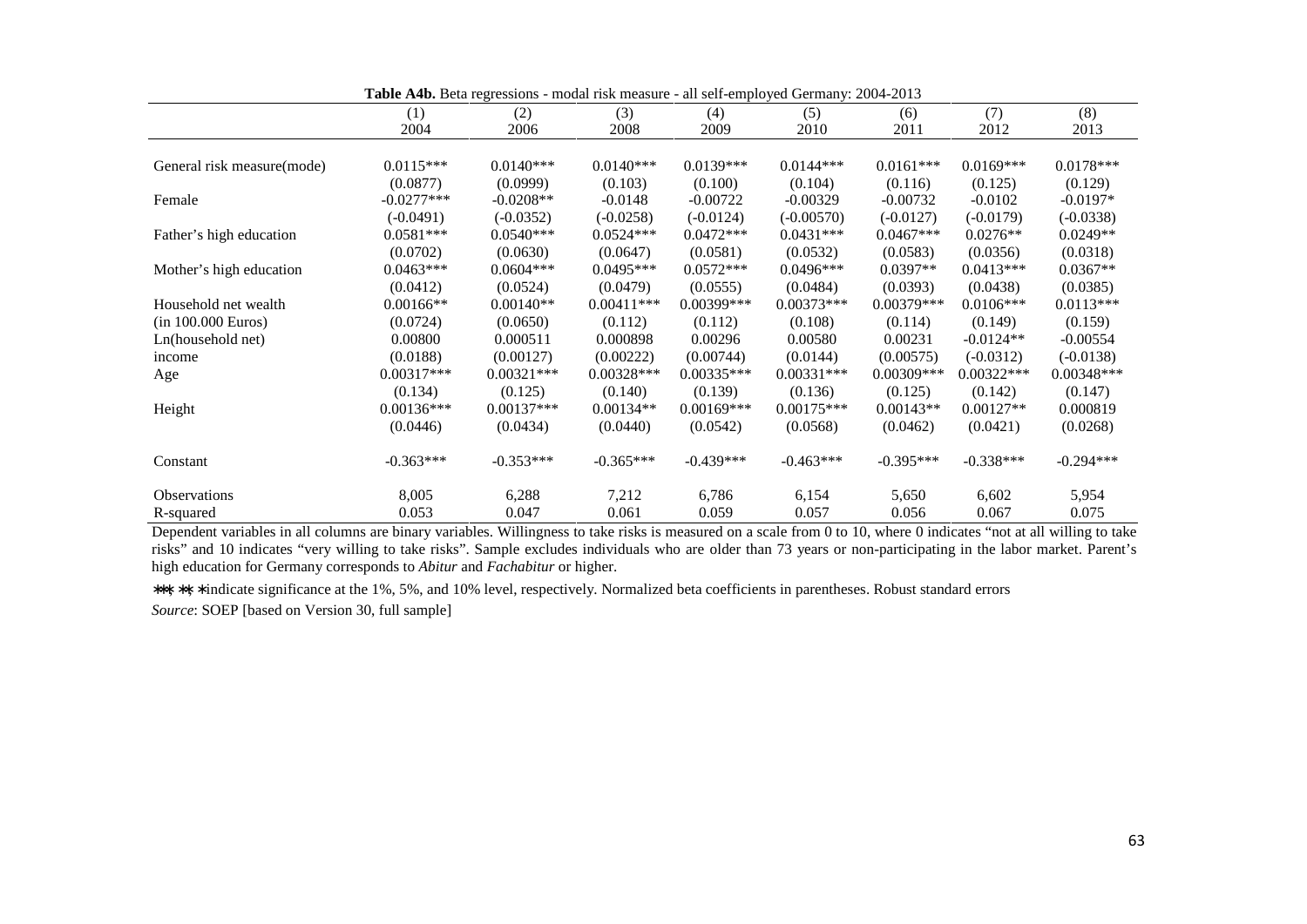|                          | Table A4c. Beta regressions self-employed Ukraine: 2007-2012 |              |               |               |  |
|--------------------------|--------------------------------------------------------------|--------------|---------------|---------------|--|
|                          | (1)                                                          | (2)          | (3)           | (4)           |  |
|                          | All 2007                                                     | All 2012     | Agr 2007      | Agr 2012      |  |
|                          |                                                              |              |               |               |  |
| General risk measure     | $0.00805***$                                                 | $0.00385**$  | 0.000906      | $-0.000400$   |  |
|                          | (0.0910)                                                     | (0.0397)     | (0.0377)      | $(-0.00701)$  |  |
| Female                   | $-0.0216*$                                                   | $-0.0501***$ | $-0.00498$    | 0.000283      |  |
|                          | $(-0.0424)$                                                  | $(-0.0977)$  | $(-0.0360)$   | (0.000939)    |  |
| Father's high education  | 0.00694                                                      | 0.00672      | $-0.00393***$ | $-0.0127***$  |  |
|                          | (0.00863)                                                    | (0.00850)    | $(-0.0178)$   | $(-0.0272)$   |  |
| Mother's high education  | $-0.0231$                                                    | $-0.0150$    | $-0.00318***$ | 0.000692      |  |
|                          | $(-0.0268)$                                                  | $(-0.0192)$  | $(-0.0135)$   | (0.00151)     |  |
| Financial position       | 0.00273                                                      | $-0.00457$   | 0.00177       | $-0.00676***$ |  |
|                          | (0.0121)                                                     | $(-0.0200)$  | (0.0288)      | $(-0.0505)$   |  |
| Ln(household net income) | $-0.0229***$                                                 | $-0.0291***$ | $-0.00138$    | $-0.0268***$  |  |
|                          | $(-0.0578)$                                                  | $(-0.0763)$  | $(-0.0129)$   | $(-0.118)$    |  |
| Age                      | $0.000888**$                                                 | $0.00123***$ | 7.83e-05      | $0.00115***$  |  |
|                          | (0.0435)                                                     | (0.0587)     | (0.0142)      | (0.0938)      |  |
| Height                   | $-0.00136*$                                                  | $-0.000261$  | $-0.000222$   | $-0.000129$   |  |
|                          | $(-0.0450)$                                                  | $(-0.00887)$ | $(-0.0270)$   | $(-0.00742)$  |  |
| Constant                 | $0.413***$                                                   | $0.317**$    | 0.0446        | $0.230***$    |  |
| <b>Observations</b>      | 3,252                                                        | 3,848        | 3,126         | 3,661         |  |
| R-squared                | 0.015                                                        | 0.021        | 0.004         | 0.032         |  |

Dependent variables in all columns are binary variables. Willingness to take risks is measured on a scale from 0 to 10, where 0 indicates "not at all willing to take risks" and 10 indicates "very willing to take risks". Parent's high education for Ukraine includes those with incomplete higher education and higher. Sample excludes individuals who are older than 73 years or non-participating in the labor market.

∗∗∗, ∗∗, indicate significance at the 1%, 5%, and 10% level, respectively. Normalized beta coefficients in parentheses. Robust standard errors

*Source*: ULMS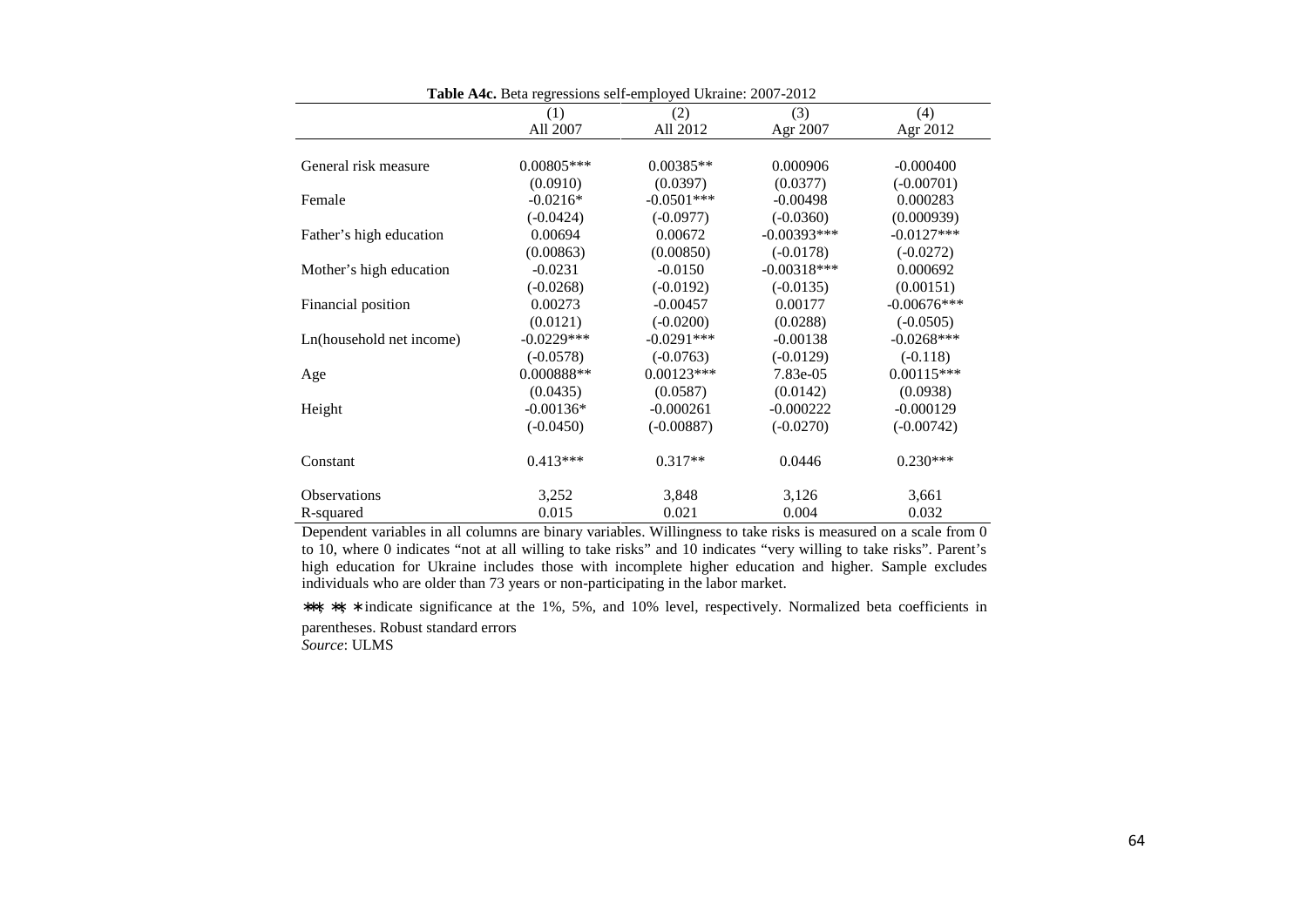|                                  | (1)          | (2)          | (3)              | (4)              |
|----------------------------------|--------------|--------------|------------------|------------------|
|                                  | All 2004     | All 2009     | Agriculture 2004 | Agriculture 2009 |
|                                  |              |              |                  |                  |
| Standardized career risk measure | $0.0350***$  | $0.0368***$  | 0.000492         | 0.000481         |
|                                  | (0.00244)    | (0.00275)    | (0.000471)       | (0.000472)       |
| Female                           | $-0.0209***$ | $-0.00816$   | $-0.00229*$      | $-0.00215$       |
|                                  | (0.00635)    | (0.00760)    | (0.00121)        | (0.00150)        |
| Father's high education          | $0.0402***$  | $0.0459***$  | $-0.000972$      | $-0.00103$       |
|                                  | (0.00924)    | (0.0103)     | (0.000801)       | (0.00130)        |
| Mother's high education          | $0.0419***$  | $0.0475***$  | 0.000318         | 0.00283          |
|                                  | (0.0128)     | (0.0135)     | (0.00192)        | (0.00350)        |
| Household net wealth             | 0.000973     | $0.00184***$ | $2.53e-05**$     | $7.84e-05**$     |
| (in 100.000 Euros)               | (0.000622)   | (0.000625)   | $(1.16e-0.5)$    | $(3.06e-05)$     |
| Ln(household net income)         | $0.00718*$   | 0.00182      | $-0.000846$      | $-0.00106*$      |
|                                  | (0.00424)    | (0.00410)    | (0.000673)       | (0.000542)       |
| Age                              | $0.00313***$ | $0.00364***$ | $0.000123***$    | $0.000129***$    |
|                                  | (0.000207)   | (0.000235)   | $(3.31e-05)$     | $(3.89e-05)$     |
| Height                           | $0.00121***$ | $0.00141***$ | 7.09e-06         | 6.75e-05         |
|                                  | (0.000344)   | (0.000419)   | $(6.00e-05)$     | $(7.60e-05)$     |
| <b>Observations</b>              | 11,180       | 9,191        | 10,253           | 8,382            |

**Table A5a.** Probit regressions with career risk measure self-employed Germany: 2004 - 2009

Dependent variables in all columns are binary variables. Willingness to take risks is measured on a scale from 0 to 10, where 0 indicates "not at all willing to take risks" and 10 indicates "very willing to take risks". All risk measures are standardized. Parent's high education for Germany corresponds to *Abitur* and *Fachabitur* or higher. Reported coefficients are Probit marginal effects estimates, evaluated at the means of independent variables. Sample excludes individuals who are older than 73 years or non-participating in the labor market. All specifications include a constant. Robust standard errors that allow for clustering at the household level are reported in brackets below the coefficient estimates.

∗∗∗, ∗∗, indicate significance at the 1%, 5%, and 10% level, respectively.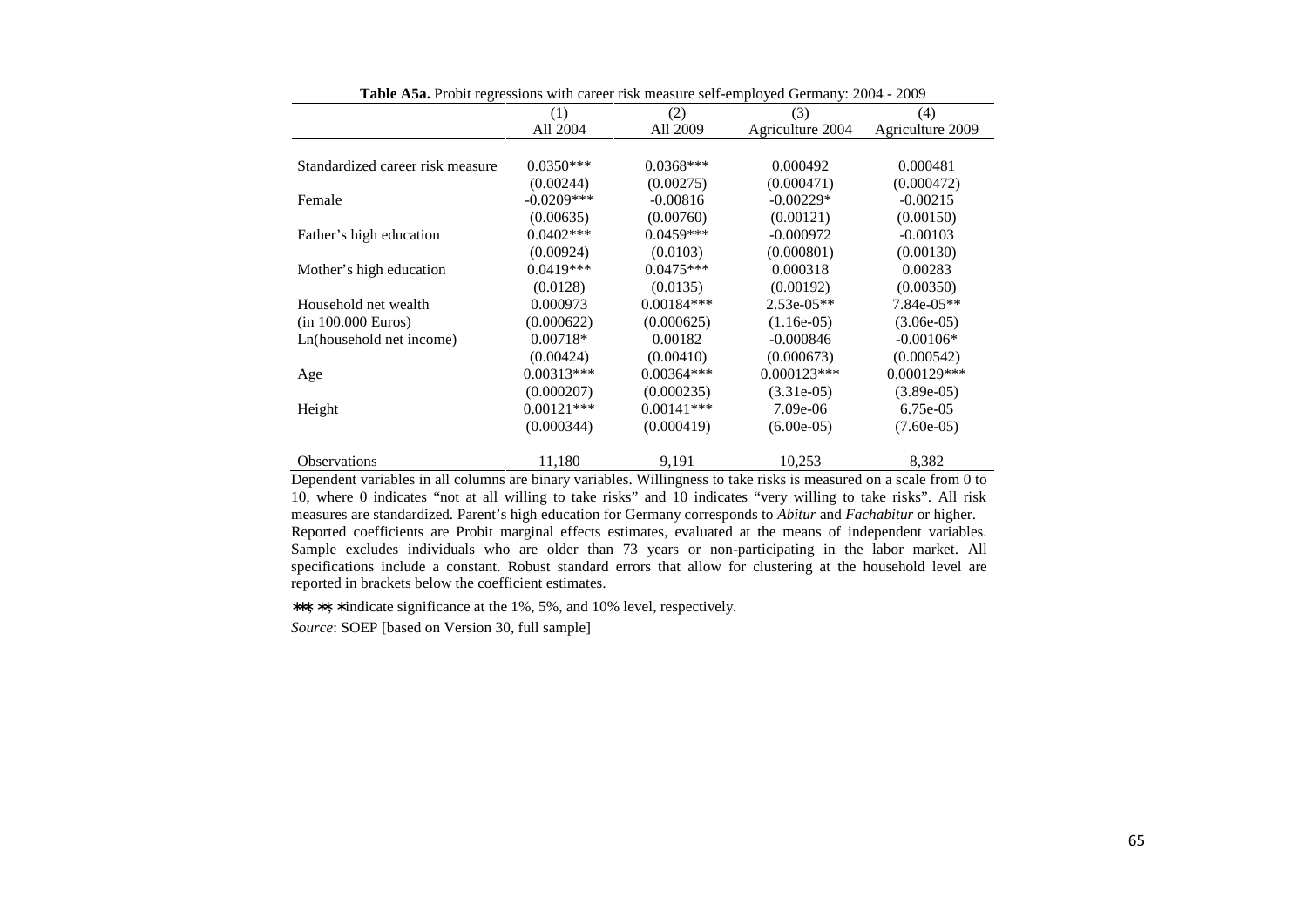|                           | (1)          | (2)           | (3)          | (4)            |
|---------------------------|--------------|---------------|--------------|----------------|
|                           | All 2007     | All 2012      | Agr 2007     | Agr 2012       |
|                           |              |               |              |                |
| Standardized career risk  | $0.0217***$  | $0.00991**$   | $0.00222*$   | $-0.000775$    |
|                           | (0.00433)    | (0.00399)     | (0.00123)    | (0.00136)      |
| Female                    | $-0.0207*$   | $-0.0490$ *** | $-0.00490$   | 0.00119        |
|                           | (0.0115)     | (0.0115)      | (0.00326)    | (0.00396)      |
| Father's high education   | 0.00957      | 0.00602       | #            | $-0.0116***$   |
|                           | (0.0182)     | (0.0143)      |              | (0.00331)      |
| Mother's high education   | $-0.0232$    | $-0.0158$     | #            | $-0.00405$     |
|                           | (0.0149)     | (0.0122)      |              | (0.00595)      |
| <b>Financial Position</b> | 0.00169      | $-0.00437$    | 0.00168      | $-0.00401$ *** |
|                           | (0.00427)    | (0.00370)     | (0.00112)    | (0.00149)      |
| Ln(household net income)  | $-0.0196**$  | $-0.0244***$  | $-0.00113$   | $-0.0125***$   |
|                           | (0.00813)    | (0.00649)     | (0.00244)    | (0.00267)      |
| Age                       | $0.000862**$ | $0.00122***$  | 6.17e-05     | $0.000689***$  |
|                           | (0.000343)   | (0.000352)    | $(6.74e-05)$ | (0.000163)     |
| Height                    | $-0.00119*$  | $-0.000162$   | $-0.000201*$ | $-1.84e-05$    |
|                           | (0.000721)   | (0.000682)    | (0.000108)   | (0.000265)     |
| <b>Observations</b>       | 3,264        | 3,849         | 2,664        | 3,662          |

**Table A5b.** Probit regressions - career risk measure - self-employed Ukraine: 2007-2012

Dependent variables in all columns are binary variables. Willingness to take risks is measured on a scale from 0 to 10, where 0 indicates "not at all willing to take risks" and 10 indicates "very willing to take risks". All risk measures are standardized. Parent's high education for Ukraine includes those with incomplete higher education and higher. Reported coefficients are Probit marginal effects estimates, evaluated at the means of independent variables. Sample excludes individuals who are older than 73 years or non-participating in the labor market. All specifications include a constant. Robust standard errors that allow for clustering at the household level are reported in brackets below the coefficient estimates.

∗∗∗, ∗∗, indicate significance at the 1%, 5%, and 10% level, respectively.

*Source*: ULMS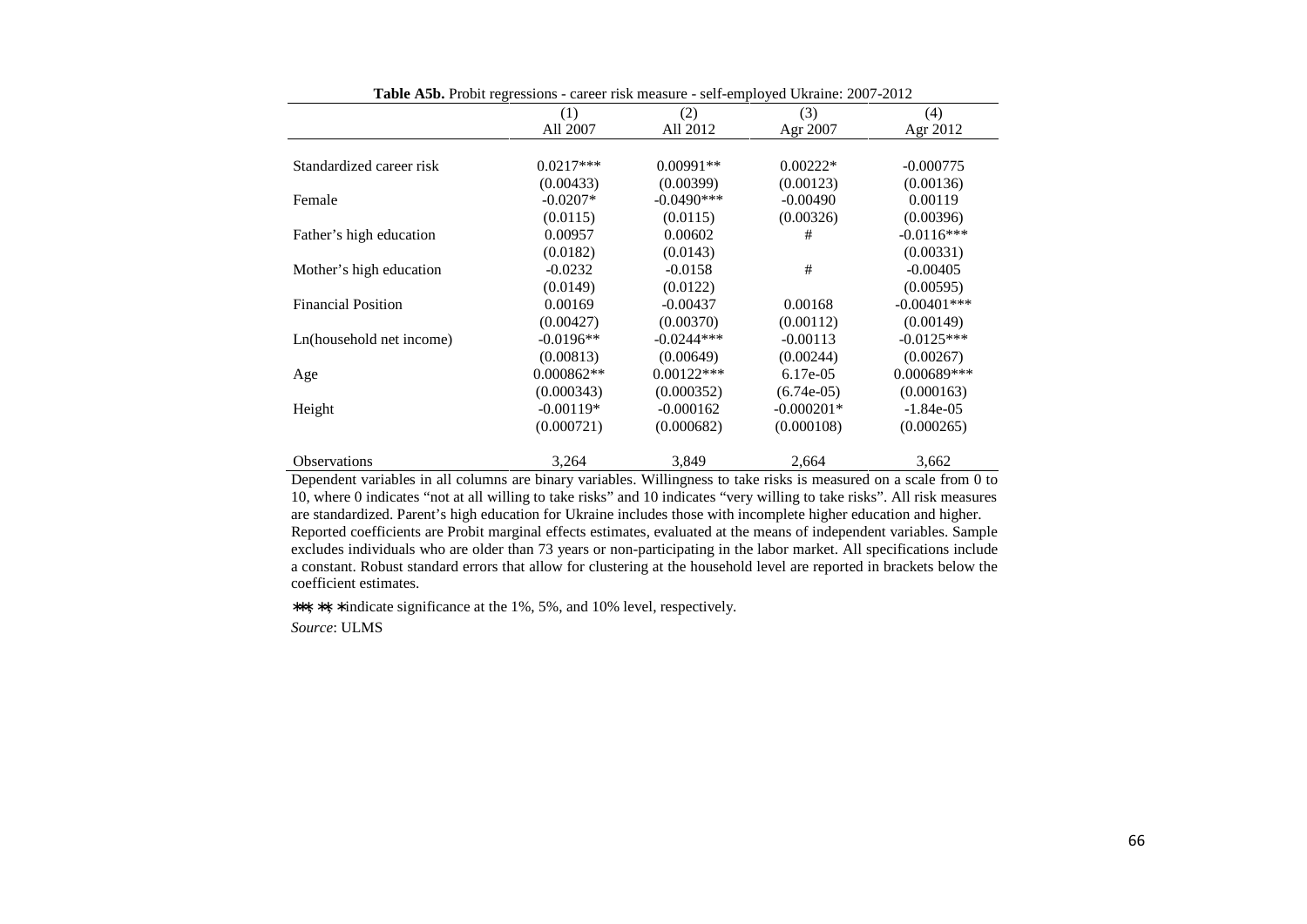|                          | (1)          | (2)          | <b>Tuble Hour Deta regressions with eareer how measure sent employed Octinumy</b> , 2001 2007<br>(3) | (4)              |  |
|--------------------------|--------------|--------------|------------------------------------------------------------------------------------------------------|------------------|--|
|                          | All 2004     | All 2009     | Agriculture 2004                                                                                     | Agriculture 2009 |  |
|                          |              |              |                                                                                                      |                  |  |
| Career risk measure      | $0.0153***$  | $0.0164***$  | 0.000279                                                                                             | 0.000283         |  |
|                          | (0.140)      | (0.146)      | (0.0128)                                                                                             | (0.0120)         |  |
| Female                   | $-0.0239***$ | $-0.0115$    | $-0.00297**$                                                                                         | $-0.00273$       |  |
|                          | $(-0.0427)$  | $(-0.0199)$  | $(-0.0271)$                                                                                          | $(-0.0228)$      |  |
| Father's high education  | $0.0488***$  | $0.0530***$  | $-0.00125$                                                                                           | $-0.00196$       |  |
|                          | (0.0592)     | (0.0655)     | $(-0.00747)$                                                                                         | $(-0.0114)$      |  |
| Mother's high education  | $0.0486***$  | $0.0540***$  | $-0.000109$                                                                                          | 0.00262          |  |
|                          | (0.0434)     | (0.0524)     | $(-0.000477)$                                                                                        | (0.0118)         |  |
| Household net wealth     | $0.00208**$  | $0.00396***$ | 0.000225                                                                                             | $0.000719**$     |  |
| (in 100.000 Euros)       | (0.0808)     | (0.105)      | (0.0330)                                                                                             | (0.0760)         |  |
| Ln(household net income) | $0.00948**$  | $-0.000793$  | $-0.00151$                                                                                           | $-0.00237**$     |  |
|                          | (0.0222)     | $(-0.00200)$ | $(-0.0176)$                                                                                          | $(-0.0285)$      |  |
| Age                      | $0.00341***$ | $0.00394***$ | $0.000160***$                                                                                        | $0.000153***$    |  |
|                          | (0.145)      | (0.165)      | (0.0346)                                                                                             | (0.0307)         |  |
| Height                   | $0.00126***$ | $0.00144***$ | $6.10e-06$                                                                                           | 9.43e-05         |  |
|                          | (0.0416)     | (0.0465)     | (0.00102)                                                                                            | (0.0147)         |  |
| Constant                 | $-0.372***$  | $-0.401***$  | 0.000383                                                                                             | $-0.0127$        |  |
| <b>Observations</b>      | 11,180       | 9,191        | 10,253                                                                                               | 8,382            |  |
| R-squared                | 0.065        | 0.071        | 0.003                                                                                                | 0.008            |  |

**Table A6a.** Beta regressions with career risk measure self-employed Germany: 2004-2009

Dependent variables in all columns are binary variables. Willingness to take risks is measured on a scale from 0 to 10, where 0 indicates "not at all willing to take risks" and 10 indicates "very willing to take risks". Sample excludes individuals who are older than 73 years or non-participating in the labor market. Parent's high education for Germany corresponds to *Abitur* and *Fachabitur* or higher.

∗∗∗, ∗∗, indicate significance at the 1%, 5%, and 10% level, respectively. Normalized beta coefficients in parentheses. Robust standard errors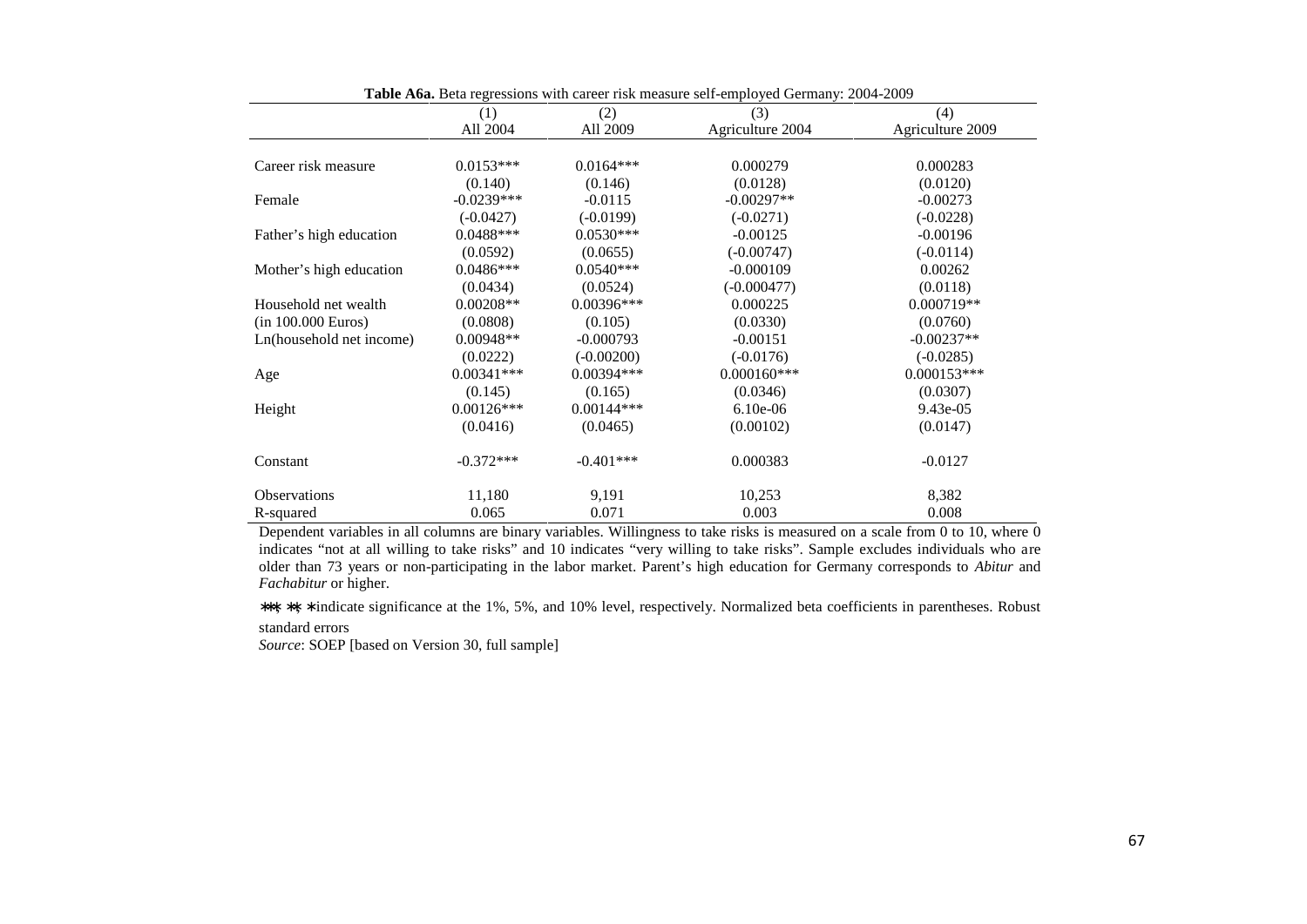|                          | (1)          | (2)          | (3)           | (4)           |
|--------------------------|--------------|--------------|---------------|---------------|
|                          | All 2007     | All 2012     | Agr 2007      | Agr 2012      |
|                          |              |              |               |               |
| Career risk measure      | $0.00344**$  | $0.00502***$ | 0.000457      | 0.000718      |
|                          | (0.0452)     | (0.0562)     | (0.0217)      | (0.0155)      |
| Female                   | $-0.0343***$ | $-0.0548***$ | $-0.00446$    | $-0.00325$    |
|                          | $(-0.0747)$  | $(-0.115)$   | $(-0.0353)$   | $(-0.0132)$   |
| Father's high education  | 0.0131       | 0.00748      | $-0.00351***$ | $-0.00767$    |
|                          | (0.0183)     | (0.0103)     | $(-0.0177)$   | $(-0.0204)$   |
| Mother's high education  | $-0.0304*$   | $-0.0139$    | $-0.00266**$  | 0.00314       |
|                          | $(-0.0397)$  | $(-0.0193)$  | $(-0.0126)$   | (0.00847)     |
| Financial position       | 0.00522      | $-0.00404$   | 0.000779      | $-0.00591***$ |
|                          | (0.0254)     | $(-0.0188)$  | (0.0138)      | $(-0.0533)$   |
| Ln(household net income) | $-0.00586$   | $-0.0231***$ | $-0.000631$   | $-0.0223***$  |
|                          | $(-0.0160)$  | $(-0.0618)$  | $(-0.00626)$  | $(-0.115)$    |
| Age                      | 0.000320     | $0.000754**$ | 5.67e-05      | $0.000806***$ |
|                          | (0.0171)     | (0.0382)     | (0.0111)      | (0.0795)      |
| Height                   | $-0.000691$  | $-0.000462$  | $-9.45e-05$   | $-0.000178$   |
|                          | $(-0.0251)$  | $(-0.0167)$  | $(-0.0125)$   | $(-0.0124)$   |
|                          |              |              |               |               |
| Constant                 | 0.197        | $0.313**$    | 0.0217        | $0.205***$    |
| <b>Observations</b>      | 2,843        | 3,550        | 2,740         | 3,388         |
| R-squared                | 0.008        | 0.020        | 0.002         | 0.027         |

**Table A6b.** Beta regressions - career risk measure - self-employed Ukraine: 2007-2012

Dependent variables in all columns are binary variables. Willingness to take risks is measured on a scale from 0 to 10, where 0 indicates "not at all willing to take risks" and 10 indicates "very willing to take risks". Parent's high education for Ukraine includes those with incomplete higher education and higher. Sample excludes individuals who are older than 73 years or non-participating in the labor market.

∗∗∗, ∗∗, indicate significance at the 1%, 5%, and 10% level, respectively. Normalized beta coefficients in parentheses. Robust standard errors

*Source*: ULMS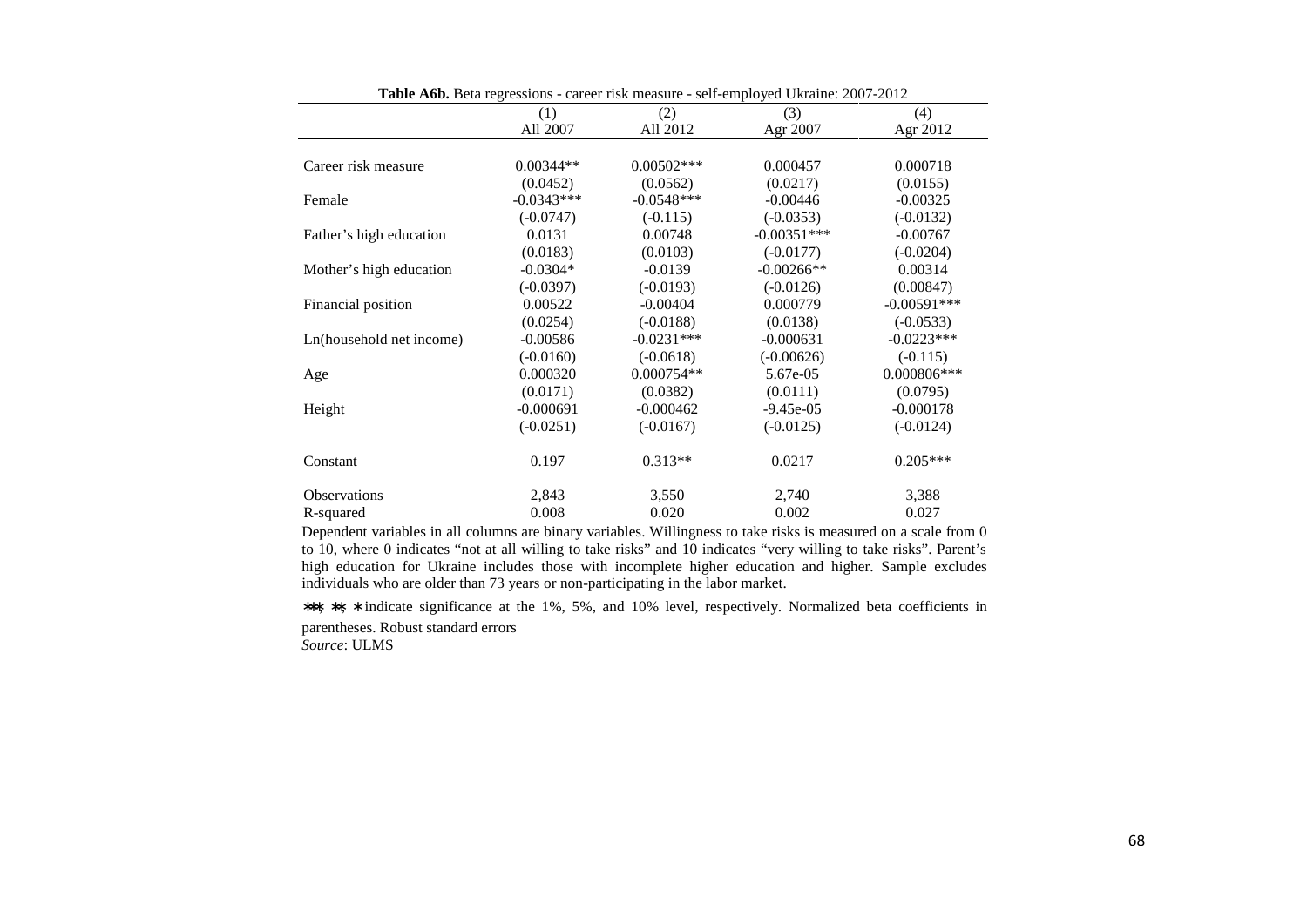#### **Appendix B**

|                                     | Germany - 2004 |              |              |                                     | Ukraine - 2007 |              |               |
|-------------------------------------|----------------|--------------|--------------|-------------------------------------|----------------|--------------|---------------|
|                                     | (1)            | (2)          | (3)          |                                     | (4)            | (5)          | (6)           |
|                                     |                |              |              |                                     |                |              |               |
| Female                              | $-0.555***$    | $-0.572***$  | $-0.533***$  | Female                              | $-0.957***$    | $-0.986***$  | $-0.968***$   |
|                                     | (0.0429)       | (0.0453)     | (0.0486)     |                                     | (0.0916)       | (0.0973)     | (0.0994)      |
| Age                                 | $-0.0294***$   | $-0.0277***$ | $-0.0290***$ | Age                                 | $-0.0437***$   | $-0.0404***$ | $-0.0400$ *** |
|                                     | (0.00116)      | (0.00122)    | (0.00138)    |                                     | (0.00230)      | (0.00250)    | (0.00264)     |
| Height                              | $0.0278***$    | $0.0268***$  | $0.0238***$  | Height                              | $0.0175***$    | $0.0151**$   | $0.0128**$    |
|                                     | (0.00260)      | (0.00272)    | (0.00293)    |                                     | (0.00587)      | (0.00617)    | (0.00629)     |
| Father's high education             |                | $0.252***$   | $0.157***$   | Father's high education             |                | $0.354**$    | $0.405***$    |
|                                     |                | (0.0533)     | (0.0599)     |                                     |                | (0.153)      | (0.157)       |
| Mother's high education             |                | $0.262***$   | $0.276***$   | Mother's high education             |                | $0.384**$    | 0.263         |
|                                     |                | (0.0700)     | (0.0784)     |                                     |                | (0.166)      | (0.172)       |
| Ln(household net income)            |                |              | $0.213***$   | Ln(household income)                |                |              | 0.0603        |
|                                     |                |              | (0.0333)     |                                     |                |              | (0.0717)      |
|                                     |                |              |              |                                     |                |              |               |
| Household net wealth 2002           |                |              | 0.00223      | Financial position                  |                |              | $0.168***$    |
| (in 100.000 Euros)                  |                |              | (0.00261)    |                                     |                |              | (0.0446)      |
| <b>Satisfaction Personal Income</b> |                |              | $0.0484***$  | <b>Satisfaction Personal Income</b> |                |              | 0.0615        |
|                                     |                |              | (0.00825)    |                                     |                |              | (0.0443)      |
| Constant                            | $1.376***$     | $1.441***$   | $1.026*$     | Constant                            | 3.049***       | $3.269***$   | $2.543**$     |
|                                     | (0.480)        | (0.501)      | (0.540)      |                                     | (1.050)        | (1.105)      | (1.219)       |
| Observations                        | 19,929         | 17,775       | 15,081       | Observations                        | 6,127          | 5,579        | 5,215         |

### Table B1: Primary determinants of General Risk Attitudes

OLS regression coefficient estimates. The dependent variables for Germany and Ukraine are measured on a scale from 0 to 10, where 0 indicates "not at all willing to take risks" and 10 indicates "very willing to take risks". Parent's high education for Germany corresponds to *Abitur* and *Fachabitur* or higher, while for Ukraine it includes those with incomplete higher education and higher. The net wealth variable for Germany is taken from the 2002 wave of the SOEP (in constant 2011 prices, as all the monetary variables) and is expressed in hundreds of thousands of Euros. Being net wealth, this variable can take both positive and negative values. Household wealth is constructed by summing the wealth information of all individuals in the household and subtracting the liabilities, calculated in the same way. The explanatory variable financial position for Ukraine is a categorical variable measured on a scale from 1 to 7, where 1 indicates "far below the average", 4 indicates "about the average" and 7 indicates "far above the average". The levels of satisfaction for current personal income for Germany and Ukraine are two different categorical variables. For Germany the variable takes the values 0 to 10, where 0 indicates a Low level of satisfaction while 10 indicates a High level of satisfaction. For Ukraine the variable takes values 1 to 5 where 1 indicates "Very dissatisfied" and 5 indicates "Very satisfied".

Robust standard errors in brackets allow for clustering at the household level; \*\*\*, \*\*, \*indicate significance at the 1%, 5%, and 10% level, respectively. *Sources:* ULMS and SOEP [based on Version 30, full sample]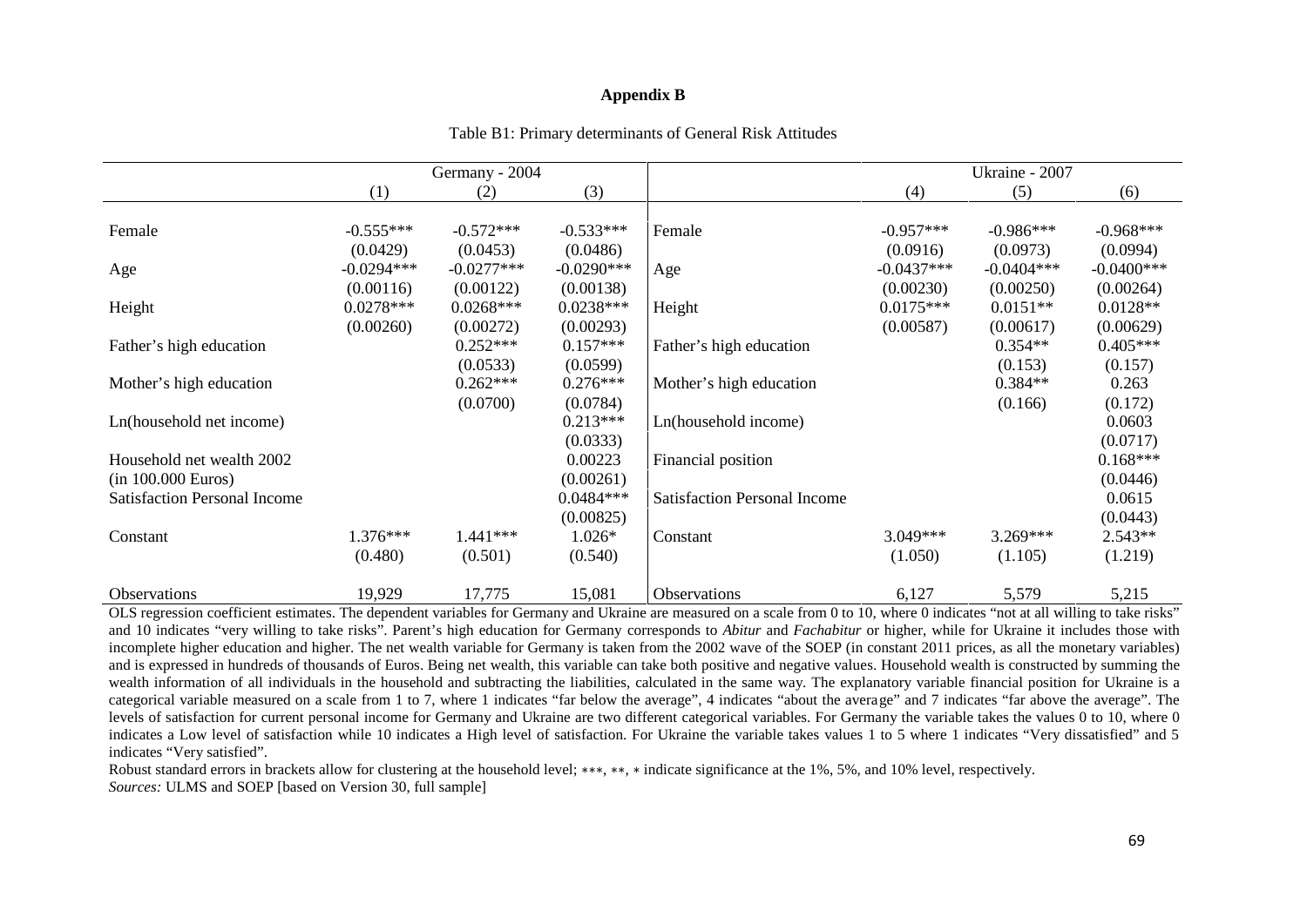|               |              |              | Germany      |              |               |
|---------------|--------------|--------------|--------------|--------------|---------------|
|               | 2004         | 2006         | 2008         | 2009         | 2010          |
|               |              |              |              |              |               |
| Female        | $-0.572***$  | $-0.501***$  | $-0.693***$  | $-0.617***$  | $-0.812***$   |
|               | (0.0453)     | (0.0440)     | (0.0482)     | (0.0459)     | (0.0507)      |
| Age           | $-0.0277***$ | $-0.0220***$ | $-0.0187***$ | $-0.0275***$ | $-0.0230***$  |
|               | (0.00122)    | (0.00118)    | (0.00125)    | (0.00122)    | (0.00130)     |
| Height        | $0.0268***$  | $0.0230***$  | $0.0144***$  | $0.0153***$  | $0.0112***$   |
|               | (0.00272)    | (0.00258)    | (0.00269)    | (0.00271)    | (0.00290)     |
| Father's high | $0.252***$   | $0.146***$   | $0.135**$    | $0.167***$   | 0.0608        |
| education     | (0.0533)     | (0.0527)     | (0.0561)     | (0.0542)     | (0.0555)      |
| Mother's high | $0.262***$   | $0.171**$    | $0.122*$     | 0.0779       | $0.123*$      |
| education     | (0.0700)     | (0.0676)     | (0.0713)     | (0.0687)     | (0.0701)      |
| Constant      | $1.441***$   | $2.183***$   | 3.279***     | $2.801***$   | 3.981***      |
|               | (0.501)      | (0.478)      | (0.498)      | (0.502)      | (0.538)       |
| Observations  | 17,775       | 17,494       | 15,619       | 15,595       | 14,641        |
|               |              | Germany      |              |              | Ukraine       |
|               | 2011         | 2012         | 2013         | 2007         | 2012          |
|               |              |              |              |              |               |
| Female        | $-0.672***$  | $-0.665***$  | $-0.866***$  | $-0.986***$  | $-1.004***$   |
|               | (0.0486)     | (0.0466)     | (0.0551)     | (0.0973)     | (0.0879)      |
| Age           | $-0.0226***$ | $-0.0211***$ | $-0.0130***$ | $-0.0404***$ | $-0.0399$ *** |
|               | (0.00126)    | (0.00125)    | (0.00144)    | (0.00250)    | (0.00226)     |
| Height        | $0.0154***$  | $0.0118***$  | 0.00408      | $0.0151**$   | $-0.00413$    |
|               | (0.00280)    | (0.00268)    | (0.00306)    | (0.00617)    | (0.00546)     |
| Father's high | $0.125**$    | $-0.00316$   | 0.0933       | $0.354**$    | $0.331**$     |
| education     | (0.0564)     | (0.0535)     | (0.0610)     | (0.153)      | (0.129)       |
| Mother's high | $-0.0516$    | 0.00215      | 0.0139       | $0.384**$    | 0.0316        |
| education     | (0.0685)     | (0.0664)     | (0.0736)     | (0.166)      | (0.128)       |
| Constant      | 3.438***     | 4.212***     | 4.950***     | $3.269***$   | $6.474***$    |
|               | (0.520)      | (0.497)      | (0.566)      | (1.105)      | (0.990)       |
| Observations  | 15,255       | 15,567       | 13,698       | 5,579        | 6,600         |
|               |              |              |              |              |               |

Table B2: Primary determinants of General Risk Attitudes

OLS regression coefficient estimates. The dependent variables for Germany and Ukraine are measured on a scale from 0 to 10, where 0 indicates "not at all willing to take risks" and 10 indicates "very willing to take risks". Parent's high education for Germany corresponds to *Abitur* and *Fachabitur* or higher, while for Ukraine it includes those with incomplete higher education and higher.

Robust standard errors in brackets allow for clustering at the household level; \*\*\*, \*\*, \* indicate significance at the 1%, 5%, and 10% level, respectively.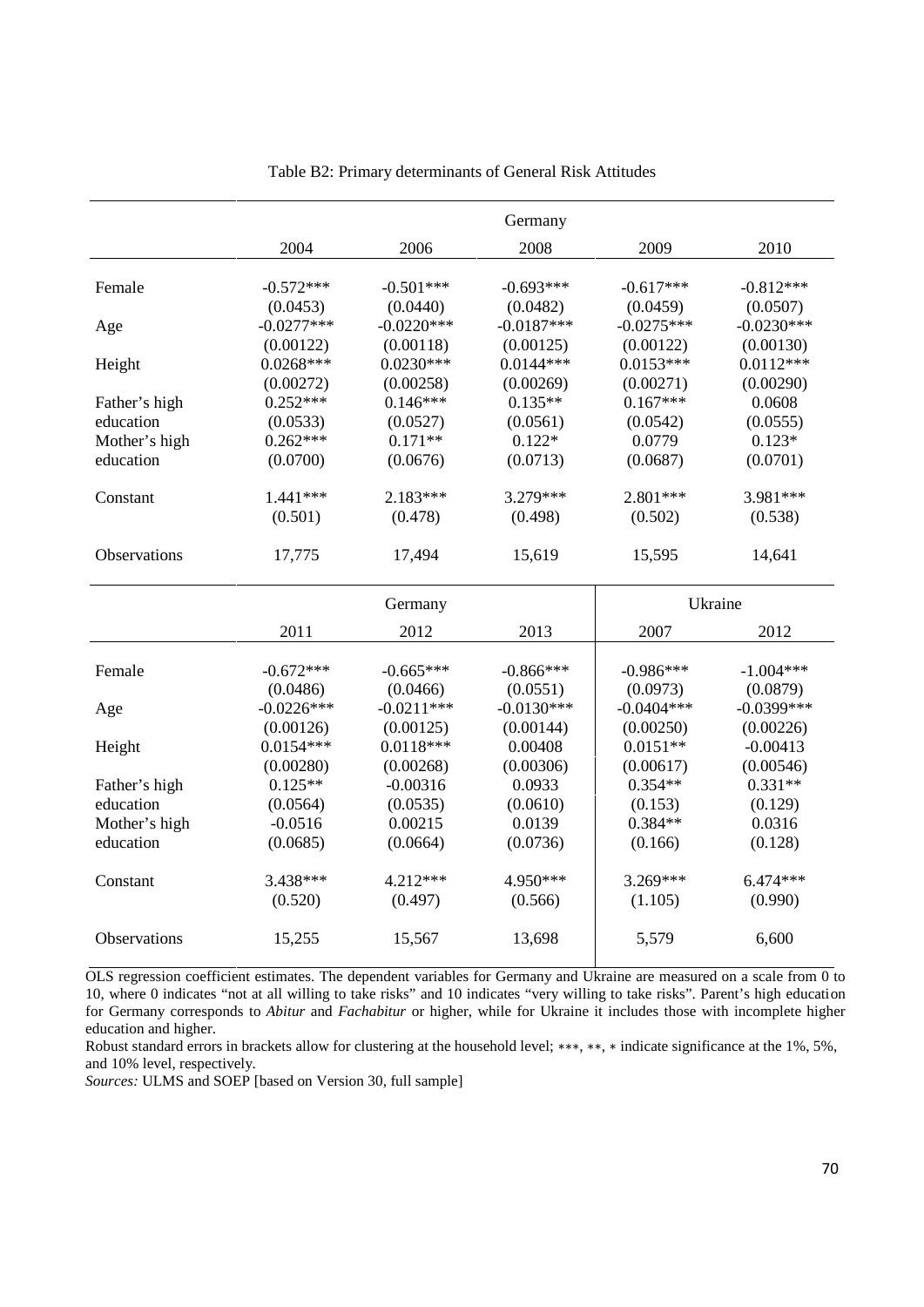|               |              |              |              | Germany - 2004 |              |              |
|---------------|--------------|--------------|--------------|----------------|--------------|--------------|
|               | General      | Driving      | Financial    | Sport/leisure  | Career       | Health       |
| Female        | $-0.572***$  | $-0.861***$  | $-0.659***$  | $-0.572***$    | $-0.460***$  | $-0.583***$  |
|               | (0.0453)     | (0.0505)     | (0.0440)     | (0.0489)       | (0.0526)     | (0.0487)     |
| Age           | $-0.0277***$ | $-0.0344***$ | $-0.0141***$ | $-0.0509***$   | $-0.0413***$ | $-0.0260***$ |
|               | (0.00122)    | (0.00138)    | (0.00121)    | (0.00135)      | (0.00154)    | (0.00132)    |
| Height        | $0.0268***$  | $0.0257***$  | $0.0220***$  | $0.0284***$    | $0.0307***$  | $0.0139***$  |
|               | (0.00272)    | (0.00298)    | (0.00263)    | (0.00290)      | (0.00315)    | (0.00288)    |
| Father's high | $0.252***$   | 0.0701       | $0.313***$   | $0.479***$     | $0.279***$   | $0.165***$   |
| education     | (0.0533)     | (0.0604)     | (0.0541)     | (0.0594)       | (0.0659)     | (0.0616)     |
| Mother's high | $0.262***$   | 0.0931       | $0.158**$    | $0.303***$     | $0.311***$   | 0.102        |
| education     | (0.0700)     | (0.0839)     | (0.0741)     | (0.0795)       | (0.0844)     | (0.0815)     |
|               |              |              |              |                |              |              |
| Constant      | $1.441***$   | 0.583        | $-0.355$     | $1.272**$      | 0.451        | $2.077***$   |
|               | (0.501)      | (0.553)      | (0.486)      | (0.537)        | (0.583)      | (0.532)      |
| Observation   | 17,775       | 16,956       | 17,625       | 17,630         | 16,502       | 17,769       |
| ${\bf S}$     |              |              |              |                |              |              |
|               |              |              |              | Ukraine - 2007 |              |              |
|               | General      | Driving      | Financial    | Sport/leisure  | Career       | Health       |
| Female        | $-0.986***$  | $-1.576***$  | $-0.594***$  | $-1.095***$    | $-0.581***$  | $-0.608***$  |
|               | (0.0973)     | (0.130)      | (0.102)      | (0.108)        | (0.119)      | (0.0920)     |
| Age           | $-0.0404***$ | $-0.0407***$ | $-0.0406***$ | $-0.0510***$   | $-0.0516***$ | $-0.0222***$ |
|               | (0.00250)    | (0.00315)    | (0.00250)    | (0.00268)      | (0.00309)    | (0.00238)    |
| Height        | $0.0151**$   | $-0.00330$   | $0.0127*$    | 0.0111         | $0.0177**$   | $0.0114*$    |
|               | (0.00617)    | (0.00811)    | (0.00659)    | (0.00684)      | (0.00763)    | (0.00607)    |
| Father's high | $0.354**$    | $-0.0285$    | $0.286*$     | $0.370**$      | $0.511***$   | $0.264*$     |
| education     | (0.153)      | (0.213)      | (0.155)      | (0.170)        | (0.173)      | (0.159)      |
| Mother's high | $0.384**$    | 0.345        | $0.294*$     | $0.327*$       | $0.369**$    | 0.170        |
| education     | (0.166)      | (0.222)      | (0.168)      | (0.177)        | (0.187)      | (0.164)      |
| Constant      | $3.269***$   | 5.389***     | $2.941**$    | 3.909***       | $2.635*$     | 1.815*       |
|               |              |              |              |                |              |              |
|               | (1.105)      | (1.451)      | (1.182)      | (1.222)        | (1.366)      | (1.091)      |

| Table B3a: Primary determinants of Domain Specific Risk Attitudes |  |  |  |  |  |
|-------------------------------------------------------------------|--|--|--|--|--|
|-------------------------------------------------------------------|--|--|--|--|--|

OLS regression coefficient estimates. The dependent variables for Germany and Ukraine are measured on a scale from 0 to 10, where 0 indicates "not at all willing to take risks" and 10 indicates "very willing to take risks". Parent's high education for Germany corresponds to *Abitur* and *Fachabitur* or higher, while for Ukraine it includes those with incomplete higher education and higher.

Robust standard errors in brackets allow for clustering at the household level; \*\*\*, \*\*, \* indicate significance at the 1%, 5%, and 10% level, respectively.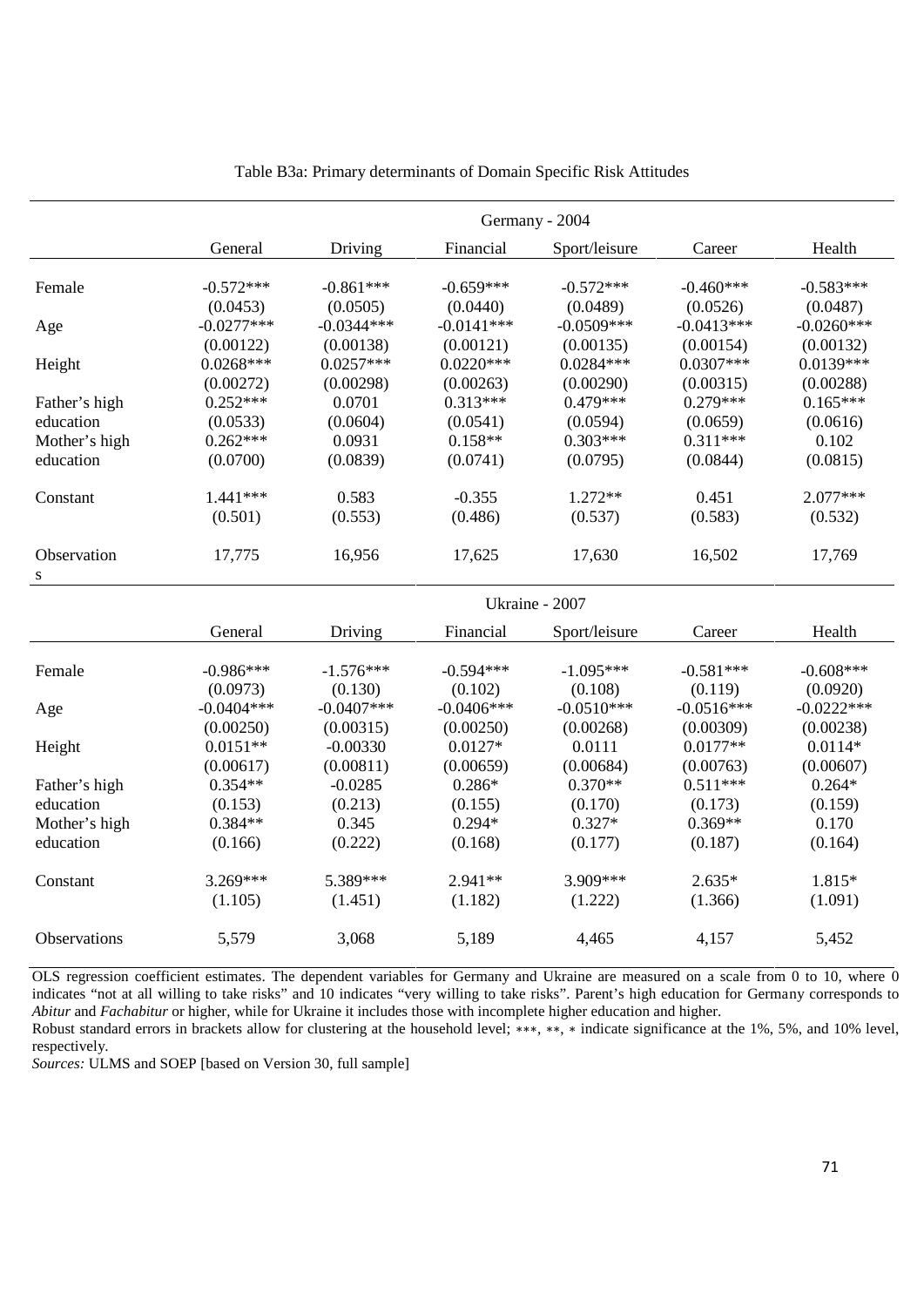|               | Germany - 2009          |                     |                         |                         |                         |                         |  |
|---------------|-------------------------|---------------------|-------------------------|-------------------------|-------------------------|-------------------------|--|
|               | General                 | Driving             | Financial               | Sport/leisure           | Career                  | Health                  |  |
| Female        | $-0.617***$             | $-0.739***$         | $-0.691***$             | $-0.697***$             | $-0.498***$             | $-0.655***$             |  |
|               | (0.0459)                | (0.0559)            | (0.0474)                | (0.0536)                | (0.0586)                | (0.0528)                |  |
| Age           | $-0.0275***$            | $-0.0334***$        | $-0.0103***$            | $-0.0536***$            | $-0.0452***$            | $-0.0252***$            |  |
|               | (0.00122)               | (0.00145)           | (0.00125)               | (0.00146)               | (0.00165)               | (0.00139)               |  |
| Height        | $0.0153***$             | $0.0241***$         | $0.00912***$            | $0.0157***$             | $0.0212***$             | $0.00681**$             |  |
|               |                         |                     |                         |                         |                         |                         |  |
|               | (0.00271)<br>$0.167***$ | (0.00322)<br>0.0875 | (0.00281)<br>$0.322***$ | (0.00319)<br>$0.367***$ | (0.00344)<br>$0.252***$ | (0.00305)<br>$0.197***$ |  |
| Father's high |                         |                     |                         |                         |                         |                         |  |
| education     | (0.0542)                | (0.0633)            | (0.0570)                | (0.0634)                | (0.0688)                | (0.0617)                |  |
| Mother's high | 0.0779                  | $-0.137*$           | 0.106                   | $0.146*$                | $0.253***$              | $0.133*$                |  |
| education     | (0.0687)                | (0.0792)            | (0.0716)                | (0.0788)                | (0.0868)                | (0.0784)                |  |
| Constant      | $2.801***$              | 0.929               | $1.239**$               | $3.475***$              | $1.946***$              | $3.143***$              |  |
|               | (0.502)                 | (0.598)             | (0.520)                 | (0.592)                 | (0.638)                 | (0.566)                 |  |
| Observations  | 15,595                  | 14,955              | 15,456                  | 15,428                  | 14,131                  | 15,586                  |  |
|               |                         |                     |                         | Ukraine - 2012          |                         |                         |  |
|               | General                 | Driving             | Financial               | Sport/leisure           | Career                  | Health                  |  |
| Female        | $-1.004***$             | $-1.124***$         | $-0.459***$             | $-0.703***$             | $-0.498***$             | $-0.477***$             |  |
|               | (0.0879)                | (0.131)             | (0.0833)                | (0.0906)                | (0.101)                 | (0.0835)                |  |
| Age           | $-0.0399***$            | $-0.0284***$        | $-0.0313***$            | $-0.0439***$            | $-0.0440***$            | $-0.0122***$            |  |
|               | (0.00226)               | (0.00353)           | (0.00215)               | (0.00234)               | (0.00274)               | (0.00218)               |  |
| Height        | $-0.00413$              | 0.00571             | 0.00517                 | 0.00551                 | 0.00622                 | 0.00243                 |  |
|               | (0.00546)               | (0.00791)           | (0.00532)               | (0.00575)               | (0.00619)               | (0.00544)               |  |
| Father's high | $0.331**$               | 0.141               | $0.273**$               | $0.298**$               | $0.405***$              | $0.284**$               |  |
| education     | (0.129)                 | (0.174)             | (0.122)                 | (0.127)                 | (0.139)                 | (0.122)                 |  |
| Mother's high | 0.0316                  | $-0.196$            | 0.0765                  | 0.118                   | $-0.00460$              | $-0.0156$               |  |
| education     | (0.128)                 | (0.179)             | (0.124)                 | (0.130)                 | (0.138)                 | (0.122)                 |  |
| Constant      | $6.474***$              | 2.889**             | $3.414***$              | 4.101***                | $4.070***$              | 2.708***                |  |
|               | (0.990)                 | (1.442)             | (0.966)                 | (1.042)                 | (1.124)                 | (0.984)                 |  |
| Observations  | 6,600                   | 3,040               | 6,589                   | 5,911                   | 5,022                   | 6,614                   |  |

Table B3b: Primary determinants of Domain Specific Risk Attitudes

OLS regression coefficient estimates. The dependent variables for Germany and Ukraine are measured on a scale from 0 to 10, where 0 indicates "not at all willing to take risks" and 10 indicates "very willing to take risks". Parent's high education for Germany corresponds to *Abitur* and *Fachabitur* or higher, while for Ukraine it includes those with incomplete higher education and higher. Robust standard errors in brackets allow for clustering at the household level; \*\*\*, \*\*, \* indicate significance at the 1%, 5%, and 10% level, respectively.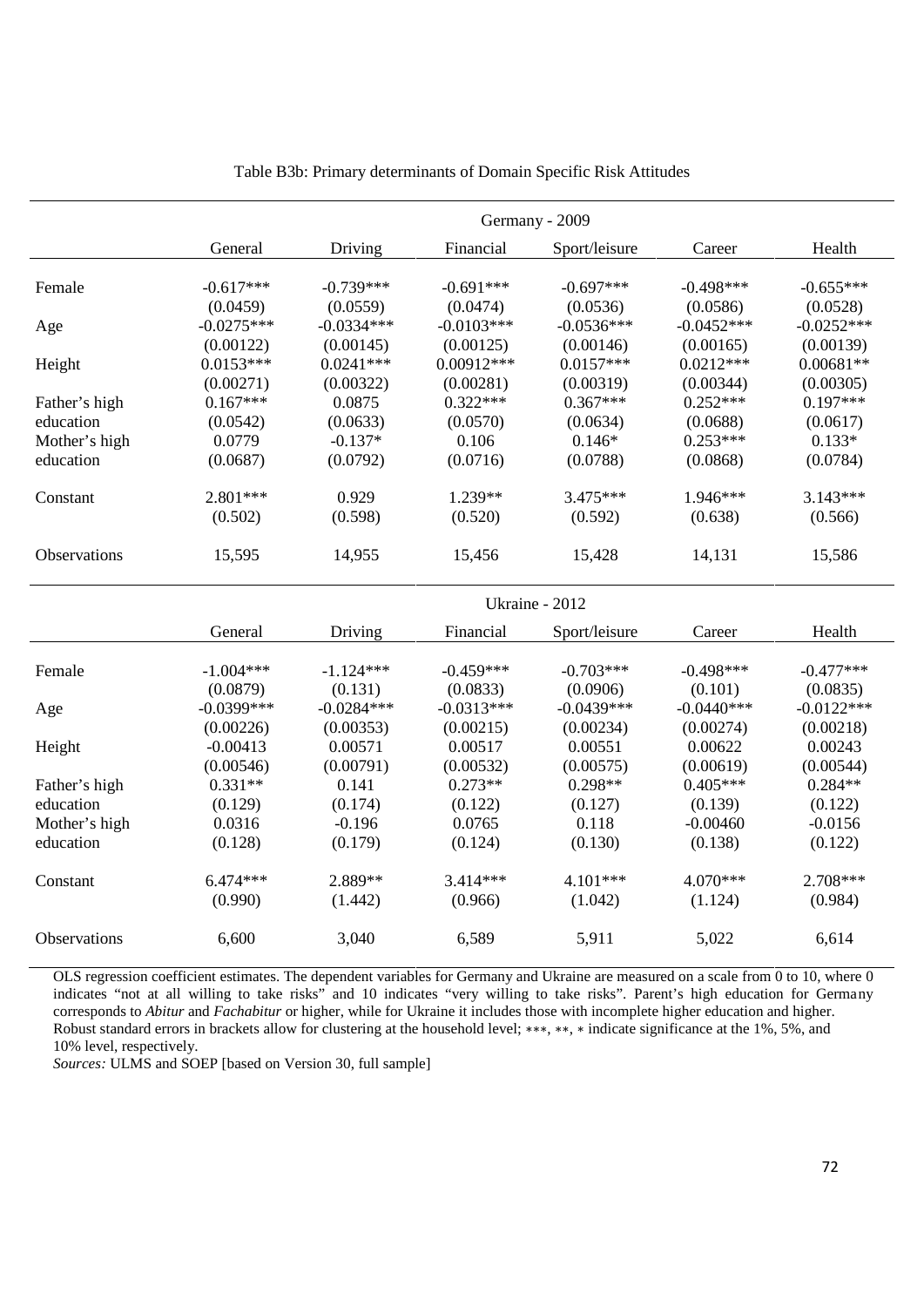|                  | Germany      |              |              |              |              |  |
|------------------|--------------|--------------|--------------|--------------|--------------|--|
|                  | 2004         | 2006         | 2008         | 2009         | 2010         |  |
| Female           | $-0.533***$  | $-0.519***$  | $-0.732***$  | $-0.623***$  | $-0.790***$  |  |
|                  | (0.0486)     | (0.0511)     | (0.0510)     | (0.0509)     | (0.0569)     |  |
| Age              | $-0.0290***$ | $-0.0229***$ | $-0.0187***$ | $-0.0285***$ | $-0.0215***$ |  |
|                  | (0.00138)    | (0.00148)    | (0.00136)    | (0.00142)    | (0.00155)    |  |
| Height           | $0.0238***$  | $0.0169***$  | $0.0109***$  | $0.0112***$  | $0.0116***$  |  |
|                  | (0.00293)    | (0.00297)    | (0.00286)    | (0.00303)    | (0.00321)    |  |
| Father's high    | $0.157***$   | 0.0848       | $0.110*$     | $0.144**$    | 0.0903       |  |
| education        | (0.0599)     | (0.0627)     | (0.0606)     | (0.0610)     | (0.0650)     |  |
| Mother's high    | $0.276***$   | $0.148*$     | 0.0947       | 0.0851       | $0.166**$    |  |
| education        | (0.0784)     | (0.0807)     | (0.0770)     | (0.0773)     | (0.0821)     |  |
| $Ln(HH$ net      | $0.213***$   | $0.156***$   | $0.0699**$   | $0.112***$   | $0.0561*$    |  |
| income)          | (0.0333)     | (0.0316)     | (0.0317)     | (0.0330)     | (0.0334)     |  |
| HH net wealth/   | 0.00223      | $0.00628***$ | $0.00738***$ | $0.00587***$ | $0.00727**$  |  |
| Finan. position  | (0.00261)    | (0.00200)    | (0.00253)    | (0.00218)    | (0.00282)    |  |
| Satisf. Personal | $0.0484***$  | $0.0465***$  | $0.0440***$  | $0.0287***$  | $0.0310***$  |  |
| Income           | (0.00825)    | (0.00882)    | (0.0101)     | (0.00856)    | (0.00921)    |  |
| Constant         | $1.026*$     | 2.494***     | $3.394***$   | $3.028***$   | $3.404***$   |  |
|                  | (0.540)      | (0.550)      | (0.527)      | (0.564)      | (0.596)      |  |
| Observations     | 15,081       | 12,746       | 13,833       | 12,398       | 11,131       |  |

Table B4a: Primary determinants of General Risk Attitudes – extended models

OLS regression coefficient estimates. The dependent variables for Germany and Ukraine are measured on a scale from 0 to 10, where 0 indicates "not at all willing to take risks" and 10 indicates "very willing to take risks". Parent's high education for Germany corresponds to *Abitur* and *Fachabitur* or higher, while for Ukraine it includes those with incomplete higher education and higher. The net wealth variable for Germany is taken from the 2002 (for years 2004 and 2006) and 2007 (for years 2008, 2009 and 2010) waves of the SOEP (in constant 2011 prices, as all the monetary variables) and is expressed in hundreds of thousands of Euros. Being net wealth, this variable can take both positive and negative values. Household wealth is constructed by summing the wealth information of all individuals in the household and subtracting the liabilities, calculated in the same way. The explanatory variable financial position for Ukraine is a categorical variable measured on a scale from 1 to 7, where 1 indicates "far below the average", 4 indicates "about the average" and 7 indicates "far above the average". The levels of satisfaction for current personal income for Germany and Ukraine are two different categorical variables. For Germany and for Ukraine in 2012 the variable takes the values 0 to 10, where 0 indicates a Low level of satisfaction while 10 indicates a High level of satisfaction. For Ukraine in 2007 the variable takes values 1 to 5 where 1 indicates "Very dissatisfied" and 5 indicates "Very satisfied".

Robust standard errors in brackets allow for clustering at the household level; \*\*\*, \*\*, \* indicate significance at the 1%, 5%, and 10% level, respectively.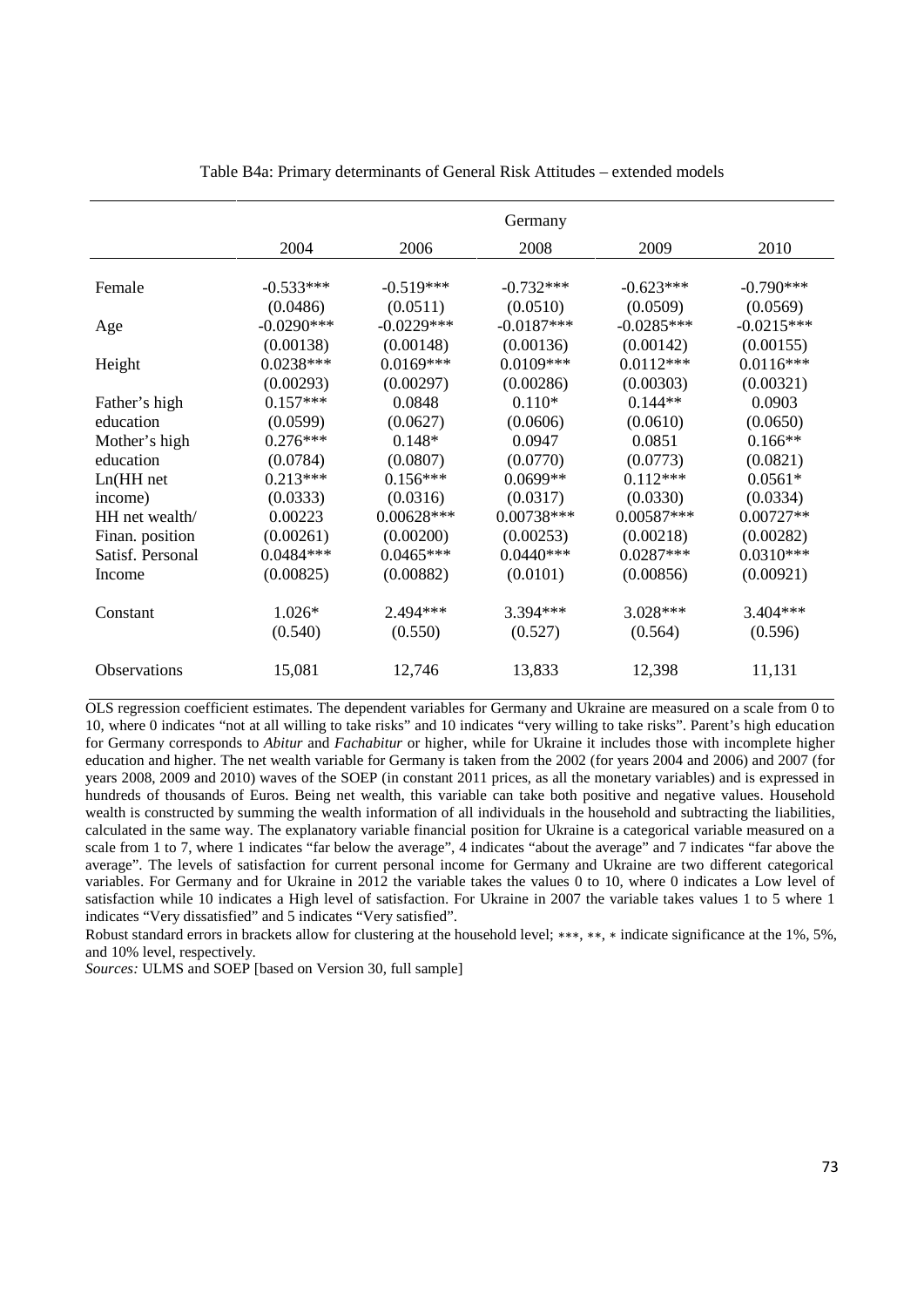|                     |              | Germany      |              |              | Ukraine       |
|---------------------|--------------|--------------|--------------|--------------|---------------|
|                     | 2011         | 2012         | 2013         | 2007         | 2012          |
| Female              | $-0.618***$  | $-0.645***$  | $-0.863***$  | $-0.968***$  | $-1.005***$   |
|                     | (0.0585)     | (0.0513)     | (0.0603)     | (0.0994)     | (0.0901)      |
| Age                 | $-0.0200***$ | $-0.0224***$ | $-0.0138***$ | $-0.0400***$ | $-0.0399$ *** |
|                     | (0.00164)    | (0.00139)    | (0.00161)    | (0.00264)    | (0.00235)     |
| Height              | $0.0147***$  | $0.0105***$  | 0.00355      | $0.0128**$   | $-0.00596$    |
|                     | (0.00337)    | (0.00296)    | (0.00335)    | (0.00629)    | (0.00556)     |
| Father's high       | 0.0830       | 0.00610      | 0.0712       | $0.405***$   | $0.316**$     |
| education           | (0.0676)     | (0.0589)     | (0.0681)     | (0.157)      | (0.131)       |
| Mother's high       | 0.0584       | $-0.0743$    | 0.00340      | 0.263        | $-0.0106$     |
| education           | (0.0834)     | (0.0724)     | (0.0818)     | (0.172)      | (0.130)       |
| $Ln(HH$ net         | 0.0225       | $-0.0550*$   | $-0.0699**$  | 0.0603       | $-0.0481$     |
| income)             | (0.0343)     | (0.0314)     | (0.0349)     | (0.0717)     | (0.0609)      |
| HH net wealth/      | $0.00730***$ | $0.0123**$   | $0.0140**$   | $0.168***$   | $0.164***$    |
| Finan. position     | (0.00211)    | (0.00528)    | (0.00589)    | (0.0446)     | (0.0374)      |
| Satisf. Personal    | $0.0583***$  | $0.0588***$  | $0.0554***$  | 0.0615       | $-0.00398$    |
| Income              | (0.00992)    | (0.00899)    | (0.0100)     | (0.0443)     | (0.0159)      |
| Constant            | 2.899 ***    | 4.284***     | $4.905***$   | $2.543**$    | 6.696***      |
|                     | (0.630)      | (0.549)      | (0.619)      | (1.219)      | (1.094)       |
| <b>Observations</b> | 10,159       | 12,661       | 11,224       | 5,215        | 6,273         |

Table B4b: Primary determinants of General Risk Attitudes – extended models

OLS regression coefficient estimates. The dependent variables for Germany and Ukraine are measured on a scale from 0 to 10, where 0 indicates "not at all willing to take risks" and 10 indicates "very willing to take risks". Parent's high education for Germany corresponds to *Abitur* and *Fachabitur* or higher, while for Ukraine it includes those with incomplete higher education and higher. The net wealth variable for Germany is taken from the 2007 (for years 2011) and 2012 (for years 2012 and 2013) waves of the SOEP (in constant 2011 prices, as all the monetary variables) and is expressed in hundreds of thousands of Euros. Being net wealth, this variable can take both positive and negative values. Household wealth is constructed by summing the wealth information of all individuals in the household and subtracting the liabilities, calculated in the same way. The explanatory variable financial position for Ukraine is a categorical variable measured on a scale from 1 to 7, where 1 indicates "far below the average", 4 indicates "about the average" and 7 indicates "far above the average". The levels of satisfaction for current personal income for Germany and Ukraine are two different categorical variables. For Germany and for Ukraine in 2012 the variable takes the values 0 to 10, where 0 indicates a Low level of satisfaction while 10 indicates a High level of satisfaction. For Ukraine in 2007 the variable takes values 1 to 5 where 1 indicates "Very dissatisfied" and 5 indicates "Very satisfied".

Robust standard errors in brackets allow for clustering at the household level; \*\*\*, \*\*, \* indicate significance at the 1%, 5%, and 10% level, respectively.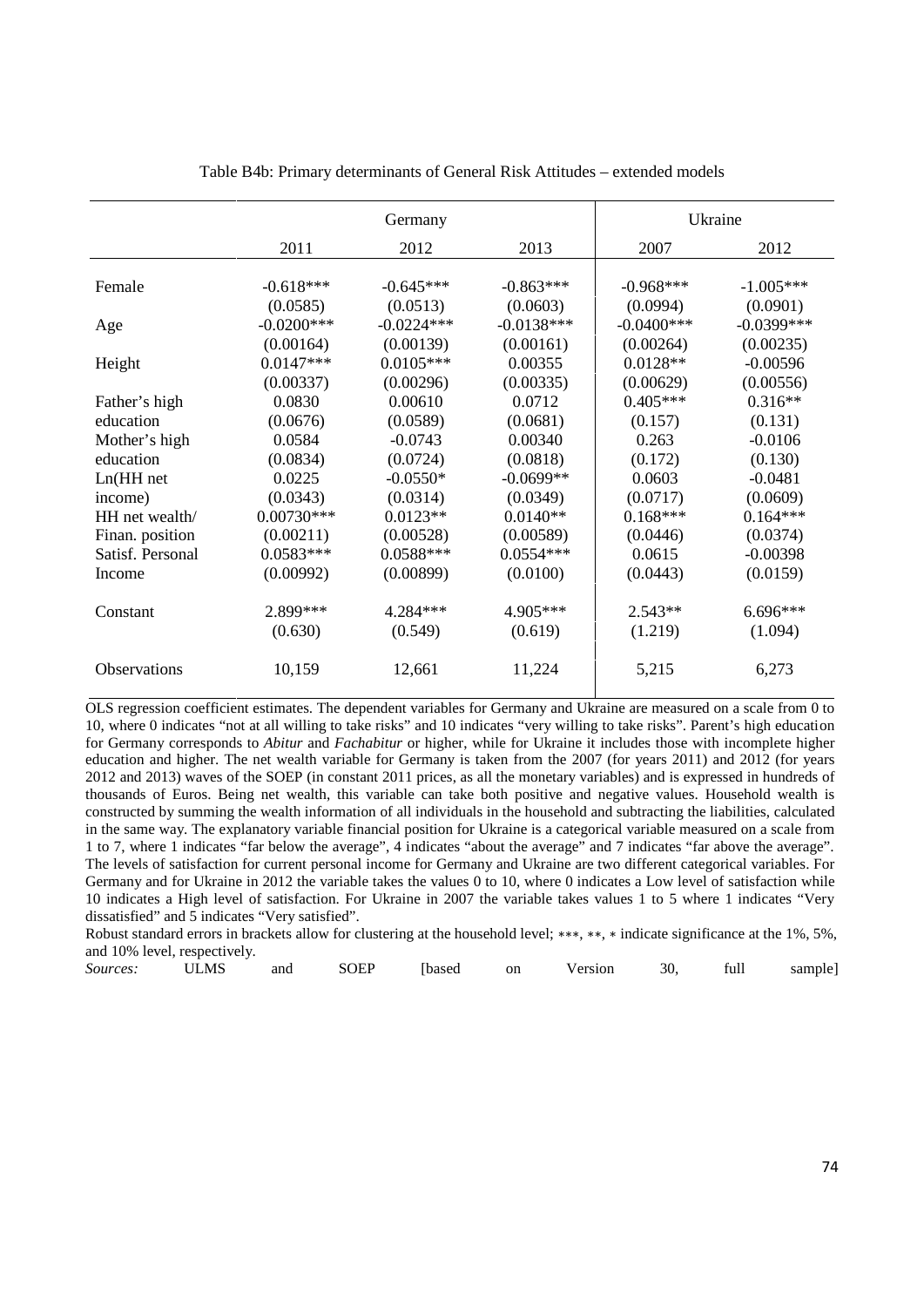## **Appendix C**

|                                     |               | Germany - 2004 |                |                                     | Ukraine - 2007 |                |               |
|-------------------------------------|---------------|----------------|----------------|-------------------------------------|----------------|----------------|---------------|
|                                     | (1)           | (2)            | (3)            |                                     | (4)            | (5)            | (6)           |
| Female                              | $-0.112***$   | $-0.115***$    | $-0.103***$    | Female                              | $-0.0856***$   | $-0.0865***$   | $-0.0868***$  |
|                                     | (0.00916)     | (0.00974)      | (0.0105)       |                                     | (0.0127)       | (0.0133)       | (0.0140)      |
| Age                                 | $-0.00492***$ | $-0.00463***$  | $-0.00499$ *** | Age                                 | $-0.00479***$  | $-0.00460$ *** | $-0.00454***$ |
|                                     | (0.000240)    | (0.000255)     | (0.000291)     |                                     | (0.000340)     | (0.000366)     | (0.000390)    |
| Height                              | $0.00458***$  | $0.00457***$   | $0.00417***$   | Height                              | $0.00150*$     | 0.00144        | 0.00140       |
|                                     | (0.000530)    | (0.000564)     | (0.000608)     |                                     | (0.000884)     | (0.000927)     | (0.000972)    |
| Father's high education             |               | $0.0353***$    | 0.0208         | Father's high education             |                | $-0.000604$    | 0.00175       |
|                                     |               | (0.0123)       | (0.0134)       |                                     |                | (0.0229)       | (0.0241)      |
| Mother's high education             |               | $0.0662***$    | $0.0609***$    | Mother's high education             |                | 0.0306         | 0.0100        |
|                                     |               | (0.0166)       | (0.0188)       |                                     |                | (0.0225)       | (0.0253)      |
| Ln(household net income)            |               |                | $0.0318***$    | Ln(household income)                |                |                | 0.0137        |
|                                     |               |                | (0.00700)      |                                     |                |                | (0.00981)     |
| Household net wealth 2002           |               |                | 1.36e-09       | Financial position                  |                |                | $0.0136**$    |
| (in 100.000 Euros)                  |               |                | $(5.66e-09)$   |                                     |                |                | (0.00662)     |
| <b>Satisfaction Personal Income</b> |               |                | $0.0100$ ***   | <b>Satisfaction Personal Income</b> |                |                | 0.00918       |
|                                     |               |                | (0.00169)      |                                     |                |                | (0.00629)     |
|                                     |               |                |                |                                     |                |                |               |
| <b>Observations</b>                 | 19,929        | 17,775         | 15,081         | Observations                        | 6,127          | 5,579          | 5,215         |
|                                     |               |                |                |                                     |                |                |               |

## Table C1: Primary determinants of General Risk Attitudes

Probit marginal effects estimated at the mean. The dependent variables for Germany and Ukraine are dichotomous variables, taking the value 0 or 1, where 0 indicates a value below 6 in the original risk question and 1 indicates values 6 to 10. Parent's high education for Germany corresponds to *Abitur* and *Fachabitur* or higher, while for Ukraine it includes those with incomplete higher education and higher. The net wealth variable for Germany is taken from the 2002 wave of the SOEP (in constant 2011 prices, as all the monetary variables) and is expressed in hundreds of thousands of Euros. Being net wealth, this variable can take both positive and negative values. Household wealth is constructed by summing the wealth information of all individuals in the household and subtracting the liabilities, calculated in the same way. The explanatory variable financial position for Ukraine is a categorical variable measured on a scale from 1 to 7, where 1 indicates "far below the average", 4 indicates "about the average" and 7 indicates "far above the average". The levels of satisfaction for current personal income for Germany and Ukraine are two different categorical variables. For Germany the variable takes the values 0 to 10, where 0 indicates a Low level of satisfaction while 10 indicates a High level of satisfaction. For Ukraine the variable takes values 1 to 5 where 1 indicates "Very dissatisfied" and 5 indicates "Very satisfied".

Robust standard errors in brackets allow for clustering at the household level; \*\*\*, \*\*, \* indicate significance at the 1%, 5%, and 10% level, respectively. *Sources:* ULMS and SOEP [based on Version 30, full sample]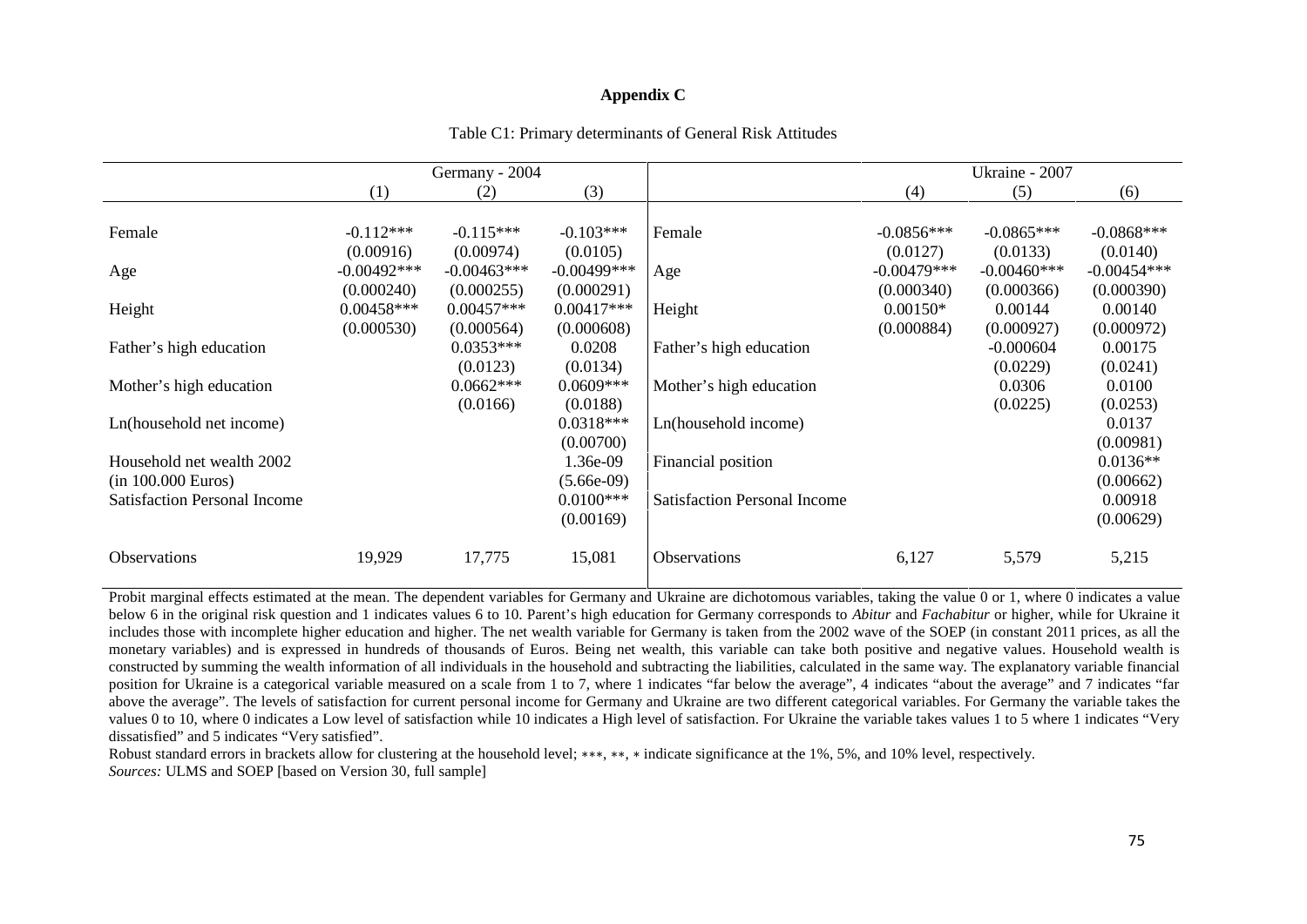|               | Germany       |               |               |                |               |  |  |
|---------------|---------------|---------------|---------------|----------------|---------------|--|--|
|               | 2004          | 2006          | 2008          | 2009           | 2010          |  |  |
| Female        | $-0.115***$   | $-0.105***$   | $-0.130***$   | $-0.107***$    | $-0.149***$   |  |  |
|               | (0.00974)     | (0.0102)      | (0.0102)      | (0.00911)      | (0.0106)      |  |  |
| Age           | $-0.00463***$ | $-0.00418***$ | $-0.00310***$ | $-0.00397***$  | $-0.00410***$ |  |  |
|               | (0.000255)    | (0.000264)    | (0.000264)    | (0.000234)     | (0.000275)    |  |  |
| Height        | $0.00457***$  | $0.00452***$  | $0.00237***$  | $0.00218***$   | $0.00173***$  |  |  |
|               | (0.000564)    | (0.000582)    | (0.000572)    | (0.000502)     | (0.000592)    |  |  |
| Father's high | $0.0353***$   | $0.0352***$   | $0.0286**$    | $0.0387***$    | 0.0146        |  |  |
| education     | (0.0123)      | (0.0124)      | (0.0124)      | (0.0111)       | (0.0125)      |  |  |
| Mother's high | $0.0662***$   | $0.0269*$     | $0.0348**$    | 0.00688        | 0.0234        |  |  |
| education     | (0.0166)      | (0.0160)      | (0.0158)      | (0.0132)       | (0.0157)      |  |  |
| Observations  | 17,775        | 17,494        | 15,619        | 15,595         | 14,641        |  |  |
|               |               | Germany       |               |                | Ukraine       |  |  |
|               | 2011          | 2012          | 2013          | 2007           | 2012          |  |  |
| Female        | $-0.124***$   | $-0.136***$   | $-0.161***$   | $-0.0865***$   | $-0.0927***$  |  |  |
|               | (0.0108)      | (0.0106)      | (0.0112)      | (0.0133)       | (0.0117)      |  |  |
| Age           | $-0.00462***$ | $-0.00430***$ | $-0.00233***$ | $-0.00460$ *** | $-0.00355***$ |  |  |
|               | (0.000281)    | (0.000285)    | (0.000303)    | (0.000366)     | (0.000315)    |  |  |
| Height        | $0.00261***$  | 0.00199***    | 0.000509      | 0.00144        | 0.000600      |  |  |
|               | (0.000598)    | (0.000593)    | (0.000613)    | (0.000927)     | (0.000786)    |  |  |
| Father's high | $0.0394***$   | 0.00917       | $0.0264**$    | $-0.000604$    | 0.0163        |  |  |
| education     | (0.0129)      | (0.0125)      | (0.0131)      | (0.0229)       | (0.0182)      |  |  |
| Mother's high | $-0.00109$    | 0.0135        | 0.00592       | 0.0306         | 0.00910       |  |  |
| education     | (0.0154)      | (0.0154)      | (0.0160)      | (0.0225)       | (0.0183)      |  |  |
| Observations  | 15,255        | 15,567        | 13,698        | 5,579          | 6,600         |  |  |
|               |               |               |               |                |               |  |  |

Table C2: Primary determinants of General Risk Attitudes

Probit marginal effects estimated at the mean. The dependent variables for Germany and Ukraine are dichotomous and take the value 0 or 1, where 0 indicates a value below 6 in the original risk question and 1 indicates values 6 to 10. Parent's high education for Germany corresponds to *Abitur* and *Fachabitur* or higher, while for Ukraine it includes those with incomplete higher education and higher.

Robust standard errors in brackets allow for clustering at the household level; \*\*\*, \*\*, \* indicate significance at the 1%, 5%, and 10% level, respectively.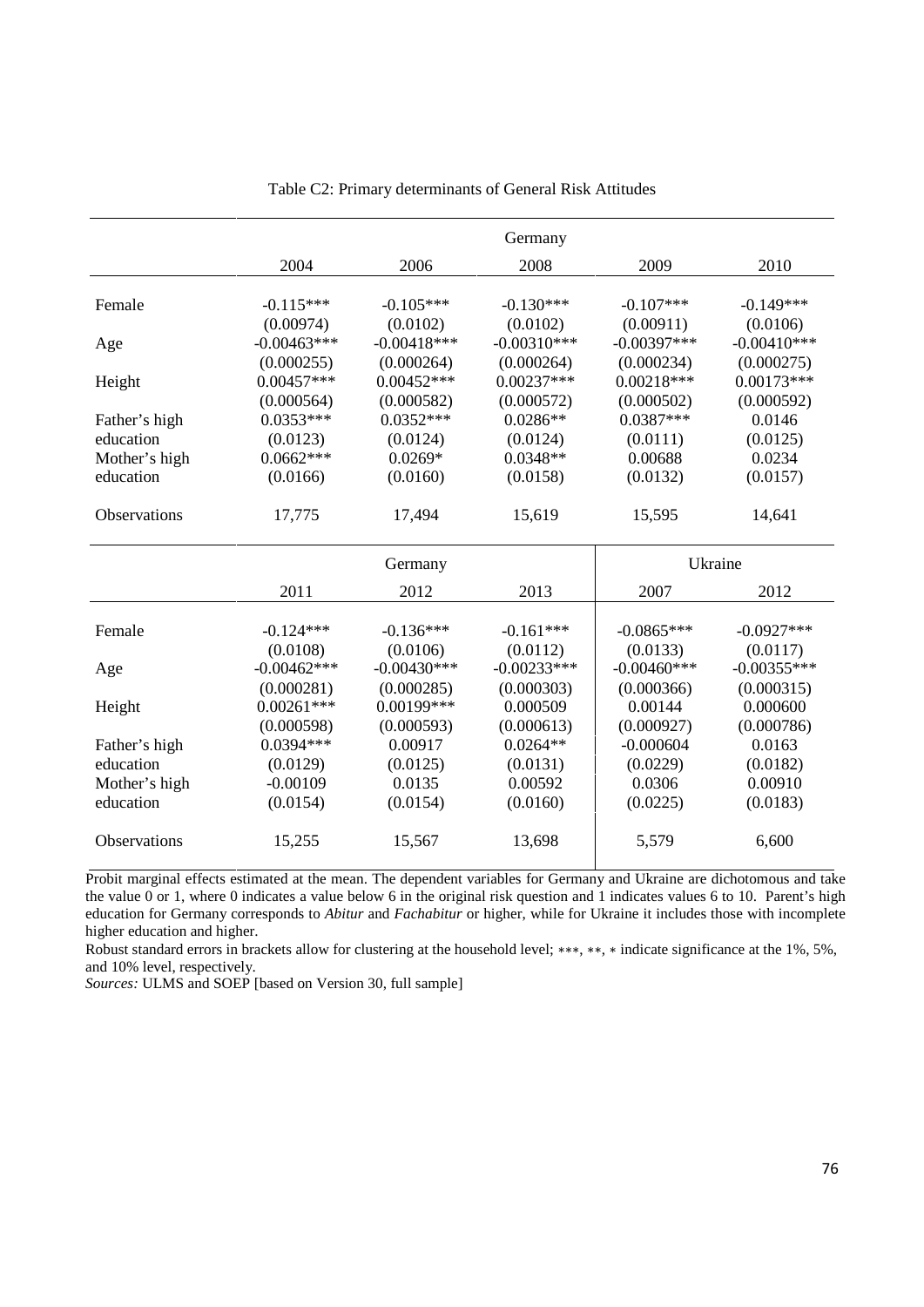|                     |               | Germany - 2004 |                |                |                |               |  |  |
|---------------------|---------------|----------------|----------------|----------------|----------------|---------------|--|--|
|                     | General       | Driving        | Financial      | Sport/leisure  | Career         | Health        |  |  |
| Female              | $-0.115***$   | $-0.0968***$   | $-0.0825***$   | $-0.103***$    | $-0.0832***$   | $-0.0645***$  |  |  |
|                     | (0.00974)     | (0.00808)      | (0.00612)      | (0.00884)      | (0.00925)      | (0.00750)     |  |  |
| Age                 | $-0.00463***$ | $-0.00420***$  | $-0.000989***$ | $-0.00686***$  | $-0.00441$ *** | $-0.00269***$ |  |  |
|                     | (0.000255)    | (0.000209)     | (0.000151)     | (0.000234)     | (0.000252)     | (0.000194)    |  |  |
| Height              | $0.00457***$  | $0.00256***$   | $0.00150***$   | $0.00360***$   | $0.00355***$   | $0.00155***$  |  |  |
|                     | (0.000564)    | (0.000458)     | (0.000329)     | (0.000501)     | (0.000530)     | (0.000418)    |  |  |
| Father's high       | $0.0353***$   | $-0.00661$     | $0.0164**$     | $0.0718***$    | $0.0322***$    | $0.0172*$     |  |  |
| education           | (0.0123)      | (0.00947)      | (0.00748)      | (0.0116)       | (0.0118)       | (0.00927)     |  |  |
| Mother's high       | $0.0662***$   | $0.0241*$      | $0.0312***$    | $0.0446***$    | $0.0541***$    | 0.0148        |  |  |
| education           | (0.0166)      | (0.0133)       | (0.0103)       | (0.0144)       | (0.0157)       | (0.0120)      |  |  |
| <b>Observations</b> | 17,775        | 16,956         | 17,625         | 17,630         | 16,502         | 17,769        |  |  |
|                     |               |                | Ukraine - 2007 |                |                |               |  |  |
|                     | General       | Driving        | Financial      | Sport/leisure  | Career         | Health        |  |  |
| Female              | $-0.0865***$  | $-0.248***$    | $-0.0682***$   | $-0.123***$    | $-0.0875***$   | $-0.0770***$  |  |  |
|                     | (0.0133)      | (0.0235)       | (0.0157)       | (0.0167)       | (0.0183)       | (0.0168)      |  |  |
| Age                 | $-0.00460***$ | $-0.00615***$  | $-0.00548***$  | $-0.00602$ *** | $-0.00682***$  | $-0.00359***$ |  |  |
|                     | (0.000366)    | (0.000616)     | (0.000428)     | (0.000461)     | (0.000495)     | (0.000443)    |  |  |
| Height              | 0.00144       | 0.00104        | 0.00124        | 0.000393       | 0.00108        | $0.00277**$   |  |  |
|                     | (0.000927)    | (0.00155)      | (0.00108)      | (0.00115)      | (0.00124)      | (0.00114)     |  |  |
| Father's high       | $-0.000604$   | $-0.0522$      | 0.0204         | 0.00792        | 0.0283         | 0.0155        |  |  |
| education           | (0.0229)      | (0.0373)       | (0.0245)       | (0.0262)       | (0.0254)       | (0.0253)      |  |  |
| Mother's high       | 0.0306        | 0.0361         | 0.0138         | 0.0378         | 0.0343         | 0.0356        |  |  |
| education           | (0.0225)      | (0.0368)       | (0.0274)       | (0.0275)       | (0.0278)       | (0.0277)      |  |  |
| <b>Observations</b> | 5,579         | 3,068          | 5,189          | 4,465          | 4,157          | 5,452         |  |  |

Table C3a: Primary determinants of Domain Specific Risk Attitudes

Probit marginal effects estimated at the mean. The dependent variables for Germany and Ukraine are dichotomous and take the value 0 or 1, where 0 indicates a value below 6 in the original risk question and 1 indicates values 6 to 10. Parent's high education for Germany corresponds to *Abitur* and *Fachabitur* or higher, while for Ukraine it includes those with incomplete higher education and higher. Robust standard errors in brackets allow for clustering at the household level; \*\*\*, \*\*, \* indicate significance at the 1%, 5%, and 10% level, respectively.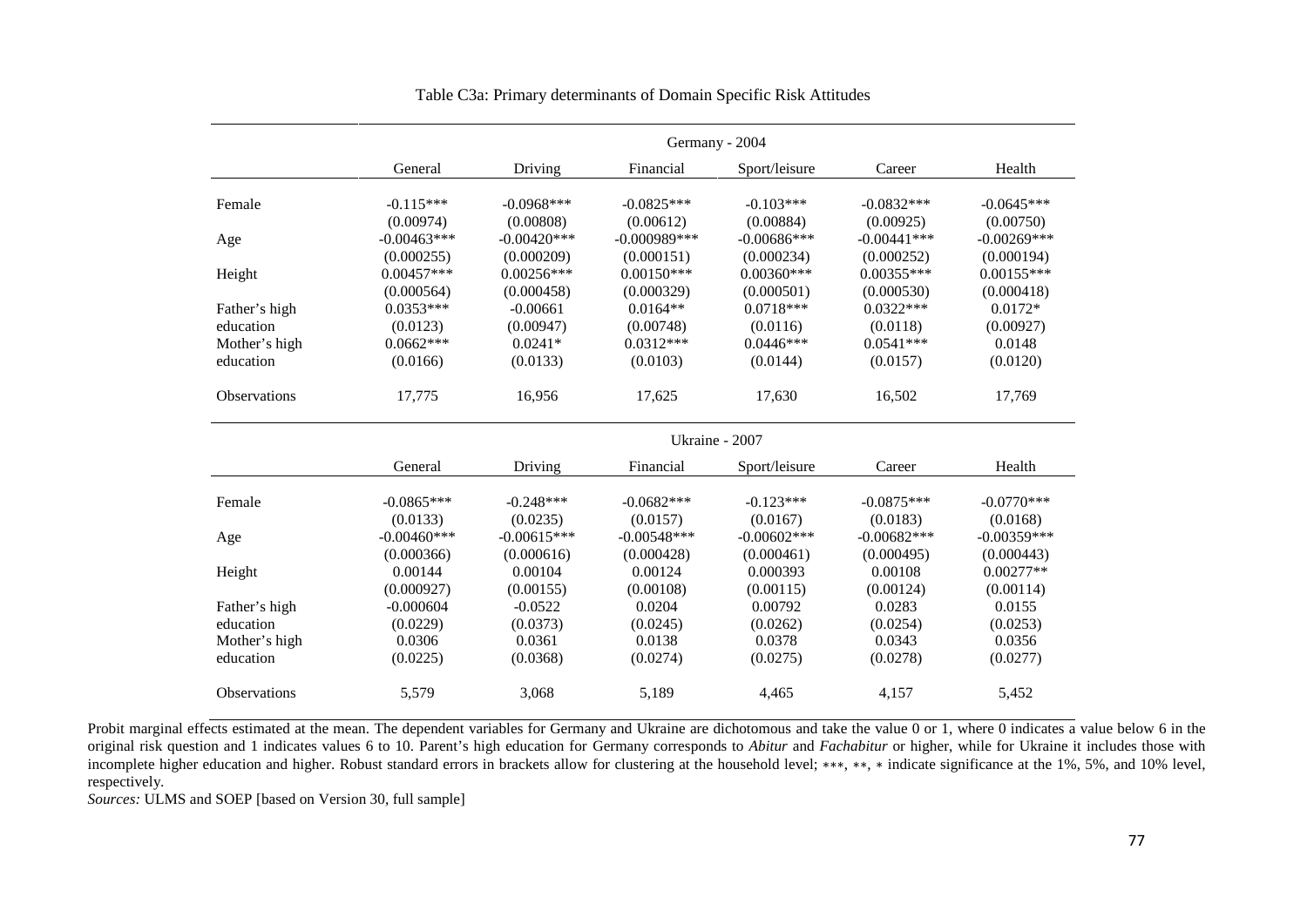|                     |               | Germany - 2009 |                |               |               |               |  |  |
|---------------------|---------------|----------------|----------------|---------------|---------------|---------------|--|--|
|                     | General       | Driving        | Financial      | Sport/leisure | Career        | Health        |  |  |
| Female              | $-0.107***$   | $-0.0739***$   | $-0.0620***$   | $-0.111***$   | $-0.0787***$  | $-0.0745***$  |  |  |
|                     | (0.00911)     | (0.00886)      | (0.00573)      | (0.00885)     | (0.00930)     | (0.00760)     |  |  |
| Age                 | $-0.00397***$ | $-0.00428$ *** | $-0.000586***$ | $-0.00693***$ | $-0.00429***$ | $-0.00252***$ |  |  |
|                     | (0.000234)    | (0.000219)     | (0.000136)     | (0.000233)    | (0.000246)    | (0.000187)    |  |  |
| Height              | $0.00218***$  | $0.00273***$   | 0.000332       | $0.00152***$  | $0.00156***$  | 0.000234      |  |  |
|                     | (0.000502)    | (0.000487)     | (0.000301)     | (0.000491)    | (0.000519)    | (0.000412)    |  |  |
| Father's high       | $0.0387***$   | 0.00648        | $0.0212***$    | $0.0374***$   | $0.0227**$    | 0.00733       |  |  |
| education           | (0.0111)      | (0.0104)       | (0.00708)      | (0.0109)      | (0.0111)      | (0.00894)     |  |  |
| Mother's high       | 0.00688       | $-0.0292**$    | 0.00497        | 0.0205        | $0.0380***$   | $0.0205*$     |  |  |
| education           | (0.0132)      | (0.0116)       | (0.00804)      | (0.0128)      | (0.0142)      | (0.0114)      |  |  |
| <b>Observations</b> | 15,595        | 14,955         | 15,456         | 15,428        | 14,131        | 15,586        |  |  |
|                     |               |                | Ukraine - 2012 |               |               |               |  |  |
|                     | General       | Driving        | Financial      | Sport/leisure | Career        | Health        |  |  |
| Female              | $-0.0927***$  | $-0.252***$    | $-0.0577***$   | $-0.0670***$  | $-0.0541***$  | $-0.0898***$  |  |  |
|                     | (0.0117)      | (0.0246)       | (0.0139)       | (0.0149)      | (0.0156)      | (0.0151)      |  |  |
| Age                 | $-0.00355***$ | $-0.00379***$  | $-0.00326***$  | $-0.00416***$ | $-0.00429***$ | $-0.00159***$ |  |  |
|                     | (0.000315)    | (0.000659)     | (0.000386)     | (0.000393)    | (0.000442)    | (0.000408)    |  |  |
| Height              | 0.000600      | 0.00109        | 0.000762       | 0.00147       | 0.00153       | 0.000697      |  |  |
|                     | (0.000786)    | (0.00154)      | (0.000918)     | (0.000987)    | (0.00102)     | (0.00104)     |  |  |
| Father's high       | 0.0163        | $0.0574*$      | $0.0459**$     | $0.0396*$     | $0.0568***$   | $0.0457**$    |  |  |
| education           | (0.0182)      | (0.0340)       | (0.0200)       | (0.0208)      | (0.0211)      | (0.0223)      |  |  |
| Mother's high       | 0.00910       | $-0.0172$      | $-0.00862$     | 0.0163        | 0.00168       | 0.00901       |  |  |
| education           | (0.0183)      | (0.0342)       | (0.0214)       | (0.0213)      | (0.0230)      | (0.0226)      |  |  |
| <b>Observations</b> | 6,600         | 3,040          | 6,589          | 5,911         | 5,022         | 6,614         |  |  |

Table C3b: Primary determinants of Domain Specific Risk Attitudes

Probit marginal effects estimated at the mean. The dependent variables for Germany and Ukraine are dichotomous and take the value 0 or 1, where 0 indicates a value below 6 in the original risk question and 1 indicates values 6 to 10. Parent's high education for Germany corresponds to *Abitur* and *Fachabitur* or higher, while for Ukraine it includes those with incomplete higher education and higher. Robust standard errors in brackets allow for clustering at the household level; \*\*\*, \*\*, \* indicate significance at the 1%, 5%, and 10% level, respectively.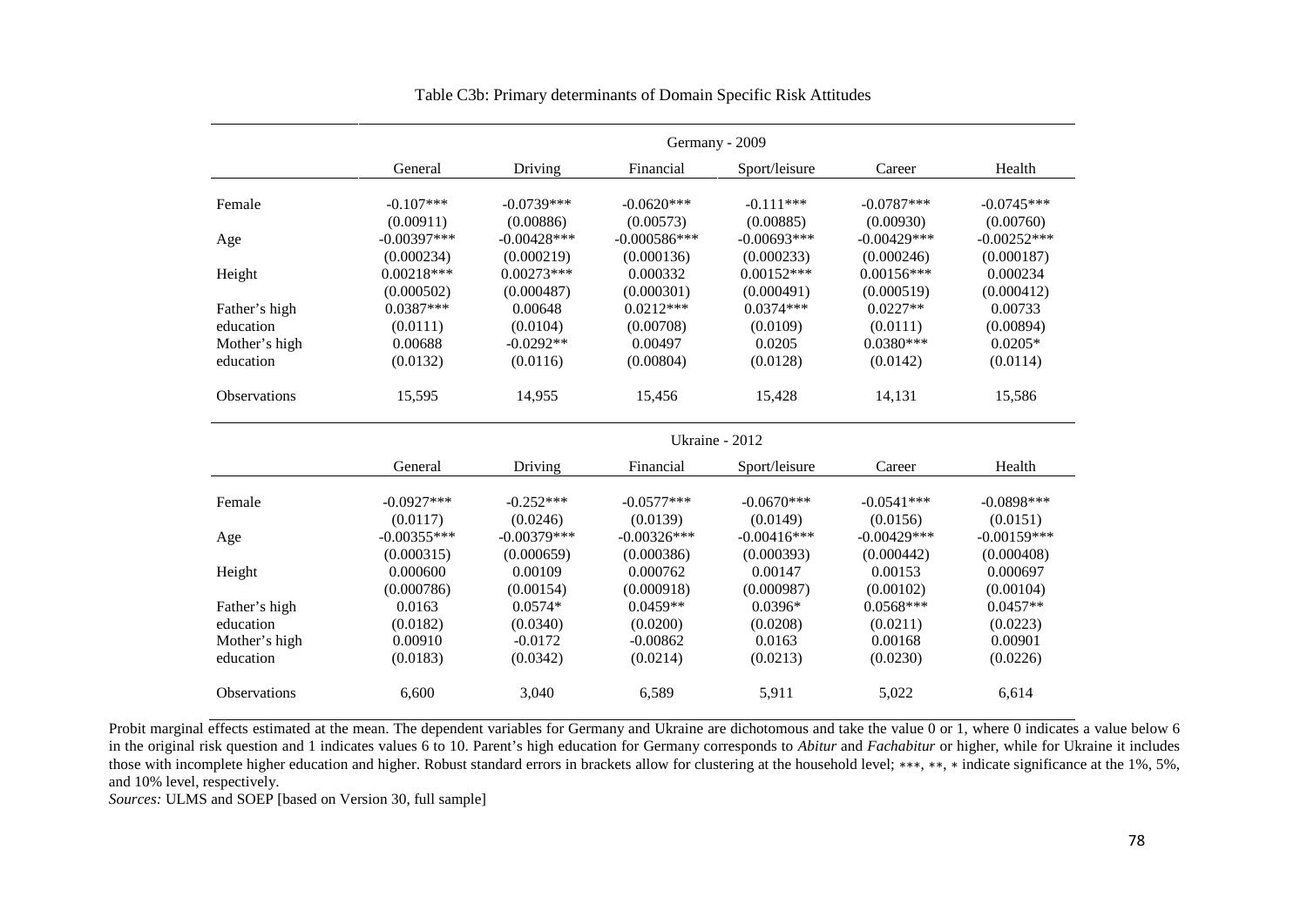|                  |                |               | Germany        |               |               |
|------------------|----------------|---------------|----------------|---------------|---------------|
|                  | 2004           | 2006          | 2008           | 2009          | 2010          |
| Female           | $-0.103***$    | $-0.105***$   | $-0.135***$    | $-0.102***$   | $-0.147***$   |
|                  | (0.0105)       | (0.0118)      | (0.0109)       | (0.0101)      | (0.0121)      |
| Age              | $-0.00499$ *** | $-0.00455***$ | $-0.00306$ *** | $-0.00414***$ | $-0.00387***$ |
|                  | (0.000291)     | (0.000337)    | (0.000289)     | (0.000272)    | (0.000328)    |
| Height           | $0.00417***$   | $0.00353***$  | $0.00194***$   | $0.00170***$  | $0.00161**$   |
|                  | (0.000608)     | (0.000674)    | (0.000610)     | (0.000562)    | (0.000675)    |
| Father's high    | 0.0208         | 0.0205        | $0.0239*$      | $0.0424***$   | $0.0255*$     |
| education        | (0.0134)       | (0.0146)      | (0.0133)       | (0.0124)      | (0.0145)      |
| Mother's high    | $0.0609***$    | 0.0210        | $0.0309*$      | $-0.00618$    | 0.0204        |
| education        | (0.0188)       | (0.0197)      | (0.0170)       | (0.0146)      | (0.0184)      |
| $Ln(HH$ net      | $0.0318***$    | $0.0300***$   | 0.00670        | $0.0178***$   | 0.0111        |
| income)          | (0.00700)      | (0.00715)     | (0.00663)      | (0.00603)     | (0.00705)     |
| HH net wealth/   | 0.000136       | 0.00339***    | $0.00158***$   | $0.000702**$  | $0.00130**$   |
| Finan. position  | (0.000566)     | (0.000971)    | (0.000606)     | (0.000293)    | (0.000621)    |
| Satisf. Personal | $0.0100***$    | $0.0105***$   | $0.00947***$   | $0.00490***$  | $0.00944***$  |
| Income           | (0.00169)      | (0.00190)     | (0.00202)      | (0.00160)     | (0.00192)     |
| Observations     | 15,081         | 12,746        | 13,833         | 12,398        | 11,131        |

Table C4a: Primary determinants of General Risk Attitudes – extended models

Probit marginal effects estimated at the mean. The dependent variables for Germany and Ukraine are dichotomous and take the value  $0$  or 1, where 0 indicates a value below 6 in the original risk question and 1 indicates values 6 to 10. Parent's high education for Germany corresponds to *Abitur* and *Fachabitur* or higher, while for Ukraine it includes those with incomplete higher education and higher. The net wealth variable for Germany is taken from the 2002 (for years 2004 and 2006) and 2007 (for years 2008, 2009 and 2010) waves of the SOEP (in constant 2011 prices, as all the monetary variables) and is expressed in hundreds of thousands of Euros. Being net wealth, this variable can take both positive and negative values. Household wealth is constructed by summing the wealth information of all individuals in the household and subtracting the liabilities, calculated in the same way. The explanatory variable financial position for Ukraine is a categorical variable measured on a scale from 1 to 7, where 1 indicates "far below the average", 4 indicates "about the average" and 7 indicates "far above the average". The levels of satisfaction for current personal income for Germany and Ukraine are two different categorical variables. For Germany and for Ukraine in 2012 the variable takes the values 0 to 10, where 0 indicates a Low level of satisfaction while 10 indicates a High level of satisfaction. For Ukraine in 2007 the variable takes values 1 to 5 where 1 indicates "Very dissatisfied" and 5 indicates "Very satisfied".

Robust standard errors in brackets allow for clustering at the household level; \*\*\*, \*\*, \*indicate significance at the 1%, 5%, and 10% level, respectively. *Sources:* ULMS and SOEP [based on Version 30, full sample]